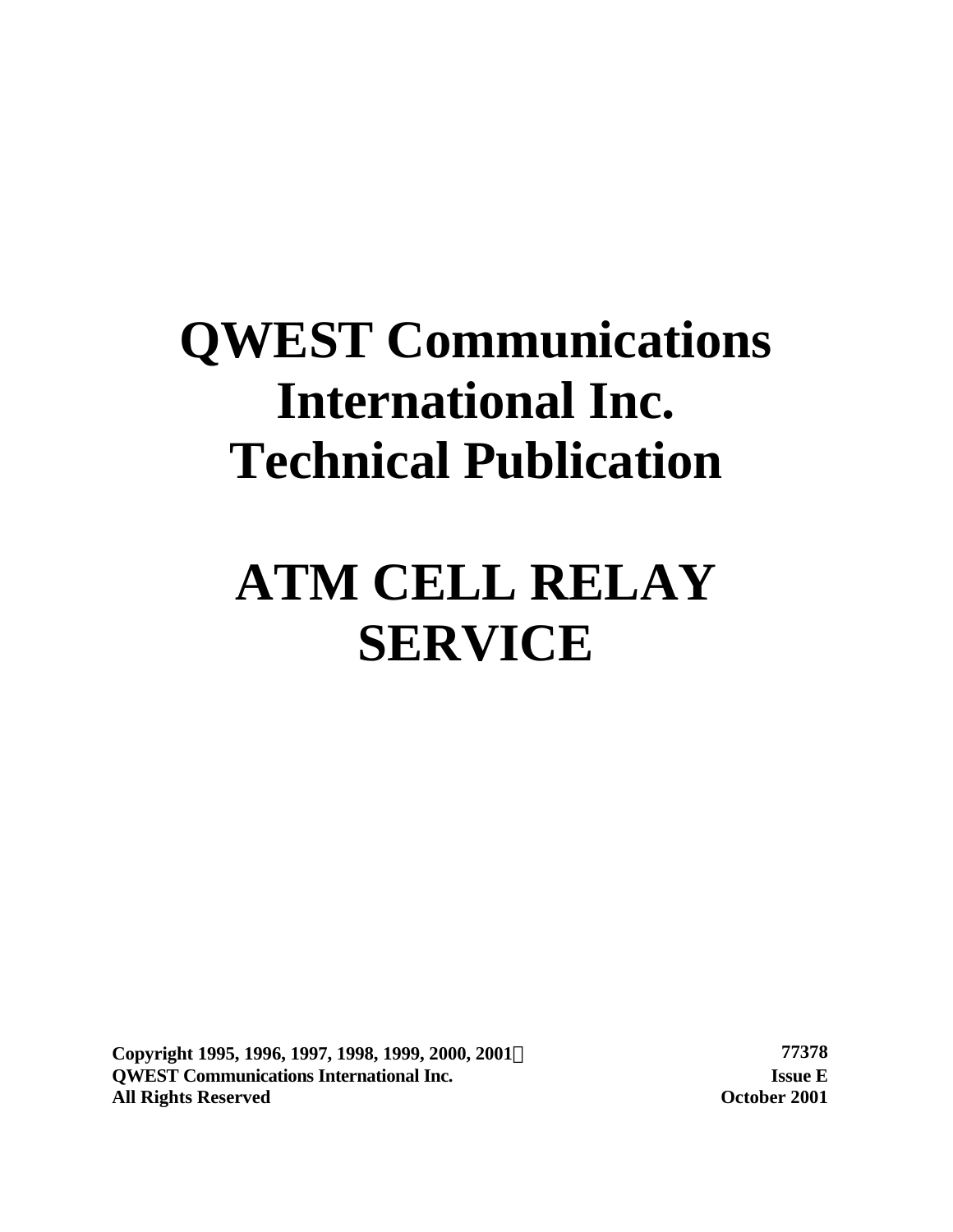#### NOTICE

This document describes QWEST ATM Cell Relay Service offered by QWEST to its customers. The information provided in this document includes service features, technical specifications, performance objectives, and defines the valid User-Network Interfaces (UNIs).

QWEST Communications International, Inc. reserves the right to revise this document for any reason, including but not limited to, conformity with standards promulgated by various governmental or regulatory agencies; utilization of advances in the state of the technical arts; or to reflect changes in the design of equipment, techniques, or procedures described or referred to herein.

Liability to anyone arising out of use or reliance upon any information set forth herein is expressly disclaimed, and no representation or warranties, expressed or implied, are made with respect to the accuracy or utility of any information set forth herein.

This document is not to be construed as a suggestion to any manufacturer to modify or change any of its products, nor does this publication represent any commitment by QWEST Communications International, Inc. to purchase any specific products. Further, conformance to this publication does not constitute a guarantee of a given supplier's equipment and/or its associated documentation.

Future issues of Technical Publication 77378 will be announced to the industry at least 45 days prior to the issuance date. This notice, which will come through our standard customer notification channels, will allow the customer time to comment on the proposed revisions.

Ordering information for QWEST Publications can be obtained from the Reference Section of this document.

If further information is required, please contact:

QWEST Communications International Inc. Manager – New Services Planning 700 W. Mineral Ave. MN-F15.15 Littleton, CO 80120 (303) 707-7107 (303) 707-9497 Fax # E-mail: jhsmit2@qwest.com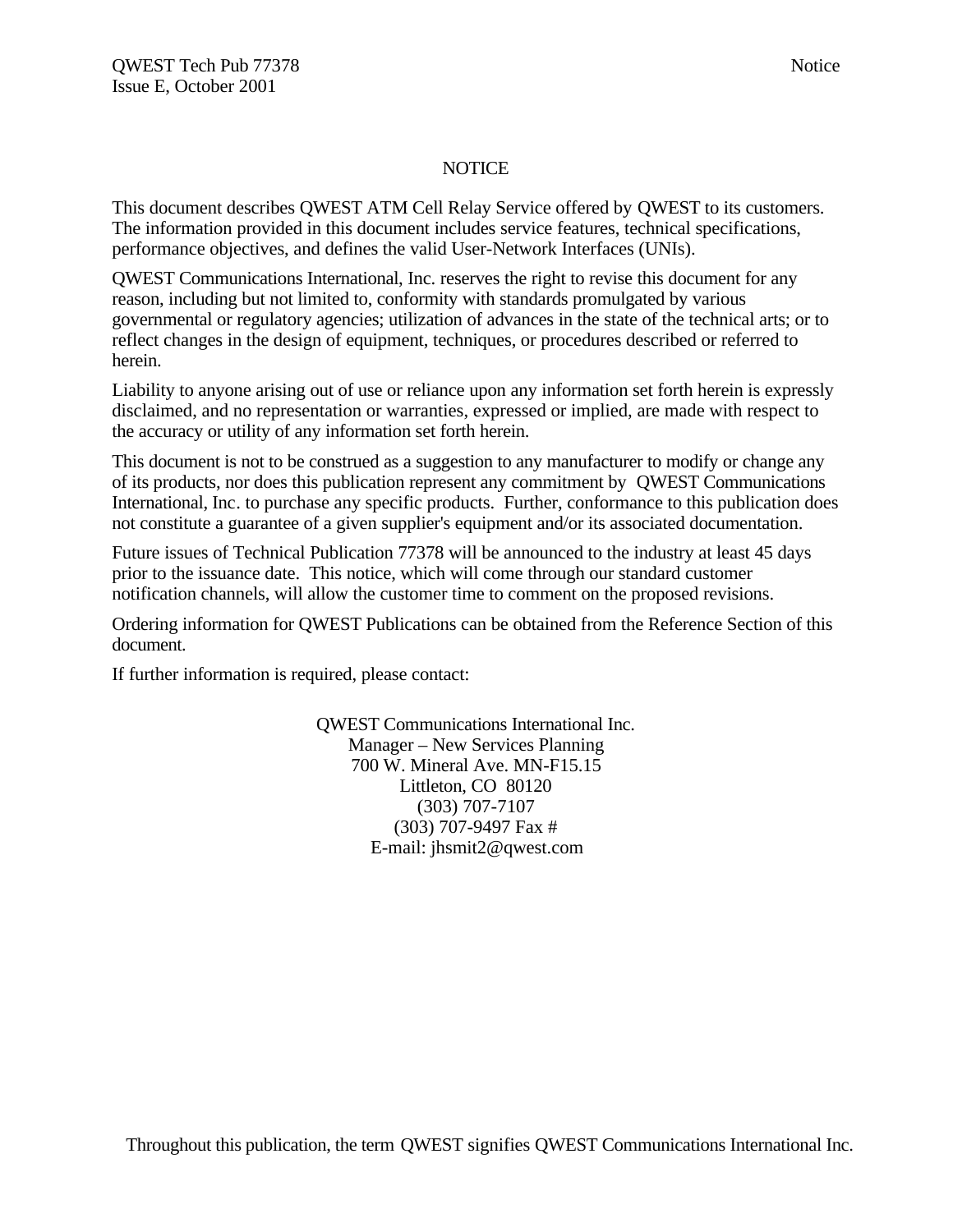#### COMMENTS on PUB 77378

#### PLEASE TEAR OUT AND SEND YOUR COMMENTS/SUGGESTIONS TO:

QWEST Corporation Manager – New Services Planning 700 W. Mineral Ave. MN-F15.15 Littleton, CO 80120 (303) 707-7107 (303) 707-9497 Fax # E-mail: jhsmit2@qwest.com

Information from you helps us to improve our Publications. Please take a few moments to answer the following questions and return to the above address.

| Was this Publication valuable to you in understanding  |        |      |
|--------------------------------------------------------|--------|------|
| The technical parameters of our service?               | YES    | NO - |
| Was the information accurate and up-to-date?           | YES    | NO   |
| Was the information easily understood?                 | YES NO |      |
| Were the contents logically sequenced?                 | YES NO |      |
| Were the tables and figures understandable and helpful | YES NO |      |
| Were the pages legible?                                | YES.   | NO.  |

If you answered NO to any of the questions and/or if you have any other comments or suggestions, please explain:

\_\_\_\_\_\_\_\_\_\_\_\_\_\_\_\_\_\_\_\_\_\_\_\_\_\_\_\_\_\_\_\_\_\_\_\_\_\_\_\_\_\_\_\_\_\_\_\_\_\_\_\_\_\_\_\_\_\_\_\_\_\_\_\_\_\_\_\_\_\_\_\_\_\_

|                         | (Attach additional sheet, if necessary) |
|-------------------------|-----------------------------------------|
| Name                    |                                         |
|                         |                                         |
|                         |                                         |
| <b>Telephone Number</b> |                                         |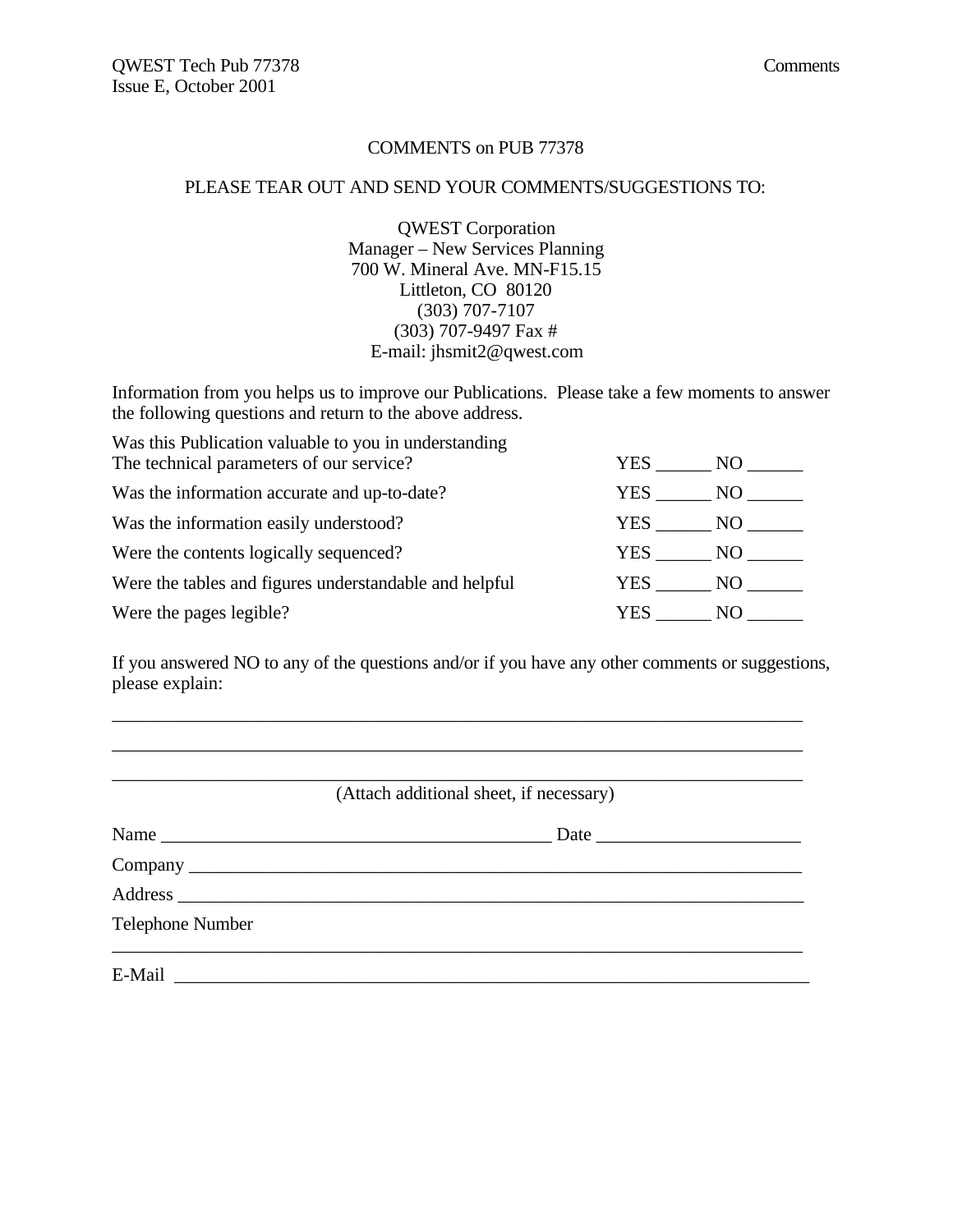# **CONTENTS**

|    |     | <b>Chapter and Section</b> |                                                       | Page |
|----|-----|----------------------------|-------------------------------------------------------|------|
| 1. |     |                            |                                                       |      |
|    | 1.1 |                            |                                                       |      |
|    | 1.2 |                            |                                                       |      |
|    | 1.3 |                            |                                                       |      |
| 2. |     |                            |                                                       |      |
|    | 2.1 |                            |                                                       |      |
|    | 2.2 |                            |                                                       |      |
|    |     | 2.2.1                      | Qwest ATM Service Permanent Virtual Connections2-1    |      |
|    |     | 2.2.2                      |                                                       |      |
|    |     | 2.2.3                      | Qwest ATM Service Optical Access Link Diversity2-3    |      |
|    |     | 2.2.4                      |                                                       |      |
|    |     | 2.2.5                      | Qwest ATM Service Stand Alone Optical Access Link and |      |
|    |     |                            |                                                       |      |
|    |     | 2.2.6                      | Qwest Inverse Multiplexing over ATM (IMA) 2-3         |      |
|    |     | 2.2.7                      |                                                       |      |
|    |     | 2.2.8                      |                                                       |      |
|    |     |                            | 2.2.8.1 Physical Layer Convergence Protocol (PLCP)2-4 |      |
|    |     |                            |                                                       |      |
|    |     | 2.2.9                      | Qwest ATM Service Equivalent Cell Rates2-4            |      |
|    |     |                            |                                                       |      |
|    |     |                            |                                                       |      |
|    |     |                            |                                                       |      |
|    |     |                            |                                                       |      |
|    |     |                            |                                                       |      |
|    |     |                            |                                                       |      |
|    |     |                            |                                                       |      |
|    | 2.3 |                            |                                                       |      |
|    |     | 2.3.1                      |                                                       |      |
|    |     |                            |                                                       |      |
|    |     | 2.3.3                      |                                                       |      |
|    |     | 2.3.4                      | Individual Subscription Quantities And Throughput For |      |
|    |     |                            |                                                       |      |
|    |     | 2.3.5                      |                                                       |      |
|    |     | 2.3.6                      |                                                       |      |
|    |     | 2.3.7                      |                                                       |      |
|    |     | 2.3.8                      | Individual Subscription Quantities And Throughput For |      |
|    |     |                            |                                                       |      |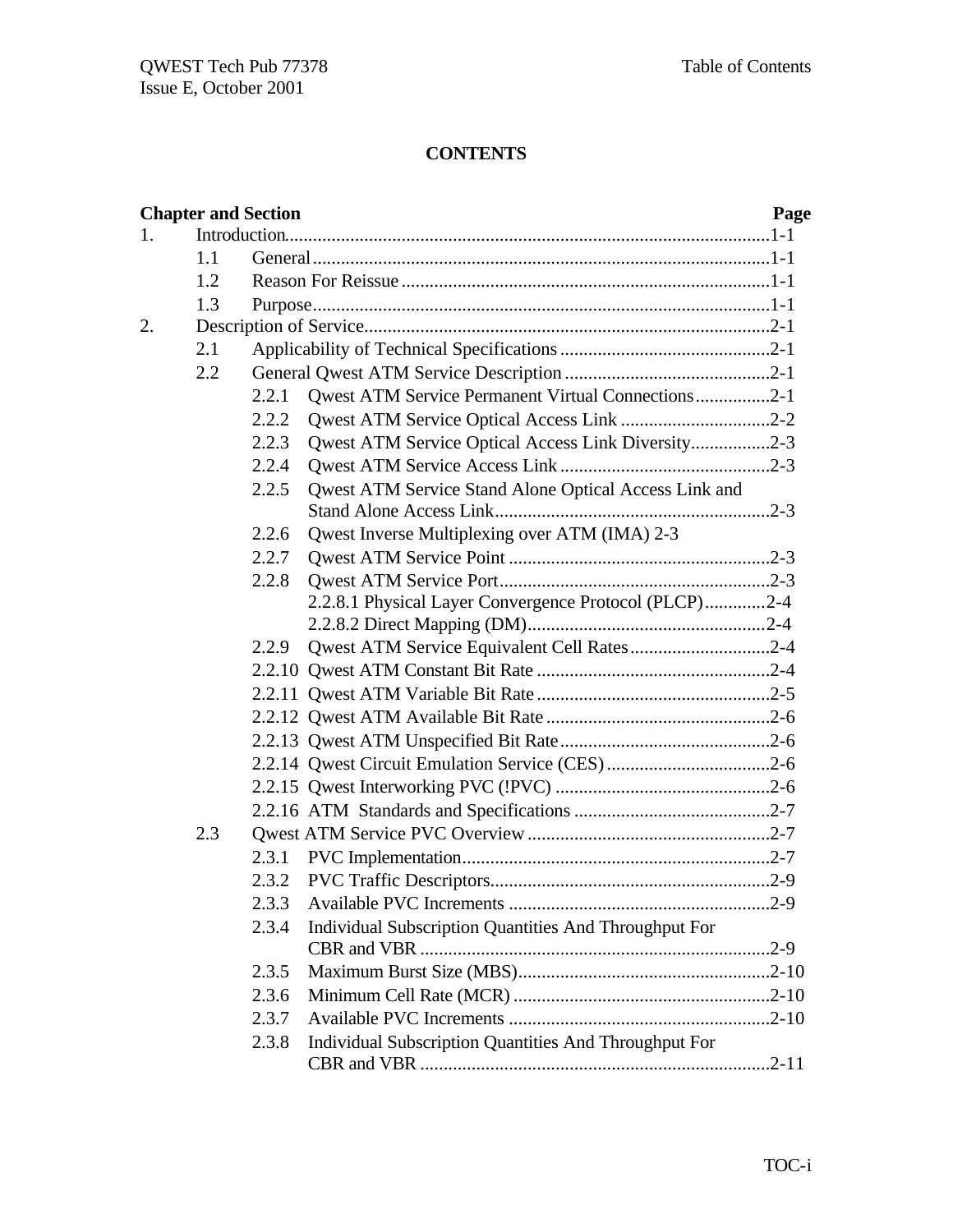| <b>Chapter and Section</b> |     |       | Page                                                             |          |
|----------------------------|-----|-------|------------------------------------------------------------------|----------|
|                            | 2.4 |       |                                                                  |          |
|                            |     | 2.4.1 | EU Customer Provided Equipment (CPE) Data Terminal               |          |
|                            |     |       |                                                                  |          |
|                            | 2.5 |       |                                                                  |          |
|                            |     | 2.5.1 |                                                                  |          |
|                            |     | 2.5.2 |                                                                  |          |
|                            |     | 2.5.3 |                                                                  |          |
|                            |     | 2.5.4 | Multiple Wire Center Service Configuration2-14                   |          |
|                            |     | 2.5.5 | Non-Local Qwest ATM Service Point Service Configuration2-14      |          |
|                            |     | 2.5.6 | Optical Access Link Diversity Service Configuration2-15          |          |
|                            |     | 2.5.7 | Stand-Alone Optical Access Link and Stand-Alone Access           |          |
|                            |     |       |                                                                  |          |
|                            |     | 2.5.8 |                                                                  |          |
| 3.                         |     |       |                                                                  |          |
|                            | 3.1 |       | Description of Network Interfaces (NIs) for Qwest ATM Service3-1 |          |
|                            |     | 3.1.1 |                                                                  |          |
|                            |     | 3.1.2 |                                                                  |          |
|                            |     | 3.1.3 |                                                                  |          |
|                            |     | 3.1.4 |                                                                  |          |
|                            | 3.2 |       |                                                                  |          |
|                            | 3.3 |       |                                                                  |          |
|                            |     | 3.3.1 |                                                                  |          |
|                            |     | 3.3.2 |                                                                  |          |
|                            |     | 3.3.3 |                                                                  |          |
|                            |     | 3.3.4 |                                                                  |          |
|                            |     | 3.3.5 |                                                                  |          |
|                            |     | 3.3.6 |                                                                  |          |
|                            | 3.4 |       |                                                                  |          |
|                            |     | 3.4.1 |                                                                  |          |
|                            |     | 3.4.2 |                                                                  |          |
|                            | 3.5 |       |                                                                  |          |
|                            |     | 3.5.1 |                                                                  |          |
|                            |     | 3.5.2 |                                                                  |          |
|                            |     | 3.5.3 | Compatible NC Codes for the ATM Service 622.080 Mbps             |          |
|                            |     |       |                                                                  | $.3 - 4$ |
|                            |     | 3.5.4 | Compatible NC Codes for the ATM Service 155.520 Mbps             |          |
|                            |     |       |                                                                  |          |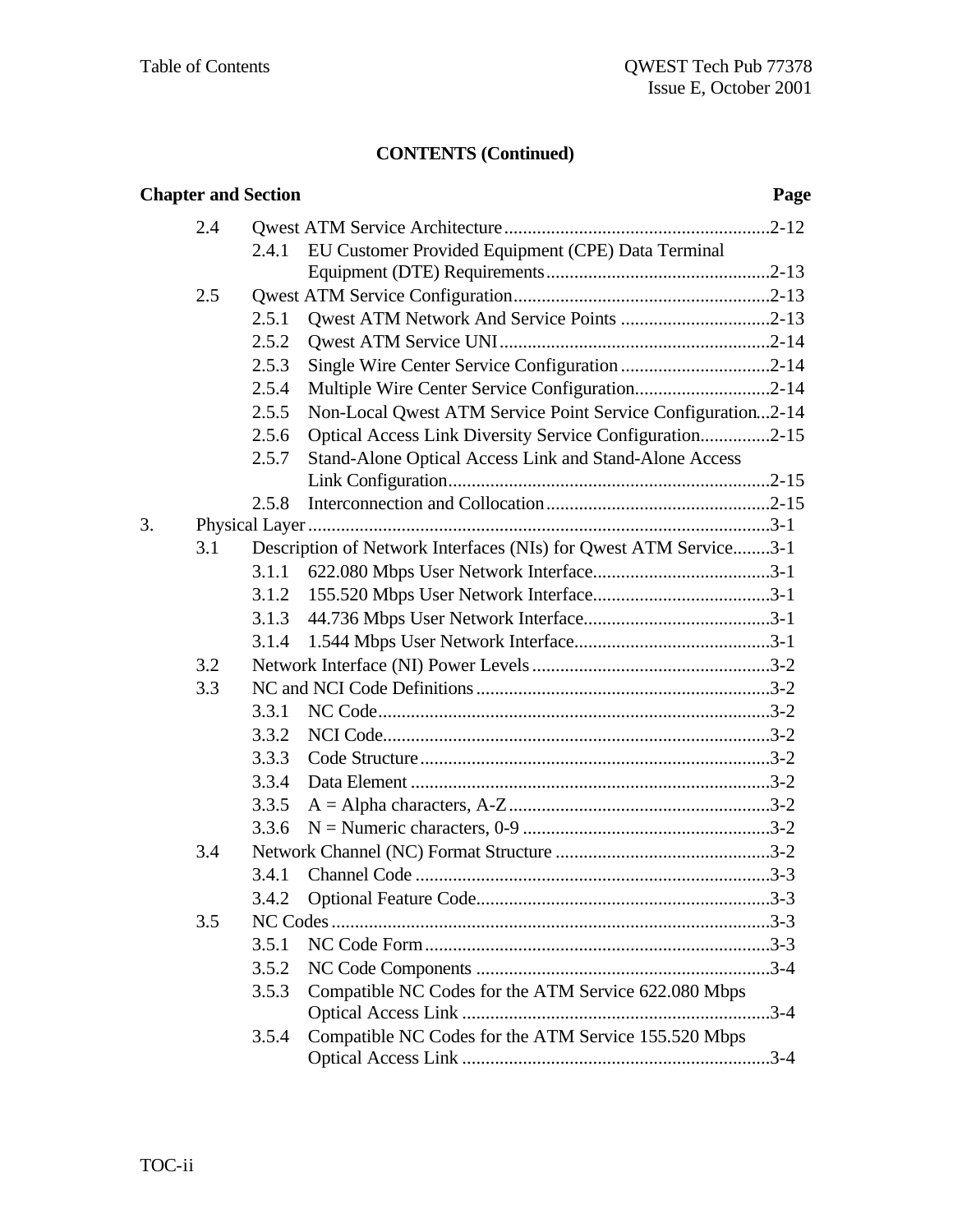|     | <b>Chapter and Section</b><br>Page |                                                                 |  |
|-----|------------------------------------|-----------------------------------------------------------------|--|
|     | 3.5.5                              | Compatible NC Codes for the ATM Service 44.736 Mbps             |  |
|     |                                    |                                                                 |  |
| 3.6 |                                    | Network Channel Interface (NCI) Format Structure 3-5            |  |
|     | 3.6.1                              |                                                                 |  |
|     | 3.6.2                              |                                                                 |  |
|     | 3.6.3                              |                                                                 |  |
|     | 3.6.4                              |                                                                 |  |
|     | 3.6.5                              |                                                                 |  |
|     | 3.6.6                              |                                                                 |  |
|     | 3.6.7                              | Applicable NCI Protocol Codes For ATM Service Optical           |  |
|     |                                    |                                                                 |  |
|     | 3.6.8                              | ATM Service 622.08 Mbps Optical Access Link NCI Codes           |  |
|     |                                    |                                                                 |  |
|     | 3.6.9                              | ATM Service 622.080 Mbps Optical Access Link NCI Codes          |  |
|     |                                    | 3.6.10 ATM Service 155.520 Mbps Optical Access Link NCI Codes   |  |
|     |                                    |                                                                 |  |
|     |                                    | 3.6.11 ATM Service 155.520 Mbps Optical Access Link NCI Codes   |  |
|     |                                    |                                                                 |  |
|     |                                    | 3.6.12 ATM Service 44.736 Mbps Optical Access Link NCI Codes    |  |
|     |                                    | 3.6.13 ATM Service 44.736 Mbps Optical Access Link NCI Codes    |  |
|     |                                    |                                                                 |  |
|     |                                    | 3.6.14 Specifying NCI Codes for ATM Service Optical Access      |  |
|     |                                    |                                                                 |  |
|     |                                    | 3.6.15 Specifying NCI Codes for ATM Service Optical Access      |  |
|     |                                    |                                                                 |  |
| 3.7 |                                    | Application of ATM Service with other Qwest Services3-9         |  |
|     | 3.7.1                              | Qwest DS1 Service with Qwest ATM Service 3-9                    |  |
|     | 3.7.2                              | Qwest DS3 Service with Qwest ATM Service 3-10                   |  |
|     | 3.7.3                              | <b>Qwest Self-Healing Alternate Route Protection with Qwest</b> |  |
|     | 3.7.4                              | Qwest Self Healing Network Service with Qwest ATM               |  |
|     |                                    |                                                                 |  |
|     | 3.7.5                              | Qwest Synchronous Service Transport with Qwest ATM              |  |
| 3.8 |                                    |                                                                 |  |
|     |                                    |                                                                 |  |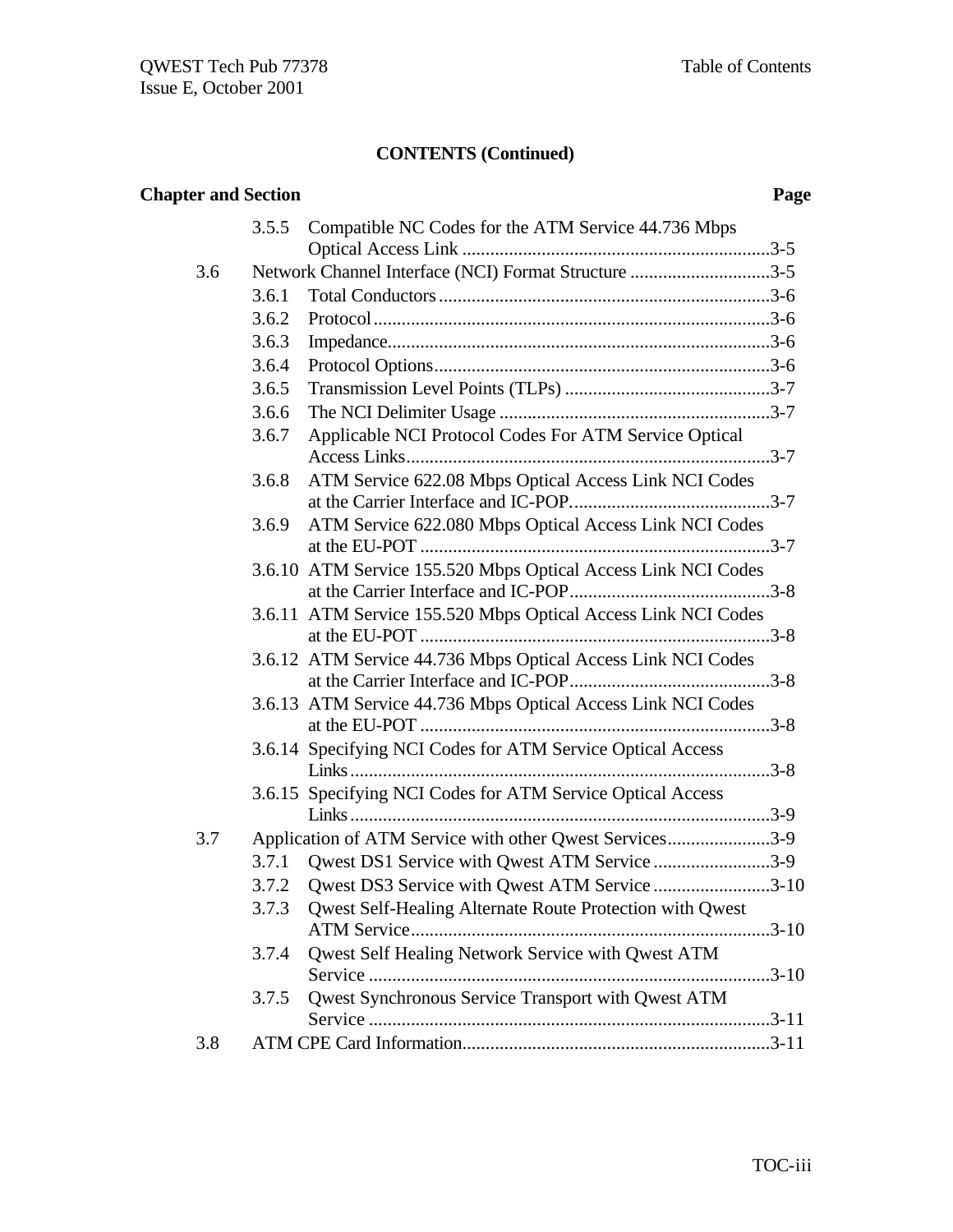|                  | <b>Chapter and Section</b><br>Page |                                                                          |  |
|------------------|------------------------------------|--------------------------------------------------------------------------|--|
| $\overline{4}$ . |                                    |                                                                          |  |
|                  | 4.1                                |                                                                          |  |
|                  | 4.2                                |                                                                          |  |
|                  | 4.3                                |                                                                          |  |
|                  |                                    | 4.3.1                                                                    |  |
|                  |                                    | 4.3.2                                                                    |  |
|                  |                                    | 4.3.3                                                                    |  |
|                  |                                    | 4.3.4                                                                    |  |
|                  |                                    | 4.3.5                                                                    |  |
|                  |                                    | 4.3.6                                                                    |  |
|                  | 4.4                                |                                                                          |  |
| 5.               |                                    |                                                                          |  |
|                  | 5.1                                |                                                                          |  |
|                  | 5.2                                |                                                                          |  |
|                  |                                    |                                                                          |  |
|                  | 5.3                                |                                                                          |  |
|                  | 5.4                                |                                                                          |  |
|                  |                                    | 5.4.1                                                                    |  |
|                  |                                    | 5.4.2                                                                    |  |
|                  | 5.5                                |                                                                          |  |
| 6.               |                                    | Network Traffic Control and Congestion Management Responsibilities and   |  |
|                  |                                    |                                                                          |  |
|                  | 6.1                                |                                                                          |  |
|                  |                                    | Purpose for Qwest ATM Service Network Traffic Control<br>6.1.1           |  |
|                  |                                    |                                                                          |  |
|                  | 6.2                                |                                                                          |  |
|                  |                                    | <b>Qwest ATM Service Network Traffic Control Procedures</b><br>6.2.1     |  |
|                  |                                    |                                                                          |  |
|                  |                                    | 6.2.2 Network Traffic Control Responsibilities for CBR6-3                |  |
|                  |                                    | 6.2.3<br>Qwest ATM Service Network Traffic Control Procedures<br>for VBR |  |
|                  |                                    | 6.2.4                                                                    |  |
|                  |                                    | <b>Qwest ATM Service Network Traffic Control Procedures</b><br>6.2.5     |  |
|                  |                                    |                                                                          |  |
|                  | 6.3                                |                                                                          |  |
|                  |                                    | 6.3.1                                                                    |  |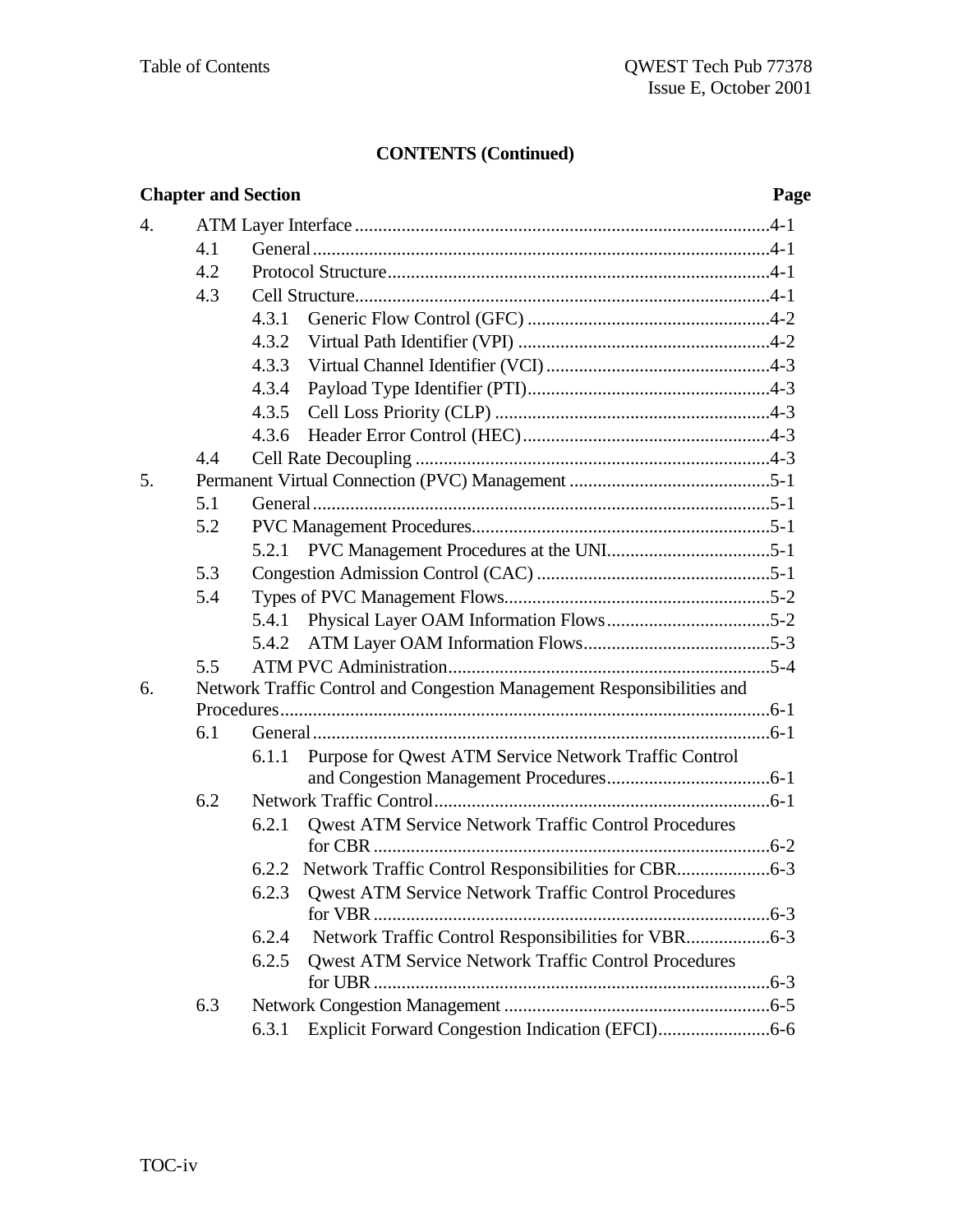|                 | <b>Chapter and Section</b>          |                                                                 | Page |  |
|-----------------|-------------------------------------|-----------------------------------------------------------------|------|--|
| 7.              |                                     |                                                                 |      |  |
|                 | 7.1                                 |                                                                 |      |  |
|                 | 7.2                                 |                                                                 |      |  |
|                 |                                     |                                                                 |      |  |
|                 | 7.3                                 |                                                                 |      |  |
| 8.              |                                     |                                                                 |      |  |
|                 | 8.1                                 |                                                                 |      |  |
|                 | 8.2                                 |                                                                 |      |  |
| 9.              |                                     |                                                                 |      |  |
|                 | 9.1                                 |                                                                 |      |  |
|                 | 9.2                                 |                                                                 |      |  |
| 10.             |                                     |                                                                 |      |  |
|                 | 10.1                                | American National Standards Institute Documents 10-1            |      |  |
|                 | 10.2                                |                                                                 |      |  |
|                 | 10.3                                |                                                                 |      |  |
|                 | 10.4                                |                                                                 |      |  |
|                 | 10.5                                |                                                                 |      |  |
|                 | 10.6                                |                                                                 |      |  |
|                 | 10.7                                |                                                                 |      |  |
| <b>Exhibits</b> |                                     |                                                                 |      |  |
| $2 - 1$         |                                     |                                                                 |      |  |
| $2 - 2$         |                                     |                                                                 |      |  |
| $2 - 3$         |                                     | Non-Local Qwest ATM Service Point Service Configuration         |      |  |
|                 |                                     |                                                                 |      |  |
|                 | <b>Error! Bookmark not defined.</b> |                                                                 |      |  |
| $2 - 4$         |                                     |                                                                 |      |  |
|                 | <b>Error! Bookmark not defined.</b> |                                                                 |      |  |
| $2 - 5$         |                                     | Stand-Alone Optical Access Link or Stand-Alone Cell Access Link |      |  |
|                 |                                     |                                                                 |      |  |
|                 |                                     | <b>Error! Bookmark not defined.</b>                             |      |  |
| $3-1$           |                                     |                                                                 |      |  |
| $3 - 2$         |                                     |                                                                 |      |  |
| <b>Figures</b>  |                                     |                                                                 |      |  |
| $2 - 1$         |                                     |                                                                 |      |  |
| $2 - 2$         |                                     |                                                                 |      |  |
| $3-1$           |                                     |                                                                 |      |  |
| $3 - 2$         |                                     |                                                                 |      |  |
| $4 - 1$         |                                     |                                                                 |      |  |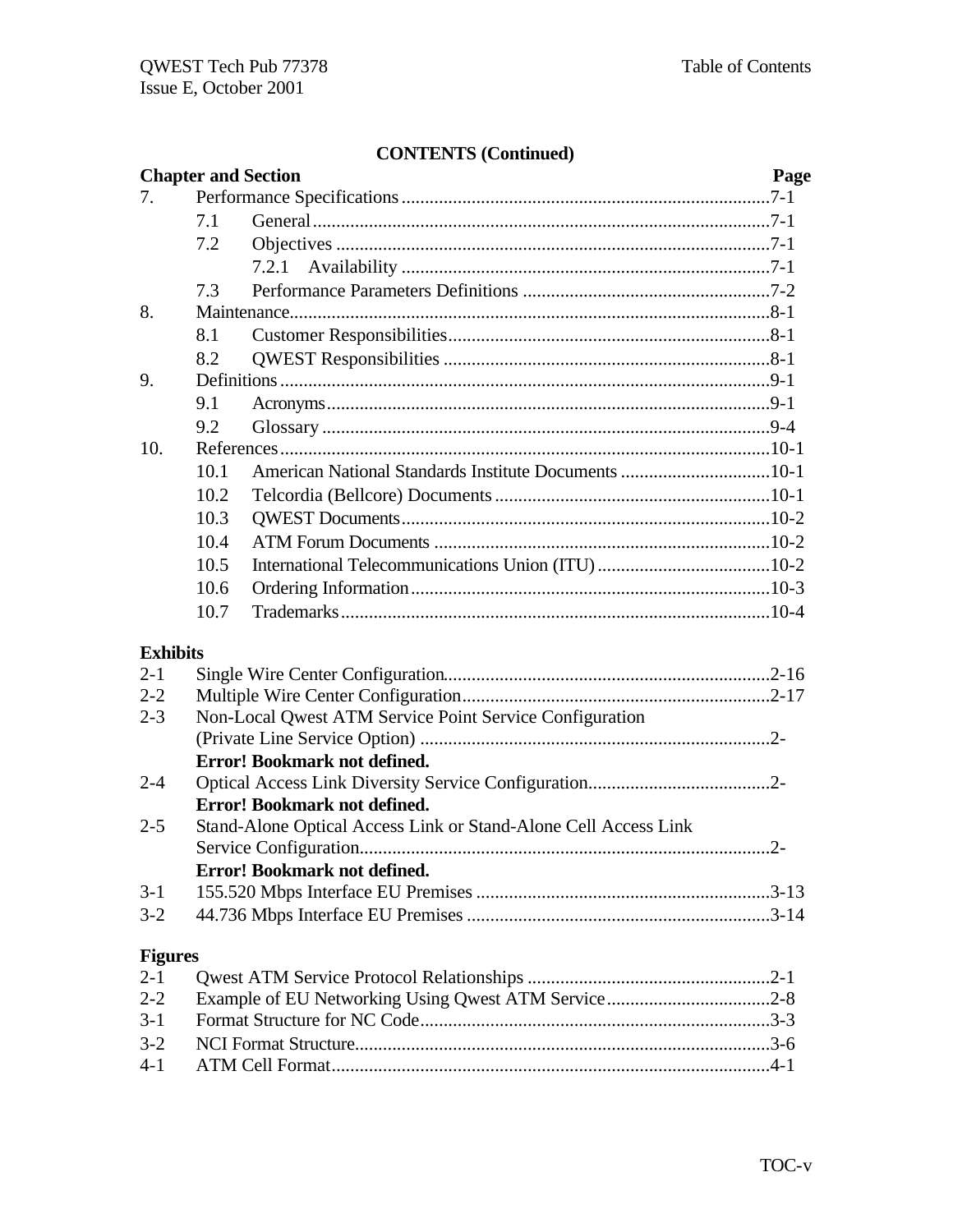| <b>Tables</b> | Page     |
|---------------|----------|
| $2 - 1$       | $.2 - 9$ |
| $2 - 2$       |          |
| $2 - 3$       |          |
| $2 - 4$       |          |
| $3-1$         |          |
| $3 - 2$       |          |
| $3 - 3$       |          |
| $3 - 4$       |          |
| $3 - 5$       |          |
| $3 - 6$       |          |
| $3 - 7$       |          |
| $4 - 1$       |          |
| $4 - 2$       |          |
| $5 - 1$       |          |
| $5 - 2$       |          |
| $5-3$         |          |
| $7 - 1$       |          |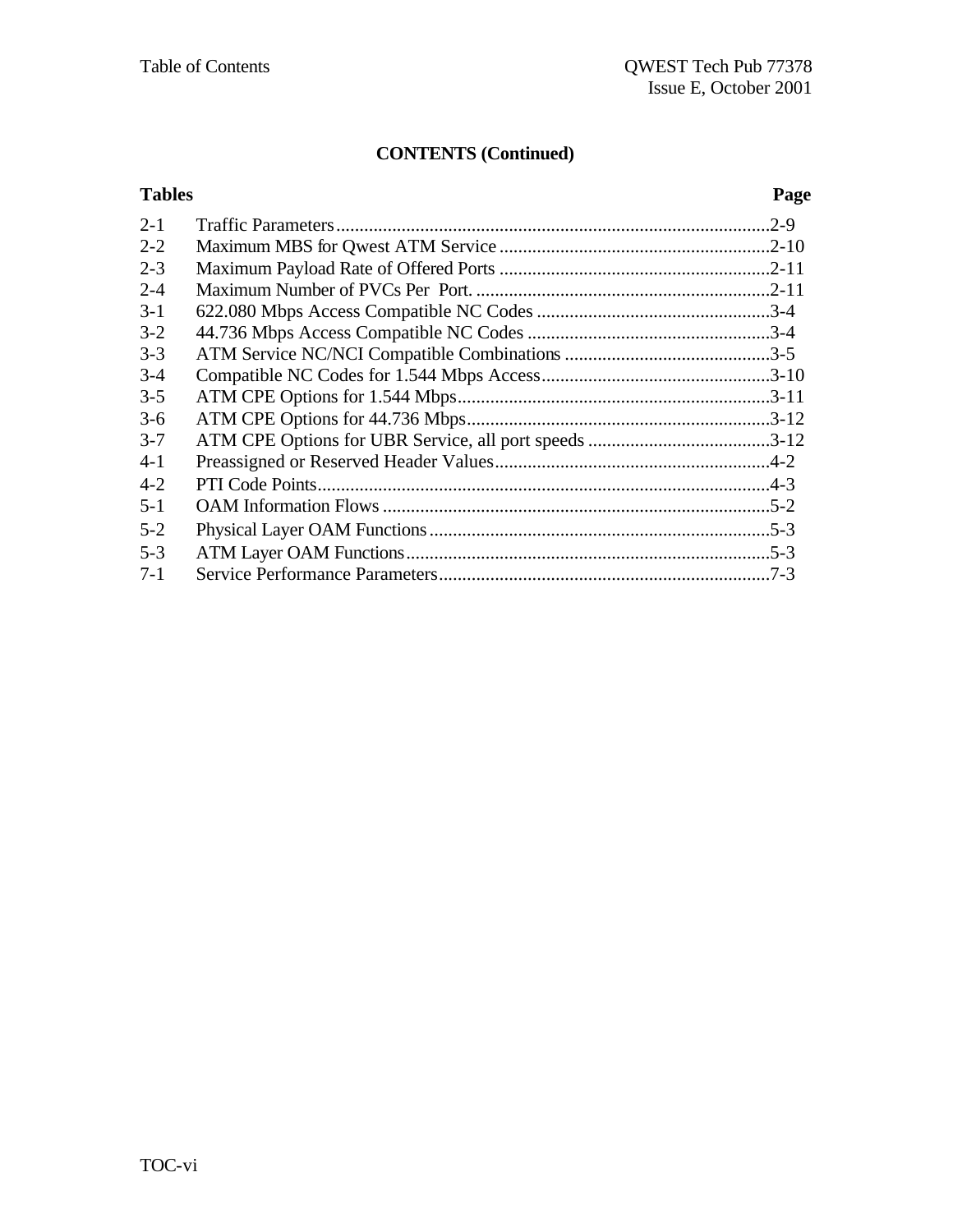# **CONTENTS**

# **Chapter and Section**

 $1.$ 

### Page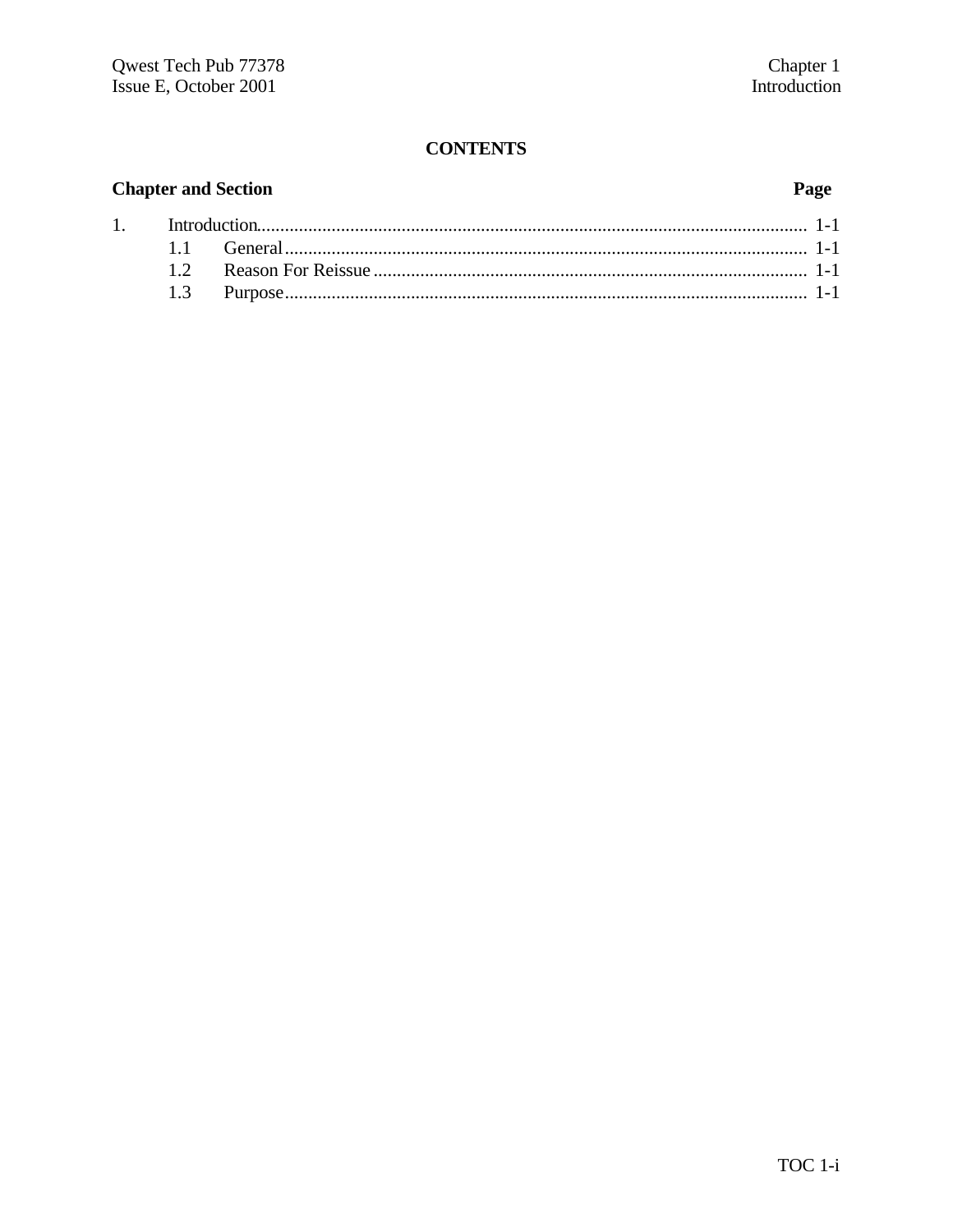#### **1. Introduction**

#### **1.1 General**

This document describes Qwest ATM Service offered by Qwest to its customers. The information provided in this document includes service features, technical specifications, performance objectives, and defines the valid User-Network Interfaces (UNIs).

#### **1.2 Reason For Reissue**

This document is being reissued due to the new classification of existing service offerings and clarifications associated with Qwest ATM Service. These changes are outlined below, and further pertinent technical information is provided throughout this document. The information contained within this document applies to both intrastate and interstate applications.

- Classifying Peak Cell Rate Service (PCR) as Constant Bit Rate (CBR)
- Classifying Sustained Cell Rate Service (SCR) as Variable Bit Rate (VBR)
- Classifying Unspecified Bit Rate Service (UBR) as Unspecified Bit Rate (UBR)
- Definition and applicable implementation of Equivalent Cell Rate (ECR). A concept that describes equivalent resources required through network to support the connection, independent of service class.
- OC 12 User Network Interface (UNI)
- Available Bit Rate service (ABR)
- Variable Bit Rate service Real-Time (VBR-rt)
- Inverse Multiplexing over ATM (IMA)
- Circuit Emulation Service (CES)
- Interworking PVC (!PVC)

#### **1.3 Purpose**

The purpose of this document is to describe Qwest ATM Service. Sufficient technical information is furnished to allow a customer, for example, an End-User (EU), to select a service which may be incorporated into an end-to-end communications channel. It is not the intent of this document to provide specific ordering information, but to describe the technical features of this service offering.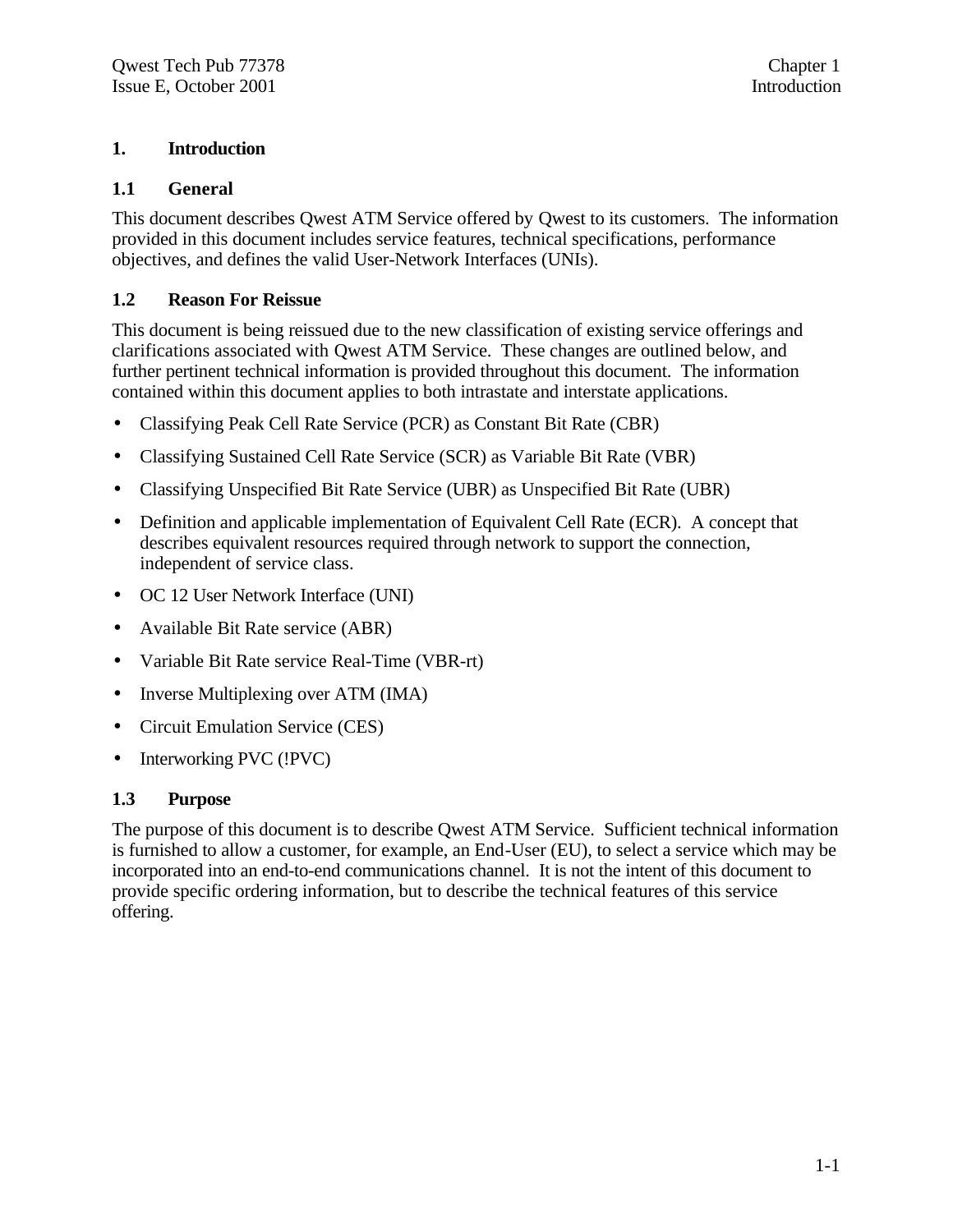# **CONTENTS**

|    | <b>Chapter and Section</b> |       |                                                                    | Page      |
|----|----------------------------|-------|--------------------------------------------------------------------|-----------|
| 2. |                            |       |                                                                    |           |
|    | 2.1                        |       |                                                                    |           |
|    | 2.2                        |       |                                                                    |           |
|    |                            | 2.2.1 | Qwest ATM Service Permanent Virtual Connections2-1                 |           |
|    |                            | 2.2.2 |                                                                    |           |
|    |                            | 2.2.3 | Qwest ATM Service Optical Access Link Diversity2-3                 |           |
|    |                            | 2.2.4 |                                                                    |           |
|    |                            | 2.2.5 | Qwest ATM Service Stand Alone Optical Access Link and              |           |
|    |                            |       |                                                                    |           |
|    |                            | 2.2.6 | Qwest Inverse Multiplexing over ATM (IMA) 2-3                      |           |
|    |                            | 2.2.7 |                                                                    |           |
|    |                            | 2.2.8 |                                                                    |           |
|    |                            |       | 2.2.8.1 Physical Layer Convergence Protocol (PLCP)2-4              |           |
|    |                            |       |                                                                    |           |
|    |                            | 2.2.9 |                                                                    |           |
|    |                            |       |                                                                    |           |
|    |                            |       |                                                                    |           |
|    |                            |       |                                                                    |           |
|    |                            |       |                                                                    |           |
|    |                            |       |                                                                    |           |
|    |                            |       |                                                                    |           |
|    |                            |       |                                                                    |           |
|    | 2.3                        |       |                                                                    |           |
|    |                            |       |                                                                    |           |
|    |                            | 2.3.2 |                                                                    |           |
|    |                            | 2.3.3 |                                                                    |           |
|    |                            | 2.3.4 | Individual Subscription Quantities And Throughput For CBR and      |           |
|    |                            | 2.3.5 |                                                                    |           |
|    |                            | 2.3.6 |                                                                    | $.2 - 10$ |
|    |                            | 2.3.7 |                                                                    |           |
|    |                            | 2.3.8 | Individual Subscription Quantities And Throughput For              |           |
|    |                            |       |                                                                    |           |
|    | 2.4                        |       |                                                                    |           |
|    | 2.4.1                      |       | EU Customer Provided Equipment (CPE) Data Terminal Equipment (DTE) |           |
|    |                            |       |                                                                    | $.2 - 13$ |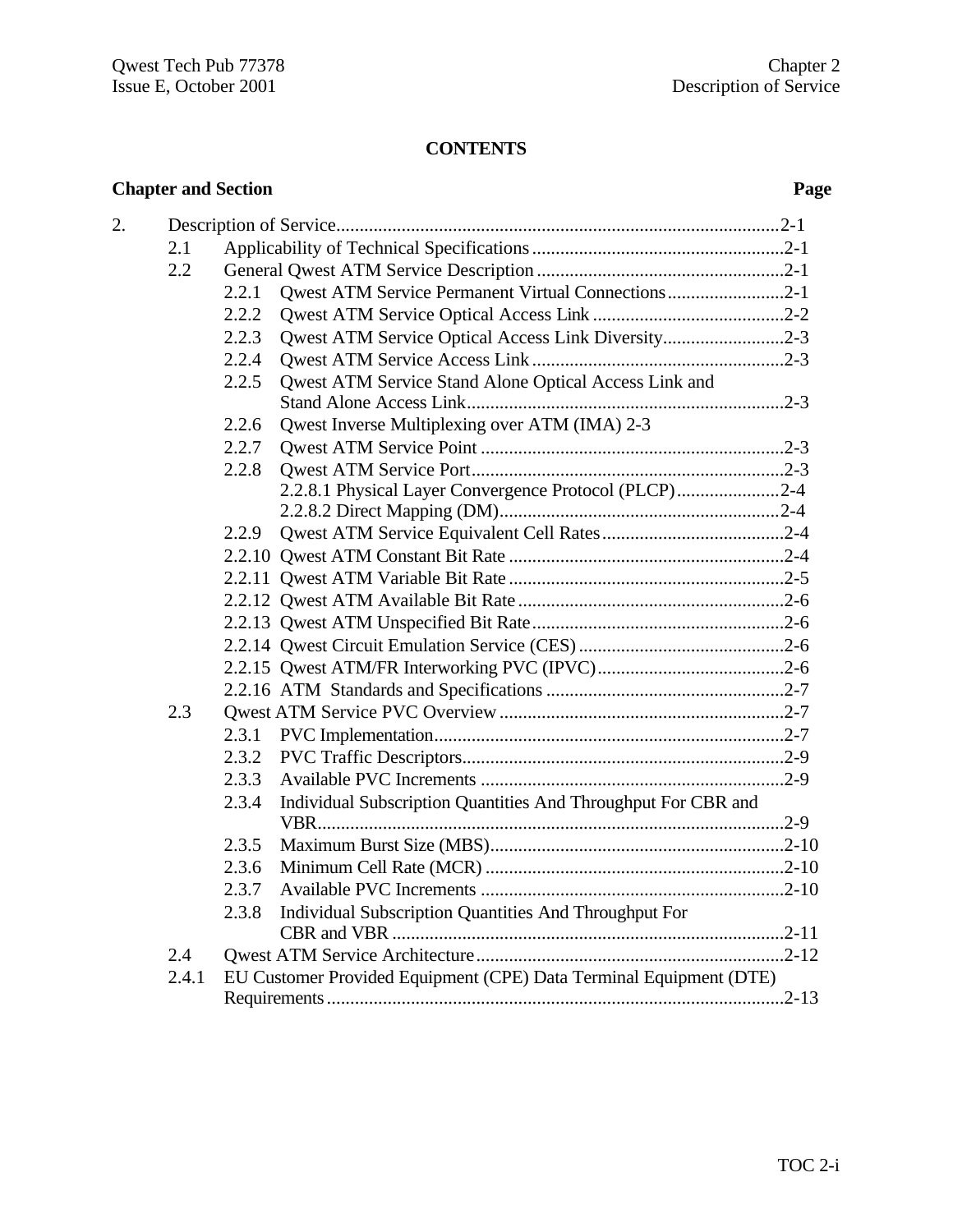|                 | <b>Chapter and Section</b>                                              |                                                             | Page |
|-----------------|-------------------------------------------------------------------------|-------------------------------------------------------------|------|
|                 | 2.5                                                                     |                                                             |      |
|                 | 2.5.1                                                                   |                                                             |      |
|                 | 2.5.2                                                                   |                                                             |      |
|                 | 2.5.3                                                                   |                                                             |      |
|                 | 2.5.4                                                                   |                                                             |      |
|                 | 2.5.5                                                                   | Non-Local Qwest ATM Service Point Service Configuration2-14 |      |
|                 | 2.5.6                                                                   | Optical Access Link Diversity Service Configuration2-15     |      |
|                 | 2.5.7                                                                   | Stand-Alone Optical Access Link and Stand-Alone Access Link |      |
|                 |                                                                         |                                                             |      |
|                 | 2.5.8                                                                   |                                                             |      |
| <b>Figures</b>  |                                                                         |                                                             |      |
| $2 - 1$         |                                                                         |                                                             |      |
| $2 - 2$         |                                                                         |                                                             |      |
| <b>Tables</b>   |                                                                         |                                                             |      |
| $2 - 1$         |                                                                         |                                                             |      |
| $2 - 2$         |                                                                         |                                                             |      |
| $2 - 3$         |                                                                         |                                                             |      |
| $2 - 4$         |                                                                         |                                                             |      |
| <b>Exhibits</b> |                                                                         |                                                             |      |
| $2 - 1$         |                                                                         |                                                             |      |
| $2 - 2$         |                                                                         |                                                             |      |
| $2 - 3$         |                                                                         | Non-Local Qwest ATM Service Point Service Configuration     |      |
| $2 - 4$         |                                                                         |                                                             |      |
| $2 - 5$         | Stand-Alone Optical Access Link or Stand-Alone Cell Access Link Service |                                                             |      |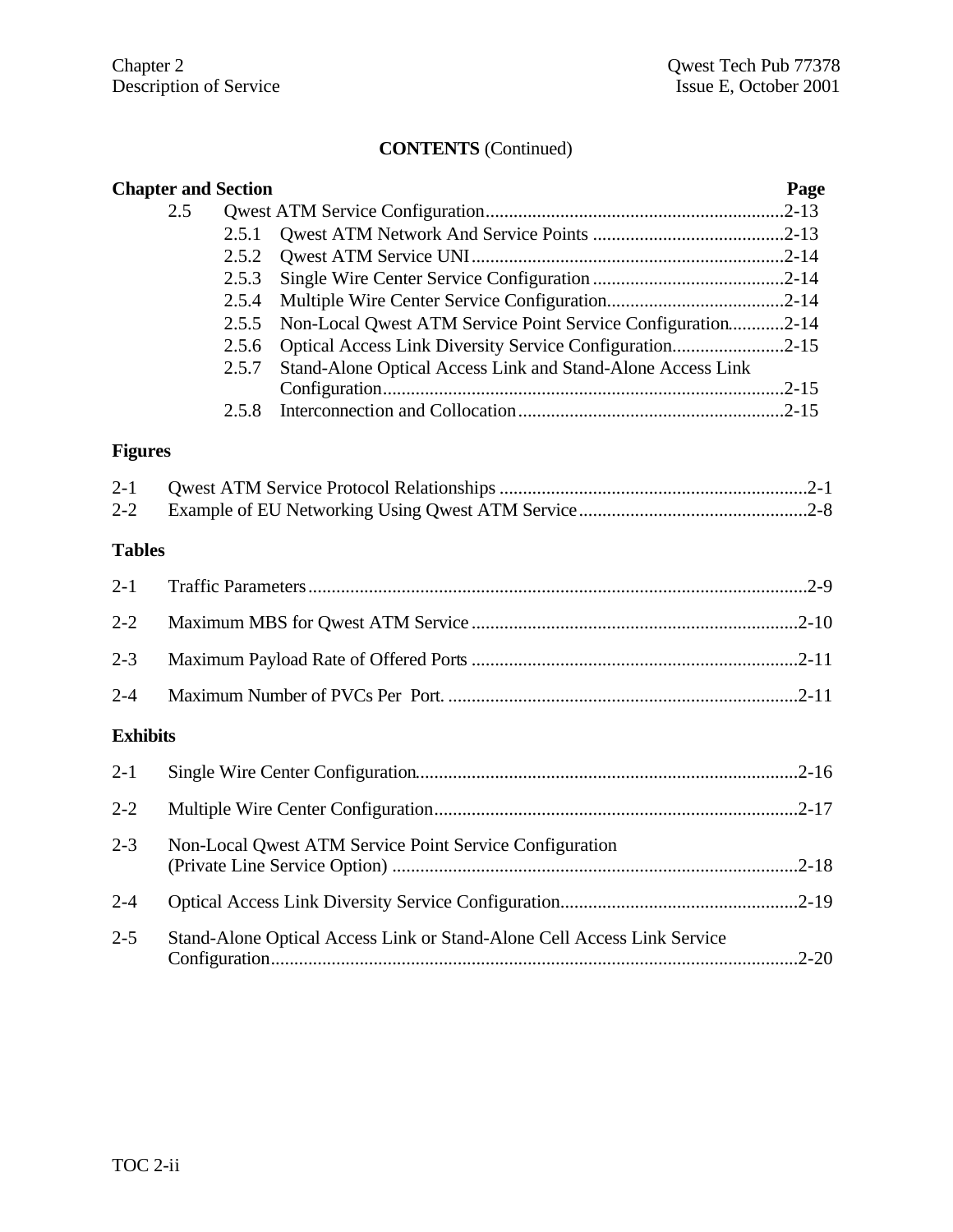#### **2. Description of Service**

#### **2.1 Applicability of Technical Specifications**

The technical specifications presented in this document are applicable to Qwest Asynchronous Transfer Mode Service (ATM) only. It is not the intent of this document to describe the various types of transmission equipment, switching equipment, and Network Management Systems (NMS) used to provide ATM Service. The service, as described in this document, pertains to the presently deployed transport, switching, and associated NMS technology. As further ATM hardware and software enhancements become available for network deployment, additional Qwest ATM Service features will be offered to the customer.

#### **2.2 General Qwest ATM Service Description**

Qwest ATM Service is a connection-oriented communications service that uses Asynchronous Transfer Mode technology to provide customers with high-speed, low delay networking capabilities. Qwest ATM Service is ideal for data intensive business computing applications that require near-real-time mixed media (e.g. data, video, image, & voice) communications among multiple locations.

Qwest ATM Service is implemented using the ATM cell transfer protocols running between Customer Provided Equipment (CPE) and the Qwest ATM Network. Figure 2-1 illustrates how the Qwest ATM Network performs only ATM and physical layer functions, while the customer's communication equipment is responsible for performing ATM Adaptation Layer (AAL) and higher layer protocol functions. Protocols running above the ATM layer (i.e., the cell payload) are passed transparently through the Qwest ATM Network.



**Figure 2-1** Qwest ATM Service Protocol Relationships

ATM is a connection-oriented, cell-based switching technology. This technology provides high efficiency and flexibility because it provides multiple types of "virtual channels or logical connections" instead of a single dedicated physical channel per application.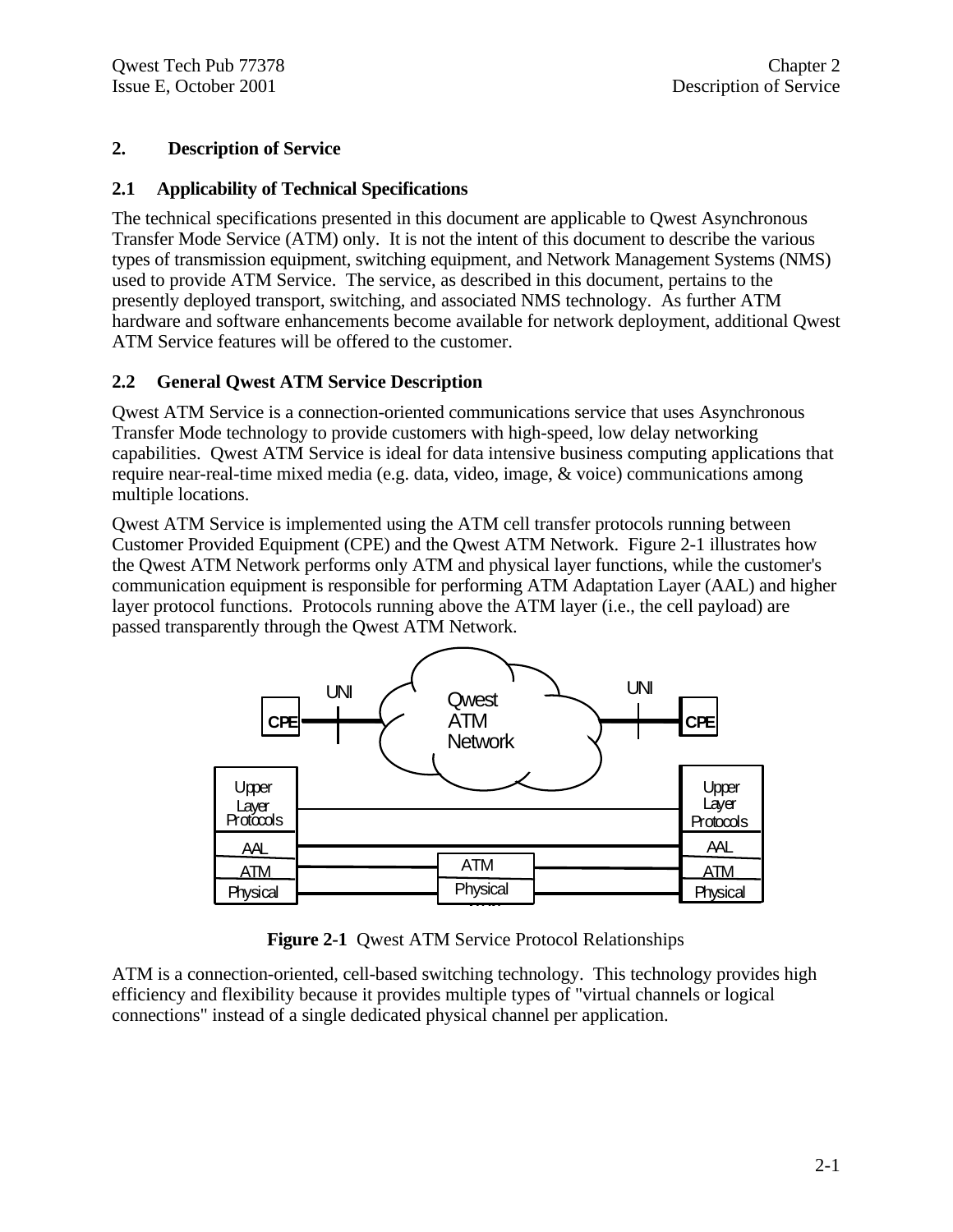#### **2.2.1 Qwest ATM Service Permanent Virtual Connections**

Qwest ATM Service utilizes logical connections referred to as Permanent Virtual Connections (PVCs). PVCs are relatively static and are established during the provisioning process. The User Network Interface (UNI) is the point at which a customer's data transmissions first enter the network supporting Qwest ATM Service. It is the point of interconnection between Qwest Communications facilities and customer provided equipment. Qwest ATM Service supports UNI physical interfaces of DS1 (1.544 Mbps), DS3 (44.736 Mbps), OC-3c (155.520 Mbps) and OC-12c (622.080 Mbps). The OC-12 interface will allow an individual PVC to have a maximum bandwidth of 149 Mbps.

Qwest ATM Service provides two types of logical PVCs: Virtual Channel Connections (VCCs) and Virtual Path Connections (VPCs). A VCC is a point to point logical connection between EU locations. Traffic parameters are assigned to each individual VCC. A VPC is a collection of VCCs routed together as one unit through the Qwest ATM public network. All VCCs carried within a VPC are switched within that VPC transparently by the Qwest ATM network. The customer has the ability to manage the attributes of the individual VCCs within a contracted aggregate bandwidth limit of the VPC. Constant Bit Rate (CBR, see Section 2.2.10) traffic is provided over a VPC or a VCC. Variable Bit Rate (VBR-rt, VBR-nrt see Section 2.2.11), Available Bit Rate (ABR, see Section 2.2.12) and Unspecified Bit Rate (UBR, see Section 2.2.13) traffic is only offered as a VCC. Throughout this publication, the use of the term PVC refers to either of the two types: VCCs and/or VPCs.

#### **2.2.2 Qwest ATM Service Optical Access Link**

A Qwest ATM Service Optical Access Link (OAL) provides access to the Qwest ATM Network, customer facilities at the User-Network Interface (UNI) over fiber-optic transport facilities. The transport facilities transfer information through the network over logical connections at speeds selected by the customer. The customer must designate which service category each logical connection will be: CBR, VBR-nrt, VBR-rt, ABR or UBR. A Qwest ATM Service Optical Access Link is only available at Qwest ATM Service Points. There are three types of OAL: 45 Mbps, 155 Mbps and 622 Mbps.

- The 622 Mbps OAL is offered as an unprotected circuit. The unprotected 622 Mbps OAL utilizes two fibers for transport. The 622 Mbps OAL delivers a 2-fiber optical interface to the customer.
- The 155 Mbps OAL is offered as an unprotected circuit or as a protected circuit. The unprotected 155 Mbps OAL utilizes two fibers for transport and the protected 155 Mbps OAL utilizes four fibers for transport. The 155 Mbps OAL delivers a 2-fiber optical interface to the customer.
- The 45 Mbps OAL is offered as an unprotected circuit or as a protected circuit. The unprotected 45 Mbps OAL utilizes two fibers for transport and the protected 45 Mbps OAL utilizes four fibers for transport. The 45 Mbps OAL delivers an electrical interface to the customer.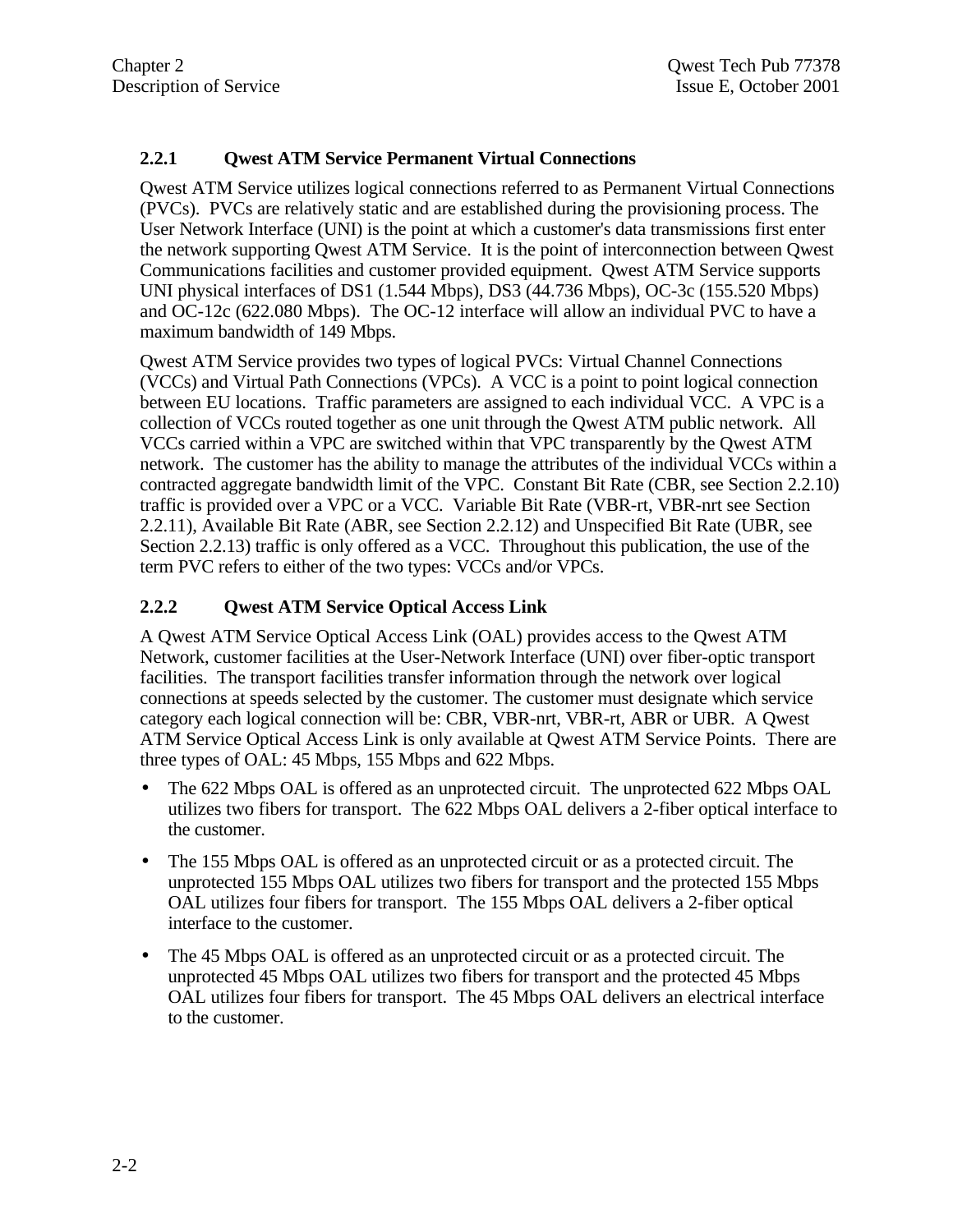### **2.2.3 Qwest ATM Service Optical Access Link Diversity**

Two types of OAL, 45 Mbps and 155 Mbps are available with a path diversity option. OAL Diversity is provided over fiber optic facilities. This service provides a "standby" protect fiber path, which is routed over facilities separated, from the normal path, by 25 feet or more. Fiber optic facility separation is from the first utility vault outside the serving wire center to the last utility vault or hand hole prior to the customer's premises. OAL Diversity is subject to availability of facilities. When facilities are not available, special construction charges may be assessed. Refer to section 2.5.6 on OAL Diversity.

### **2.2.4 Qwest ATM Service Access Link**

A Qwest ATM Service Access Link (ATM AL) provides DS1 physical access to the Qwest ATM Service Network, connecting customer facilities at the User-Network Interface (UNI) over DS1 Private Line transport facilities. The transport facilities transfer information through the network over logical connections at speeds selected by the customer. The customer must designate which service class each logical connection will be: CBR, VBR-nrt, or UBR. ABR and VBR-rt are currently not supported at a DS1 level according to ATM Forum Traffic Management 4.0 standards. A Qwest ATM Service Access Link is only available at Qwest ATM Service Points.

#### **2.2.5 Qwest ATM Service Stand Alone Optical Access Link and Stand Alone Access Link**

A Qwest ATM Service Stand Alone Optical Access Link (SAOAL) and Stand Alone Access Link (SAAL) connects customer facilities to ATM networks provided by service providers other than Qwest. Private line transport mileage and/or a Central Office Connecting Channel (COCC) may be required in conjunction with a SAOAL or SAAL in order to connect the customer's serving wire center with the serving wire center of another ATM service provider. Qwest does not provide basic administration of PVCs on a SAOAL and SAAL.

### **2.2.6 Qwest Inverse Multiplexing over ATM (IMA)**

Qwest ATM service offers Inverse Multiplexing over ATM (IMA). This allows bandwidth increments between DS1 and DS3 levels using DS1 access links. IMA utilizes 2 to 8 DS1s and bundles them together to create a solid bandwidth increment of 3.045, 4.567, 6.090, 7.613, 9.135, 10.658 or 12.180 Mbps. IMA is available over the following classes of service; CBR, VBR-nrt, and UBR. ATM Forum IMA version 1.0 is the standard supported by Qwest ATM service.

### **2.2.7 Qwest ATM Service Point**

ATM Service Points are geographic locations designated by the Company where the Qwest ATM Network can be accessed. Service Points will be identified and disclosed at the Company's discretion in a publicly accessible Qwest Network Disclosure Announcement. An ATM Service Point doesn't necessarily signify that an ATM switch is placed in that location. The Qwest ATM service point includes the electronic equipment used in connecting the service elements to the Qwest ATM Network (i.e. the switch port) as well as any transport facilities required between the disclosed service point and an actual ATM switch location.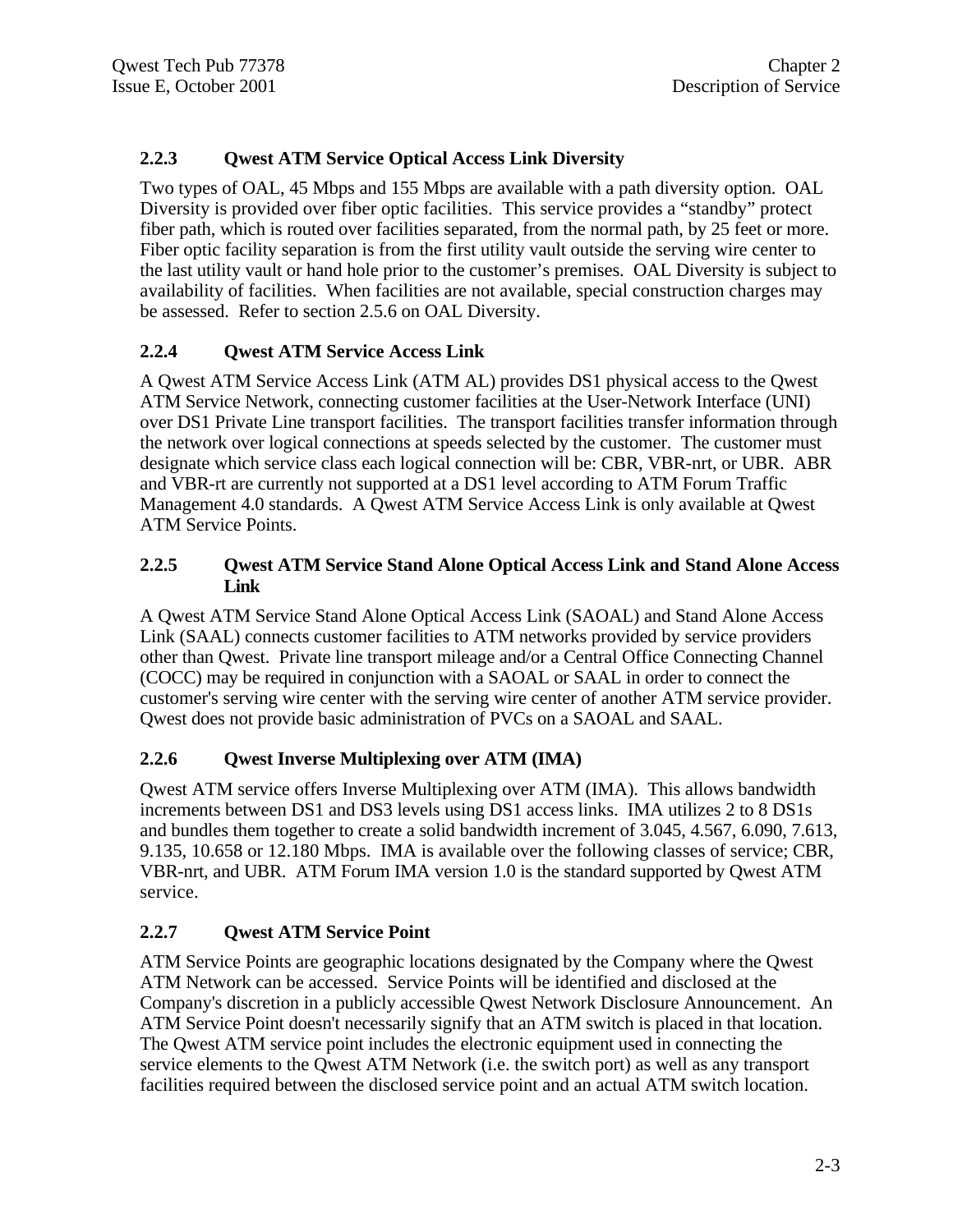# **2.2.8 Qwest ATM Service Port**

ATM Service Ports are the physical entry points into the Qwest ATM Network for Optical Access Links or other compatible Private Line facilities, such as Synchronous Service Transport (SST), DS3 Service, or DS1 Service. They are the originating and terminating points for Virtual Path Connections and Virtual Channel Connections. The physical interface ports available are DS1, DS3, OC-3c and OC-12c.

Note that the customer must choose either Physical Layer Convergence Protocol (PLCP) cell mapping or Direct Mapped ATM cells across a DS3. The two mapping methods are incompatible because transmission path transceiver pairs must use the same mapping method.

#### **2.2.8.1 Physical Layer Convergence Protocol (PLCP)**

The PLCP method of mapping encapsulates ATM cells into a 125-microsecond frame inside the DS3 M-frame. A PLCP mapped DS3 provides a maximum cell rate of 96,000 cells/sec (40.704 Mbps).

#### **2.2.8.2 Direct Mapping (DM)**

Direct mapping of ATM cells is accomplished by directly inserting 53 byte ATM cells into the DS3 information payload. A Direct Mapped DS3 provides a maximum cell rate of 104,268 cells/sec (44.210 Mbps). The summary of maximum line rates is listed in Table 2-3.

#### **2.2.9 Qwest ATM Service Equivalent Cell Rates**

Logical channels are established through the selection of cell rates and traffic descriptors. Qwest ATM Service offers the flexibility for customers to select different cell rates for each logical connection to match application needs. Therefore, the granularity of bandwidth choices for Qwest ATM Service exceeds bandwidth increments typically offered by private line services.

Since ATM efficiently transports voice, video and data traffic in a statistically multiplexed fashion, it is difficult to correlate the bandwidth of the various traffic types. For example, 1Mbps of Peak Cell Rate (PCR) CBR represents greater bandwidth consumption (over time) than 1 Mbps of Sustained Cell Rate (SCR) VBR. To arrive at a common basis for reserving bandwidth on an access link, the statistical characteristics of each traffic type is encapsulated in a concept called "Equivalent Cell Rate" (ECR).

Equivalent Cell Rate is a statistical method of arriving at the expected utilization of switching resources depending on the characteristic parameters of a PVC. For example, the ECR for a VBR circuit is dependent upon PCR, SCR and Maximum Burst Size (MBS). These factors combine to indicate the expected resource usage on the network. ECR is a simple and effective tool in determining the capacity that may be provisioned on an access link. (See 2.3.4)

### **2.2.10 Qwest ATM Constant Bit Rate**

Constant Bit Rate (CBR) traffic has been designed to support a connection carrying a constant flow of information. The ATM Forum refers to this type of information flow as Constant Bit Rate (CBR) traffic.

CBR is intended for real-time applications requiring tightly constrained delay and delay variation. The traffic associated with such applications is best characterized as information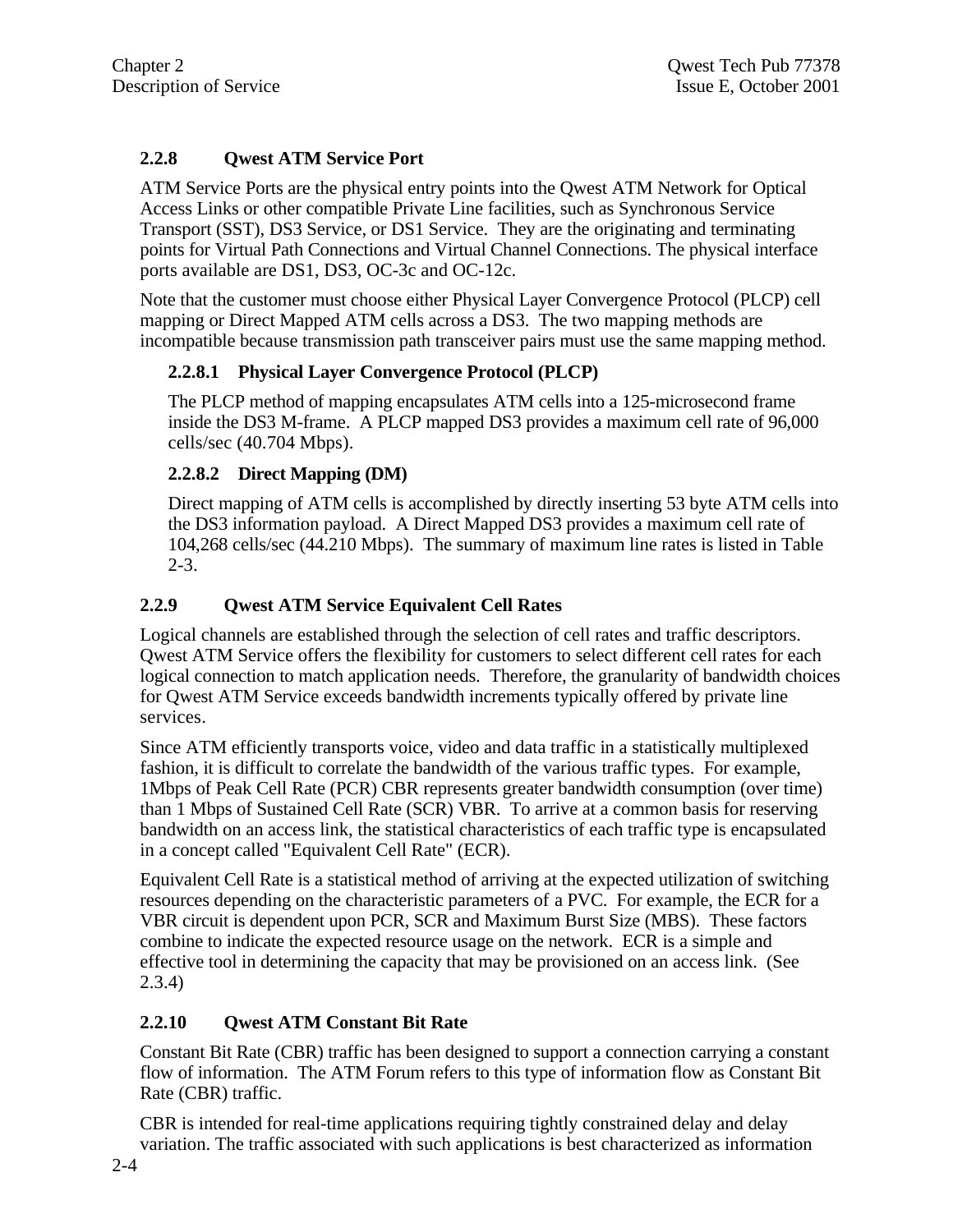that is transmitted (and received) at a fixed, steady and reliable rate. A CBR PVC will be provisioned to provide end-to-end performance comparable to that typically associated with a digital private line. The traffic parameter for a CBR PVC is the Peak Cell Rate (PCR). PCR specifies the highest cell rate a customer is provided on a connection. The PCR of a CBR PVC is used to calculate an ECR at an expected utilization of network resources for each PVC. The sum of all ECR PVCs must be less than the speed of the associated port. CBR derivations of ECR from the PCR value can be found in Table 2-4. When ingress cells exceed the PCR for a CBR PVC, the cells are discarded upon entry into the Qwest ATM Network. CBR PVCs can be provisioned as VPCs or VCCs.

#### **2.2.11 Qwest ATM Variable Bit Rate – real time and non real time**

Variable Bit Rate (VBR) has been designed to support a connection carrying information flowing at variable rates. The ATM Forum refers to this type of information as Variable Bit Rate (VBR) traffic. VBR has 2 types Variable Bit Rate real time (VBR-rt) and Variable Bit Rate non-real time (VBR-nrt). VBR-rt is for applications requiring restraints on delay and delay variation. Transmission for real time applications is expected to vary with time and is therefore sensitive to delay. VBR-nrt is for applications with less stringent requirements around delay. Both types are "bursty", but VBR-nrt does not require delay parameters.

For VBR connections, three traffic parameters describe the bandwidth characteristics. VBR parameters are the PCR, the Sustained Cell Rate (SCR) and the Maximum Burst Size (MBS). The customer selects the bandwidth characteristics of a VBR PVC by choosing the appropriate SCR and MBS, and the PCR will then be set at 2 times SCR for VBR-rt and 4 times SCR for VBR-nrt. Using the PCR, SCR and MBS of each VBR PVC, an ECR is calculated to arrive at expected utilization of network resources. The sum of all PVC ECRs may equal, but not exceed, the speed of the associated port.

The SCR is an upper bound on the conforming average cell rate, as measured using the Generic Cell Rate Algorithm (GCRA) in accordance with the ATM Forum UNI 3.1, including bursts above the average, that can be sustained over a VBR PVC. For VBR connections the MBS may be 100, or 200 cells. Although a customer may send bursts of 100 or 200 cells over a VBR PVC, up to the PCR, the averaged cell rate transmitted for that PVC must not exceed the chosen SCR.

Qwest VBR can be considered as the ATM Forum's VBR.1 or VBR.3 conformance definition outlined in Traffic Management Specification 4.0, Section 4.5.2 (VBR.1 section 4.5.2.1 and VBR.3 section 4.5.2.3). The definition for VBR.1 states that  $CLP = 0+1$  cells that conform to the traffic contract will be covered by the Cell Loss Ratio (CLR) guarantee. The tagging option is not applicable in the VBR.1 conformance definition, therefore non-conforming cells will be discarded at the ingress of the Qwest ATM network. For VBR.3, the tagging option is available per the conformance definition and therefore  $CLP = 0$  cells that conform to the traffic contract will be covered by the Cell Loss Ratio (CLR) guarantee.

#### **2.2.12 Qwest ATM Available Bit Rate**

Available Bit Rate (ABR) traffic has been designed to support a connection carrying a specific amount of data. The source rate is controlled by a flow control mechanism of Resource Management (RM) cells. These RM cells control the flow of traffic over the ABR PVC to ensure a low cell loss ratio and maintain a specific minimum bandwidth through the network. ABR parameters include PCR and Minimum Cell Rate (MCR). MCR will automatically be set to 10% of the customer specified PCR. The bandwidth available to the ABR service can vary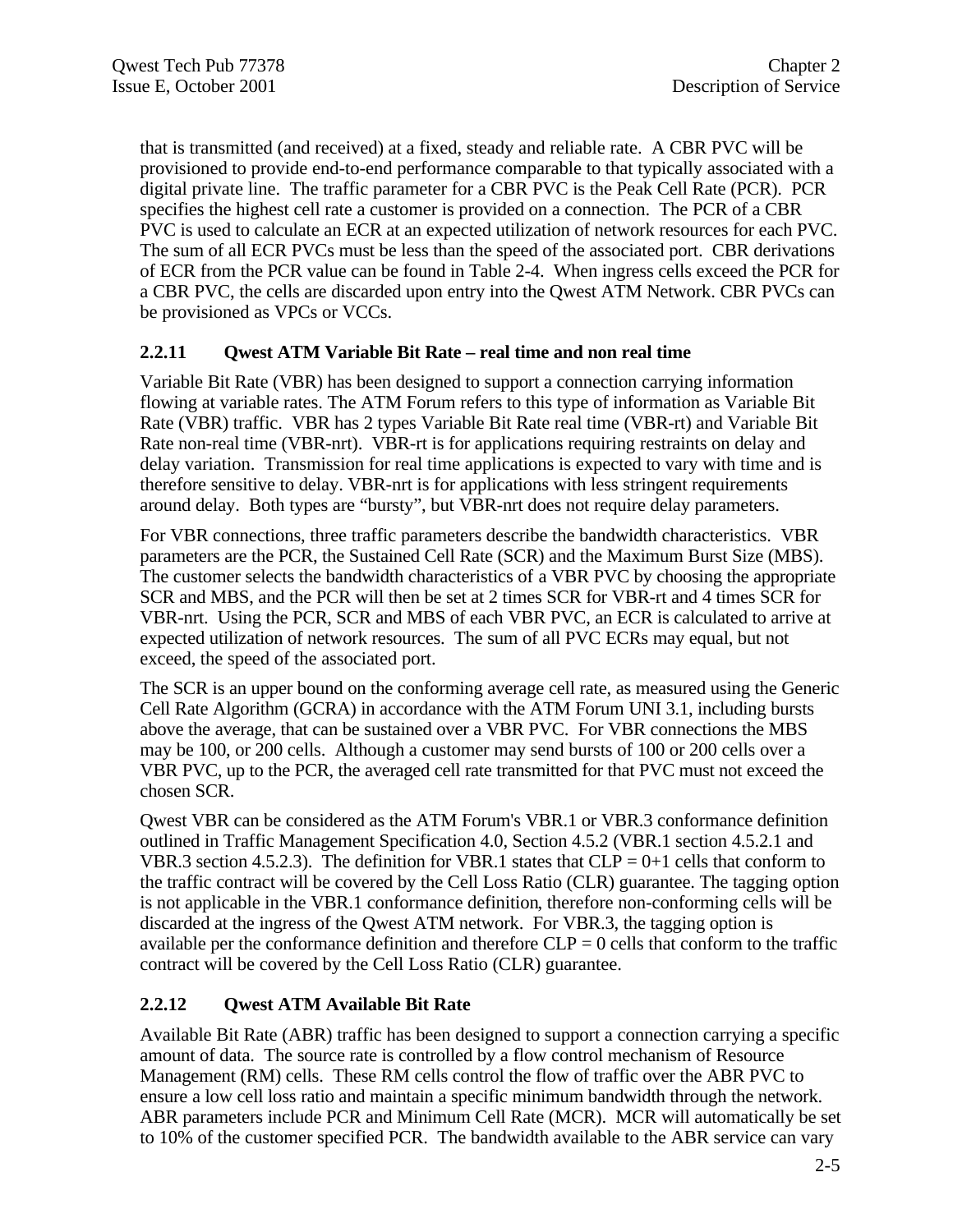up to PCR, but will not go below MCR. ABR is not for real time applications. It is for applications that will tolerate variable bandwidth with a minimum limit that the necessary bandwidth cannot fall below. ABR PVCs can only be provisioned as VCCs.

### **2.2.13 Qwest ATM Unspecified Bit Rate**

Unspecified Bit Rate (UBR) is a "best effort" service designed to support connections that transmit and receive at uneven rates, i.e., applications not requiring tightly constrained delay, delay variation, and cell loss. Examples of such applications are traditional computer communications applications, such as file transfer and email, typically using TCP/IP. The ATM Forum refers to this type of information as Unspecified Bit Rate (UBR) traffic.

UBR does not specify traffic related service guarantees. Qwest does not make service level commitments with respect to the overall cell loss ratio experienced by a UBR connection, or as to the cell transfer delay experienced by cells on the connection.

The traffic descriptor for UBR connections is defined by the PCR. Since no numerical commitments are made on UBR connections there is no corresponding ECR identified for network resource utilization. Unlike CBR, VBR, and ABR, UBR PVCs are not considered in the summation of bandwidth over a port. Although, each UBR PVC will be taken in account when determining the maximum allowable number of PVCs across a port. UBR connections can be provisioned only as VCCs.

#### **2.2.14 Qwest Circuit Emulation Service (CES)**

Circuit Emulation Service allows real time voice and data traffic to travel across the ATM network emulating a Time Division Multiplexed circuit. Voice is delay sensitive and has signaling associated with it. Using a CBR PVC, this delay sensitive traffic can be transported across the ATM network between customer locations, or to a class 5 voice switch. This allows connection between PBX equipment, or PBX to PSTN. Qwest CES service travels over a CBR PVC in increments of 75kbps or a 1.787Mbps CBR PVC. It can be structured or unstructured with up to 24 TDM channels over a single PVC (1.787 Mbps).

### **2.2.15 Qwest ATM/FR Interworking PVC (IPVC)**

Qwest IPVC creates a connection between the ATM network and Frame Relay network. ATM to Frame Relay interworking is an option that allows customers to complement the highbandwidth transport capabilities of ATM with the cost-effective, narrowband data transport of frame relay in order to provide a seamless transition to a single, multiservice network. The interworking function is based on FRF.8 Frame Relay/ATM PVC Service Interworking Implementation Agreement from the Frame Relay Forum.

A customer frame relay location connects to a frame relay switch via a frame relay User-Network Interface (UNI) and, correspondingly, the customer ATM location connects to the ATM switch via an ATM UNI. A frame relay PVC is provisioned from the frame relay customer location to the Interwork Function and an ATM VCC is provisioned from the ATM customer location to the Interwork Function. The Interworking Function connects the FR PVC to the ATM PVC and maps frames to cells and cells to frames. The Frame Relay to ATM PVCs are provisioned in translation mode which means that RFC 1490 encapsulated frames are translated into RFC 1483 encapsulated frames and vice versa.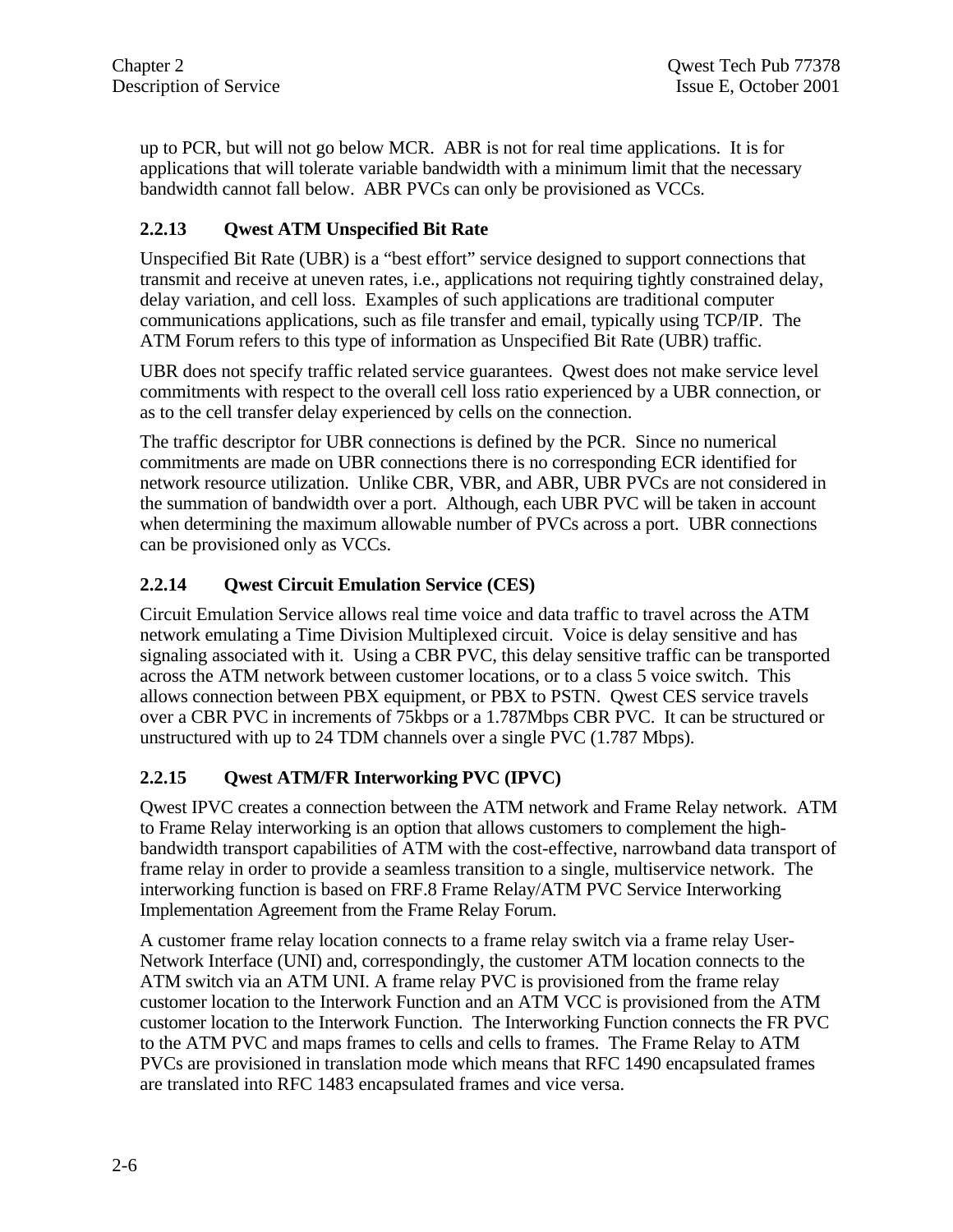#### **2.2.16 ATM Standards and Specifications**

ATM Service is based on the following documents:

- TA-TSV-001408, Generic Requirements for PVC Cell Relay Service, Telcordia, Technical Advisory.
- SR-3330, Cell Relay Service Core Features, Telcordia, Special Report.
- SR-3445, Requirements for PVC Cell Relay Service, Telcordia, Special Report.
- ATM Forum, ATM User Network Interface Specification, Version 3.1, Prentice-Hall 1994.
- ATM Forum, Traffic Management Specification, Version 4.0, The ATM Forum 1996.
- ATM Forum, DS1 Physical Layer Specification, The ATM Forum 1994.
- ATM Forum, DS3 Physical Layer Interface Specification, The ATM Forum 1996.
- ANSI T1.511, B-ISDN ATM Layer Cell Transfer Performance Parameters.
- GR-1113-CORE, Asynchronous Transfer Mode (ATM) and ATM Adaptation Layer (AAL) Protocols, Telcordia.
- GR-1248-CORE, Generic Requirements for Operations of ATM Network Elements, Telcordia.
- GR-1117-CORE, Generic Requirements for Exchange PVC CRS Service, Telcordia.
- TR-NWT-001112, Broadband ISDN User to Network Interface and Network Node Interface Physical Layer Generic Criteria, Telcordia.

### **2.3 Qwest ATM Service PVC Overview**

Qwest ATM Service is a connection-oriented communications service that uses ATM to provide customers with high-speed, low delay networking capabilities. Qwest ATM Service is ideal for data intensive business computing applications that require near-real-time mixed media (e.g. data, video, image, & voice) communications among multiple locations. Qwest ATM Service has been implemented utilizing PVCs only.

#### **2.3.1 PVC Implementation**

PVCs are logical connections that define a specific transmission path between a Data Terminal Equipment (DTE) source device and a DTE destination device. Qwest ATM Service provides two types of PVCs: VPCs and VCCs. A Qwest ATM Service PVC, which is similar to a dedicated private line in today's circuit switched environment, is identified in the Qwest ATM Network by Virtual Path Identifiers (VPI) and Virtual Channel Identifiers (VCI). Each VPI and VCI is located within the five byte header of the standard ATM cell format, which is described in Chapter 4.

PVC implementation with Qwest ATM Service permits a customer to define logical connections among multiple EU locations using a single port per location. Simultaneous connectivity to many remote locations can be established through the provisioning of multiple PVC's. Figure 2-2 illustrates the connectivity capability available with the Qwest ATM Service PVC offering.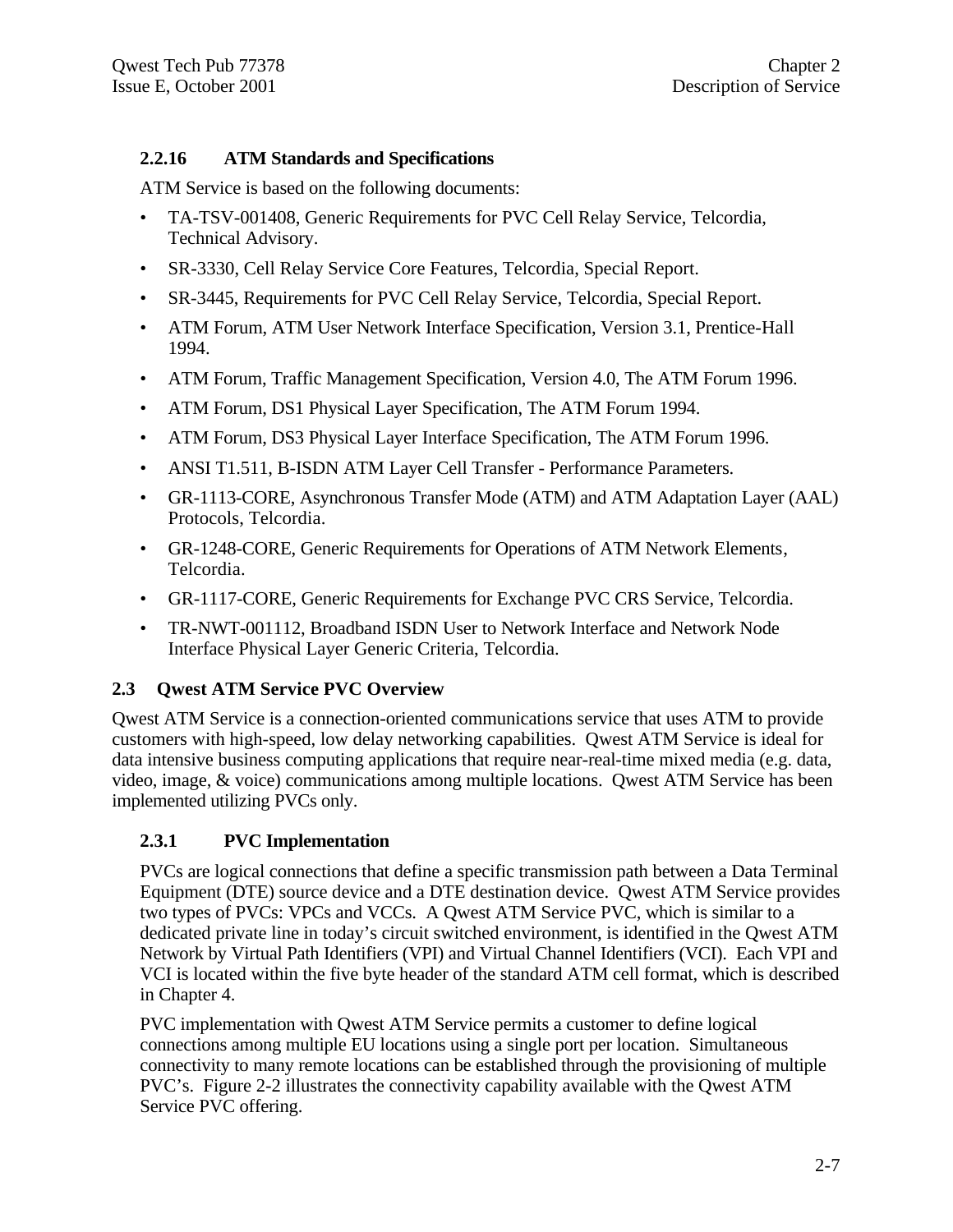

**Figure 2-2** Example of EU Networking Using Qwest ATM Service

Figure 2-2 shows three customer locations (A, B, and C) logically connected using PVC implementation with Qwest ATM Service. Customers A and C are connected to the Qwest ATM Network via Optical Access Links. Customer B is connected to the Qwest ATM Network via a Private Line Service and Central Office Connecting Channel. Solid lines represent the connections to the Qwest ATM Network. The dashed lines represent a mesh of logical connections that can be supported across the access links using the native-mode ATM protocol. The logical connections shown in this example facilitate point-to-point communications between pairs of locations (i.e., A and B, A and C, or B and C).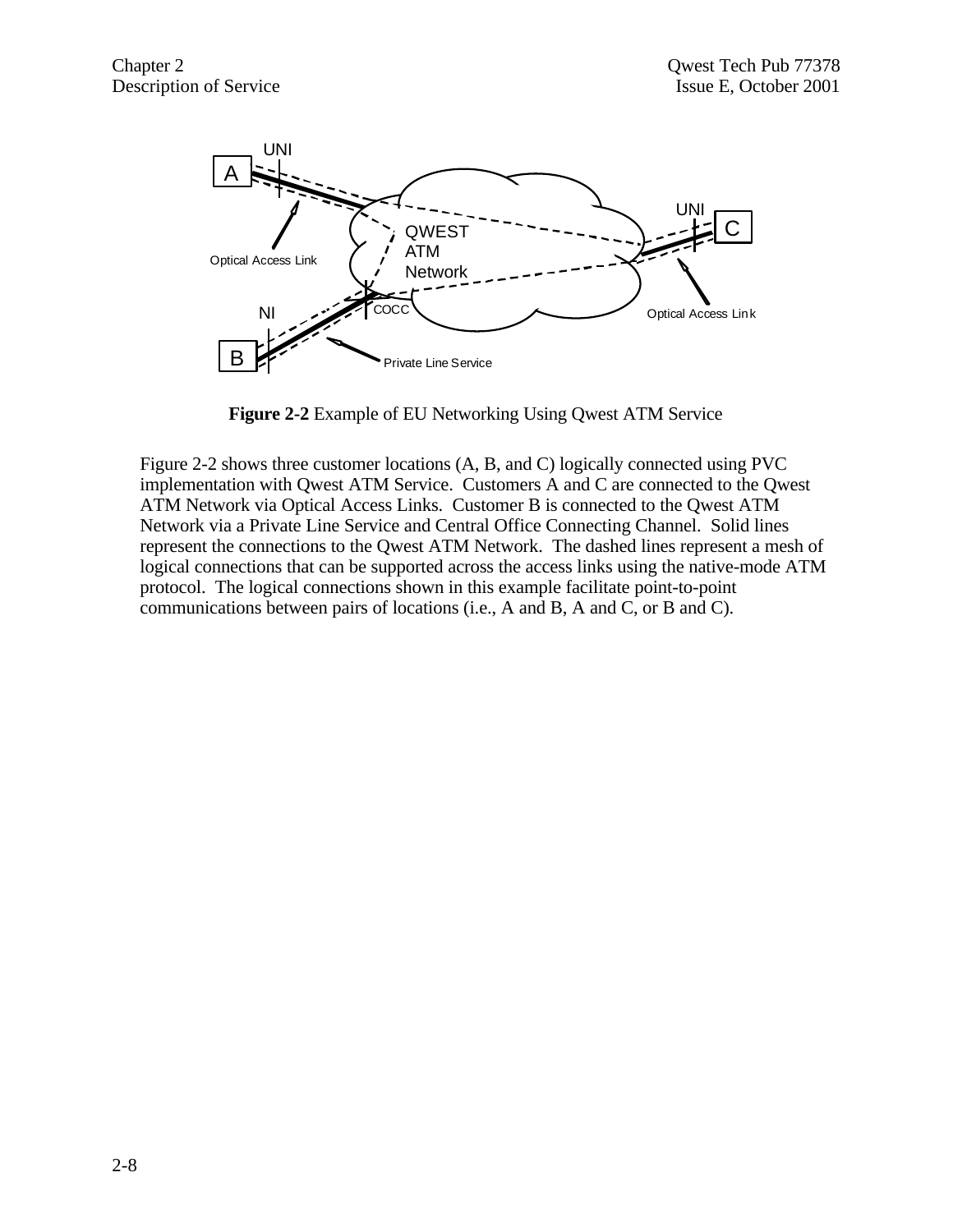#### **2.3.2 PVC Traffic Descriptors**

Qwest ATM Service traffic descriptors are based on ATM Forum specifications. Table 2-1 indicates the traffic descriptors for each of the Service Categories. The traffic parameters are defined following Table 2-1.

| <b>Service Categories</b>         | <b>Traffic Descriptors(s)</b>                          |
|-----------------------------------|--------------------------------------------------------|
| <b>Constant Bit Rate</b>          | Peak Cell Rate (PCR)                                   |
|                                   | <b>Cell Delay Variation Tolerance</b><br>(CDVT)        |
| Variable Bit Rate – real time     | Peak Cell Rate (PCR),                                  |
| (VBR-rt)                          | Sustained Cell Rate (SCR),<br>Maximum Burst Size (MBS) |
|                                   | Cell Delay Variation Tolerance<br>(CDVT)               |
| Variable Bit Rate – non real time | Peak Cell Rate (PCR),                                  |
| (VBR-nrt)                         | Sustained Cell Rate (SCR),<br>Maximum Burst Size (MBS) |
|                                   | <b>Cell Delay Variation Tolerance</b><br>(CDVT)        |
| <b>Available Bit Rate</b>         | Peak Cell Rate (PCR),                                  |
|                                   | Minimum Cell Rate (MCR)                                |
|                                   | <b>Cell Delay Variation Tolerance</b><br>(CDVT)        |
| Unspecified Bit Rate              | Peak Cell Rate (PCR)                                   |
|                                   | <b>Cell Delay Variation Tolerance</b><br>(CDVT)        |

**Table 2-1** Traffic Descriptors

#### **2.3.3 Peak Cell Rate (PCR)**

The PCR traffic parameter specifies an upper bound on the cell rate that can be submitted across a connection. According to standards, PCR is required for CBR, VBR, ABR and UBR PVCs.

#### **2.3.4 Sustained Cell Rate (SCR)**

The SCR defines an upper bound on the conforming average cell rate of a connection (i.e. rate averaged over a time interval). Along with PCR and Maximum Burst Size (MBS), SCR is used to describe a VBR PVC. The SCR is an upper bound on the conforming average cell rate, as measured using the Generic Cell Rate Algorithm (GCRA) in accordance with the ATM Forum UNI 3.1, including bursts above the average, that can be sustained over a VBR PVC. Provisioning of this limit requires allocation of sufficient network resources to meet the SCR, but less than those based on the PCR.

#### **2.3.5 Maximum Burst Size (MBS)**

Maximum Burst Sizes of 100 or 200 cells will be used for Qwest ATM Service (Table 2-3). MBS of 100 cells is the default. MBS is the maximum number of cells a customer may burst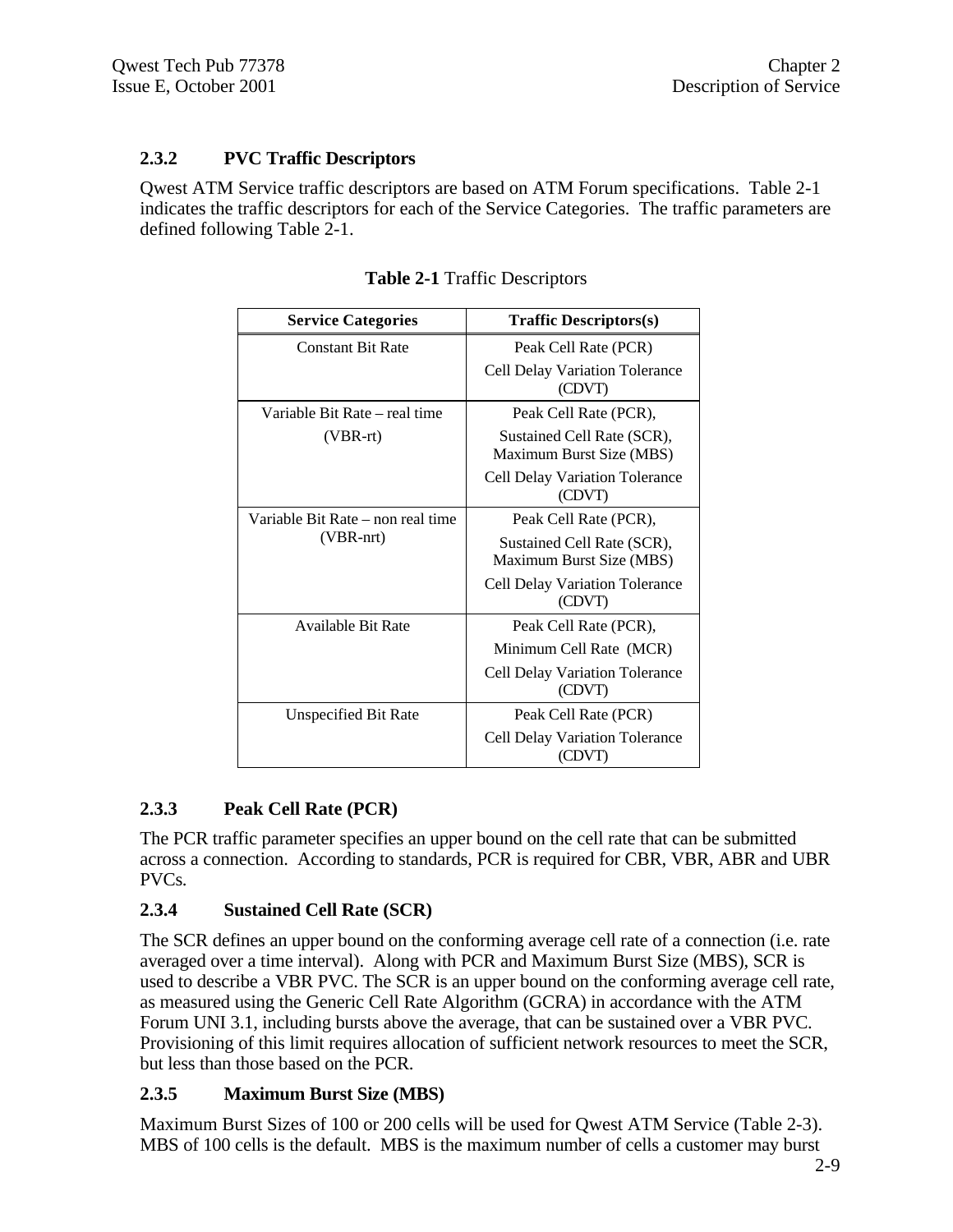up to the peak cell rate. This parameter only applies to Variable Bit Rate real time and nonreal time classes of service. With this allowable burst, a customer must still maintain an overall average cell rate at SCR.

| <b>Maximum Burst Size (MBS) of</b><br><b>Virtual Channel Connection (VCC)</b> |
|-------------------------------------------------------------------------------|
| 100 cells (default)                                                           |
| 200 cells                                                                     |

#### **Table 2-2** Maximum MBS for Qwest ATM Service

#### **2.3.6 Minimum Cell Rate (MCR)**

The MCR defines a minimum bound on the cell rate of a connection. MCR is used to describe an ABR PVC along with the PCR parameter. Bandwidth can vary between PCR and MCR depending on network availability, but cannot go below MCR. The MCR is a minimum bound on the conforming average cell rate, as measured using the Generic Cell Rate Algorithm (GCRA) in accordance with the ATM Forum UNI 3.1.

#### **2.3.7 Available PVC Increments**

At service subscription time, each Qwest ATM Service customer may request multiple VPCs and/or VCCs per port. Before provisioning a PVC, the customer must identify the desired Cell Transfer Rate (CTR). The CTR will be mapped to the appropriate traffic parameters (PCR, SCR, MCR, MBS, etc) associated the customer's desired class of service (CBR, VBR, ABR, UBR). For CBR, ABR and UBR, the CTR maps to PCR. Then for the ABR service, MCR will be set in relation to the PCR (see section 2.2.12). For VBR the CTR maps to SCR. Cell throughput includes ATM overhead added by customer provided equipment (i.e. ATM cell header and AAL header information). For this reason, the access line speed will be greater than the total customer payload throughput over the access link. Table 2-3 outlines the maximum payload rate over an access link in megabits per second and cells per second. The maximum number of PVCs (VPCs and VCCs) allowed over a Qwest ATM access line is stated in Table 2-4.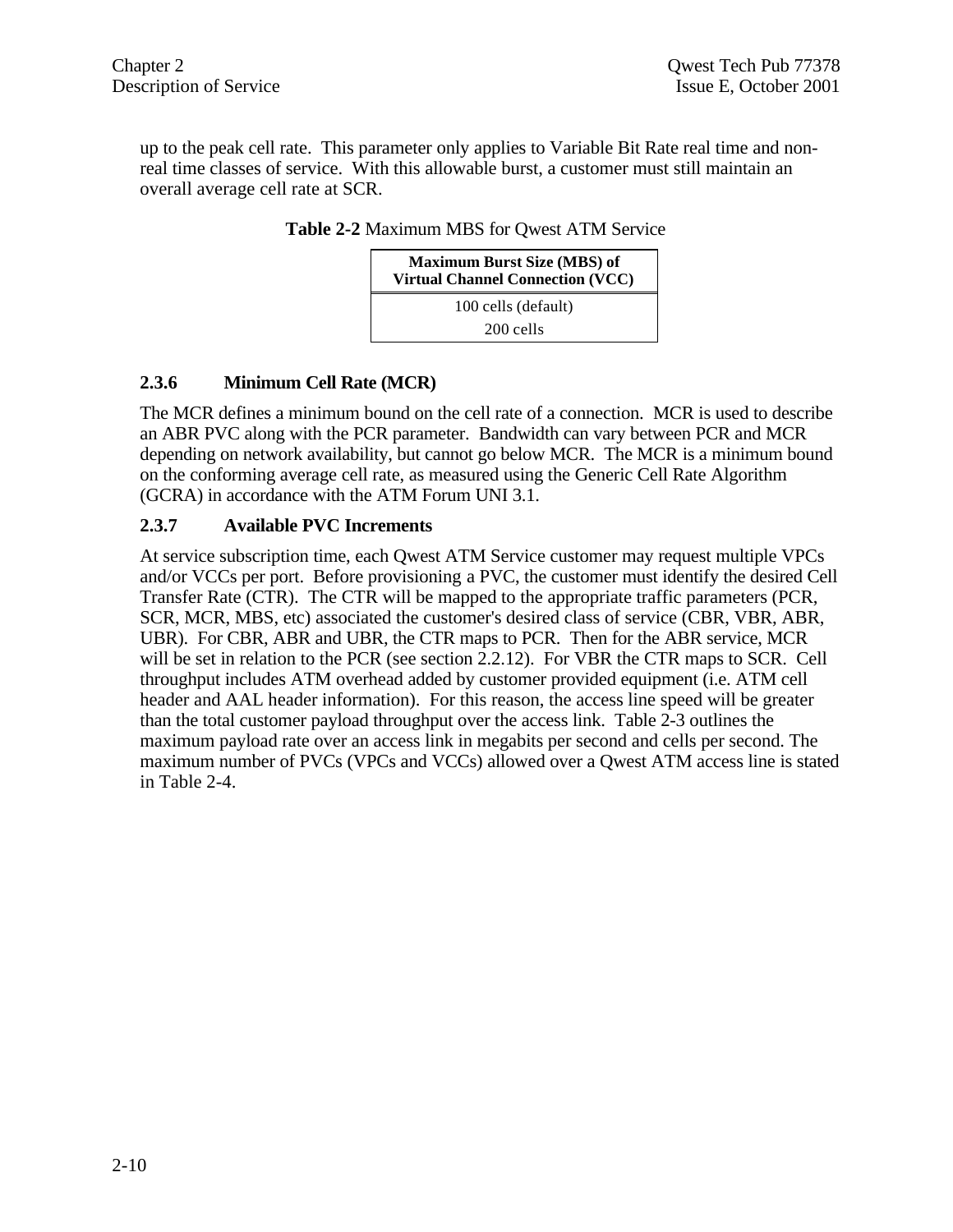| Port<br><b>Interface</b> | <b>Approximate Maximum Payload</b><br>Rate (Mbps) | <b>Maximum Payload Rate</b><br>(cells/s) |
|--------------------------|---------------------------------------------------|------------------------------------------|
| DS <sub>1</sub>          | N=1-23 increments of 64 kbps                      | N x 151                                  |
|                          | N=1-20 increments of 75 kbps                      | N x 177                                  |
|                          | 1.536                                             | 3,622                                    |
| <b>CES</b>               | 1.787                                             | 4215                                     |
| <b>IMA</b>               | 3.045                                             | 7,182                                    |
|                          | 4.567                                             | 10,773                                   |
|                          | 6.090                                             | 14,364                                   |
|                          | 7.613                                             | 17,955                                   |
|                          | 9.135                                             | 21,546                                   |
|                          | 10.658                                            | 25,137                                   |
|                          | 12.180                                            | 28,728                                   |
| PLCP DS3                 | 40.704                                            | 96,000                                   |
| Direct Mapped DS3        | 44.210                                            | 104,268                                  |
| $OC-3c$                  | 149.760                                           | 353,207                                  |
| OC <sub>12c</sub>        | 599.041                                           | 1,412,830                                |

### **Table 2-3** Approximate Maximum Payload Rate of Offered Ports

**Table 2-4** Maximum Number of PVCs Per Port.

| <b>Line Rate</b> | <b>Maximum Number of VPCs per</b><br><b>Qwest ATM Port</b> | <b>Maximum Number of VCCs per</b><br><b>Qwest ATM Port</b> |
|------------------|------------------------------------------------------------|------------------------------------------------------------|
| 1.544 Mbps       | 5                                                          | 220                                                        |
| 44.736 Mbps      | 50                                                         | 2000                                                       |
| 155.520 Mbps     | 200                                                        | 3000                                                       |
| 622.080 Mbps     | 200                                                        | 4000                                                       |

### **2.3.8 Individual Subscription Quantities And Throughput For CBR and VBR**

Each Qwest ATM Service customer with multiple CBR, VBR and UBR VPCs and/or VCCs provisioned on a single port must consider the maximum throughput achievable. UBR PVCs are not considered in determining achievable throughput. Using the calculated ECR for each PVC, the maximum achievable throughput for all CBR and VBR PVCs provisioned on a given port can be determined by completing the following calculations.

Maximum achievable throughput across a DS1 with multiple PVCs:

 $\sum$  ECR of all PVCs < 3,622 cells/s

Maximum achievable throughput across a PLCP Mapped DS3 with multiple PVCs:

 $\sum$  ECR of all PVCs < 96,000 cells/s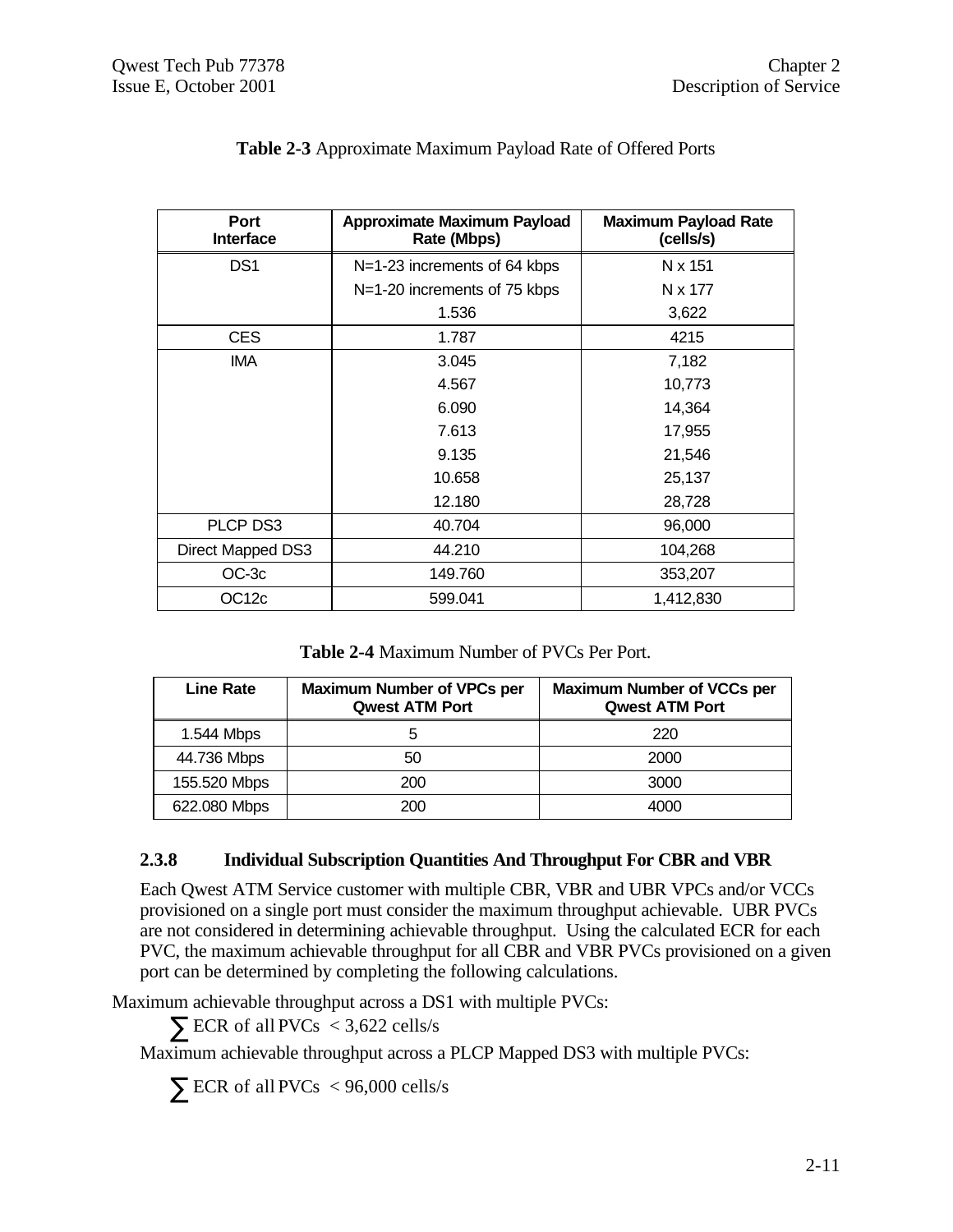Maximum achievable throughput across a Direct Mapped DS3 with multiple PVCs:

 $\sum$  ECR of all PVCs < 104,268 cells/s

Maximum achievable throughput across an OC-3c with multiple PVCs:

 $\sum$  ECR of all PVCs < 353,207 cells/s

where  $ECR =$  Equivalent Cell Rate (from Tables 2-4 and 2-5)

PVC = Permanent Virtual Connections (VPCs and/or VCCs)

An example is provided which may help clarify the above calculations. A customer has subscribed to a PLCP Mapped DS3 Qwest ATM Service, with the following CBR and VBR PVCs:

VCC with 10 Mbps SCR, 32 cells MBS, VBR

VCC with 1.536 Mbps PCR, CBR

VCC with 6 Mbps SCR, 100 cells MBS, VBR

VPC with 5 Mbps PCR, CBR

Calculations using available increments in Table 2-4 and 2-5 (in cells/s):

 $\sum$  ECR of all PVCs < 96,000 cells/s

 $[26,880]$  +  $[3,622]$  +  $[(2 \times 9,600)]$  +  $[(5 \times 2,358)]$  < 96,000 cells/s

 $[26,880]$  +  $[3,622]$  +  $[19,200]$  +  $[11,795]$  <96,000 cells/s

61,497 cells/s < 96,000 cells/s

Therefore, the above PVCs could be provisioned over a PLCP DS3.

#### **2.4 Qwest ATM Architecture**

Qwest ATM Service establishes logical connectivity between the customer devices, using PVCs (VPCs and/or VCCs) which can be multiplexed over a single access path. The Qwest ATM Network Architecture which supports and administers the Qwest ATM Service Points, access links, ports and the virtual connections consists of the following elements:

- Private Line facilities or fiber optic facility used to access the Qwest ATM Network.
- Ports located at Qwest ATM Service Points.
- ATM Service Points located at Owest Wire Centers.
- Digital Inter-Office Facilities (IOF) between Qwest ATM Service Points.
- Qwest Network Administration and Monitoring Systems.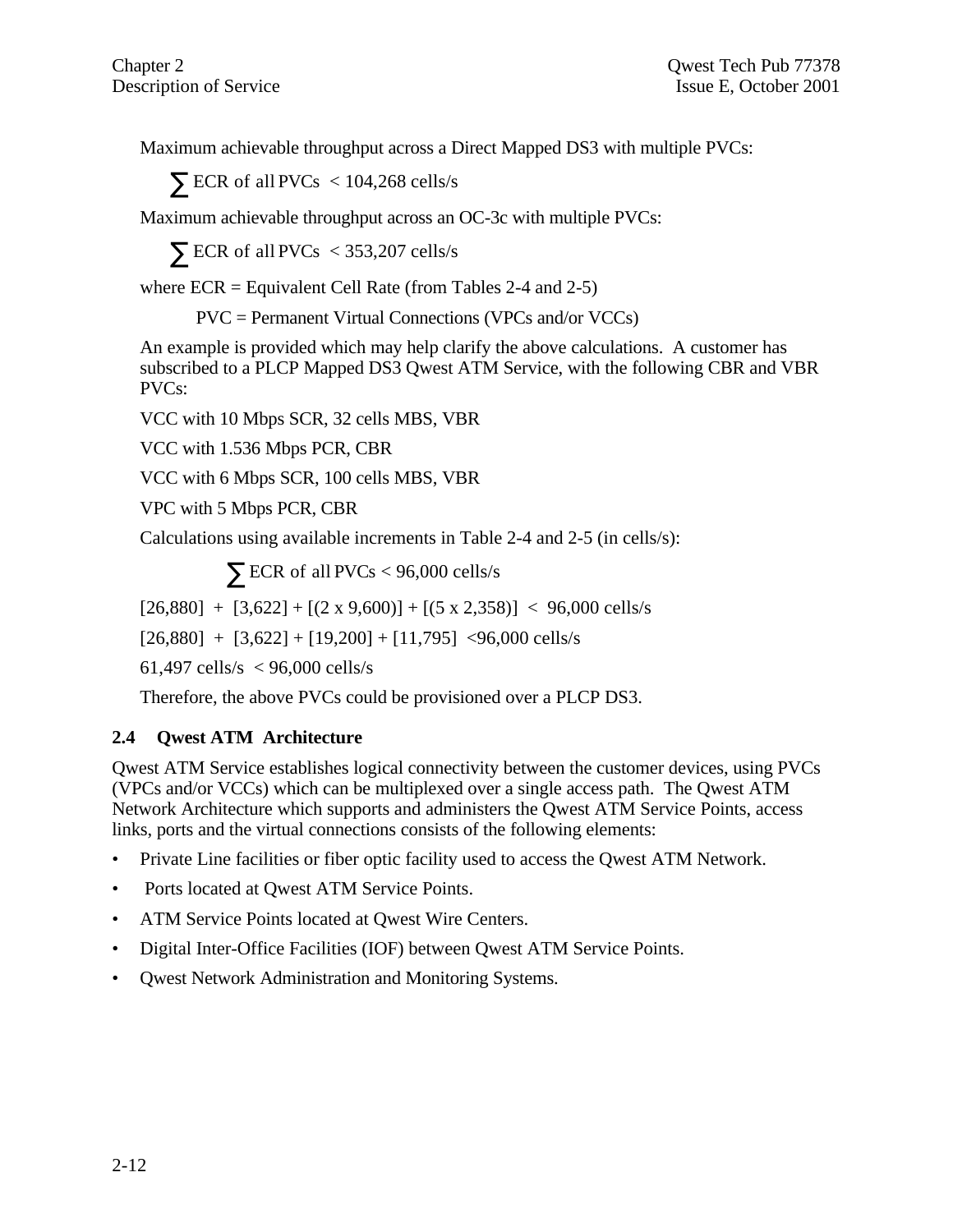#### **2.4.1 EU Customer Provided Equipment (CPE) Data Terminal Equipment (DTE) Requirements**

The EU's CPE Data Terminal Equipment (DTE) device accumulates customer traffic (e.g., LAN traffic, host computer, voice, video, multimedia), and inserts the customer data into an ATM format suitable for transmission over the Qwest ATM Network (i.e., using ATM cell transfer protocols). The Network performs only ATM and physical layer functions, while the customer's communication equipment is responsible for performing AAL and higher layer protocol functions. Protocols running above the ATM layer (i.e., the cell payload) are passed transparently through the Qwest ATM Network. The ATM switch port provides access to the network for transport. Recommended customer CPE DTE options and the Qwest ATM Service physical UNIs are addressed in Chapter 3.

#### **2.5 Qwest ATM Service Configuration**

The purpose of this section is to describe some of the typical service configurations associated with Qwest ATM Service. Qwest ATM Service may utilize both interoffice and local loop facilities to support the transport of Qwest ATM Service customer traffic. The Qwest ATM Service customer can access the Qwest ATM Network via Qwest ATM Service Optical Access Links, or Private Line facilities. Private Line facilities are required when the customer premises' Serving wire center is not a Qwest ATM Service Point. Qwest ATM Service ports are the physical entry points into the Qwest ATM Network for Optical Access Links or other compatible private line facilities and are the originating and terminating points for VPCs and VCCs. Customers can allocate bandwidth to applications at customer-designated transmission speeds of up to their subscribed port.

### **2.5.1 Qwest ATM Network And Service Points**

The Qwest ATM Network is considered to consist of Service Points, ports, access lines, and Interoffice Facilities (IOF). Qwest IOF will be utilized to transport Qwest ATM Service traffic between Service Points within the same Local Access and Transport Area (LATA).

Qwest will place ATM switching equipment and designate certain wire centers as service points to support Qwest ATM Service.

If the Qwest serving wire center for a customer is not a service point, Qwest ATM Service access may be provided via:

• A customer ordered Private Line Service (i.e. DS1, DS3, SST), interoffice facilities, and Central Office (CO) terminations (e.g., CO connecting channels). See Subsection 2.6.5, Exhibit 2-3, and Section 3.8 for further details on this specific service configuration.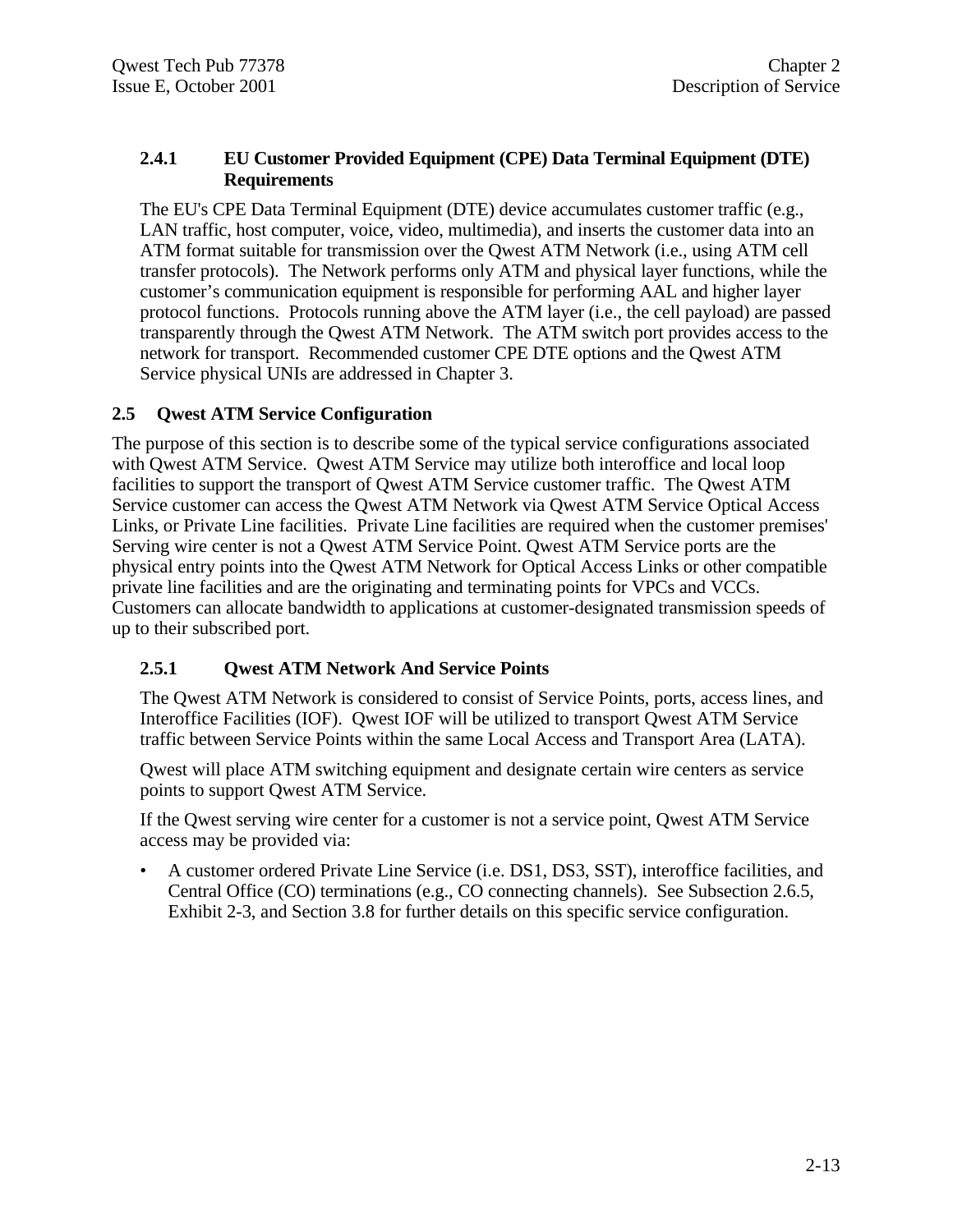# **2.5.2 Qwest ATM Service UNI**

The EU UNI is the point at which a customer's data transmissions first enter the network supporting Qwest ATM Service. It is the point of interconnection between Qwest's facilities and customer terminal equipment. The UNIs offered to the customers will be at the following physical interfaces: DS1 (1.544 Mbps), (IMA 3.072, 4.608, 6.144, 7.680, 9.216, 10.752 and 12.288 Mbps), DS3 (44.736 Mbps), OC-3c (155.520 Mbps) and OC12c (622.080 Mbps). Chapter 4 of this document describes the protocol structure of the ATM Layer. The customer's physical interfaces for Qwest ATM Service are described in Chapter 3. The UNI for signaling and its data transfer protocol are specified in the ATM Forum User Network Interface Specification 3.1. The Qwest ATM Service Optical Access Link(s) that terminate on the customer's UNI may be provided over an existing Qwest Fiber Optic Facility.

#### **2.5.3 Single Wire Center Service Configuration**

A single wire center configuration, shown in Exhibit 2-1, will support multiple Qwest ATM Service customers whose nearest Qwest ATM Service Point is located within the same serving wire center. It is possible to subscribe to multiple PVCs per ATM port to provide multiple VPCs/VCCs for the customer.

A single wire center configuration consists of the following:

- Single Qwest ATM Service Point
- Multiple ATM ports and access line connections

#### **2.5.4 Multiple Wire Center Service Configuration**

A multiple wire center configuration, shown in Exhibit 2-2, will support multiple Qwest ATM Service customers whose nearest Qwest ATM Service Points are located at different serving wire centers.

A multiple wire center service configuration consists of the following:

- Multiple Qwest ATM Service Points
- Multiple ATM ports and access line connections
- Trunks between ATM Service Nodes

#### **2.5.5 Non-Local Qwest ATM Service Point Service Configuration**

A service configuration in which the customer's serving wire center is not a Qwest ATM Service Point is shown in Exhibit 2-3. When a customer's serving wire center is not a Qwest ATM Service Point the customer may have the following option:

• Utilize a combination of a Qwest ATM Service port, access line, a Central Office Connecting Channel, and customer ordered, Company-provided Private Line Services (i.e. DS1, DS3, SST) to reach the nearest Qwest ATM Service Point. If a customer utilizes Private Line Services to access Qwest ATM Service, the associated regulations, rates and charges for such Private Line Services shall apply in addition to the rates and charges associated with the Qwest ATM Service elements. See Exhibit 2-3 and Section 3.7.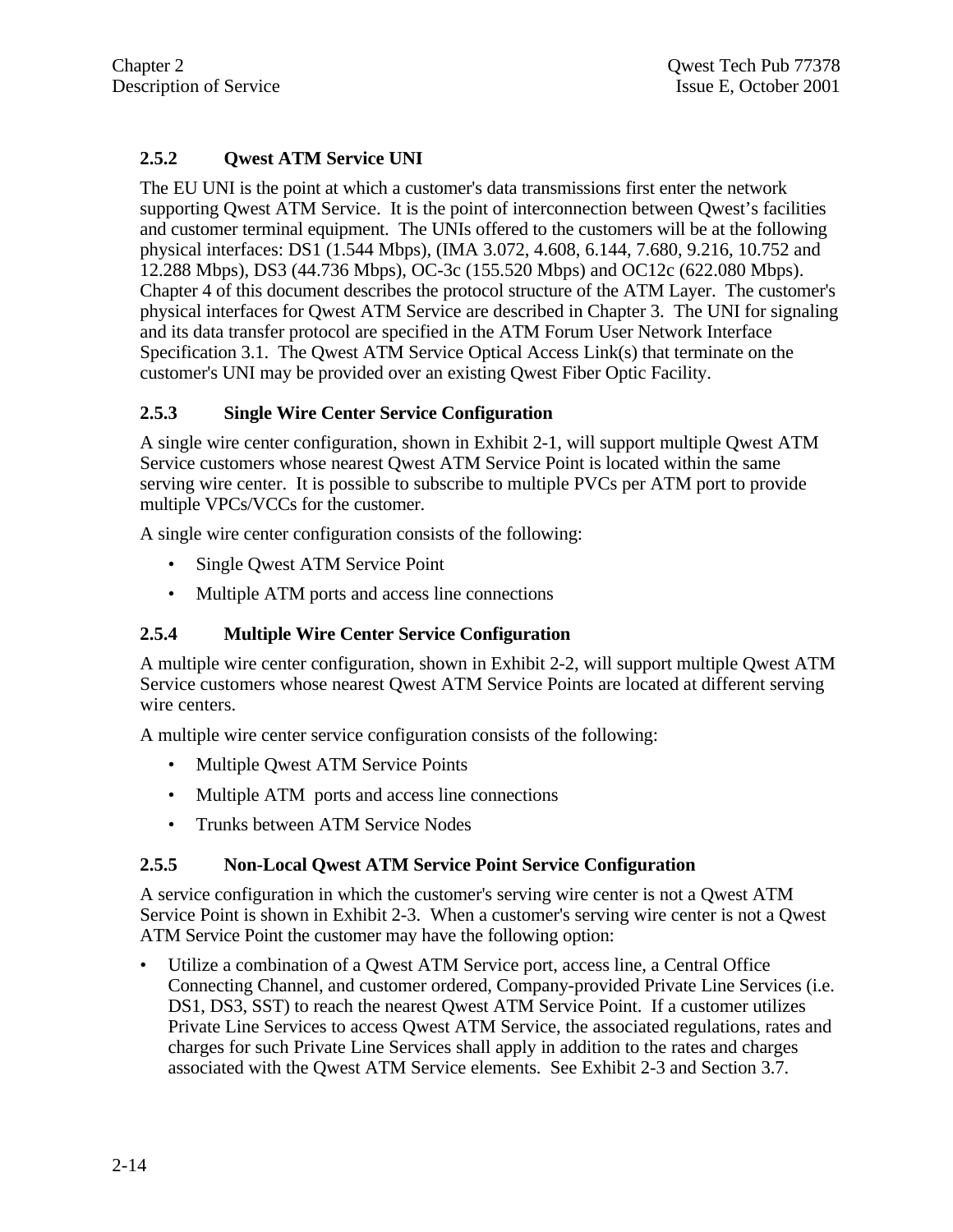A Non-Local Qwest ATM Service Point service configuration may consist of the following:

- A customer's serving wire center, which is not a Service Point.
- A Private Line Service (DS1, DS3, or SST).
- CO Connecting Channels.
- An Interoffice Facility.
- Multiple ATM ports and access line connections

#### **2.5.6 Optical Access Link Diversity Service Configuration**

A Qwest ATM Service OAL Diversity service configuration, shown in Exhibit 2-4, provides a "standby" protect fiber path, which is routed over facilities separated, from the normal path, by 25 feet or more. Fiber optic facility separation is from the first utility vault outside the serving wire center to the last utility vault or hand hole prior to the customer's premises.

An OAL Diversity service configuration consists of the following:

- A customer's nearest serving wire center.
- A Qwest ATM Service OAL.
- A "Normal" fiber path.
- A "Protect" fiber path.

#### **2.5.7 Stand Alone Optical Access Link and Stand Alone Access Link Configuration**

A Qwest ATM Service SAOAL or SAAL service configuration, shown in Exhibit 2-5, provides access to ATM networks provided by service providers other than Qwest. Private line transport mileage and/or a COCC may be required in order to connect the customer's serving wire center, with the serving wire center, of another ATM Service provider. Qwest does not provide administration of PVCs on a SAOAL or SAAL.

A SAOAL or SAAL service configuration consists of the following:

- A customer's nearest serving wire center, which may or may not be a Qwest ATM Service Point.
- A Qwest ATM SAOAL or SAAL.
- May or may not include a COCC and private line transport mileage.

#### **2.5.8 Interconnection and Collocation**

The expanded Interconnection and Collocation Channel Termination (EICT) used with ATM Service operates at the DS1 (1.544 Mbps) and DS3 (44.736 Mbps) rate. Further information about the EICT may be found in Qwest Technical Publication 77386, "Expanded Interconnection and Collocation for Private Line Transport and Switched Access Services"*.*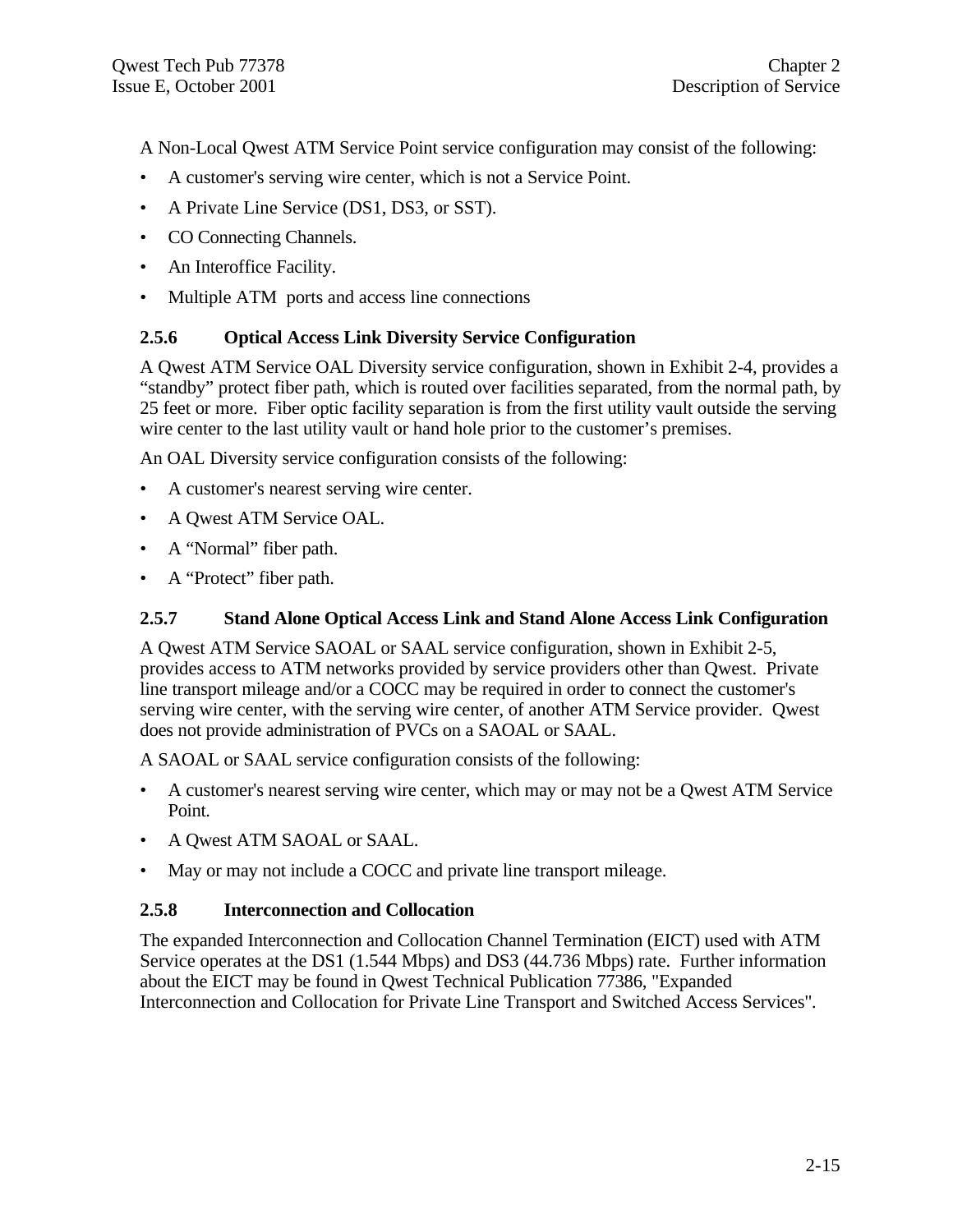

 $N = 1$  thru 50 VPCs, 1 thru 220 VCCs for a 1.544 Mbps access line speed  $N = 1$  thru 50 VPCs, 1 thru 2000 VCCs for a 44.736 Mbps access line speed  $N = 1$  thru 200 VPCs, 1 thru 3000 VCCs for a 155.520 Mbps access line speed  $N = 1$  thru 200 VPCs, 1 thru 4000 VCCs for a 622.080 Mbps access line speed

\* Qwest ATM Service EU customer traffic will exchange information at the UNI. This is based on the PVC signalling of UNI defined in the ATM Forum User Network Interface Specification 3.1 (1994).

#### **LEGEND:**

CPE- Customer Provided Equipment ATM AL - ATM Access Link UNI- User Network Interface PVC- Permanent Virtual Circuit VPC - Virtual Path Connection

### **Exhibit 2-1** Single Wire Center Configuration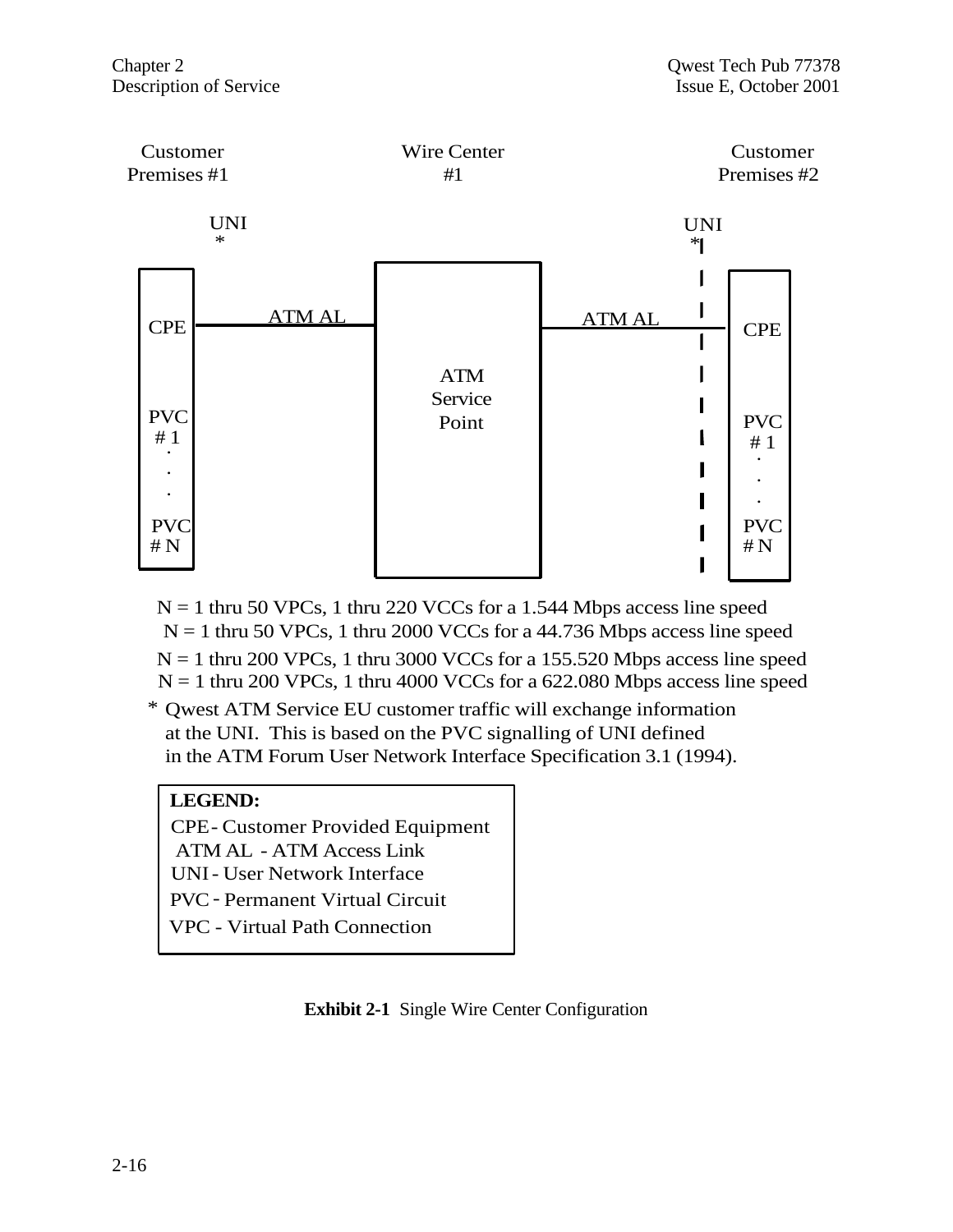

 $N = 1$  thru 200 VPCs, 1 thru 3000 VCCs for a 155.520 Mbps access line speed  $N = 1$  thru 50 VPCs, 1 thru 220 VCCs for a 1.544 Mbps access line speed  $N = 1$  thru 50 VPCs, 1 thru 2000 VCCs for a 44.736 Mbps access line speed  $N = 1$  thru 200 VPCs, 1 thru 4000 VCCs for a 622.080 Mbps access line speed

Qwest ATM Service EU customer traffic will exchange information at the UNI. This is based on the PVC signalling of UNI defined in the ATM Forum User Network Interface Specification 3.1 (1994).

#### **LEGEND:**

- CPE Customer Premise Equiment
- ATM AL ATM Access Link
- UNI User Network Interface
- PVC Permanent Virtual Circuit
- VPC Virtual Path Connection
- VCC Virtual Channel Connection

**Exhibit 2-2** Multiple Wire Center Configuration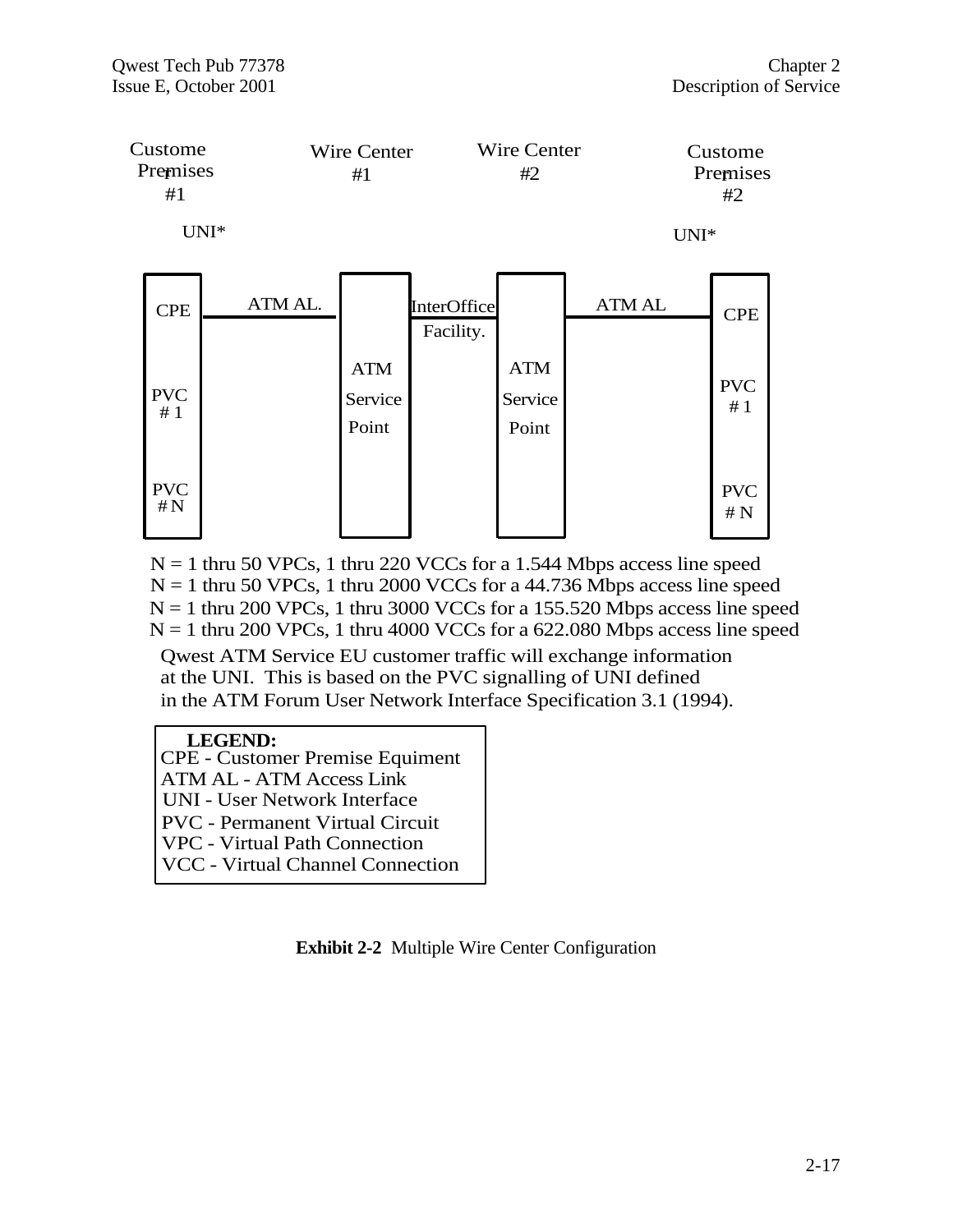

 $N = 1$  thru 200 VPCs, 1 thru 3000 VCCs for a 155.520 Mbps access line speed  $N = 1$  thru 50 VPCs, 1 thru 220 VCCs for a 1.544 Mbps access line speed  $N = 1$  thru 50 VPCs, 1 thru 2000 VCCs for a 44.736 Mbps access line speed  $N = 1$  thru 200 VPCs, 1 thru 4000 VCCs for a 622.080 Mbps access line speed

Qwest ATM Service EU customer traffic will exchange information at the UNI. This is based on the PVC signalling of UNI defined in the ATM Forum User Network Interface Specification 3.1 (1994).

#### **LEGEND:**

| <b>CPE - Customer Premise Equiment</b> |
|----------------------------------------|
| <b>ATM AL - ATM Access Link</b>        |
| <b>UNI</b> - User Network Interface    |
| <b>PVC</b> - Permanent Virtual Circuit |
|                                        |

VPC - Virtual Path Connection

VCC - Virtual Channel Connection

**Exhibit 2-3** Non-Local Qwest ATM Service Point Service Configuration (Private Line Service Option)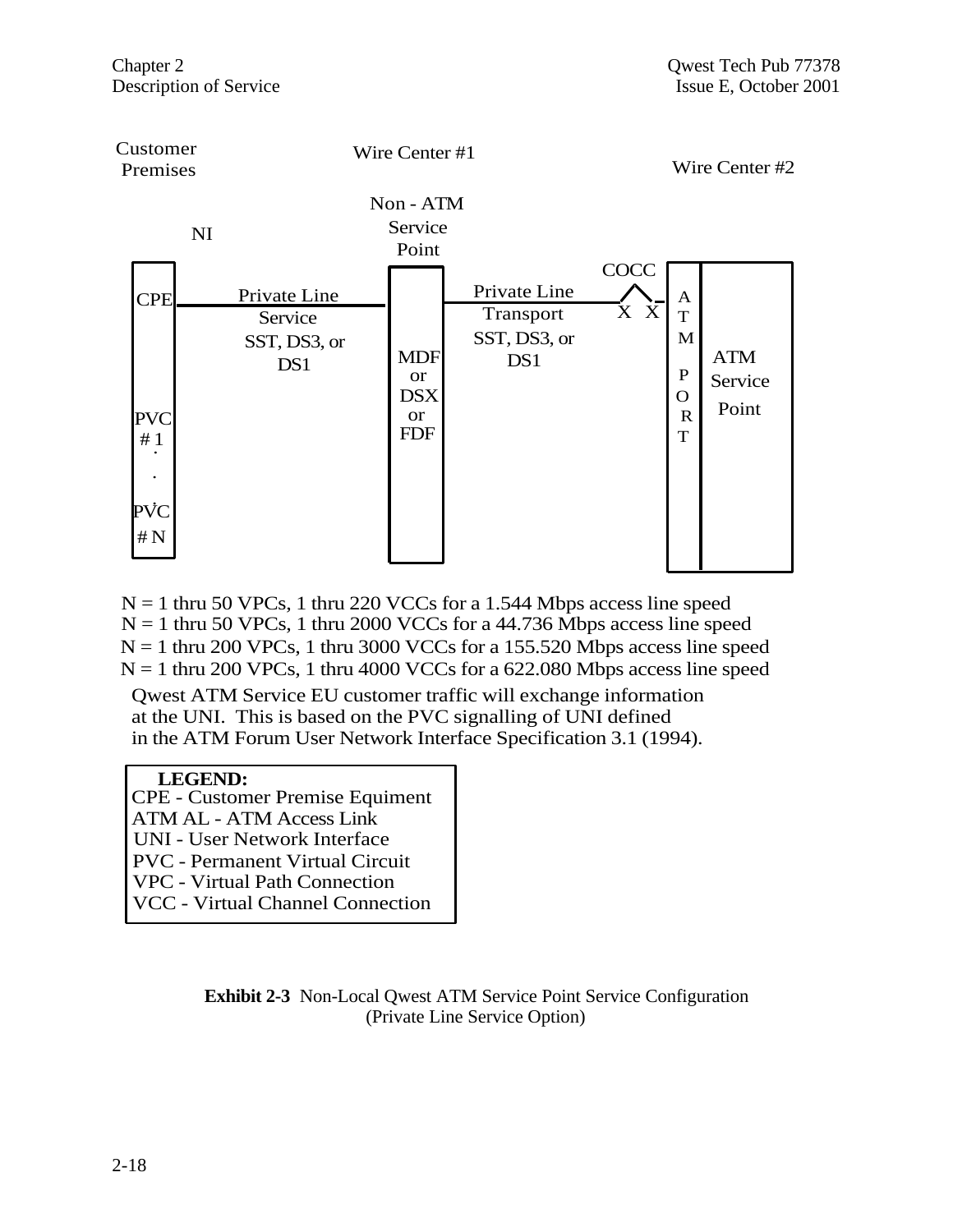

NOTE: There is no minimum separation from the vault/ terminal into the wire center/ cusomter premises



**Exhibit 2-4** Optical Access Link Diversity Service Configuration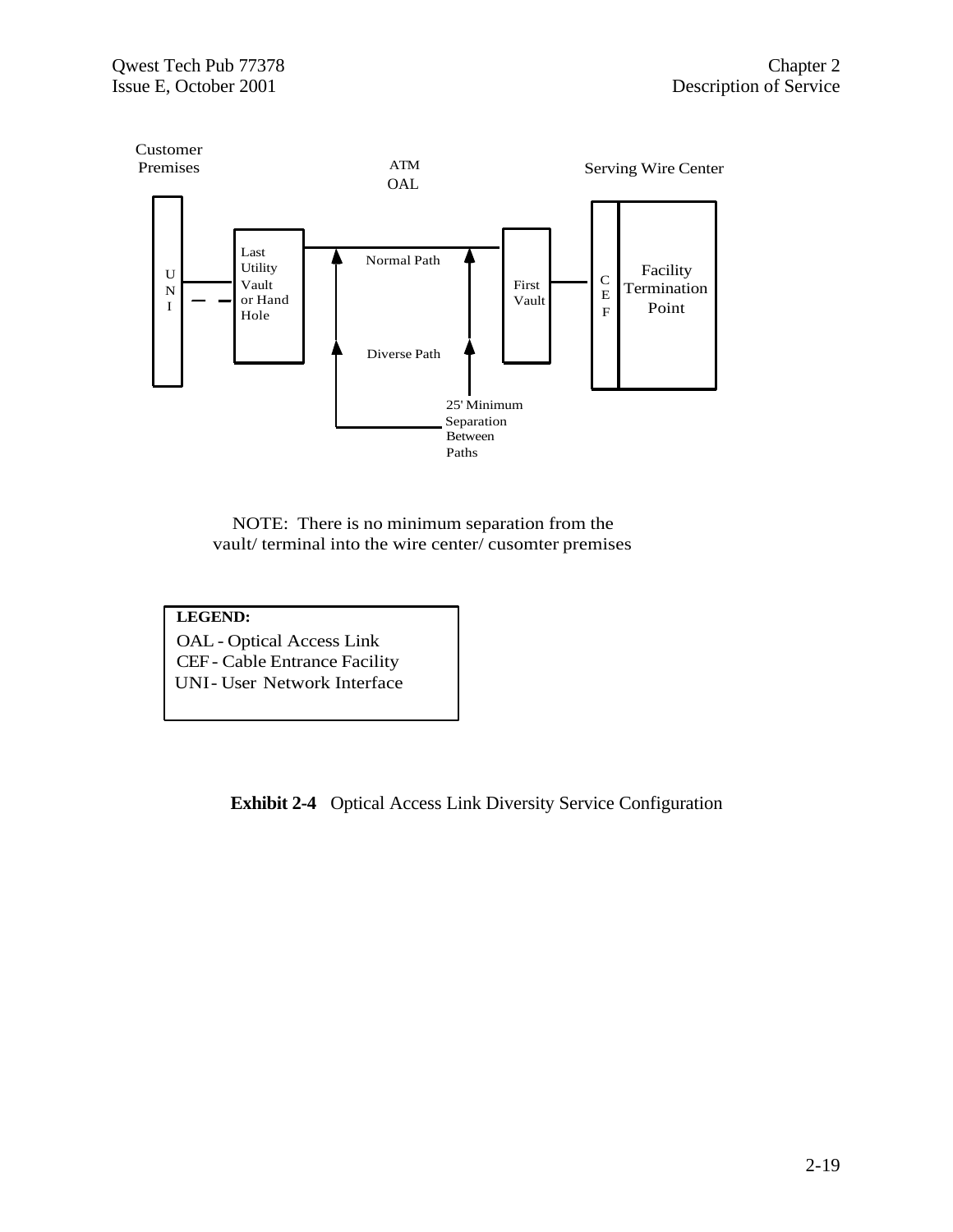

 $N = 1$  thru 50 VPCs, 1 thru 220 VCCs for a 1.544 Mbps access line speed  $N = 1$  thru 50 VPCs, 1 thru 2000 VCCs for a 44.736 Mbps access line speed  $N = 1$  thru 200 VPCs, 1 thru 4000 VCCs for a 622.080 Mbps access line speed  $N = 1$  thru 200 VPCs, 1 thru 3000 VCCs for a 155.520 Mbps access line speed

Qwest ATM Service EU customer traffic will exchange information at the UNI. This is based on the PVC signalling of UNI defined in the ATM Forum User Network Interface Specification 3.1 (1994).

#### **LEGEND:**

CPE - Customer Provided Equipment UNI- User Network Interface PVC - Permanent Virtual Circuit SAOAL- Stand Alone Optical Access Link SAAL - Stand Alone Access Link

**Exhibit 2-5** Stand Alone Optical Access Link or Stand Alone Access Link Service Configuration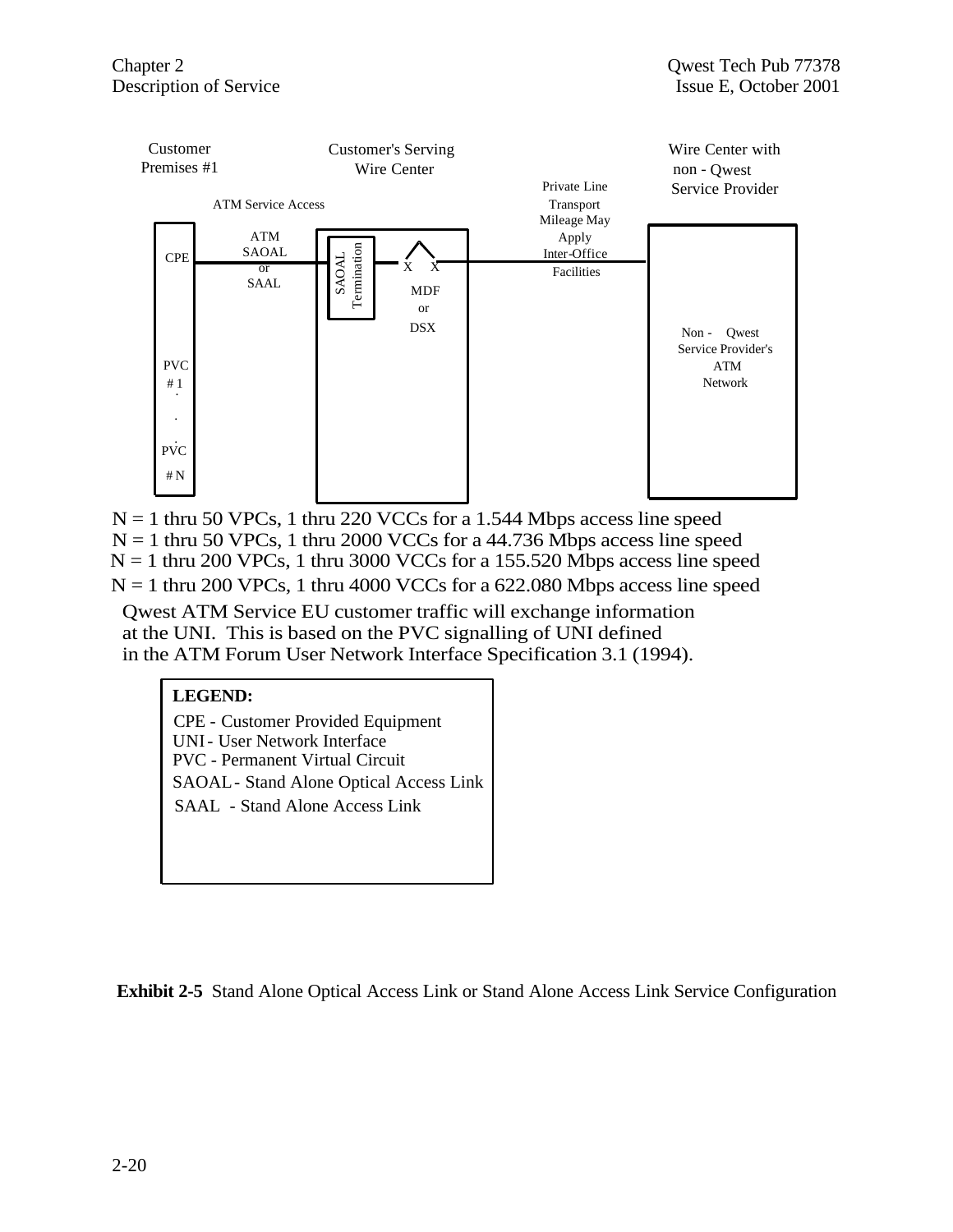# **CONTENTS**

| <b>Chapter and Section</b> |     |       | Page                                                             |  |
|----------------------------|-----|-------|------------------------------------------------------------------|--|
| 3.                         |     |       |                                                                  |  |
|                            | 3.1 |       | Description of Network Interfaces (NIs) for Qwest ATM Service3-1 |  |
|                            |     | 3.1.1 |                                                                  |  |
|                            |     | 3.1.2 |                                                                  |  |
|                            |     | 3.1.3 |                                                                  |  |
|                            |     | 3.1.4 |                                                                  |  |
|                            | 3.2 |       |                                                                  |  |
|                            | 3.3 |       |                                                                  |  |
|                            |     | 3.3.1 |                                                                  |  |
|                            |     | 3.3.2 |                                                                  |  |
|                            |     | 3.3.3 |                                                                  |  |
|                            |     | 3.3.4 |                                                                  |  |
|                            |     | 3.3.5 |                                                                  |  |
|                            |     | 3.3.6 |                                                                  |  |
|                            | 3.4 |       |                                                                  |  |
|                            |     | 3.4.1 |                                                                  |  |
|                            |     | 3.4.2 |                                                                  |  |
|                            | 3.5 |       |                                                                  |  |
|                            |     | 3.5.1 |                                                                  |  |
|                            |     | 3.5.2 |                                                                  |  |
|                            |     | 3.5.3 | Compatible NC Codes for the ATM Service 622.080 Mbps             |  |
|                            |     |       |                                                                  |  |
|                            |     | 3.5.4 | Compatible NC Codes for the ATM Service 155.520 Mbps             |  |
|                            |     |       |                                                                  |  |
|                            |     | 3.5.5 | Compatible NC Codes for the ATM Service 44.736 Mbps              |  |
|                            |     |       |                                                                  |  |
|                            | 3.6 |       |                                                                  |  |
|                            |     | 3.6.1 |                                                                  |  |
|                            |     | 3.6.2 |                                                                  |  |
|                            |     | 3.6.3 |                                                                  |  |
|                            |     | 3.6.4 |                                                                  |  |
|                            |     | 3.6.5 |                                                                  |  |
|                            |     | 3.6.6 |                                                                  |  |
|                            |     | 3.6.7 | Applicable NCI Protocol Codes For ATM Service Optical            |  |
|                            |     |       |                                                                  |  |
|                            |     | 3.6.8 | ATM Service 622.08 Mbps Optical Access Link NCI Codes            |  |
|                            |     |       |                                                                  |  |
|                            |     | 3.6.9 | ATM Service 622.080 Mbps Optical Access Link NCI Codes           |  |
|                            |     |       |                                                                  |  |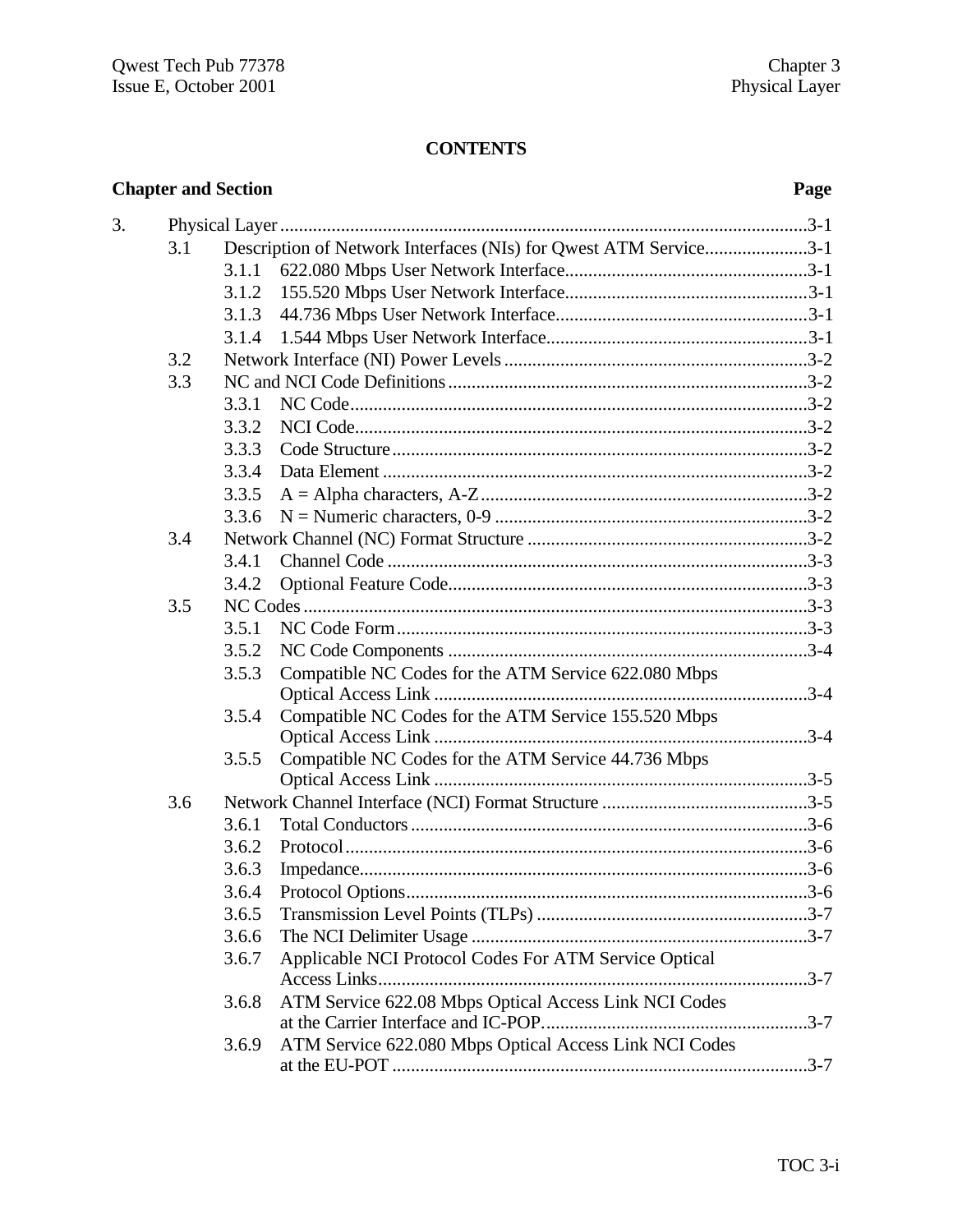| <b>Chapter and Section</b> |                                                                      | Page |
|----------------------------|----------------------------------------------------------------------|------|
|                            | 3.6.10 ATM Service 155.520 Mbps Optical Access Link NCI Codes        |      |
|                            |                                                                      |      |
|                            | 3.6.11 ATM Service 155.520 Mbps Optical Access Link NCI Codes        |      |
|                            |                                                                      |      |
|                            | 3.6.12 ATM Service 44.736 Mbps Optical Access Link NCI Codes         |      |
|                            |                                                                      |      |
|                            | 3.6.13 ATM Service 44.736 Mbps Optical Access Link NCI Codes         |      |
|                            | at the EU-POT.                                                       |      |
|                            | 3.6.14 Specifying NCI Codes for ATM Service Optical Access Links 3-8 |      |
|                            | 3.6.15 Specifying NCI Codes for ATM Service Optical Access Links3-9  |      |
| 3.7                        |                                                                      |      |
| 3.7.1                      |                                                                      |      |
|                            |                                                                      |      |
| 3.7.3                      | Qwest Self-Healing Alternate Route Protection with Qwest             |      |
|                            |                                                                      |      |
| 3.7.4                      | Qwest Self Healing Network Service with Qwest ATM Service3-10        |      |
| 3.7.5                      | Qwest Synchronous Service Transport with Qwest ATM Service3-11       |      |
| 3.8                        |                                                                      |      |

# **Figures**

# **Tables**

| $3 - 2$ |  |
|---------|--|
| $3 - 3$ |  |
| $3-4$   |  |
|         |  |
|         |  |
|         |  |

# **Exhibits**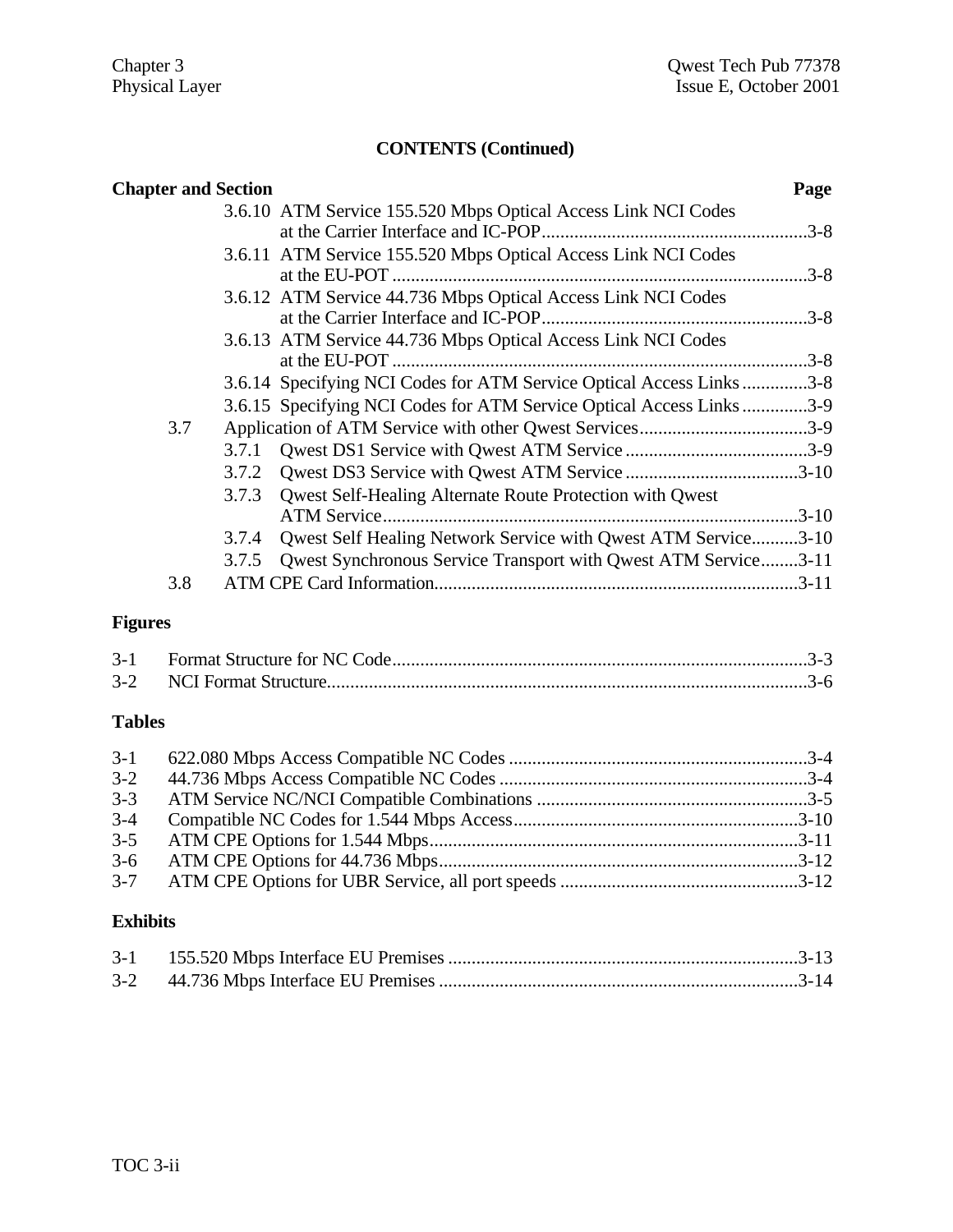#### **3. Physical Layer**

#### **3.1 Description of Network Interfaces (NIs) for Qwest ATM Service**

#### **3.1.1 622.080 Mbps User Network Interface**

A Qwest ATM Service 622.080 Mbps Optical Access Link is provided to a customer End-User (EU). The signal characteristic at the NI of an EU customer conform to ANSI T1.105, "Telecommunications – Digital Hierarchy Optical Interface Rates and Formats Specifications (SONET)" the standard for Digital Hierarchy – Optical Interface Rates and Formats Specifications (SONET). The optical characteristics at the UNI of an EU customer conform to GR-NWT-000253, "Synchronous Optical Network (SONET) Transport Systems: Common Generic Criteria.

The physical NI to an EU customer will be a fiber optic connector of type FC-PC. The FC-PC type connector is a 2.5 mm ferrule, keyed bayonet format connector. Wiring and application information for the FC-PC connector is shown in Exhibit 3-1.

#### **3.1.2 155.520 Mbps User Network Interface**

A Qwest ATM Service 155.520 Mbps Optical Access Link is provided to a customer End-User (EU). The signal characteristics at the NI of an EU customer conform to ANSI T1.105, "Telecommunications - Digital Hierarchy Optical Interface Rates and Formats Specifications (SONET)" the standard for Digital Hierarchy - Optical Interface Rates and Formats Specifications (SONET). The optical characteristics at the UNI of an EU customer conform to GR-NWT-000253, "Synchronous Optical Network (SONET) Transport Systems: Common Generic Criteria.

The physical NI to an EU customer will be a fiber optic connector of type FC-PC. The FC-PC type connector is a 2.5 mm ferrule, keyed bayonet format connector. Wiring and application information for the FC-PC connector is shown in Exhibit 3-1.

### **3.1.3 44.736 Mbps User Network Interface**

A Qwest ATM Service 44.736 Mbps Optical Access Link is provided to a customer EU. The signal characteristics at the NI of an EU customer are described in ANSI T1.404, "Telecommunications - Carrier-to-Customer Installation - DS3 Metallic Interface Specifications".

The physical NI to an EU customer will be a connector of type SJA44. Wiring and application information for the SJA44 jack is shown in Exhibit 3-2.

### **3.1.4 1.544 Mbps User Network Interface**

The Qwest ATM Service 1.544 Mbps service offering is provided to a customer EU via Qwest DS1 Service (see Section 3.8.1). The signal characteristics at the NI of an EU customer are described Qwest Technical Publication 77375.

The physical NI to an EU customer will be a Registration Jack of type: RJ48C, RJ48H, RJ48M. The selection of one of the above physical connectors is a customer option.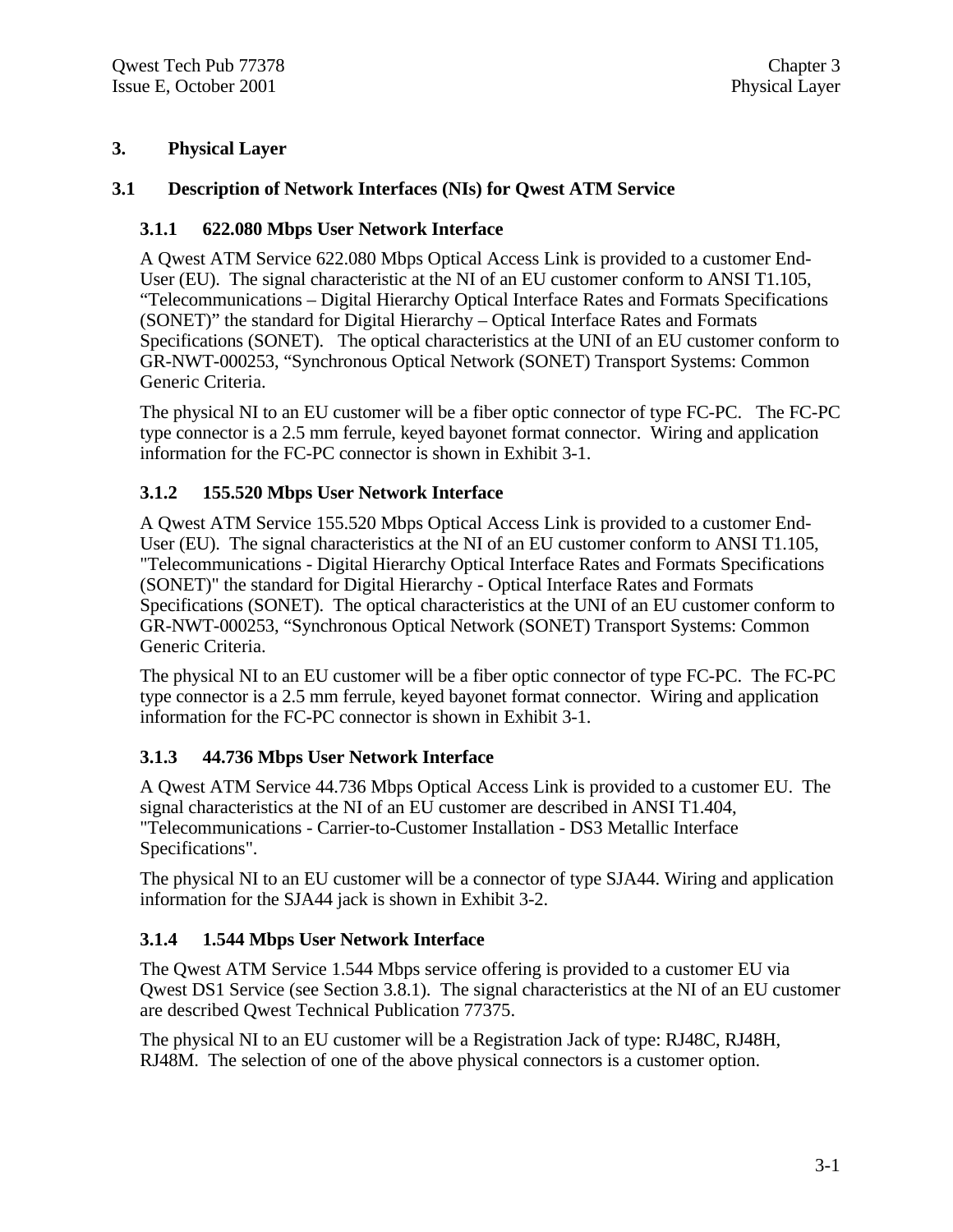## **3.2 Network Interface (NI) Power Levels**

It is the responsibility of the transmitting party to achieve the minimum interface power. The optical power level at the 622.080 Mbps and 155.520 Mbps interface should meet the following minimum fixed power point levels:

## • **Intermediate reach laser (1310 nm)**

The EU customer will receive not less than – 28 dB at the NI.

The EU customer will transmit not less than  $-15$  dB at the NI.

## • **Long reach laser (1310 nm)**

The EU customer will receive not less than -34 dB at the NI.

The EU customer will transmit not less than  $-5$  dB at the NI.

These levels were developed to allow for maximum distances between the EU customer and the ATM Service Point. It is the responsibility of the receiving party to attenuate the optical signal level if required.

## **3.3 NC and NCI Code Definitions**

## **3.3.1 NC Code**

The NC code is an encoded representation used to identify both switched and non-switched services. Included in this code set are customer options associated with individual channel services, or feature groups and other switched services.

## **3.3.2 NCI Code**

The NCI code is an encoded representation used to identify five (5) interface elements located at a Point of Termination (POT) in either a Central Office (CO) or a customer location. The interface elements include Total Conductors, Protocol, Impedance, Protocol Options and Transmission Level Points (TLP).

## **3.3.3 Code Structure**

The basic structure characteristics of NC/NCI codes; lengths and generic representation.

## **3.3.4 Data Element**

A uniquely named and defined category of data (e.g., Protocol Format Structure), a combination of data elements grouped in a prescribed sequence.

## **3.3.5 A = Alpha characters, A-Z**

## **3.3.6 N = Numeric characters, 0-9**

## **3.4 Network Channel (NC) Format Structure**

An NC code is a four-character code with two data elements: Channel Code and Optional Feature Code. The format is illustrated in Figure 3-1.

**Network Channel Code**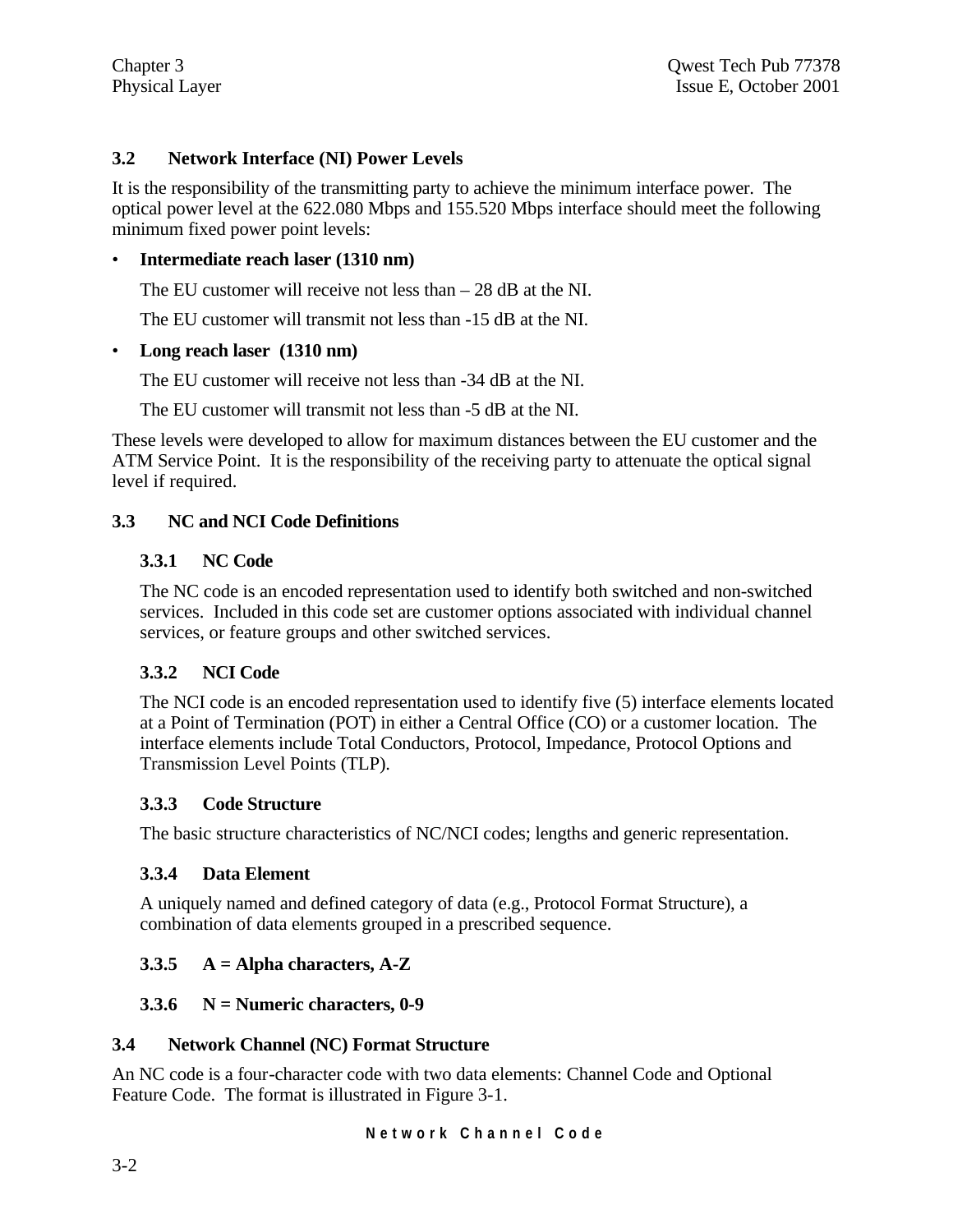| Data Element              | Channel Code |        | Optional Feature Code |
|---------------------------|--------------|--------|-----------------------|
| <b>Character Position</b> |              |        |                       |
| Character Key             |              | X or - | X nr -                |

 $X = Alphantumeric$ 

 $=$  Hyphen

|  | <b>Figure 3-1</b> Format Structure for NC Code |  |
|--|------------------------------------------------|--|
|--|------------------------------------------------|--|

#### **3.4.1 Channel Code**

The **Channel Code** (character position 1 and 2) is a two character alpha or alphanumeric code that describes the channel service in an abbreviated form. The channel code will frequently, but not always, be specified as the service code of the special service circuits or the transmission grade of the message trunk circuit. The NC channel code field is always filled.

#### **3.4.2 Optional Feature Code**

The **Optional Feature** (character position 3 and 4) is a two character alpha or alphanumeric or hyphen code that represents the option codes available for each channel code. Varying combinations of this code will allow the customer to enhance the technical performance of the requested channel, or to further identify the type of service. It is also used to specify options such as conditioning, effective 4-wire, multiplexing, etc. The NC Optional Code field is always filled.

#### **3.5 NC Codes**

The NC Code is an encoded description of the channel provided by Qwest. This channel is established between one of the following:

- Carrier, Interexchange Carrier (IXC) or Qwest Point of Termination (POT) and an EU-POT.
- Two EU-POTs
- Two Carrier POTs

The NC Code set contains customer options associated with individual channel services. The EU customer or Carrier must specify the NC codes for the desired service when ordering Qwest ATM Service. This section describes the NC codes that apply specifically to Qwest ATM Service. The ATM Service NC Code definitions emulate existing NC Code definitions, only differing by a "fast packet" identifier that signifies the transport of packets over a communications channel provided by Qwest ATM Service.

#### **3.5.1 NC Code Form**

The NC code has the form XGBB. There are always four positions. There are neither spaces nor delimiters between the characters.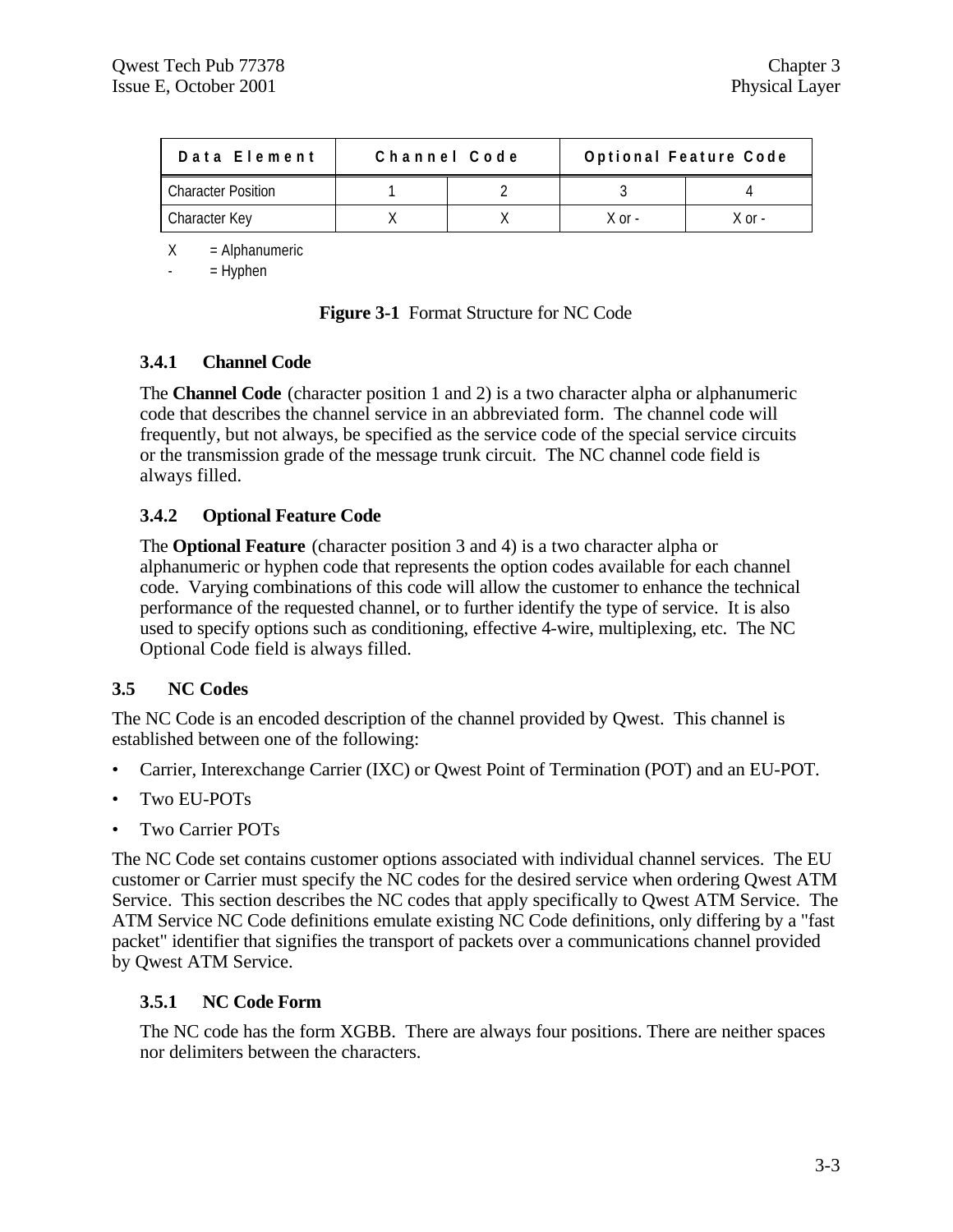## **3.5.2 NC Code Components**

An NC code consists of four alpha/numeric characters. The first two positions are the alpha Channel Codes used to define the basic channel type. The latter two positions are used to identify the channel options. The options positions may take the value of a dash ( - ).

## **3.5.3 Compatible NC Codes for the ATM Service 622.080 Mbps Optical Access Link**

Table 3-1 lists the compatible STS12c, OC-12 NC codes for the 622.080 Mbps ATM Service Optical Access Link and Stand Alone Optical Access Link associated with Qwest ATM Service. The NC Codes listed in Table 3-1 are applicable for access service applications of Qwest ATM Service.

| <b>Network Channel Code</b> | <b>Description</b>                            |
|-----------------------------|-----------------------------------------------|
| OD-P                        | OC12 SONET, None / Point to Point,            |
|                             | Optical termination on a switch (e.g., ATM)   |
| ODAP                        | OC12 SONET, Loop Timing / Point to Point,     |
|                             | Optical termination on a switch (e.g., ATM)   |
| ODBP                        | OC12 SONET, External Timing / Point to Point, |
|                             | Optical termination on a switch (e.g., ATM)   |
|                             |                                               |

## **Table 3-1 622.080 Mbps Access Compatible NC Codes**

## **3.5.4 Compatible NC Codes for the ATM Service 155.520 Mbps Optical Access Link**

Table 3-1 lists the compatible STS3c, OC-3 NC codes for the 155.520 Mbps ATM Service Optical Access Link and Stand Alone Optical Access Link associated with Qwest ATM Service. The NC Codes listed in Table 3-2 are applicable for access service applications of Qwest ATM Service.

**Note:** OBBP should only be used for a 155.520 Mbps SAOAL. OBAP is the preferred NC code for a 155.520 Mbps OAL.

| <b>Network Channel Code</b> | <b>Description</b>                            |
|-----------------------------|-----------------------------------------------|
| OB-P                        | OC-3 SONET, None / Point to Point,            |
|                             | Optical termination on a switch (e.g., ATM)   |
| OBAP                        | OC-3 SONET, Loop Timing / Point to Point,     |
|                             | Optical termination on a switch (e.g., ATM)   |
| OBBP                        | OC-3 SONET, External Timing / Point to Point, |
|                             | Optical termination on a switch (e.g., ATM)   |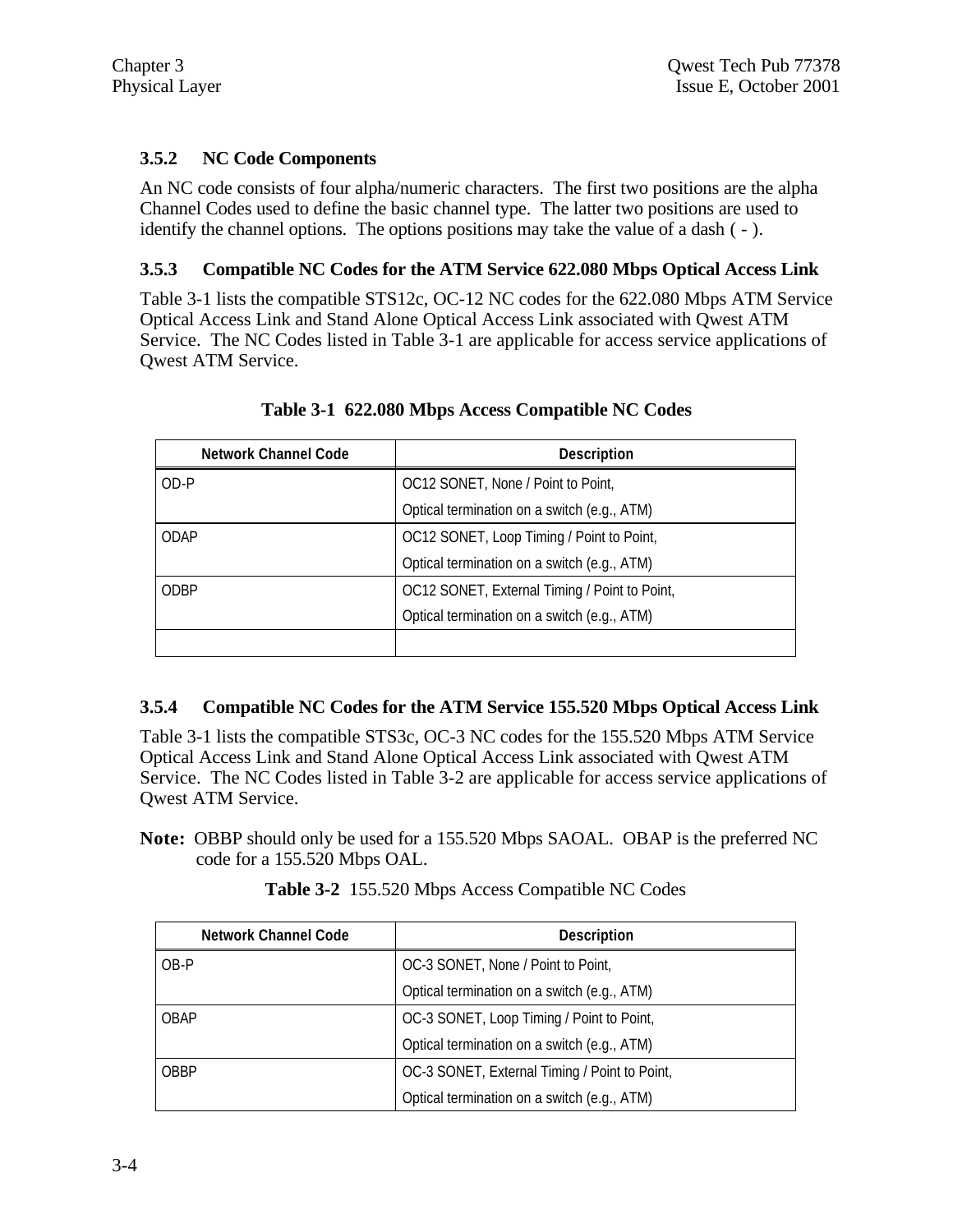#### **3.5.5 Compatible NC Codes for the ATM Service 44.736 Mbps Optical Access Link**

Table 3-2 lists the compatible NC codes for the 44.736 Mbps ATM Service Optical Access Link and Stand Alone Optical Access Link associated with Qwest ATM Service. The NC Codes listed in Table 3-3 are applicable for access service applications of Qwest ATM Service.

| <b>Network Channel Code</b> | <b>Description</b>                                                                 |
|-----------------------------|------------------------------------------------------------------------------------|
| <b>HFCA</b>                 | High Capacity Channel Service HC3, C-Bit Parity M Framed,<br>PLCP Mapped ATM Cells |
| <b>HFCB</b>                 | High Capacity Channel Service HC3, C Bit Parity M Framed,<br>Direct Mapped ATM     |

|  | Table 3-3 44.736 Mbps Access Compatible NC Codes |  |  |  |
|--|--------------------------------------------------|--|--|--|
|--|--------------------------------------------------|--|--|--|

#### **3.6 Network Channel Interface (NCI) Format Structure**

This section provides a brief description of the NCI format. The NCI code format contains a maximum of twelve characters that identify five (5) data elements (see Figure 3-2). A complete description of the NCI codes can be found in ANSI T1.223, "Telecommunications-Information Interchange - Structure and Representation of Network Channel (NC) and Network Channel Interface (NCI) Codes for the North American Telecommunications System." The NCI code identifies characteristics of the NI at the customers Point of Termination (POT).

The interface to the Qwest Network is described by an interface code for each EU customer or carrier termination. The customer must specify the interface code when ordering the desired service. An ATM Service NCI code has four components as illustrated in Figure 3-1. The components of the NCI code format are illustrated in Figure 3-2, and are described below: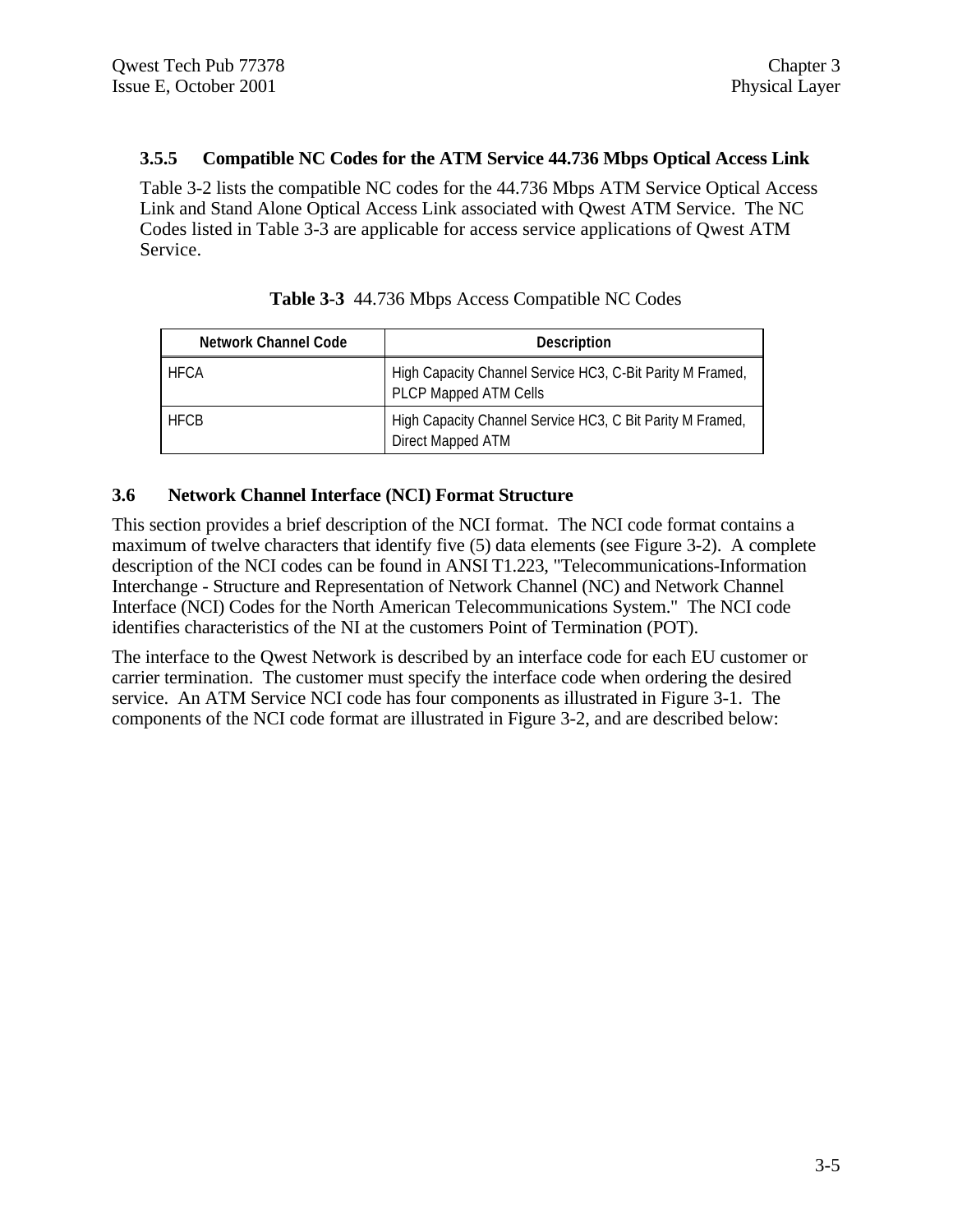| <b>Total Conductors</b> |                |   | Protocol |   | D |   | <b>Protocol Options</b> |   | D         |            | <b>TLP Level</b> |
|-------------------------|----------------|---|----------|---|---|---|-------------------------|---|-----------|------------|------------------|
|                         |                |   |          | m | e |   |                         |   | e         | т          | $\mathsf{R}$     |
|                         |                |   |          | p |   |   |                         |   |           |            | e                |
|                         |                |   |          | e |   |   |                         |   |           | a          | C                |
|                         |                |   |          | d | m |   |                         |   | m         | n          | e                |
|                         |                |   |          | a | e |   |                         |   |           | S          |                  |
|                         |                |   |          | n |   |   |                         |   |           | m          | $\mathsf{v}$     |
|                         |                |   |          | C | e |   |                         |   | e         |            | e                |
|                         |                |   |          | e | r |   |                         |   | r         |            |                  |
|                         | $\overline{2}$ | 3 | 4        | 5 | 6 | 7 | 8                       | 9 | 10        | 11         | 12               |
| Ν                       | Ν              | Α | Α        | Χ | ٠ | Χ | Χ                       | Χ | $\bullet$ | $X$ or $-$ | $X$ or -         |

**Network Channel Interface Code**

 $A = Alpha$ 

 $N =$  Numeric

 $X =$  Alphanumeric

• = Delimiter (normally a period)

 $-$  = Hyphen

## **Figure 3-2** NCI Format Structure

## **3.6.1 Total Conductors**

Total Conductors (character positions 1 and 2) is a two-character numeric code that represents the total number of physical conductors; e.g., wires, required at the interface. This field is always populated.

## **3.6.2 Protocol**

Protocol (character positions 3 and 4) is a two-character alpha code that defines requirements for the interface regarding signaling and transmission. This field is always populated.

## **3.6.3 Impedance**

Impedance (character position 5) is a one-character alpha or numeric code representing the nominal reference impedance that will terminate the channel for the purpose of evaluating transmission performance. This field is always populated.

## **3.6.4 Protocol Options**

Protocol Options (character positions 7, 8, and 9) is a one to three character alpha, numeric, or alpha-numeric code that describes additional features; e.g., bit rate, bandwidth, etc., on the Protocol to be used. It is an optional field that is always left-justified when less than three characters are specified.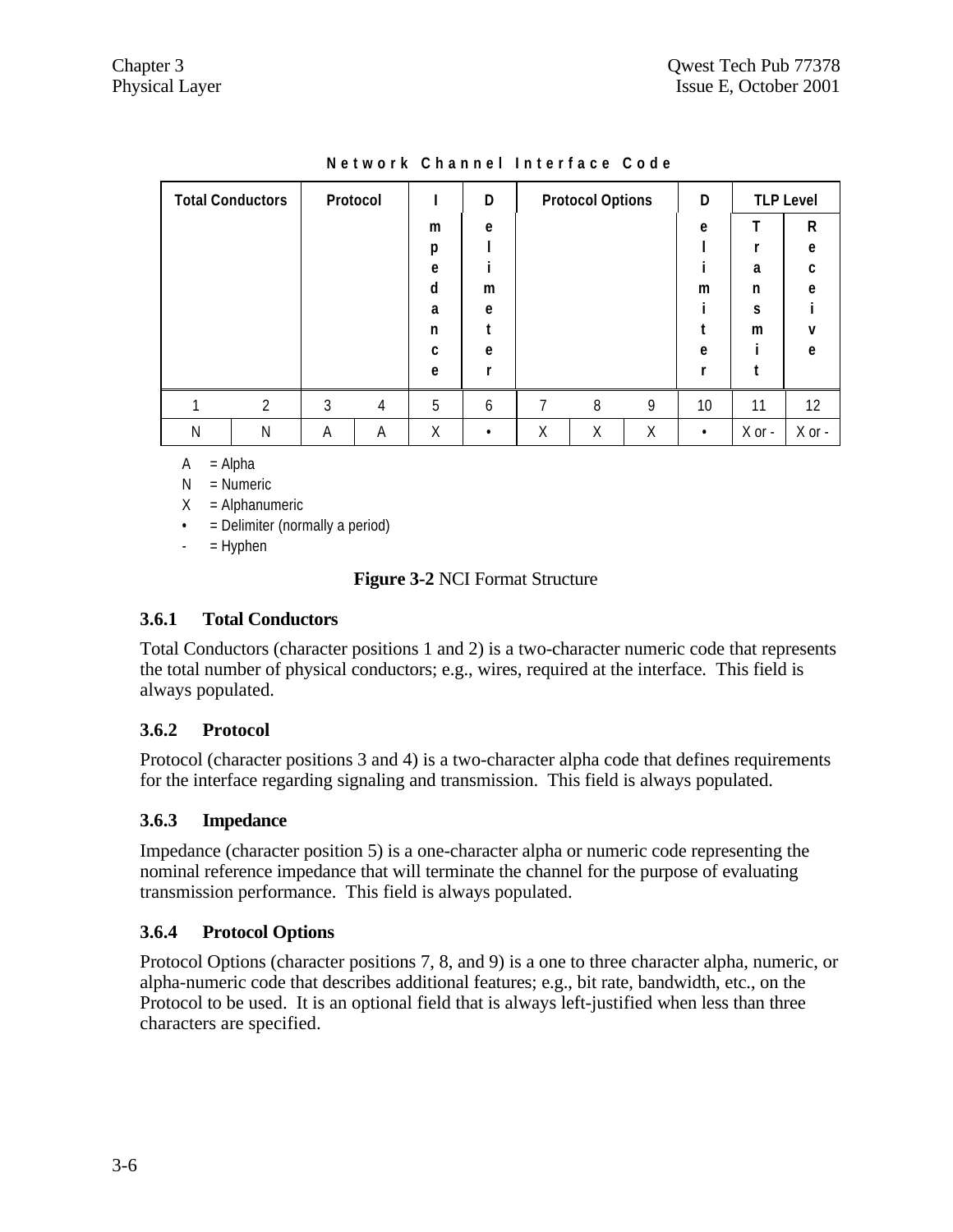## **3.6.5 Transmission Level Points (TLPs)**

TLPs do not apply for Qwest ATM Service.

## **3.6.6 The NCI Delimiter Usage**

Delimiters are required for overall code readability when using the NCI code format in a manual or mechanized mode. For purposes of this document and to be consistent with most service order and mechanized systems, delimiters will be counted as characters of information. The actual character used as the delimiter may differ from system to system, but is generally either a period (.) or a virgule  $(\cdot, \cdot)$ . Delimiter representation for the NCI code may not be specified as alpha, numeric, or hyphen.

The NCI code delimiters will be labeled as Delimiter #1 and #2 to show the difference between the delimiters (see Figure 3-2).

Delimiter #1 is used to indicate the start of the Protocol Option field if a Protocol Option code is assigned. When specified it will be in character position six (6).

Delimiter #2 is used to indicate the start of the TLP field if a TLP level is assigned to TRSG or RCVG or both. Delimiter #2 will not be assigned if both the TRSG and RCVG TLP character positions are blank.

If the Protocol Option Field is not coded and the TLP is coded, a double Delimiter #1 and #2 will be placed after character position five (5). In this case Delimiter #1 will be in character position six (6), and Delimiter #2 will be in character position seven (7). The TLP will be left justified into character positions eight (8) and nine (9) accordingly.

If the Protocol Option Field is assigned, the Delimiter #2 character position will be dependent on the length of the Protocol Option code. Delimiter #2 is used in character position ten (10) if a three character Protocol Option code is assigned. Delimiter #2 will be in character position nine (9) if a two character Protocol Option code is assigned. Delimiter #2 will be in character position eight (8) if a one character Protocol Option code is assigned.

## **3.6.7 Applicable NCI Protocol Codes For ATM Service Optical Access Links**

Existing NCI Codes for 1.544 Mbps, 44.736 Mbps, 155.520 Mbps and 622.08 Mbps NIs apply for Qwest ATM Service. ATM Service uses all the existing NCI specifications to define the EU customer network access.

## **3.6.8 ATM Service 622.08 Mbps Optical Access Link NCI Codes at the Carrier Interface and IC-POP.**

These NCI Codes will be identified in a future issue of this publication, when Qwest offers inter-Local Access Transport Area (inter-LATA) ATM Service.

## **3.6.9 ATM Service 622.080 Mbps Optical Access Link NCI Codes at the EU-POT**

The SO protocol code is used to specify the interface at the EU-POT. The ATM Service 622.08 Mbps unprotected Optical Access Link NCI Codes with a SO protocol code may take the following forms:

• 02SOF.D equals IR1-SLM (Intermediate Reach - Single-Longitudinal Mode)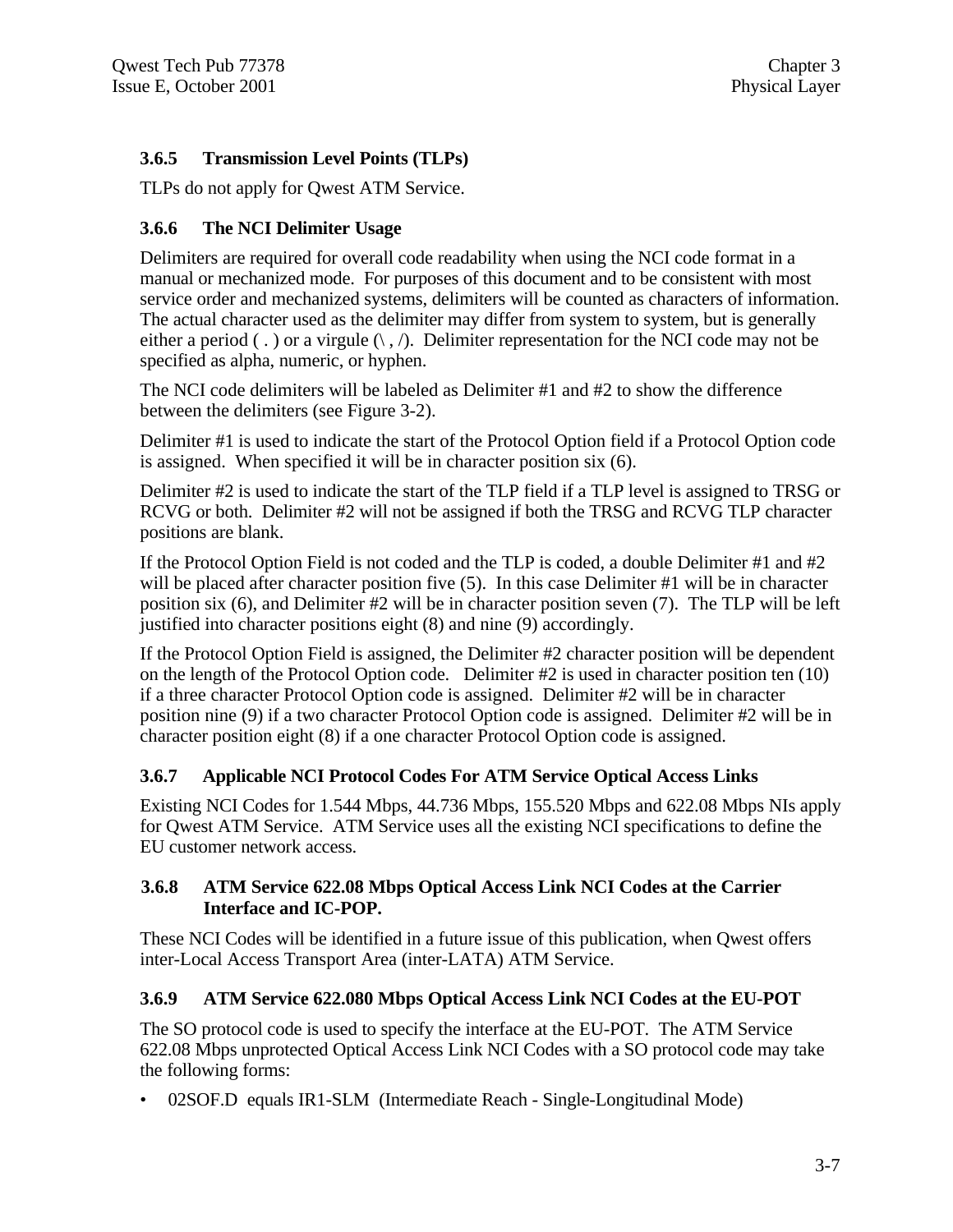• 02SOF.B equals LR1-SLM (Long Reach - Single-Longitudinal Mode)

The ATM Service 622.080 Mbps protected Optical Access Link NCI Codes with a SO protocol code may take the following forms:

- 04SOF.D equals IR1-SLM (Intermediate Reach Single-Longitudinal Mode)
- 04SOF.B equals LR1-SLM (Long Reach Single-Longitudinal Mode)

#### **3.6.10 ATM Service 155.520 Mbps Optical Access Link NCI Codes at the Carrier Interface and IC-POP**

These NCI Codes will be identified in a future issue of this publication, when Qwest offers inter-Local Access Transport Area (inter-LATA) ATM Service.

#### **3.6.11 ATM Service 155.520 Mbps Optical Access Link NCI Codes at the EU-POT**

The SO protocol code is used to specify the interface at the EU-POT. The ATM Service 155.520 Mbps unprotected Optical Access Link NCI Codes with a SO protocol code may take the following forms:

- 02SOF.D.-- equals IR1-SLM (Intermediate Reach Single-Longitudinal Mode)
- 02SOF.B.-- equals LR1-SLM (Long Reach Single-Longitudinal Mode)

The ATM Service 155.520 Mbps protected Optical Access Link NCI Codes with a SO protocol code may take the following forms:

- 04SOF.D.-- equals IR1-SLM (Intermediate Reach Single-Longitudinal Mode)
- 04SOF.B.-- equals LR1-SLM (Long Reach Single-Longitudinal Mode)

#### **3.6.12 ATM Service 44.736 Mbps Optical Access Link NCI Codes at the Carrier Interface and IC-POP**

These NCI Codes will be identified in a future issue of this publication, when Qwest offers Inter-LATA ATM Service.

#### **3.6.13 ATM Service 44.736 Mbps Optical Access Link NCI Codes at the EU-POT**

The DS protocol code is used to specify the interface at the EU-POT. The ATM Service 44.736 Mbps Optical Access Link NCI Codes with a DS protocol code may take the following form:

04DS6.44I 44.736 Mbps Electrical Interface, C-Bit Parity

#### **3.6.14 Specifying NCI Codes for ATM Service Optical Access Links**

The NCI codes specified by the customer when subscribing to the Qwest ATM Service must be compatible. Section 3.6.13 provides additional NCI compatibility information based upon the NC Codes defined for the Qwest ATM Service access rates (e.g., 1.544 Mbps, 44.736 Mbps, 155.520 Mbps and 622.08 Mbps).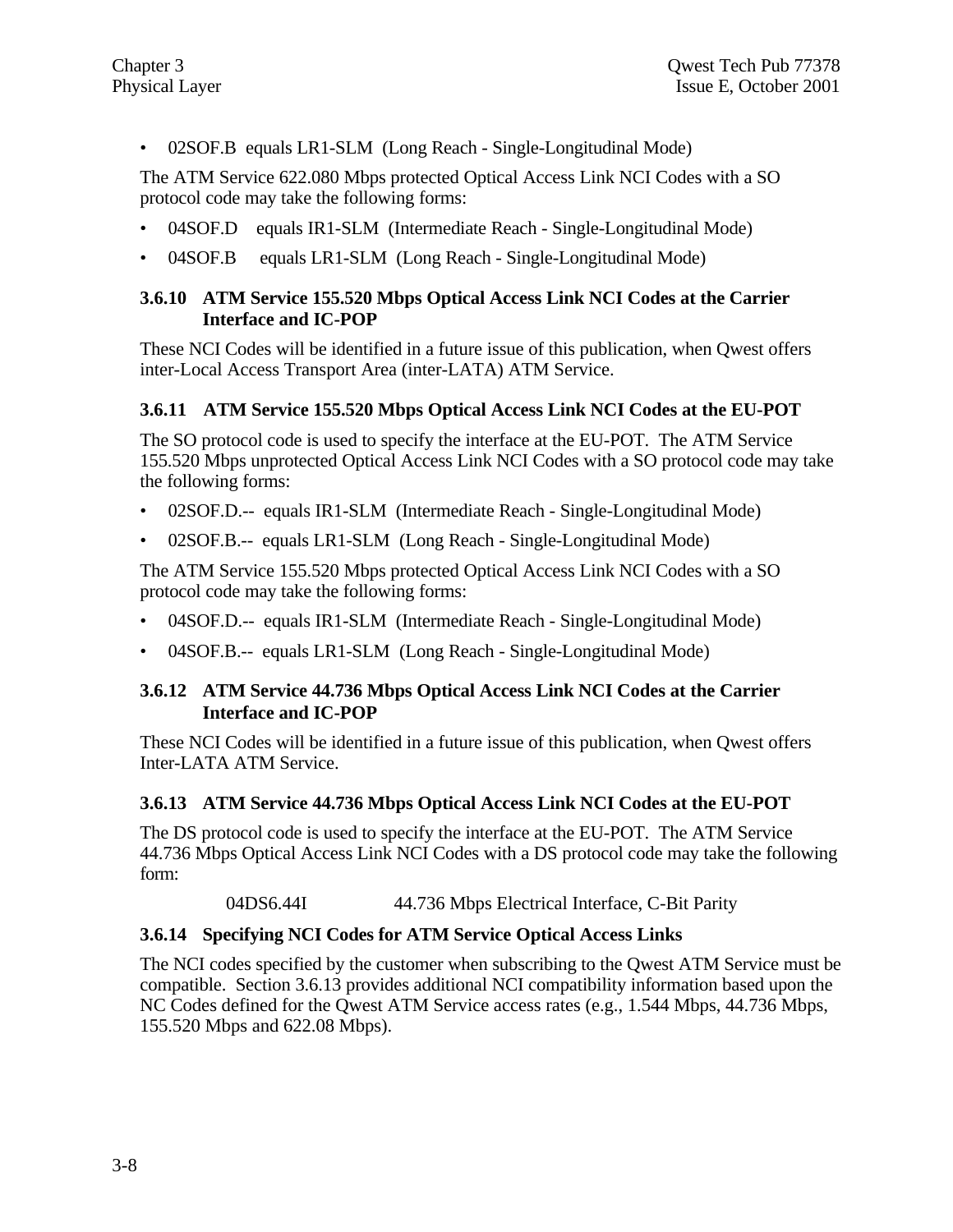## **3.6.15 Specifying NCI Codes for ATM Service Optical Access Links**

Table 3-3 lists the recommended NC/NCI compatible combinations for Qwest ATM Service Optical Access Links. A complete list of all NC/NCI valid combinations is beyond the scope of this publication due to the various levels of multiplexing which may be encountered when interconnecting other services with Qwest ATM Service.

| NC Code     | <b>Characteristics</b>                   | Compatible NCI Code |
|-------------|------------------------------------------|---------------------|
| OD-P        | Direct Mapped ATM Cells, Point to Point  | 02SOF.D<br>02SOF.B  |
|             |                                          | 04SOF.D.<br>04SOF.B |
| ODAP        | Direct Mapped ATM Cells, Loop Timing     | 02SOF.D.<br>02SOF.B |
|             |                                          | 04SOF.D.<br>04SOF.B |
| ODBP        | Direct Mapped ATM Cells, Loop Timing     | 02SOF.D.<br>02SOF.B |
|             |                                          | 04SOF.D.<br>04SOF.B |
| OB-P        | Direct Mapped ATM Cells, Point to Point  | 02SOF.D.<br>02SOF.B |
|             |                                          | 04SOF.D.<br>04SOF.B |
| OBAP        | Direct Mapped ATM Cells, Loop Timing     | 02SOF.D.<br>02SOF.B |
|             |                                          | 04SOF.D.<br>04SOF.B |
| OBBP        | Direct Mapped ATM cells, External Timing | 02SOF.D.<br>02SOF.B |
|             |                                          | 04SOF.D.<br>04SOF.B |
| <b>HFCA</b> | PLCP Mapped ATM Cells, C-Bit Parity      | 04DS6.44I           |
| <b>HFCB</b> | Direct Mapped ATM Cells, C Bit Parity    | 04DS6.44I           |

## **Table 3-3** ATM Service NC/NCI Compatible Combinations

#### **3.7 Application of ATM Service with other Qwest Services**

Interconnection to ATM Service from other Qwest Services (e.g., Qwest DS1, DS3, SHARP, SHNS, SST) is supported via a Central Office Connecting Channel arrangement. These arrangements are discussed in Subsections 3.7.1 - 3.7.5.

## **3.7.1 Qwest DS1 Service with Qwest ATM Service**

Qwest DS1 Service is described in Publication 77200 "Qwest DS1 Service and Qwest DS1 Rate Synchronization Service" as well as Publication 77375, "1.544 Mbps Channel Interfaces". These publications should be consulted for a full description of the service. Qwest Private Line Transport DS1 Service is a high capacity, high performance information channel designed for full duplex, point-to-point transmission at 1.544 Mbps. DS1 Clear Channel (DS1 CC) is required for connection to the Qwest ATM Service Network. Clear Channel Capability fully utilizes the available 1.536 Mbps of a 1.544 Mbps channel. DS1 CC operation is enabled through the use of the Bipolar Eight Zero Substitution (B8ZS) line code. The DS1 signal must use Extended Superframe Format (ESF) for connection to the Qwest ATM Service Network.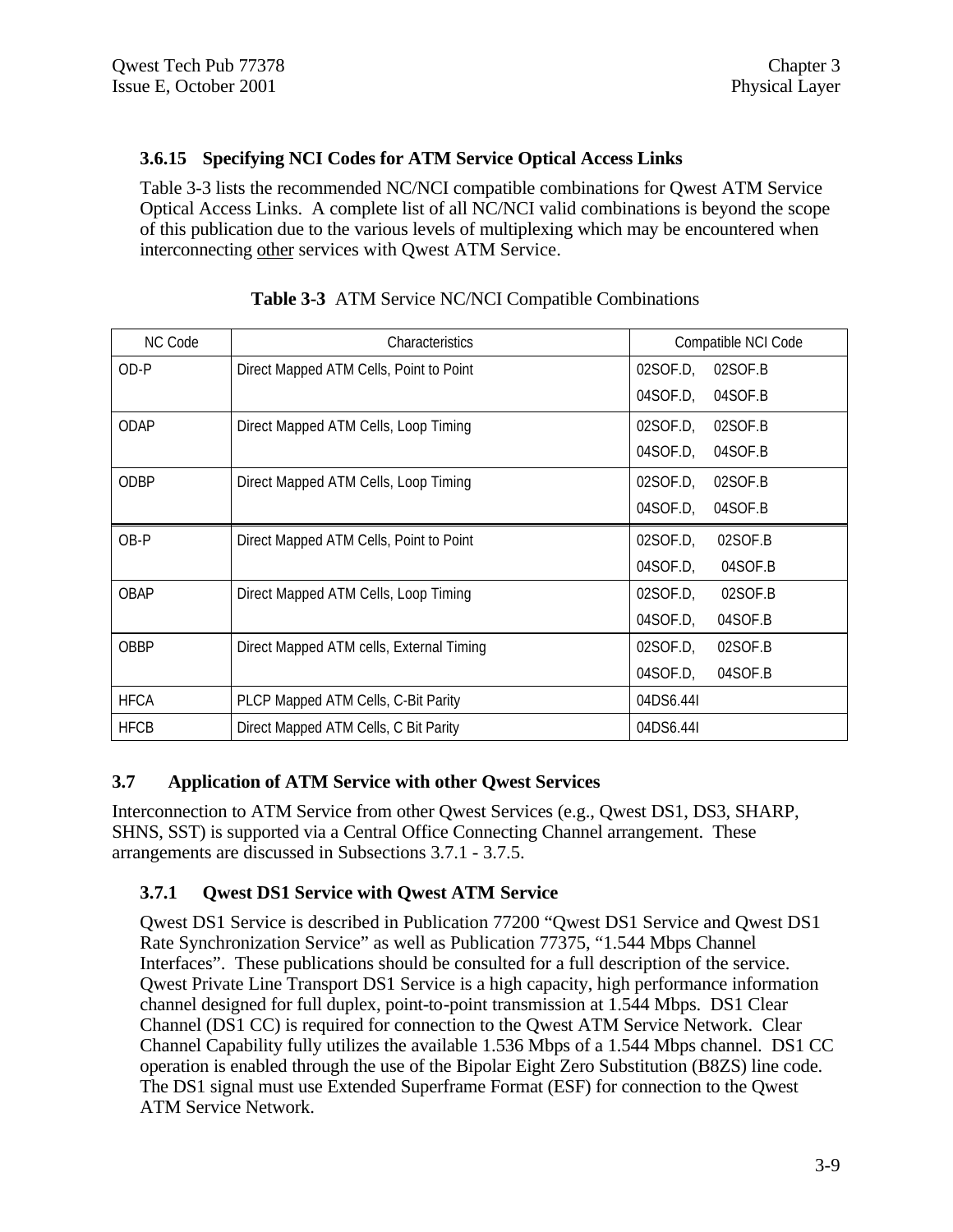The Network Interface from the customer to the Qwest Network is provided via the DS1 Service private line tariff. A COCC is required to implement a Qwest DS1 Service connection to the Qwest ATM Service Network. In order to provide DS1 Service with ATM, DS1 Service must be available to the customer.

The NC and NCI codes that are required for use in conjunction with the Qwest DS1 Service portion of this service are listed in Table 3-4.

| <b>NC Code</b> | <b>Characteristics</b>                | <b>Qwest CO Premises</b><br><b>Compatible NCI Code</b> | <b>End User Premises</b><br><b>Compatible NCI Code</b> |
|----------------|---------------------------------------|--------------------------------------------------------|--------------------------------------------------------|
| <b>HCEJ</b>    | ANSI ESF and B8ZS,<br>ATM Termination | 04DS9.1S                                               | 04DU9.1SN                                              |

## **Table 3-4** Compatible NC Codes for 1.544 Mbps Access

## **3.7.2 Qwest DS3 Service with Qwest ATM Service**

Qwest DS3 Service is described in Technical Publication 77324, "Qwest DS3 Service". The publication should be consulted for a full description of the service. Qwest DS3 Service consists of a high capacity channel for the transmission of 44.736 Mbps isochronous serial data having a line code of Bipolar Three Zero Substitution (B3ZS).

The Network Interface from the customer to the Qwest Network is provided via the DS3 Service private line tariff. A COCC is required to implement a Qwest DS3 Service connection to the Qwest ATM Service Network. In order to provide DS3 Service with ATM, DS3 Service must be available to the customer.

## **3.7.3 Qwest Self-Healing Alternate Route Protection with Qwest ATM Service**

Qwest Self-Healing Alternate Route Protection (SHARP) Service is described in Technical Publication 77340, "Self-Healing Alternate Route Protection (SHARP)". The publication should be consulted for a full description of the service.

SHARP is an optional service that improves the reliability of DS1 or DS3 services that are transported over fiber optic facilities. This feature provides a separate facility path for the protection system between the Serving Wire Center (SWC) and the Qwest Point of Termination (POT) located in the same building as the customer designated premises.

The Network Interface from the customer to the Qwest Network is provided via the SHARP Service private line tariff. A COCC is required to implement a Qwest SHARP connection to the Qwest ATM Service Network. In order to provide SHARP with ATM, SHARP must be available to the customer.

## **3.7.4 Qwest Self Healing Network Service with Qwest ATM Service**

Qwest Self Healing Network Service (SHNS) is described in Technical Publication 77332, "Self Healing Network Service".The publication should be consulted for a full description of the service.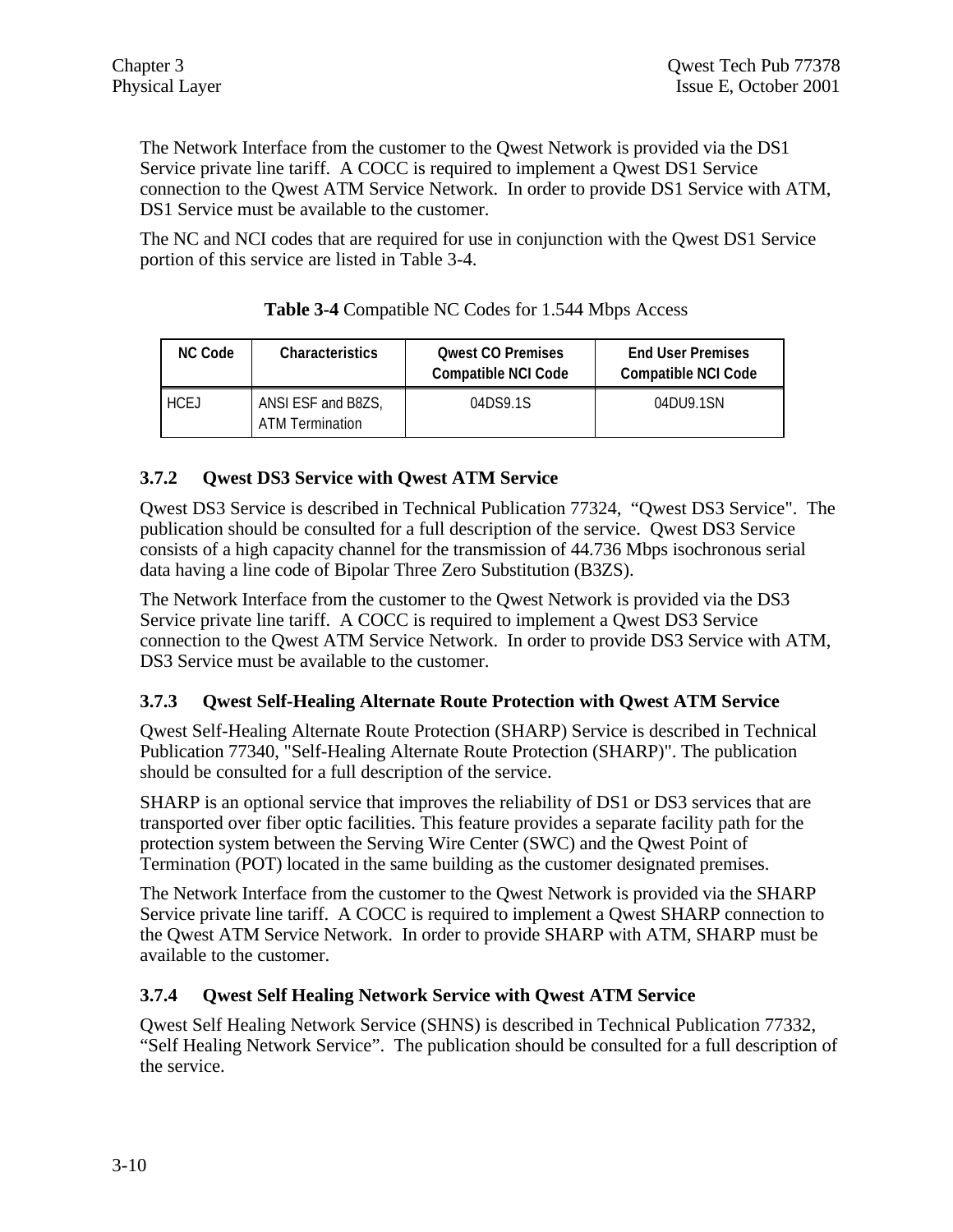Qwest Self Healing Network Service offers a premium service arrangement designed to provide survivability of premises or between customer designated premises and Qwest Wire Centers. The SHNS dedicates available bandwidth on the network exclusively to a single customer.

The Network Interface from the customer to the Qwest Network is provided via the SHNS private line tariff. A COCC is required to implement a Qwest SHNS connection to the Qwest ATM Service Network. In order to provide SHNS with ATM, SHNS must be available to the customer.

## **3.7.5 Qwest Synchronous Service Transport with Qwest ATM Service**

Qwest Synchronous Service Transport (SST) Service is described in Technical Publication 77346, "Synchronous Service Transport". The publication should be consulted for a full description of the service.

The Network Interface from the customer to the Qwest Network is provided via the SST Service private line tariff. A COCC is required to implement a Qwest SST connection to the Qwest ATM Service Network. In order to provide SST with ATM, SST must be available to the customer.

## **3.8 ATM CPE Card Information**

Tables 3-5, 3-6, and 3-7 identify and recommend options for the customer provided ATM equipment. Note that not all customer provided ATM equipment may have the following options and/or features. However, an attempt has been made to identify and select the most common options. Often, ATM default settings will be acceptable when subscribing to Qwest ATM Service. Constant Bit Rate (CBR), Variable Bit Rate (VBR) and Available Bit Rate (ABR) settings will not be known until the time of service subscription, and should be set equal to the subscribed parameters. Since Qwest ATM Service offers optional Maximum Burst Sizes (32, 100, or 200 cells), it is recommended that the EU customer set their CPE buffer size appropriately. This should allow for maximum data transfer rates with no cell loss.

| <b>Basic Features / Options</b>        | Setting                     |
|----------------------------------------|-----------------------------|
| Loop Timing                            | Fnabled                     |
| Internal Timing                        | Disabled                    |
| <b>Buffer Size</b>                     | Dependent on Service Option |
| <b>DS1 Frame Format</b>                | <b>Extended Super Frame</b> |
| DS1 Cell Mapping (customer option)     | Direct Map (HEC)            |
| DS1 Line Coding                        | <b>B87S</b>                 |
| <b>ESF Performance Report Messages</b> | ON                          |
| Cell Scrambling                        | OFF                         |

**Table 3-5** ATM CPE Options for 1.544 Mbps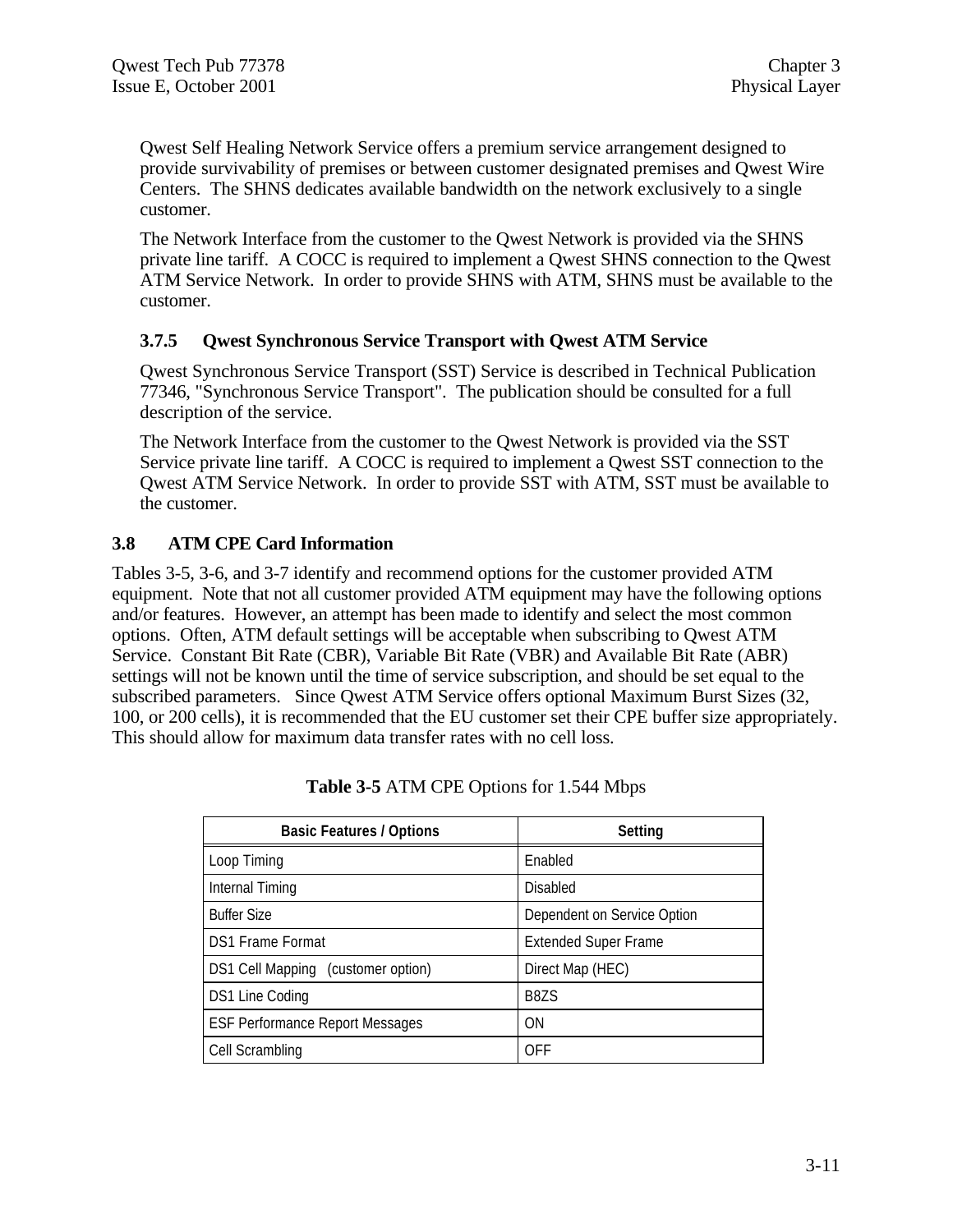|  |  | Table 3-6 ATM CPE Options for 44.736 Mbps |
|--|--|-------------------------------------------|
|--|--|-------------------------------------------|

| <b>Basic Features / Options</b>    | Setting                     |
|------------------------------------|-----------------------------|
| Loop Timing                        | Enabled                     |
| Internal Timing                    | <b>Disabled</b>             |
| <b>Buffer Size</b>                 | Dependent on Service Option |
| DS3 Frame Format                   | C Bit Parity                |
| DS3 Cell Mapping (customer option) | PLCP or Direct Map          |
| Cell Scrambling                    | OFF                         |

# **Table 3-7 ATM CPE Options for UBR Service, all port speeds**

| <b>Basic Features / Options</b> | Setting                       |
|---------------------------------|-------------------------------|
| Early Packet Discard (EPD)      | ΟN                            |
| Minimum Cell Rate (MCR)         | zero $(0)$                    |
| Peak Cell Rate (PCR) shaping    | ΟN                            |
| PCR Oversubscription            | yes - any (customer decision) |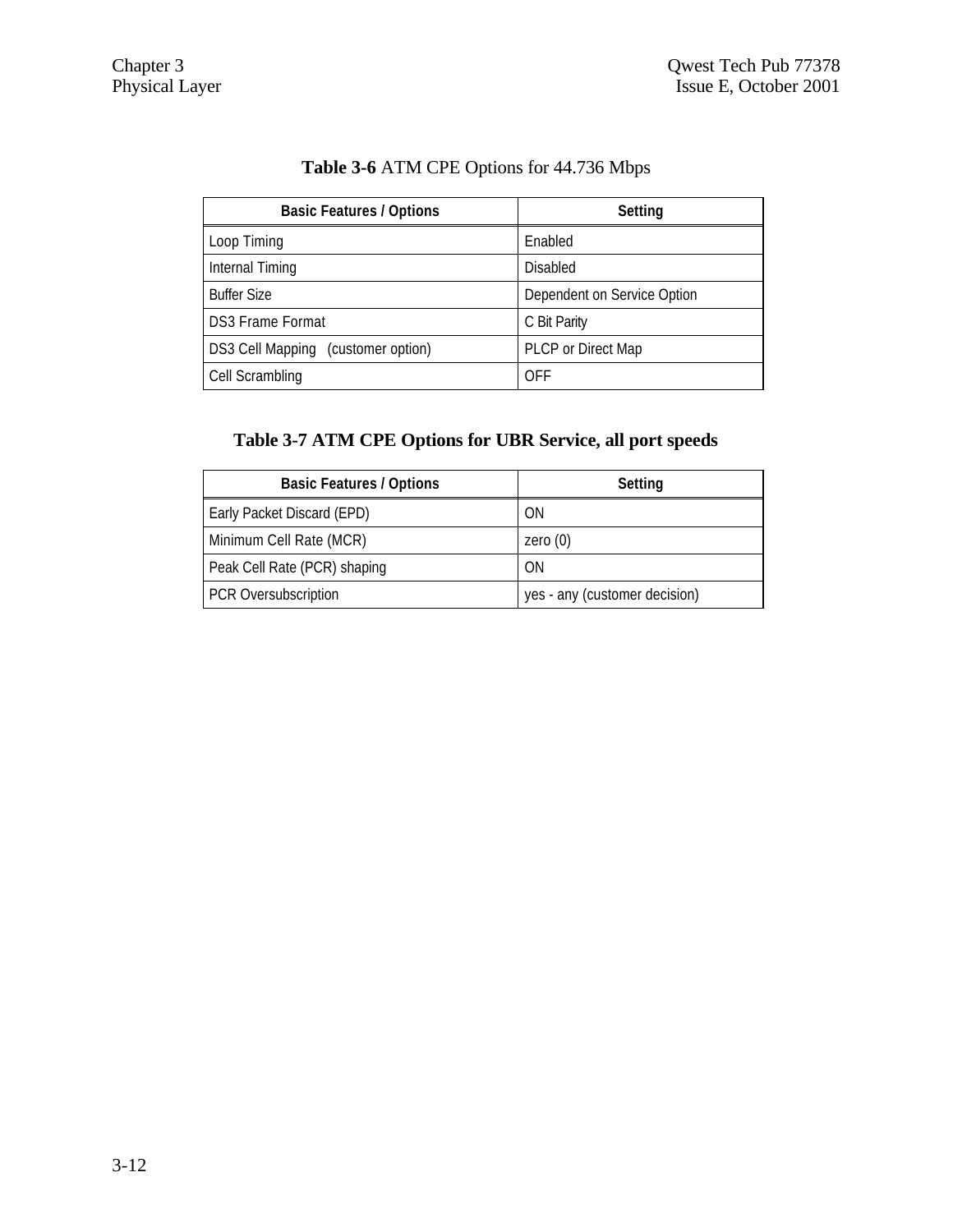

**Exhibit 3-1** 155.520 Mbps Interface EU Premises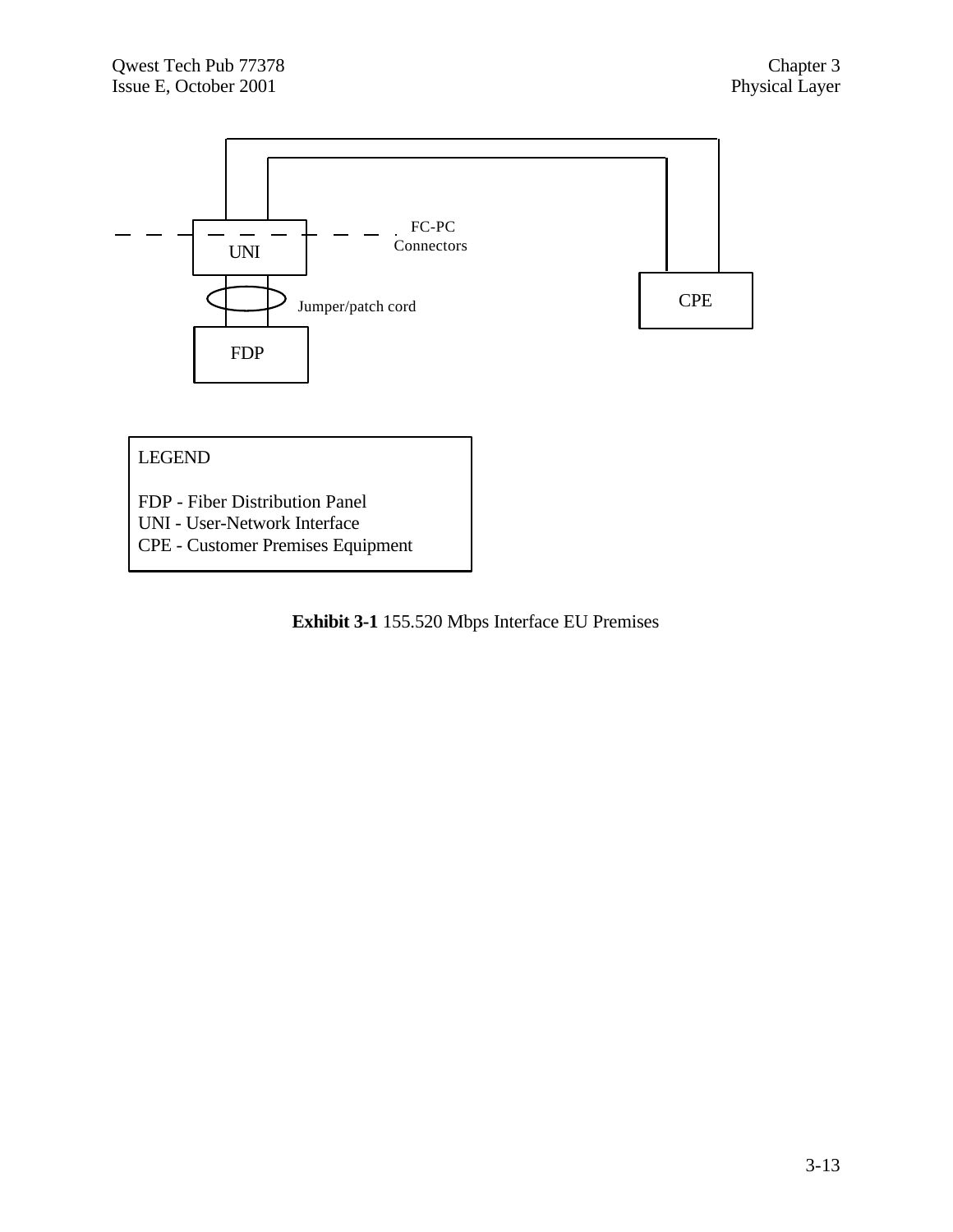

L - Maximum distance,  $L = 450$  feet of coaxial cable.

## **Notes:**

- 1. This diagram indicates signal continuity arrangements and maximum allowable cable lengths. See ANSI Document ANSI T1.404-1994, Section 5 for electrical signal parameters.
- 2. Equipment grounding should follow recommended carrier/customer installation practices consistent with existing safety standards.
- 3. The BNC will be identified as the primary connector in the upcoming issue of ANSI T1.404.

**Exhibit 3-2** 44.736 Mbps Interface EU Premises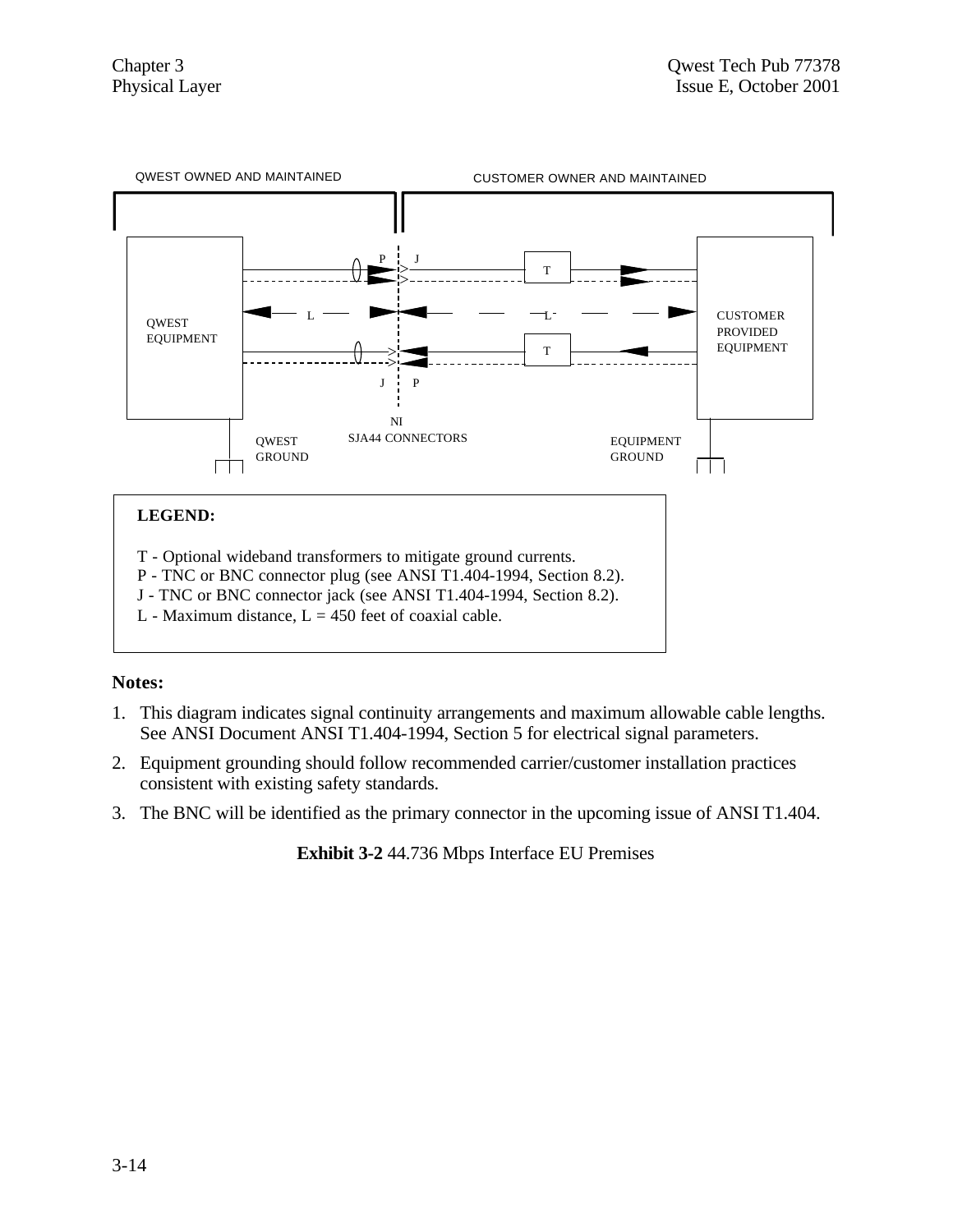## **CONTENTS**

#### **Chapter and Section**  $\overline{4}$ . 4.1  $4.2$ 4.3  $4.3.1$  $4.3.2$  $4.3.3$ 4.3.4  $4.3.5$  $4.3.6$  $44$ **Figures** ATM Cell Format (1990) 4-1  $4 - 1$ **Tables**  $4 - 1$  $4 - 2$

#### Page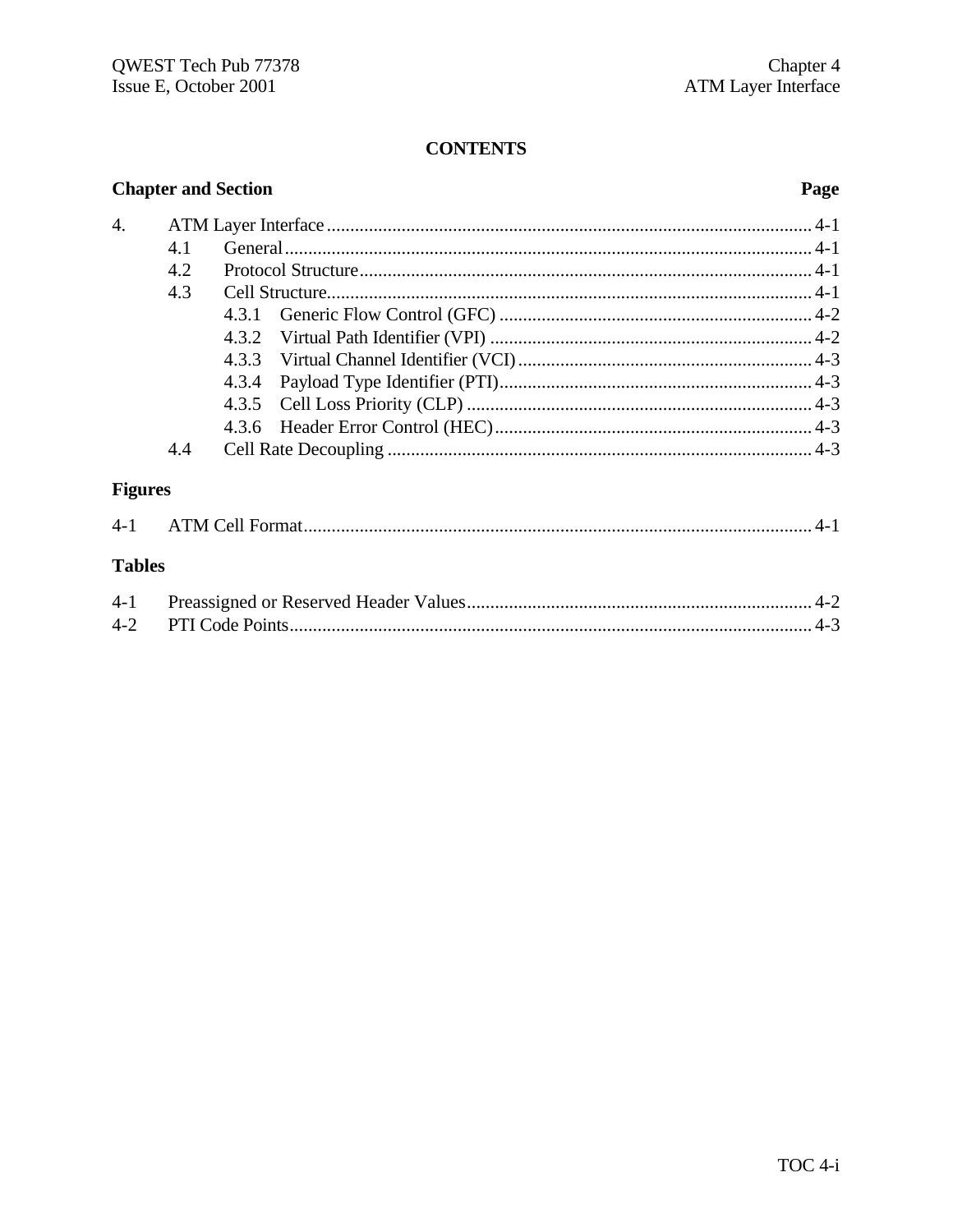## **4. ATM Layer Interface**

#### **4.1 General**

The purpose of this section is to describe the cell structure and the embedded information of the cell relay ATM layer protocol. The material provided in this section represents an overview of the ATM layer protocol. More detailed information can be reviewed in the ATM Forum User Network Interface 3.1.

## **4.2 Protocol Structure**

ITU-T Recommendation I.150, *B-ISDN Asynchronous Transfer Mode Functional Characteristics*, describes the functional characteristics of the ATM layer. ITU-T Recommendation I.361, *B-ISDN ATM Layer Specifications*, provides the ATM layer specifications.

## **4.3 Cell Structure**

The ATM cell layer specifies the format of a 53-byte ATM cell. The ATM cell consists of a five- (5) byte header and a forty-eight - (48) byte information field. Figure 4-1 is a diagram of the basic cell format for the User Network Interface (UNI). Table 4-1 provides information regarding preassigned or reserved header values.

| <b>GFC</b>          | <b>VPI</b> |            | 1                |
|---------------------|------------|------------|------------------|
| <b>VPI</b>          | <b>VCI</b> |            | $\boldsymbol{2}$ |
| <b>VCI</b>          |            |            | $\mathbf 3$      |
| <b>VCI</b>          | PTI        | <b>CLP</b> | 4                |
| <b>HEC</b>          |            |            | 5                |
| 48 bytes of payload |            |            | $6 - 53$         |
|                     |            |            |                  |

**Figure 4-1** ATM Cell Format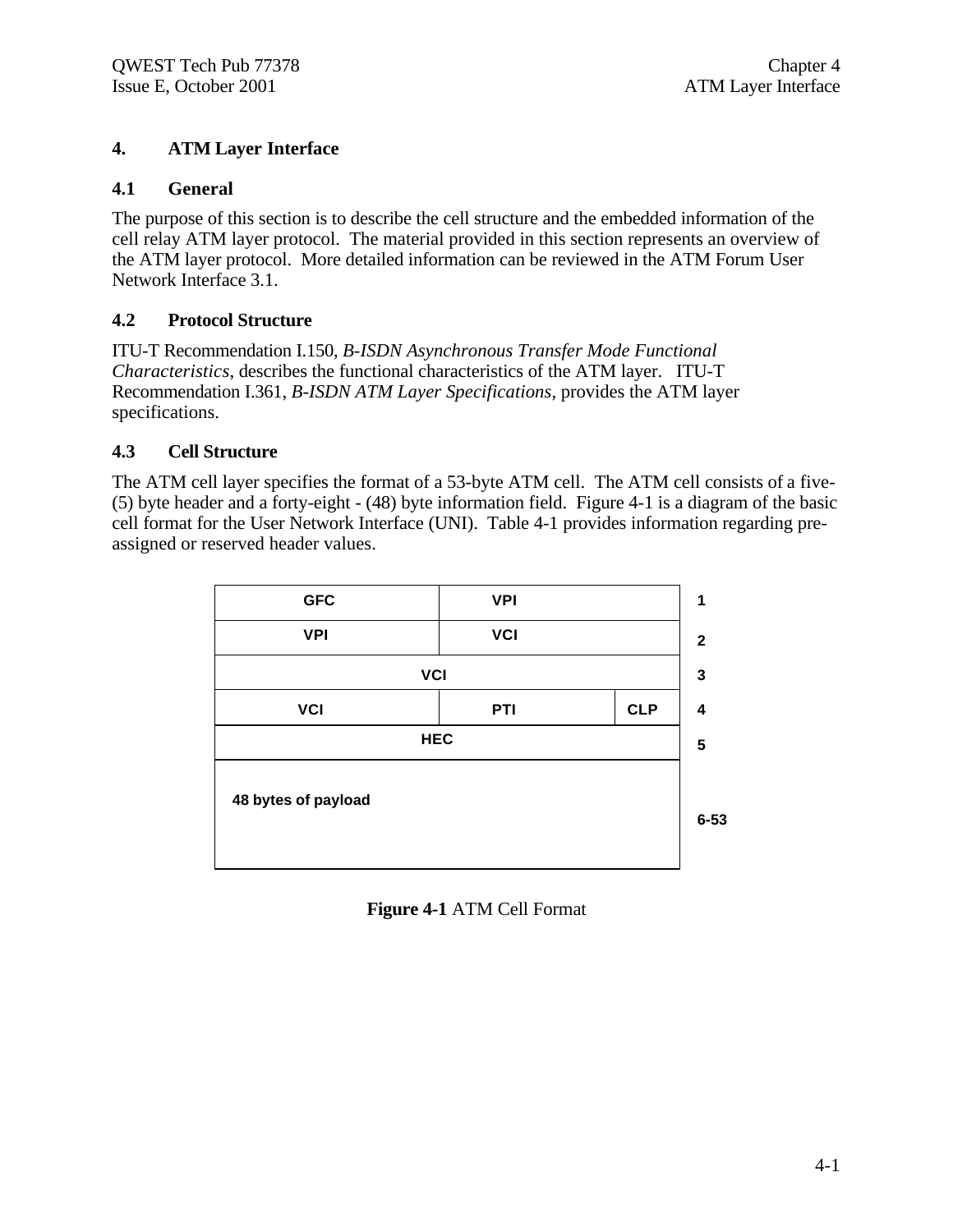| Usage                           | <b>VPI</b>                        | <b>VCI</b>               | <b>PTI</b> | $\mathbf C$<br>L<br>${\bf P}$ |
|---------------------------------|-----------------------------------|--------------------------|------------|-------------------------------|
| Unassigned Cell                 | 00000000                          | 00000000 00000000        | XXX        | $\Omega$                      |
| <b>Idle Cell</b>                | 00000000                          | 00000000 00000000        | 000        | 1                             |
| Reserved for Physical Layer     | 00000000                          | 00000000 00000000        | <b>PPP</b> | 1                             |
| Meta-signaling                  | XXXXXXXX                          | 00000000 00000001        | 0A0        | $\mathcal{C}$                 |
| General Broadcast Signaling     | XXXXXXXX                          | 00000000 00000010        | 0AA        | $\mathcal{C}$                 |
| Point-to-Point Signaling        | XXXXXXXX                          | 00000000 00000101        | 0AA        | $\mathcal{C}$                 |
| Segment OAM F4 Flow Cell        | YYYYYYY                           | 00000000 00000011        | 0A0        | $\mathsf{A}$                  |
| End-to-End OAM F4 Flow Cell     | YYYYYYY                           | 00000000 00000100        | 0A0        | $\mathsf{A}$                  |
| Segment OAM F5 Flow Cell        | YYYYYYY                           | 77777777.777777777       | 100        | A                             |
| End-to-End OAM F5 Flow Cell     | YYYYYYY                           | 77777777.777777777       | 101        | $\mathsf{A}$                  |
| <b>Resource Management Cell</b> | YYYYYYY                           | ZZZZZZZZ ZZZZZZZZZ       | 110        | $\mathbf{A}$                  |
| $X = Doesn't Matter$            | $A = Use by appropriate function$ |                          |            |                               |
| $Y = Any VPI value$             |                                   | $C =$ Originator set CLP |            |                               |

**Table 4-1** Pre-assigned or Reserved Header Values

 $Y = Any VPI value$   $C = Originator set CLP$  $Z = Any non-zero VCI$   $P = Research$  P = Reserved for Physical Layer

## **4.3.1 Generic Flow Control (GFC)**

Generic Flow Control is a four- (4) bit field reserved for flow control of a cell stream from an ATM connection at the UNI. It will be used locally to control access at the ATM level. The GFC may be used to alleviate short-term overload conditions that may occur in the customer's network (it is not used inside the Qwest ATM Service Network). The GFC will support both point-to-point and point-to-multipoint topologies. It should be noted that the exact GFC procedure has not been defined. Therefore, the only currently allowed coding for the GFC is 0000.

## **4.3.2 Virtual Path Identifier (VPI)**

The VPI is an eight- (8) bit field used for routing. The VPI labels the path or trunk number for a given ATM cell. There may be multiple connections across a single physical path. A VPI identifies/labels a group of channels (VCIs) between two points. A VPI may be used to "trunk together" related VCIs. All eight bits may not be required. Those that are used are referred to as allocated bits. All unused bits are set to 0. An all zeroes pattern indicates a physical layer cell or unassigned cell.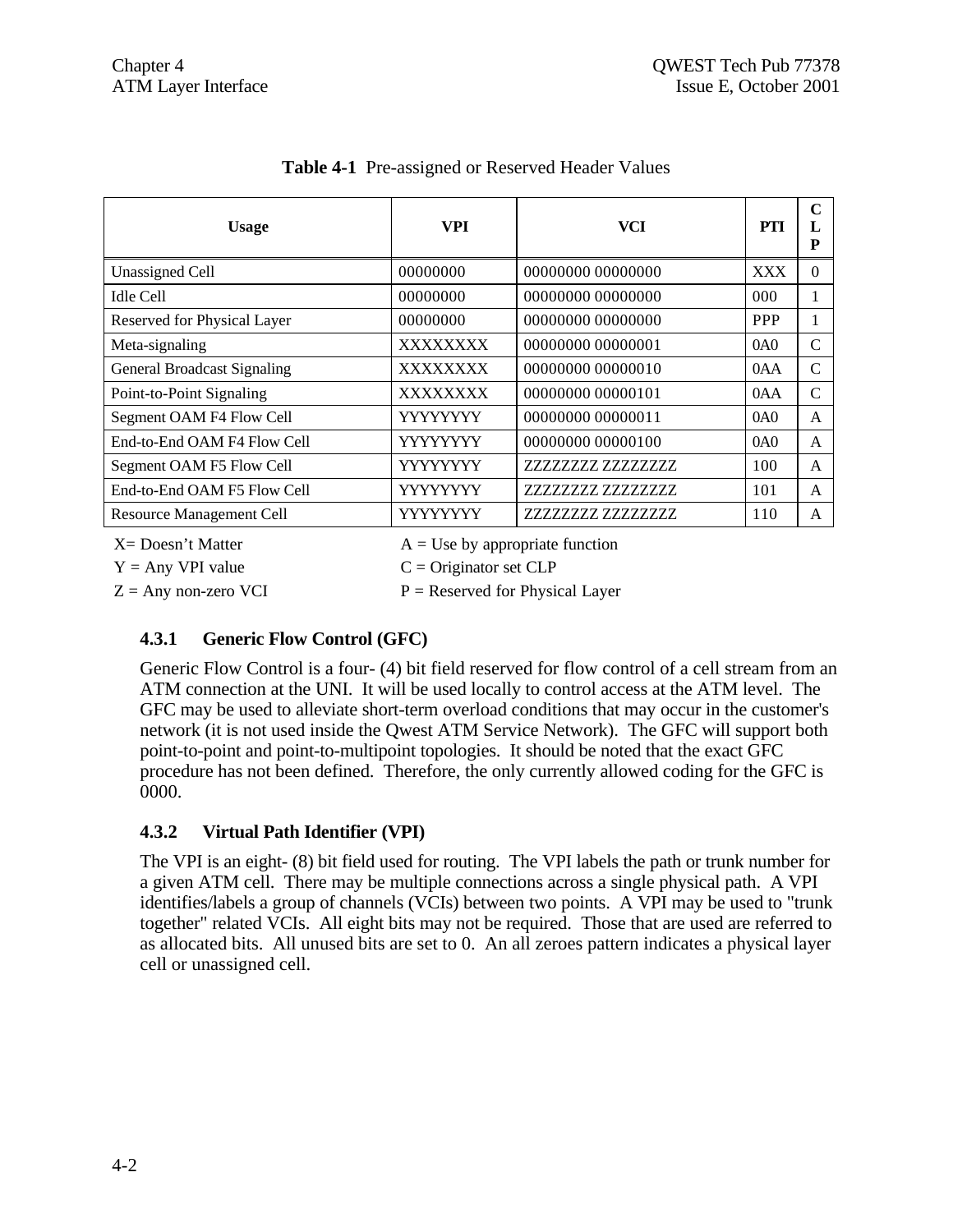## **4.3.3 Virtual Channel Identifier (VCI)**

The VCI is a sixteen- (16) bit field used for routing. The VCI labels the individual channel or line number for a given ATM cell. A VCI identifies/labels an individual connection between two ATM end points. This identifier has only local significance and the connection it labels may be only a piece of a complete virtual circuit. Along with the VPI, the VCI values contained in the cell header are used to uniquely identify individual ATM connections. All sixteen bits may not be required. Those that are used are referred to as allocated bits. All unused bits are set to 0. An all zeroes pattern indicates a physical layer cell or unassigned cell.

## **4.3.4 Payload Type Identifier (PTI)**

The Payload Type Identifier (PTI) is a three- (3) bit field reserved to indicate whether the cell contains user data or various types of network management data.

| <b>PTI Code Point</b> | <b>Explanation</b>                                |  |
|-----------------------|---------------------------------------------------|--|
| (binary)              |                                                   |  |
| 000                   | User Data - SDU Type 0, no congestion experienced |  |
| 001                   | User Data - SDU Type 1, no congestion experienced |  |
| 010                   | User Data - SDU Type 0, congestion experienced    |  |
| 011                   | User Data - SDU Type 1, congestion experienced    |  |
| 100                   | Network management data                           |  |
| 101                   | Network management data                           |  |
| 110                   | Future network management data                    |  |
| l 11                  | Reserved for future                               |  |

**Table 4-2** PTI Code Points

## **4.3.5 Cell Loss Priority (CLP)**

The Cell Loss Priority (CLP) is a one (1) bit field that, when set, indicates that this cell may be discarded if conditions (e.g. switch congestion) require.

## **4.3.6 Header Error Control (HEC)**

The Header Error Control (HEC) is an eight- (8) bit field where a Cyclic Redundancy Check is computed over the five-byte header to maintain the integrity of the data in the header. The integrity of data in the payload is left to a higher level protocol (e.g., TCP/IP) to ensure.

## **4.4 Cell Rate Decoupling**

Unassigned cells must be added to the transmitted cell stream by the sending ATM entity. The reason for this is that a continuous cell stream matching the line rate of the UNI must be provided to the Physical Layer so that adequate cell delineation may be performed. An unassigned cell is an empty cell formatted according to the ATM Forum UNI 3. 1.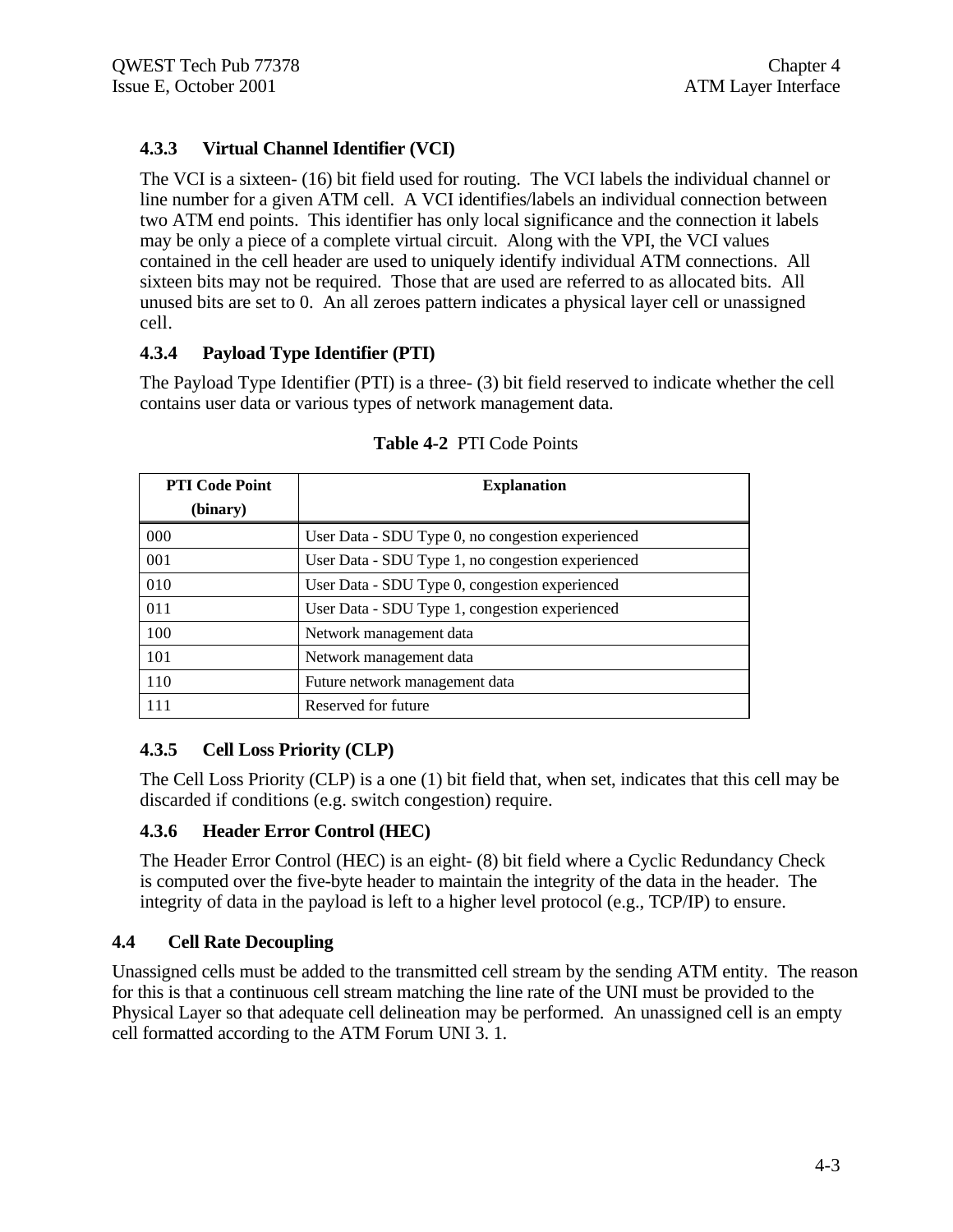## **CONTENTS**

| <b>Chapter and Section</b> |     | Page |  |
|----------------------------|-----|------|--|
| 5.                         |     |      |  |
|                            | 5.1 |      |  |
|                            | 5.2 |      |  |
|                            |     |      |  |
|                            | 5.3 |      |  |
|                            | 5.4 |      |  |
|                            |     |      |  |
|                            |     |      |  |
|                            | 5.5 |      |  |

## **Tables**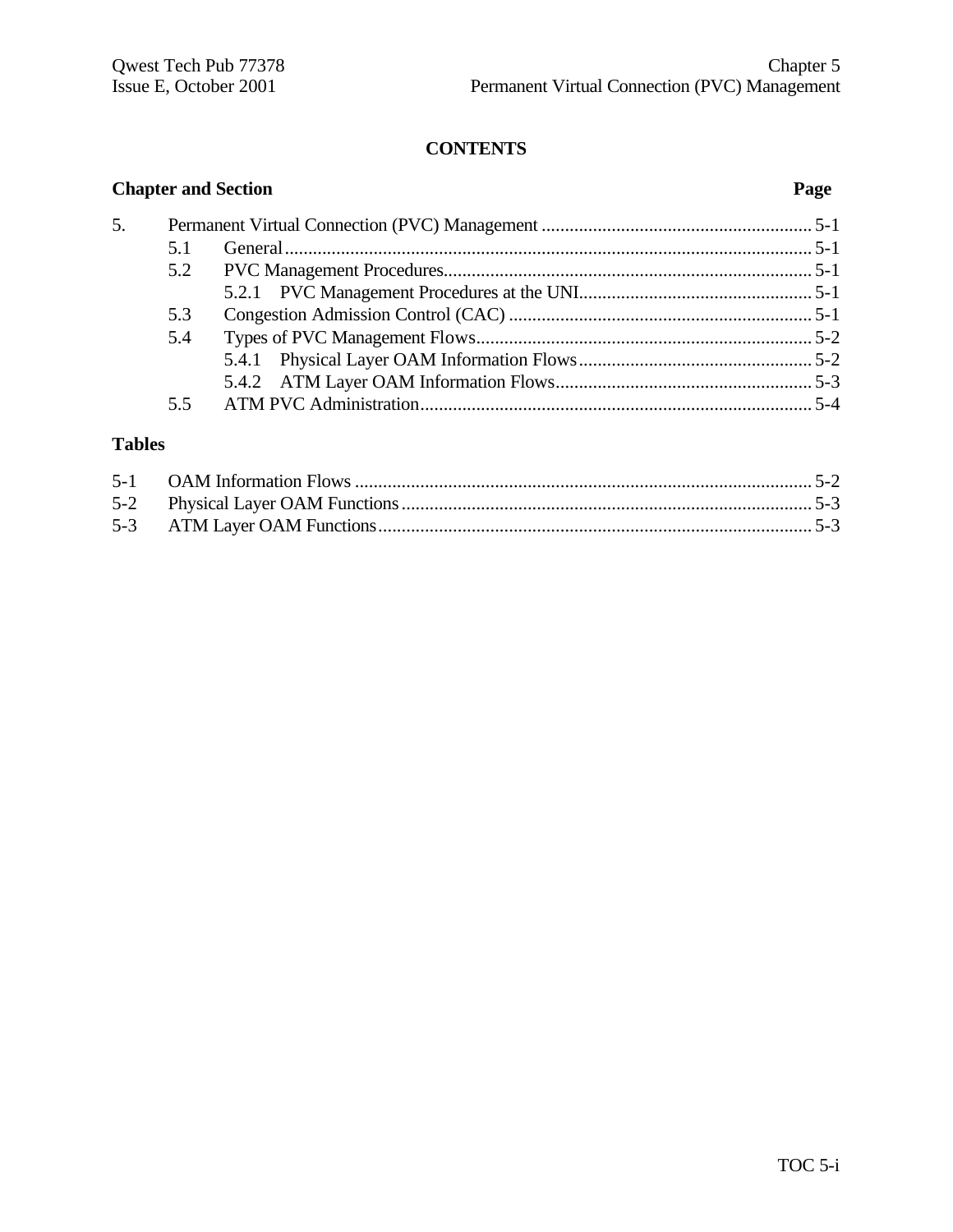## **5. Permanent Virtual Connection (PVC) Management**

#### **5.1 General**

Qwest ATM PVC Management Procedures will be evolving as the technology matures. The following sections describe PVC management procedures that may be utilized with Qwest ATM Service deployment.

#### **5.2 PVC Management Procedures**

Qwest ATM Service PVC Management Procedures are based on the following standards and specifications:

- ATM Forum, *ATM User Network Interface Specification*, Version 3.1, Prentice-Hall 1994.
- GR-1110-CORE, *Broadband Switching System (BSS) Generic Requirements*.
- GR-1248-CORE, Generic Requirements for Operations of ATM Network Element.
- TR-NWT-001112, *Broadband ISDN User to Network Interface and Network Node Interface Physical Layer Generic Criteria*.

The Qwest ATM nodes implement PVC Management Procedures based on the above standards in order to support the functions stated below:

- VPC/VCC Monitoring
- VPC/VCC Administration
- Fault Management

#### **5.2.1 PVC Management Procedures at the UNI**

The User-Network Management Procedures implemented by the Qwest ATM Service network at the User-Network Interface (UNI) are based on the principles set forth in ITU-T Recommendation I.610, *B-ISDN Operation and Maintenance Principles and Functions*, and further described in the ATM Forum document, *User-Network Interface 3.1.*

#### **5.3 Congestion Admission Control (CAC)**

Congestion Admission Control (CAC) is defined as the set of administrative procedures and actions taken by the Qwest ATM Service network to determine whether a request to establish a new ATM Service connection will be accepted or rejected. For example, a reason for rejecting a new ATM Service connection would be that its acceptance could result in the violation of Quality of Service (QoS) performance objectives either on this new connection or on other, already established connections. CAC functions apply to all ATM Service connections.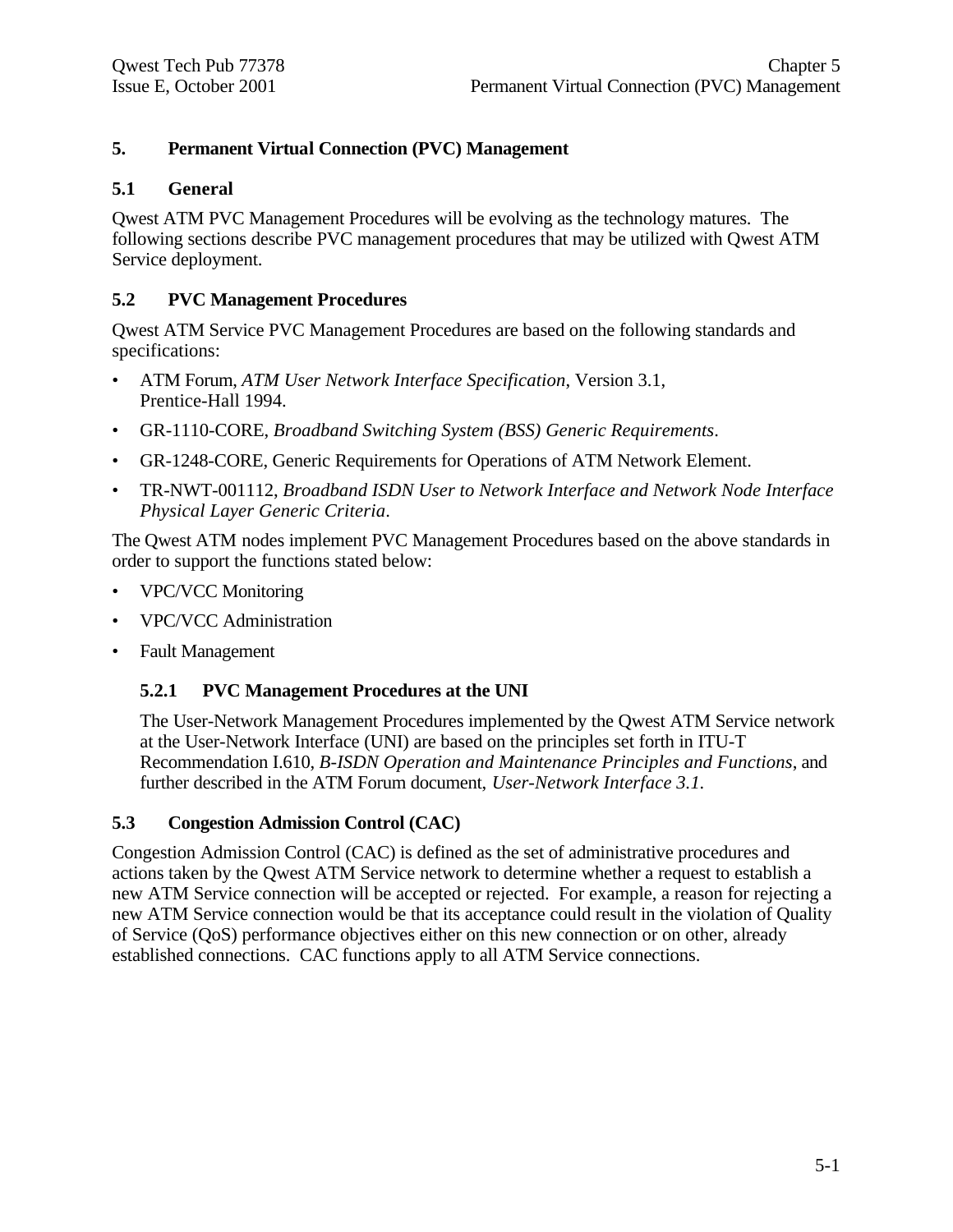The CAC function uses the requested PCR, SCR and MCR values, the QoS Class and Cell Delay Variation Tolerance (CDV*TOL* ) and Cell Transfer Delay (CTD), together with known states of the Qwest ATM network and the attached Optical Access Links to estimate whether or not the requested ATM connection can be accepted.

The CAC function allows for a statistical multiplexing efficiency that is superior to peak rate allocation when operating on ATM Service connections having appropriate traffic characteristics.

## **5.4 Types of PVC Management Flows**

The Qwest ATM Service network performs only ATM layer and physical layer Operation, Administration and Maintenance (OAM) functions. The End-User (EU) customer's communication equipment is responsible for performing ATM Adaptation Layer (AAL) and higher layer OAM functions. Protocols running above the ATM layer (i.e., the cell payload) are passed transparently through the Qwest ATM Service network. OAM functions of the physical layer and the ATM layer are structured according to OAM information flows. These information flows are described in Table 5-1.

| <b>Flow</b>    | <b>Description</b>         | Laver                  |
|----------------|----------------------------|------------------------|
| F1             | <b>Regenerator Section</b> | Physical Layer (SONET) |
| F <sub>2</sub> | <b>Digital Section</b>     | Physical Layer (SONET) |
| F3             | <b>Transmission Path</b>   | Physical Layer (SONET) |
| F4             | <b>Virtual Path</b>        | <b>ATM Layer</b>       |
| F5             | <b>Virtual Channel</b>     | <b>ATM Layer</b>       |

**Table 5-1** OAM Information Flows

## **5.4.1 Physical Layer OAM Information Flows**

Physical layer (SONET) OAM functions can be divided into the following two types:

- Those dedicated to performance monitoring and reporting. This use of the F1, F2, and F3 flows is for OAM physical layer (SONET) management.
- Those dedicated to the detection and indication of unavailability states. This use of the F1, F2, and F3 flows is required for real-time failure information transfer towards the affected points within the network.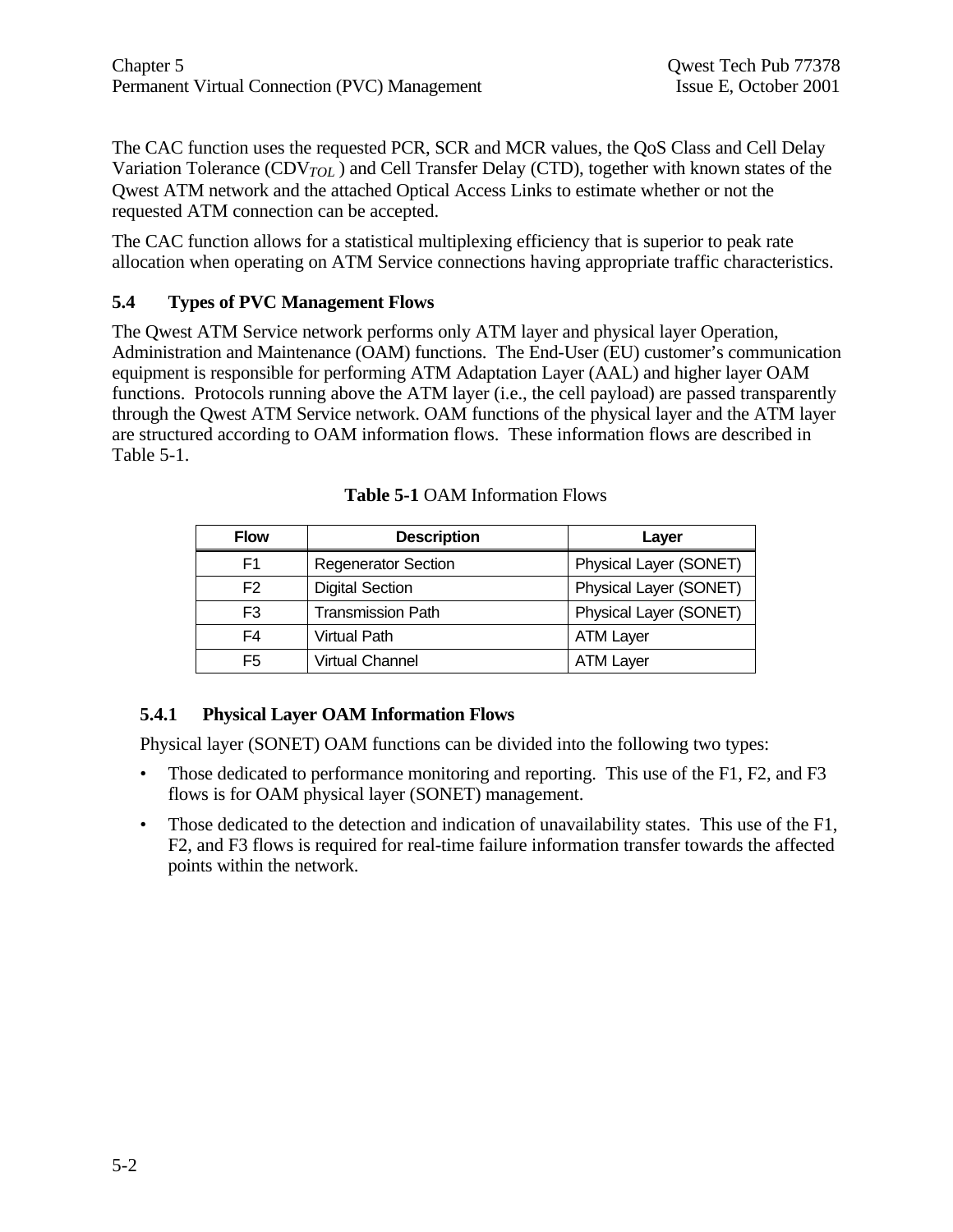The Qwest ATM network may utilize the F1 and F3 flows as illustrated in Table 5-2.

| <b>Flow</b>    | <b>Function</b>                        | <b>Indicator</b>                              |
|----------------|----------------------------------------|-----------------------------------------------|
| F <sub>1</sub> | Signal detection, cell recognition     | Loss of signal                                |
| F <sub>1</sub> | Section error monitoring and reporting | Degraded or unacceptable error<br>performance |
| F <sub>3</sub> | Cell rate decoupling                   | Failure of insertion                          |
| F <sub>3</sub> | Physical layer cell recognition        | Loss of F3 cell recognition                   |
| F <sub>3</sub> | Cell delineation                       | Loss of cell synchronization                  |
| F <sub>3</sub> | Path error monitoring and reporting    | Degraded error performance                    |

**Table 5-2** Physical Layer OAM Functions

## **5.4.2 ATM Layer OAM Information Flows**

The Qwest ATM network may utilize ATM layer OAM functions to monitor Virtual Path Connection/Virtual Channel Connection (VPC/VCC) availability and/or perform Virtual Path and Virtual Channel level performance monitoring. The ATM layer OAM functions are described in Table 5-3.

| <b>Flow</b>    | <b>Function</b>                 | <b>Indicator</b>      |
|----------------|---------------------------------|-----------------------|
| F4             | Monitoring path availability    | Path not available    |
| F4             | Performance monitoring          | Degraded performance  |
| F <sub>5</sub> | Monitoring channel availability | Channel not available |
| F <sub>5</sub> | Performance monitoring          | Degraded performance  |

#### **Table 5-3** ATM Layer OAM Functions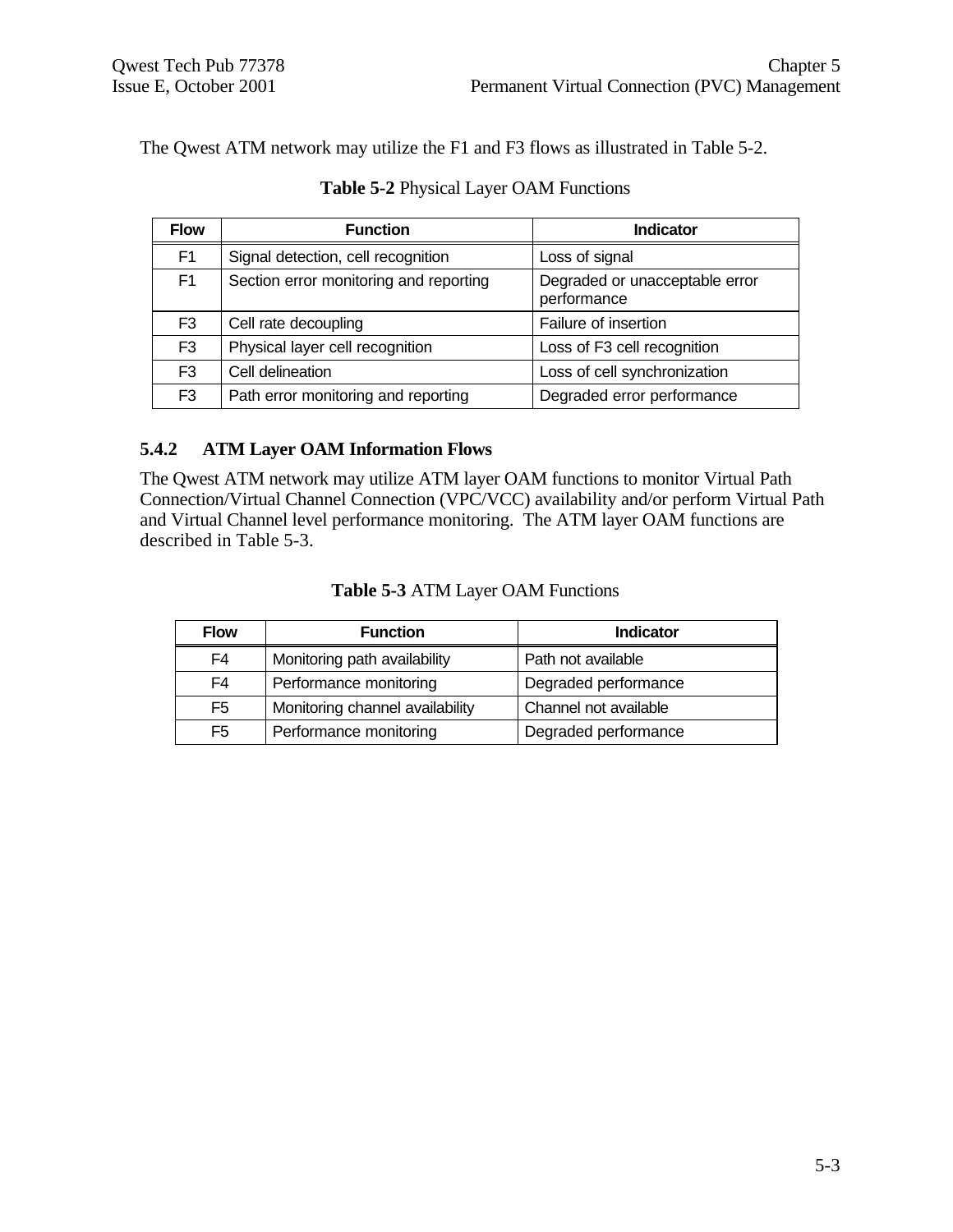## **5.5 ATM PVC Administration**

Each Qwest ATM node is responsible for the administration of its own ATM Network PVCs, and those of adjacent nodes. Each PVC is assigned an associated VPI/VCI for each end of a point-topoint logical connection at the time the customer subscribes to Qwest ATM Service. During the service subscription process, the assignment(s) of VPI/VCI values at the UNI will require close coordination and cooperation to achieve conformity of VPI/VCI assignments. The VPI/VCI values at each end point of the ATM Service subscriber's PVC(s) may have different values, as the VPI/VCI values are of local significance only.

PVCs will remain in the Qwest ATM node(s) until each are individually removed, even in the case of a temporary unavailability of the virtual circuits due to a service failure.

It is the responsibility of each Qwest ATM Service customer to populate and maintain its own CPE VPI/VCI routing tables. Qwest will provide end point VPI/VCI information for each PVC at service subscription time. Qwest will attempt to accommodate requests for specific VPI/VCI values at the end points whenever possible.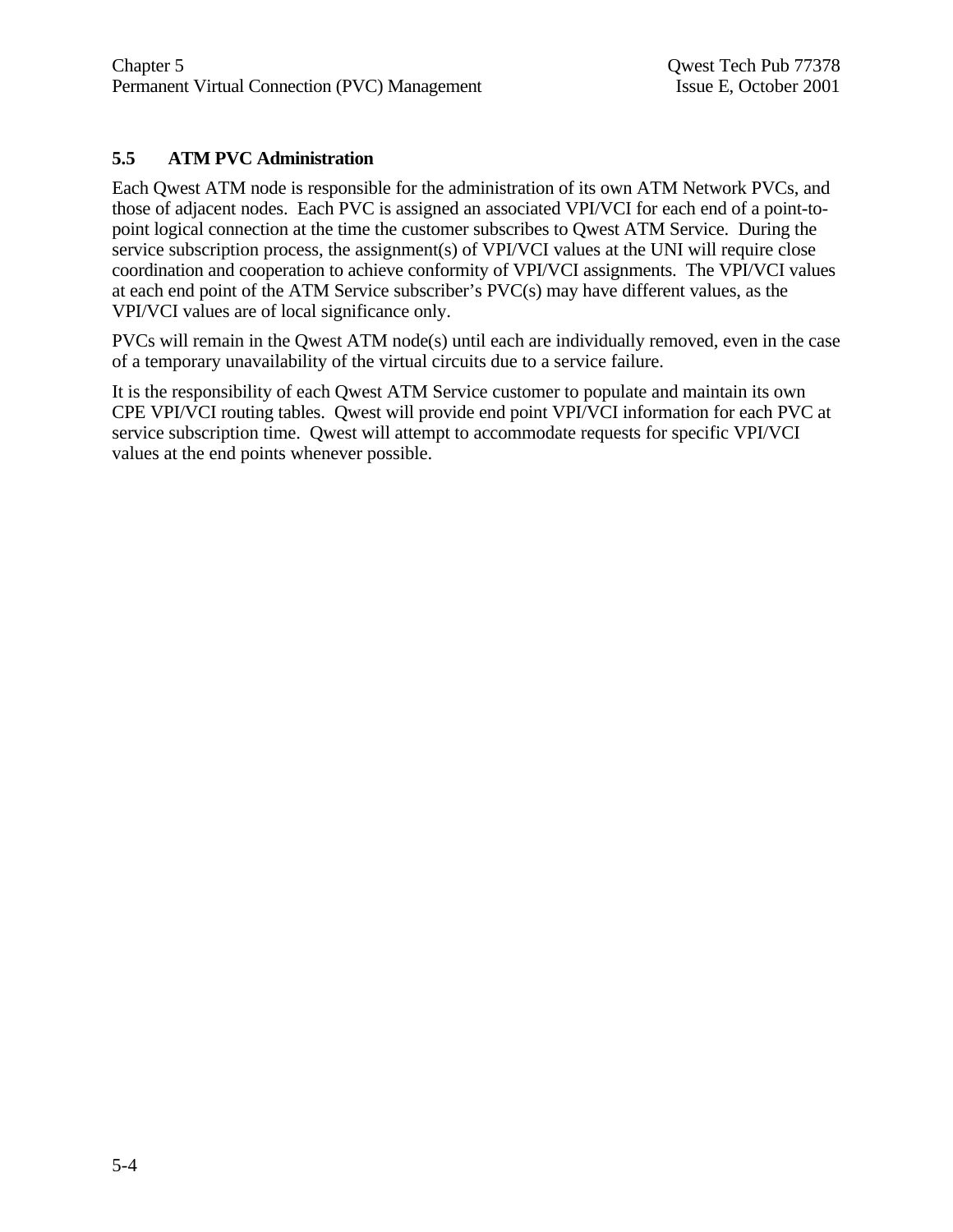#### **CONTENTS**

**Chapter and Section Page**

## 6. Network Traffic Control and Congestion Management Responsibilities and Procedures........................................................................................................................ 6-1 6.1 General................................................................................................................. 6-1 6.1.1 Purpose for Qwest ATM Service Network Traffic Control and Congestion Management Procedures........................................................ 6-1 6.2 Network Traffic Control....................................................................................... 6-1 6.2.1 Qwest ATM Service Network Traffic Control Procedures for CBR........ 6-2 6.2.2 Network Traffic Control Responsibilities for CBR................................... 6-3 6.2.3 Qwest ATM Service Network Traffic Control Procedures for VBR........ 6-3 6.2.4 Network Traffic Control Responsibilities for VBR................................. 6-3 6.2.5 Qwest ATM Service Network Traffic Control Procedures for UBR........ 6-3 6.3 Network Congestion Management ........................................................................ 6-5 6.3.1 Explicit Forward Congestion Indication (EFCI)....................................... 6-6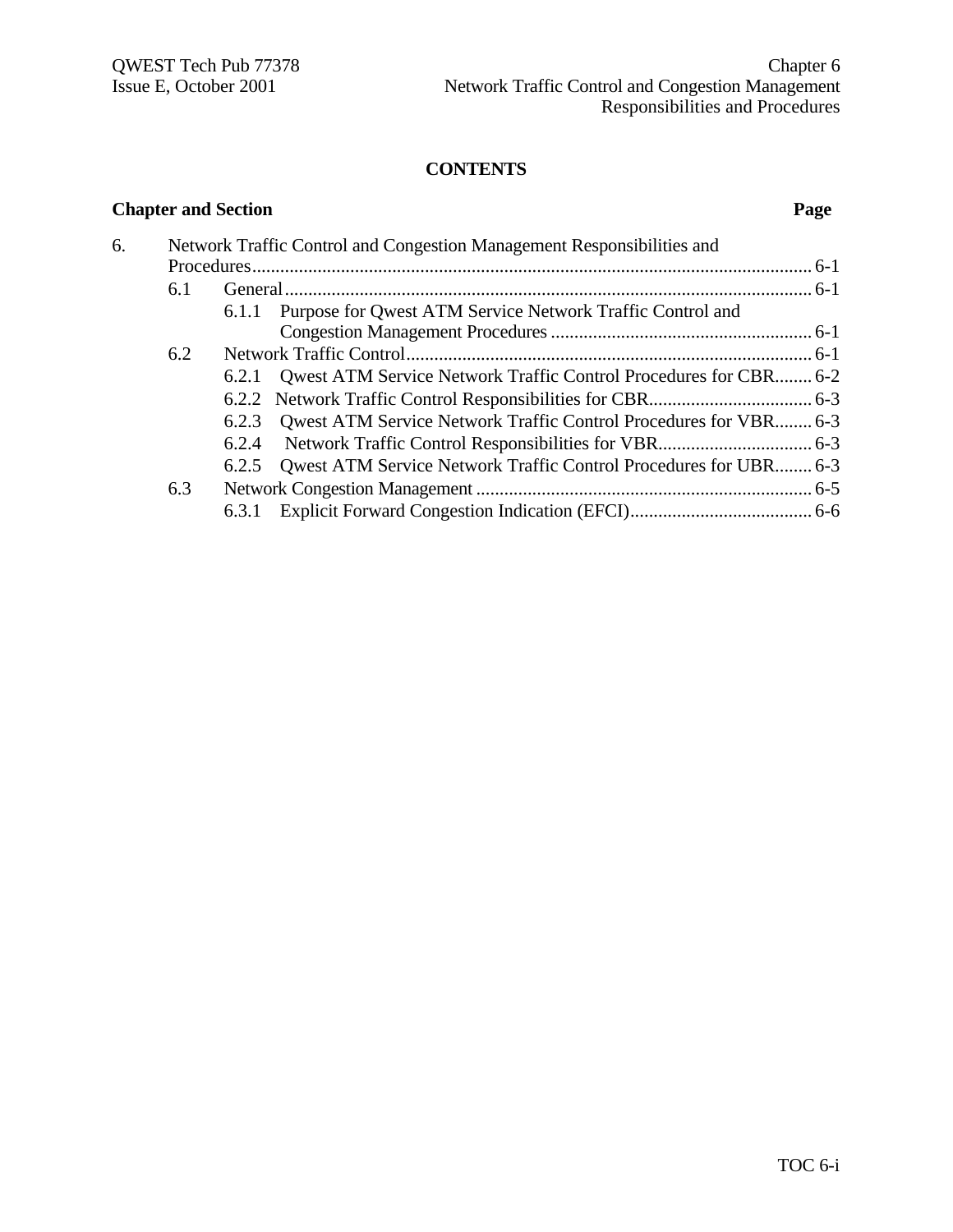## **6. Network Traffic Control and Congestion Management Responsibilities and Procedures**

#### **6.1 General**

Qwest ATM Service performs traffic control and congestion management procedures. The purpose of this information is to provide Qwest ATM Service customers with a fundamental understanding of the traffic control and congestion management procedures that pertain to Qwest ATM Service.

Qwest ATM Service traffic control procedures will be performed in order to prevent congestion in the Qwest ATM Network. Qwest ATM Service congestion management procedures will be performed in order to alleviate congestion in the Qwest ATM Network.

#### **6.1.1 Purpose for Qwest ATM Service Network Traffic Control and Congestion Management Procedures**

Qwest ATM Service Network Traffic Control and Congestion Management Procedures will be implemented with the following goals in mind:

- Provide fairness of service during congestion among the Qwest ATM Service End Users' associated ATM port, ATM Service Optical Access Links, and PVCs,
- Maximize throughput,
- Minimize loss of data,
- To relieve the congestion condition of the ATM module in a fast and effective manner.

Qwest will also provision and monitor the ATM internodal trunk thresholds in order to avoid excessive traffic congestion from occurring between ATM nodes.

## **6.2 Network Traffic Control**

Qwest ATM Service Network Traffic Control is performed via the Usage Parameter Control (UPC) function. UPC is defined as the set of actions taken by a

Qwest ATM node to monitor and control traffic at a UNI in terms of the traffic offered to the network over a Qwest ATM Service Optical Access Link and/or Port. The Qwest ATM node UPC functions are consistent with the definitions provided in the ATM Forum UNI 3.1.

The UPC function monitors the traffic offered to the network on a Qwest ATM Service Optical Access Link and/or Port for conformance with the agreed upon traffic contract.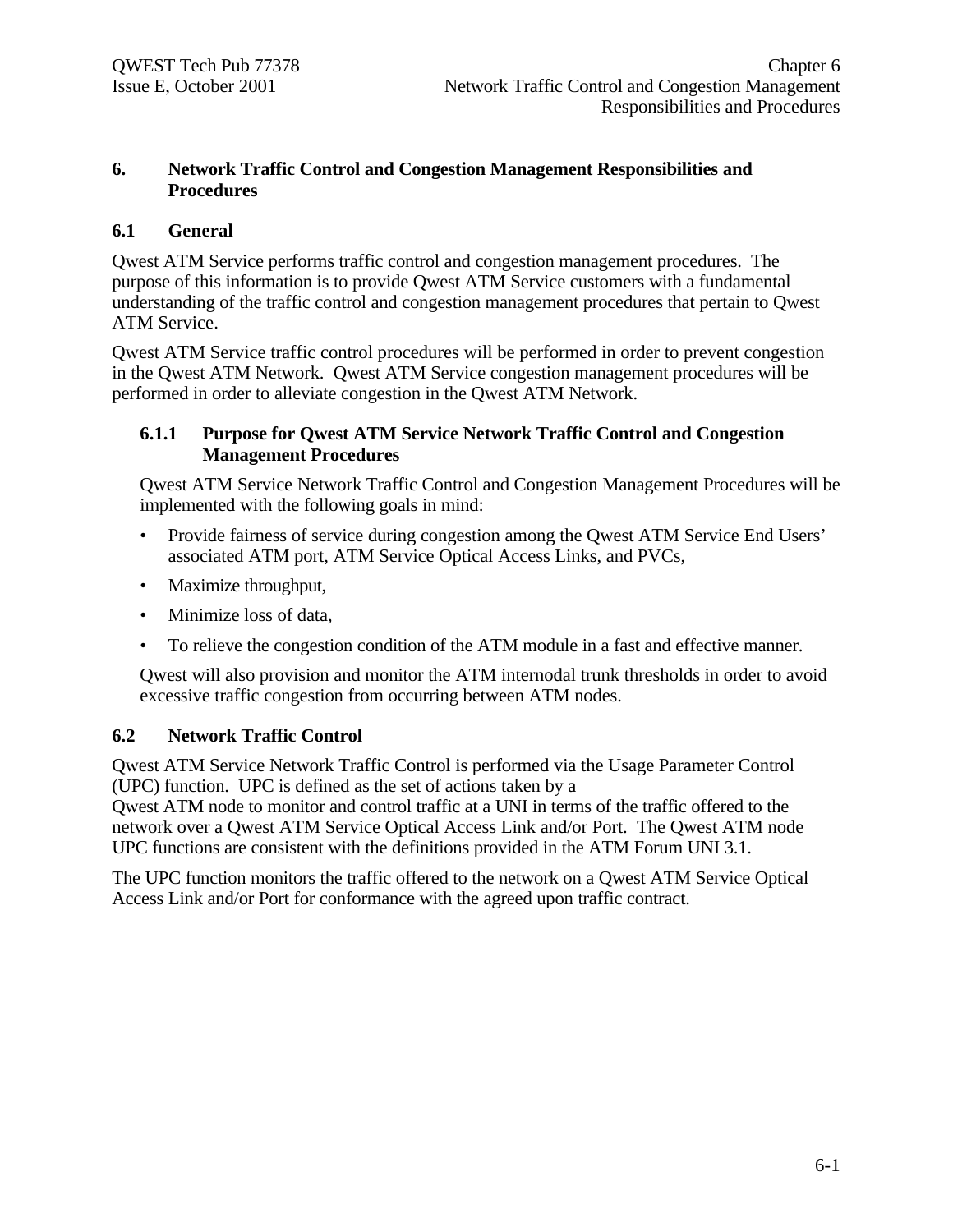The UPC also monitors the traffic offered to the Qwest ATM Network on an ATM Service Optical Access Link and/or Port for the validity of that connection, i.e., whether a cell's Virtual Path Identifier/Virtual Channel Identifier (VPI/VCI) values are associated with a Virtual Channel Connection (VCC) or Virtual Path Connection (VPC) which is assigned and active on that UNI. The UPC function shall discard any cell that carries an unassigned or inactive value of VPI/VCI for its UNI.

The UPC also operates on network-based measurements of the source traffic parameters Peak Cell Rate (PCR), Sustained Cell Rate (SCR) and Maximum Burst Size (MBS) used in the traffic contract associated with a given point-to-point VCC or VPC at the ingress of the Qwest ATM node supporting the UNI. The Qwest ATM node's UPC function will determine which cells associated with an active and assigned VCC or VPC are conforming or non-conforming.

## **6.2.1 Qwest ATM Service Network Traffic Control Procedures for CBR**

Traffic control for Qwest ATM Constant Bit Rate Service (CBR) is based on the Peak Cell Rate (PCR). The PCR traffic parameter specifies an upper bound on the cell rate that can be submitted across a connection. The Qwest ATM node UPC function will monitor the cell stream to test conformance with the connection's PCR.

All cells found to be non-conformant with the logical connection's provisioned characteristics, e.g., any cell exceeding the PCR by more than the allowed Cell Delay Variation Tolerance  $(CDV_{TOL})$  will be discarded at the source UNI. GR-1110-CORE provides a detailed explanation of this function.

In theory, the PCR of a connection represents the precise rate at which cells should flow across a connection. However, in practice, the rate at which a stream of cells is transmitted across a connection may deviate from the connection's assigned PCR (i.e., an customer's CPE device may transmit cells in clusters with the cells arriving sooner than expected across the UNI). The UPC will allow a certain amount of cell clustering (i.e., cells arriving sooner than expected) on a connection before declaring cells to be non-conformant. The CDV<sub>TOL</sub> parameter is used to gauge the amount of clustering permitted on a connection. This parameter will be used to specify the amount of variation from a connection's PCR that the Qwest ATM Service Network will accept before declaring clustered cells to be non-conformant at the source UNI. The Qwest ATM node UPC function will support the following values for CDV*TOL* within PCR: 50, 150, 250, or 500 microseconds for a 155.520 Mbps UNI, 150, 250, or 500 microseconds for a 44.736 Mbps UNI, and 250 or 500 microseconds for a 1.544 Mbps UNI.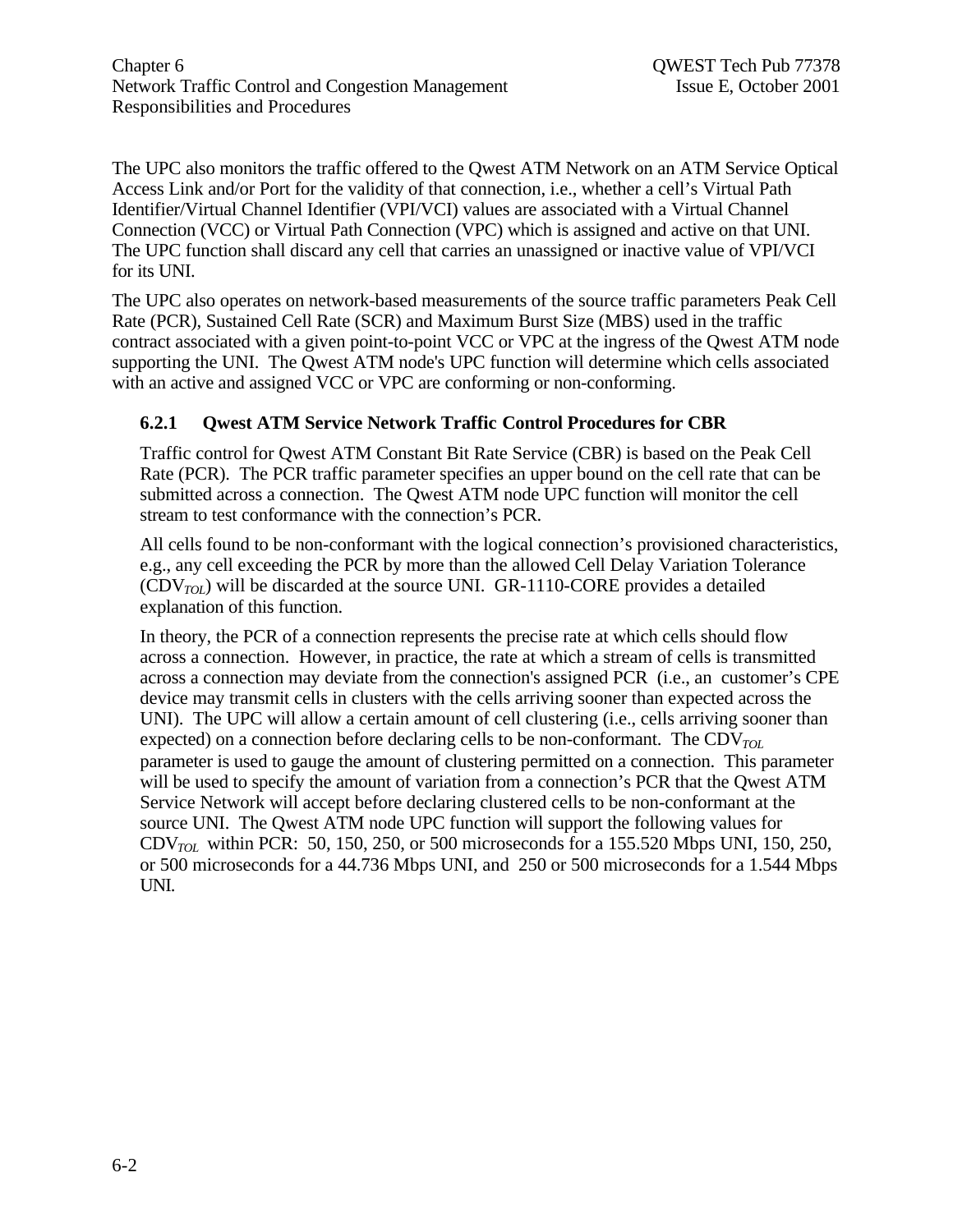#### **6.2.2 Network Traffic Control Responsibilities for CBR**

Qwest ATM Service CBR customers must perform traffic shaping within the Customer's CPE in order to conform with the traffic parameters agreed upon in the service contract. For CBR connections, it is the responsibility of the Customer to not exceed the agreed upon PCR.

#### **6.2.3 Qwest ATM Service Network Traffic Control Procedures for VBR (VBR-rt & VBR-nrt)**

Traffic control for Qwest ATM Variable Bit Rate (VBR) is based on the Peak Cell Rate (PCR), Sustained Cell Rate (SCR), and the Maximum Burst Size (MBS).

The PCR traffic parameter specifies an upper bound on the cell rate that can be submitted across a connection. The PCR for Qwest ATM Service, VBR connections, will be agreed upon in the service contract. The Qwest ATM node UPC function will monitor the cell stream to test conformance with the connection's PCR. All cells found to be non-conformant with the logical connection's provisioned PCR will be discarded at the source UNI.

The SCR defines the "average cell rate" of a connection (i.e. rate averaged over a time interval). This SCR traffic parameter will be the primary mechanism used to allocate network bandwidth capacity associated with VBR connections. The SCR of a connection represents the sustained rate at which cells can be transmitted across a VBR connection. In addition, momentary traffic bursts can be transmitted across a VBR connection at the connection's PCR. Maximum Burst Size options of 32, 100, or 200 cells will be available for Qwest ATM Service. The UPC function will monitor and control the cell stream for conformance with the agreed upon traffic contract.

## **6.2.4 Network Traffic Control Responsibilities for VBR-nrt**

Qwest ATM VBR customers must perform traffic shaping within the Customer's CPE in order to conform with the traffic parameters agreed upon in the service contract. For VBR connections, it is the responsibility of the Customer to not exceed the agreed upon SCR and PCR.

#### **6.2.5 Qwest ATM Service Network Traffic Control Procedures for UBR**

Unspecified Bit Rate (UBR) is a "best effort" service designed to support a connection carrying information flowing at uneven rates. UBR does not specify traffic related service guarantees. Specifically, UBR does not include the notion of a negotiated, per connection bandwidth. Qwest makes no numerical commitments with respect to the cell loss ratio experienced by a UBR connection, or as to the cell transfer delay experienced by cells on the connection.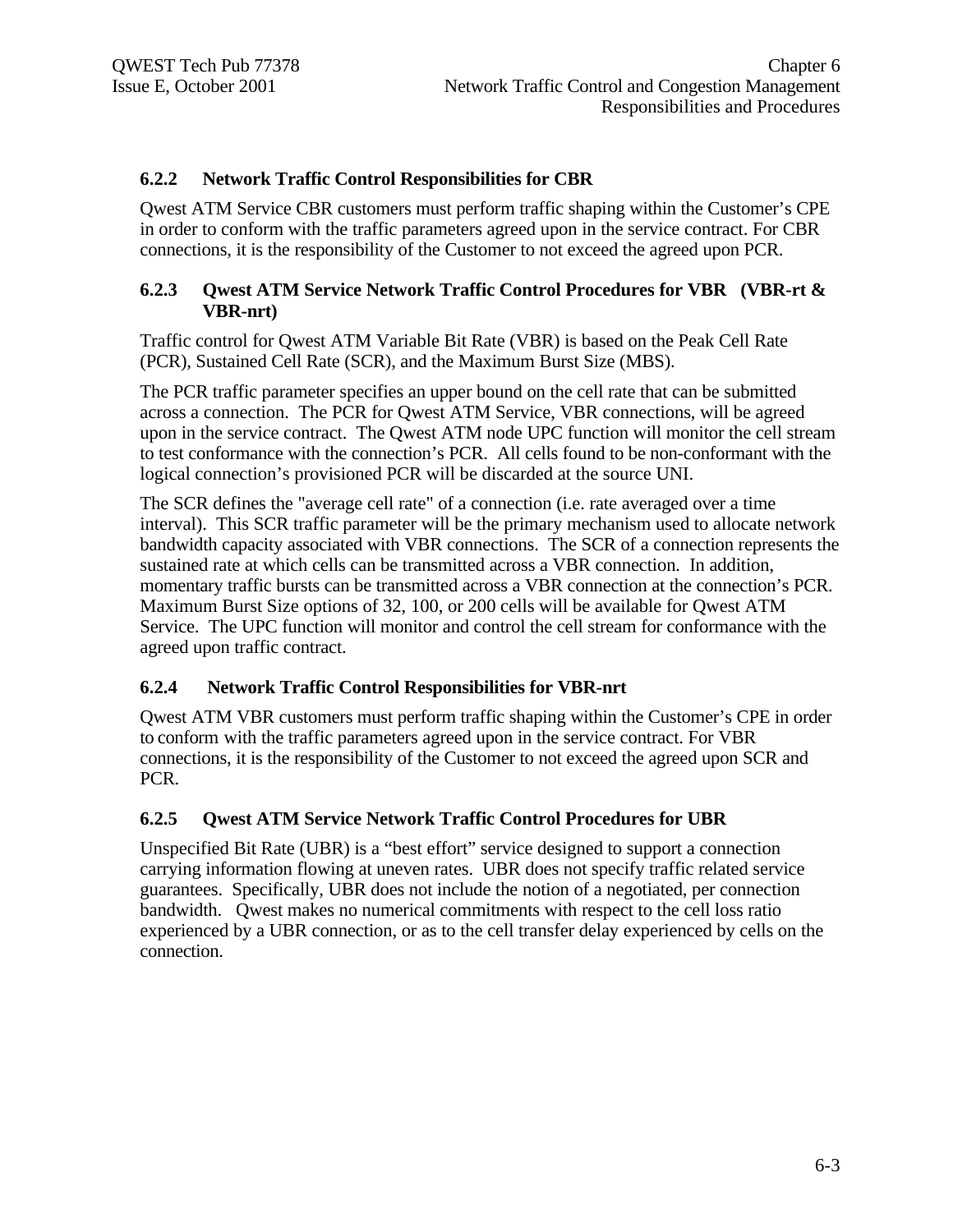Traffic control for Qwest ATM UBR is based on the Peak Cell Rate (PCR). The PCR for Qwest UBR PVCs is set to the line rate of the subscribed port. Since no numerical commitments are made on UBR connections there is no corresponding Equivalent Cell Rate (ECR) identified for network resource utilization. Unlike CBR and VBR, UBR PVCs are not considered in the summation of bandwidth over an interface. However, the UBR PVC will be taken in account when determining the maximum allowable number of PVCs across an interface. The Qwest ATM node UPC function will monitor the cell stream to test conformance with the connection's PCR. All cells found to be non-conformant with the logical connection's provisioned characteristics, e.g., any cell exceeding the PCR may be discarded at the source UNI.

## **6.3 Network Congestion Management**

Qwest ATM nodes will monitor the traffic volume of each Qwest ATM Service Optical Access Link, and compare the Permanent Virtual Connections (PVCs) associated traffic volume with the negotiated data throughput parameters. In the event an End User's PVC(s) causes a ATM module to become congested, the customers which are assigned to the congested ATM module may experience network congestion conditions.

Network congestion conditions may cause the following conditions to be experienced by an ATM Service Customer:

- Receipt of explicit network congestion notifications
- Discarding of cells
- **Excessive transit delay**

If network congestion should occur due to the traffic volume of any particular PVC, Qwest recommends that the customer implement its own network congestion procedures for the following reasons:

- To reduce the impact of network congestion upon the customer's application.
- To avoid the possibility that cells may be discarded by the ATM node(s).
- Implemented congestion procedures should be exercised until the network congestion situation no longer exists.

The standard ATM protocol imposes the burden upon the higher-layer protocol functionality of the applications to perform the functions of flow control and error correction that are not performed by the ATM network. The ATM protocol standards do not specify notification of errored cells. However, the typical network protocols of the application(s) do provide implicit flow control via an acknowledgment process between applications.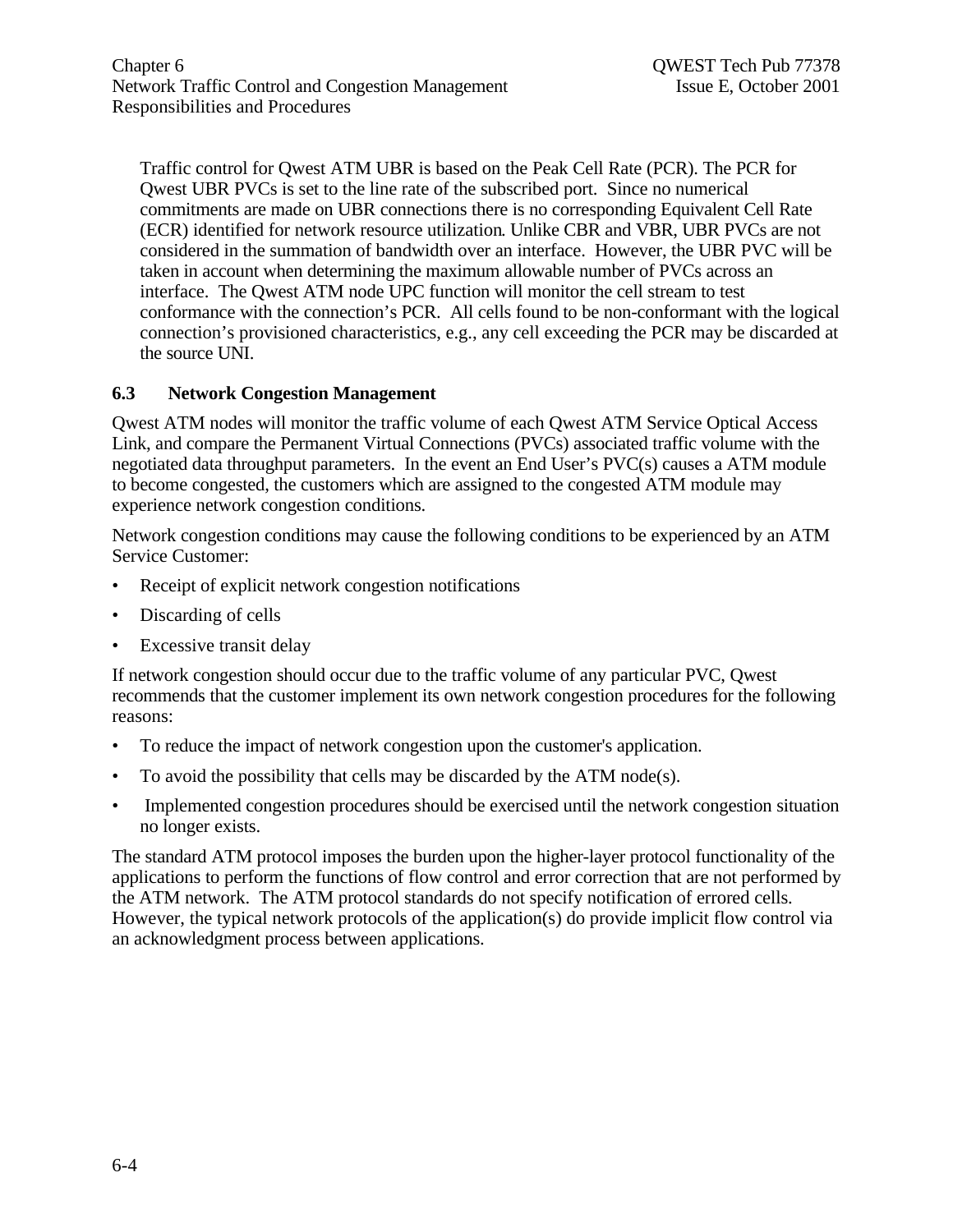#### **6.3.1 Explicit Forward Congestion Indication (EFCI)**

The Explicit Forward Congestion Indication (EFCI) is a congestion notification scheme that an ATM layer service user may make use of to improve the utility that can be derived from the ATM layer. Since the use of this mechanism by Customer Provided Equipment (CPE) is optional, Qwest ATM Service network equipment cannot rely on this mechanism to control congestion.

Nevertheless,

- The Qwest ATM node may set the EFCI code points in each ATM cell header for all cells being routed when congestion may have and/or will occur during the exchange of information; and
- The Qwest ATM node will not modify the EFCI code points in any ATM cell header when the Qwest ATM node is not determined to be congested.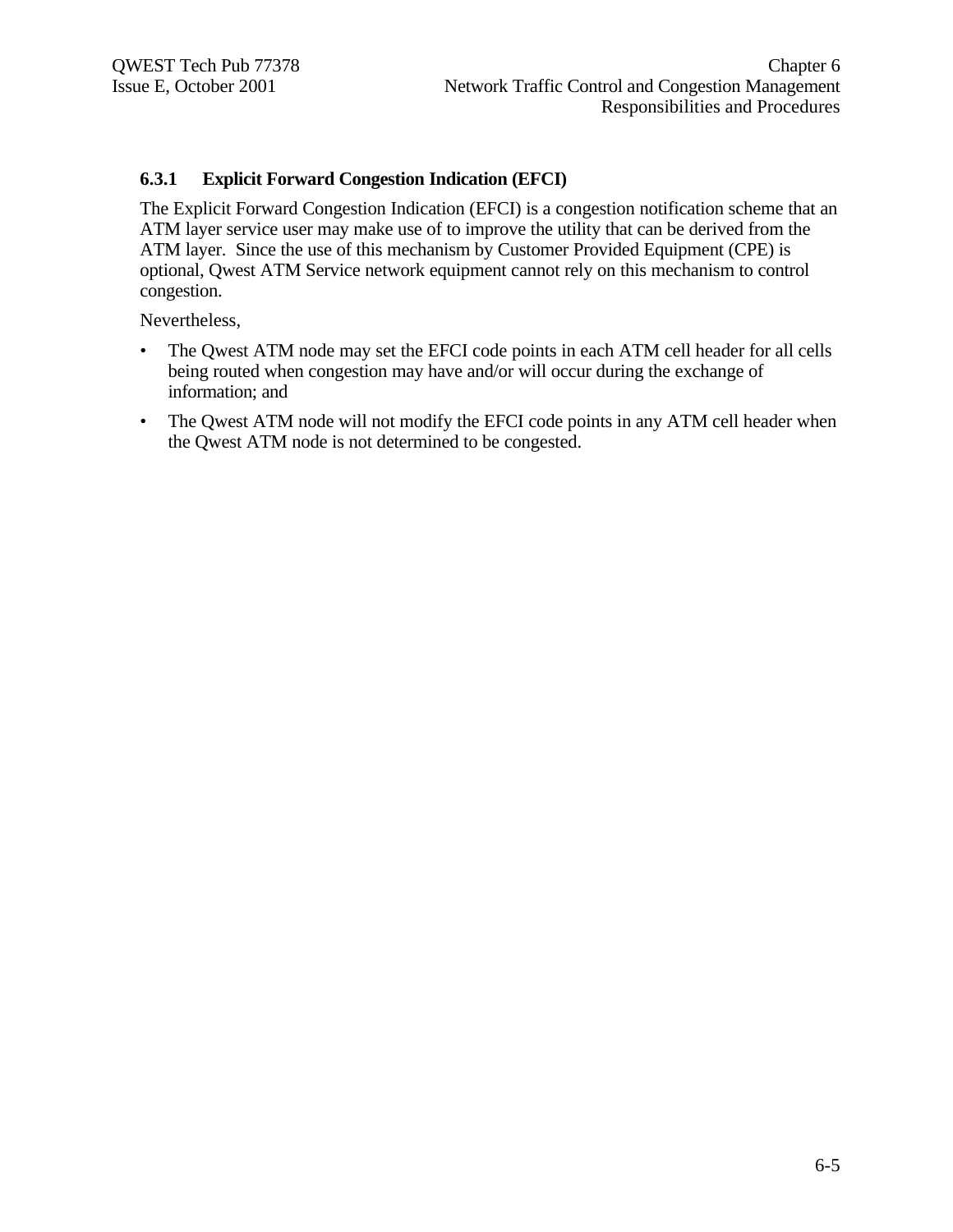## **CONTENTS**

| <b>Chapter and Section</b> |  |  |  |
|----------------------------|--|--|--|
|                            |  |  |  |
|                            |  |  |  |
|                            |  |  |  |
|                            |  |  |  |
|                            |  |  |  |
| <b>Tables</b>              |  |  |  |

| $7 - 1$ |  |  |  |
|---------|--|--|--|
|---------|--|--|--|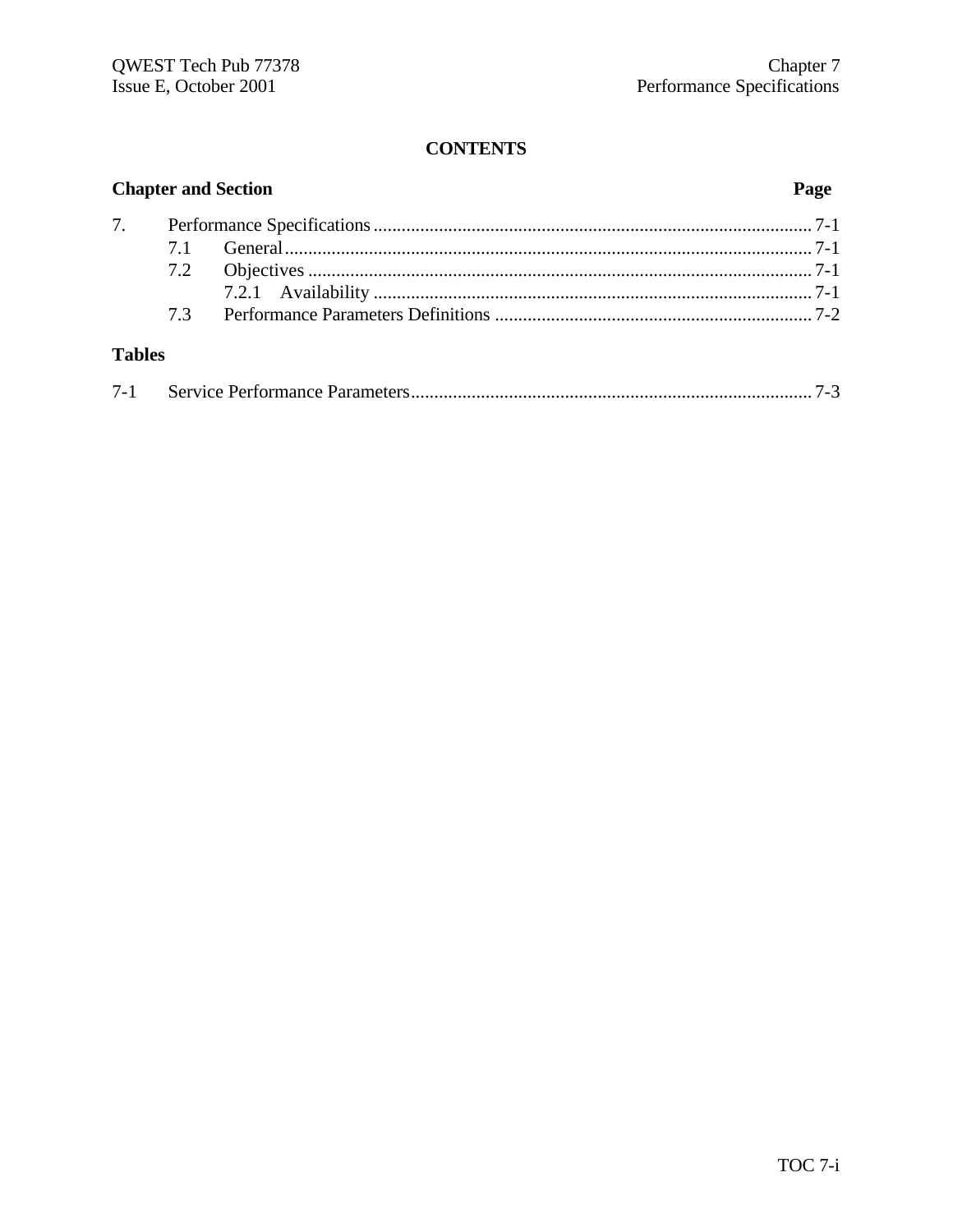## **7. Performance Specifications**

## **7.1 General**

This section describes the service objectives and transmission requirements for Qwest Asynchronous Transfer Mode (ATM) Service.

The Service Class (Constant Bit Rate, Variable Bit Rate, Available Bit Rate or Unspecified Bit Rate) defines the performance and service availability characteristics of a given Qwest ATM Service connection. The parameters associated with a Service Class should be measurable by both the user and network at the access point (ATM Service UNI) to the Qwest ATM Service Network. The Service Class (CBR, VBR, ABR or UBR) associated with a given ATM Service connection is indicated to the network at the time of connection establishment and will not change for the duration of that connection.

## **7.2 Objectives**

## **7.2.1 Availability**

The availability objective for Qwest ATM Service is 99.967%. The availability of a service is a measure of the Scheduled Service Time that the service is usable by a customer. The availability is expressed as a percentage the service is performing in accordance with the service performance objectives over an average 12 month period. This percentage may be expressed as:

> Availability  $% =$  (Scheduled Service Time - Outage Time) X 100 Scheduled Service Time

The Scheduled Service Time is 8,756 hours during an average 12-month period and outage time is expressed in hours.

Overall service availability is dependent on four main factors:

- The proportion of time in which the accuracy objectives are met;
- The frequency of switching equipment outages;
- The frequency of transport system outages;
- Restoral times for outages.

Scheduled Service Time is the length of time in hours that the Qwest ATM Service Network is expected to provide Qwest ATM Service. The Scheduled Service Time for Qwest ATM Service is 8,756 hours during an average 12 month period. This allows for two hours every six months for maintenance of the Nodes (i.e., installation of software upgrades).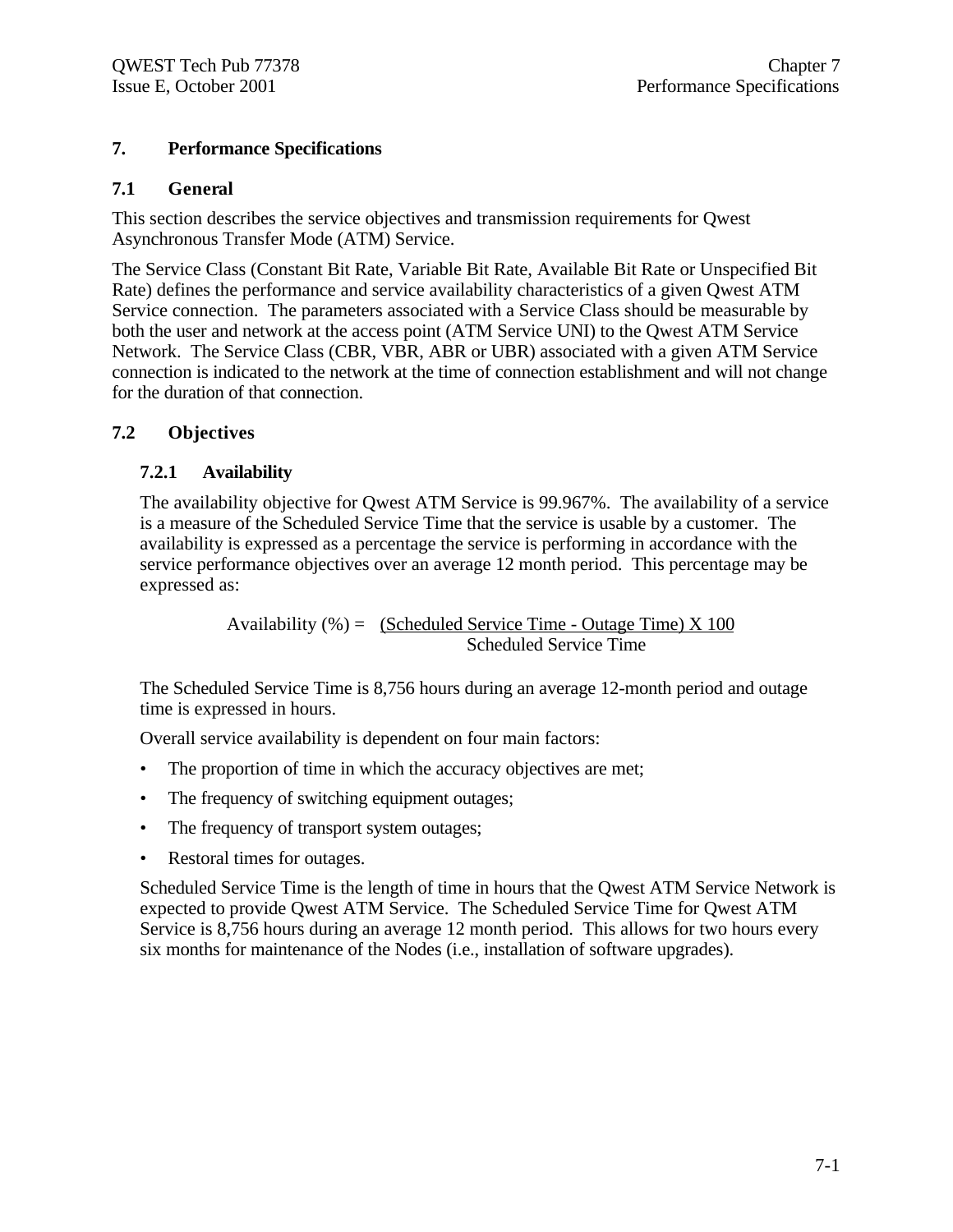#### **7.3 Performance Parameters Definitions**

The service performance parameters for Qwest ATM Service are shown in Table 7-1 and described below. Performance parameters for UBR are not specified.

• Cell Transfer Delay (CTD)

CTD is defined as the time from when the first bit of a successfully delivered cell crosses the ingress User Network Interface (UNI) to when the last bit crosses the egress UNI. The components of CTD in a Virtual Channel Connection (VCC) or Virtual Path Connection (VPC) include:

- − Emission delay (e.g., at 44.736 Mbps, emission delay is approximately 10 microseconds)
- − Propagation delays (approximately 2 ms per 100 fiber miles)
- − Processing delays at intermediate ATM nodes (e.g., switching/multiplexing delays)
- − Queuing delays at intermediate ATM nodes.
- Cell Delay Variation (CDV)

CDV is a measure of how much the cell transfer delay experienced by any cell differs from a reference value of cell transfer delay associated with a specific logical connection. Equivalently, CDV can be thought of as a measure of the variability of inter-cell arrival times. CDV is a key parameter for planning the performance of CBR applications (i.e., delaysensitive applications). The objective for CDV is expressed in terms of a quantile of the cumulative distribution function of CDV between communicating UNIs across the ATM Service network. For CBR, VCCs and VPCs having a Cell Loss Ratio (CLR) objective of 10- <sup>9</sup>, the relevant level of CDV is the  $10^{-9}$  Quantile.

• Cell Delay Variation Tolerance (CDVT)

The Usage Parameter Control will allow a certain amount of cell clustering (i.e., cells arriving sooner than expected) on a connection before declaring cells to be non-conformant. The CDVT parameter is used to gauge the amount of clustering permitted on a connection. This parameter will be used to specify the amount of variation from a connection's PCR that the network will accept before declaring clustered cells to be non-conformant at the source UNI.

• Cell Loss Ratio (CLR)

CLR is defined as the ratio of the number of cells lost to the number of transmitted cells in a population of interest.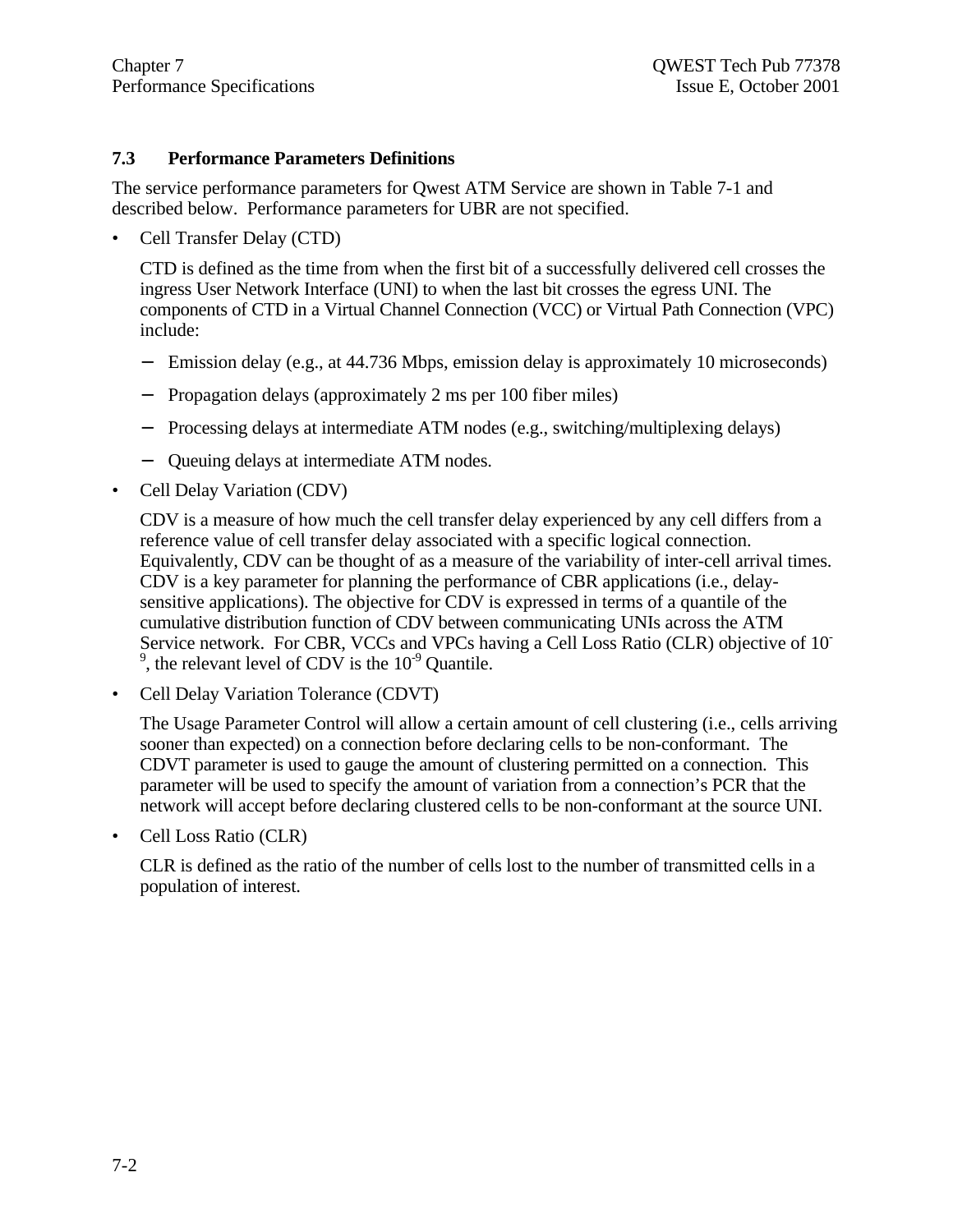• Cell Error Ratio (CER)

An errored cell event occurs when a successfully delivered cell contains one or more bit errors in its payload.

• Cell Misinserted Rate (CMR)

A cell misinsertion event can occur when a line burst error causes multiple errors in a cell header in such a way as to 1) cause the Header Error Control (HEC) mechanism to pass the corrupted header, or 2) have the resultant corrupt VPI/VCI value be valid for some other active virtual connection. This event will be seen as a cell loss event on the VCC in which it was transmitted and as a misinserted cell event on the VCC on which it is received.

| <b>Performance</b><br><b>Parameters</b>                                               | <b>Constant Bit Rate</b>                                                                                                                                                                                 | <b>Variable Bit Rate</b> | <b>Unspecified Bit</b><br>Rate |
|---------------------------------------------------------------------------------------|----------------------------------------------------------------------------------------------------------------------------------------------------------------------------------------------------------|--------------------------|--------------------------------|
| <b>Cell Transfer Delay</b>                                                            | For 99% of all cells<br>delivered, the Cell<br>Transfer Delay will be<br>< 4 ms between<br>originating and<br>terminating UNI, plus<br>2 ms per 100 fiber<br>miles between the two<br>UNI <sub>S</sub> . | not specified            | not specified                  |
| <b>Cell Delay Variation</b><br>10 <sup>-9</sup> Quantile,<br>44.736 Mbps UNI          | $\leq$ 2.0 ms                                                                                                                                                                                            | not specified            | not specified                  |
| <b>Cell Delay Variation</b><br>10 <sup>-9</sup> Quantile,<br>155.520 Mbps UNI         | $= 1.0$ ms                                                                                                                                                                                               | not specified            | not specified                  |
| Cell Delay Variation,<br>Tolerance,<br>10 <sup>-9</sup> Quantile,<br>1.544 Mbps UNI   | $= 250$ or 500<br>microseconds                                                                                                                                                                           | not specified            | not specified                  |
| Cell Delay Variation,<br>Tolerance,<br>10 <sup>-9</sup> Quantile,<br>44.736 Mbps UNI  | $= 150, 250$ or 500<br>microseconds                                                                                                                                                                      | not specified            | not specified                  |
| Cell Delay Variation,<br>Tolerance,<br>10 <sup>-9</sup> Quantile,<br>155.520 Mbps UNI | $= 50, 150, 250$ or 500<br>microseconds                                                                                                                                                                  | not specified            | not specified                  |
| Cell Loss Ratio                                                                       | $\leq 10^{-9}$                                                                                                                                                                                           | $= 10^{-6}$              | not specified                  |
| Cell Error Ratio                                                                      | $< 10^{-7}$                                                                                                                                                                                              |                          |                                |
| <b>Cell Misinserted Rate</b>                                                          | $10^{-13}$                                                                                                                                                                                               |                          |                                |
| Availability                                                                          | 99.967 % (average 12 months)                                                                                                                                                                             |                          |                                |

**Table 7-1** Service Performance Parameters

**NOTE:** ms = millisecond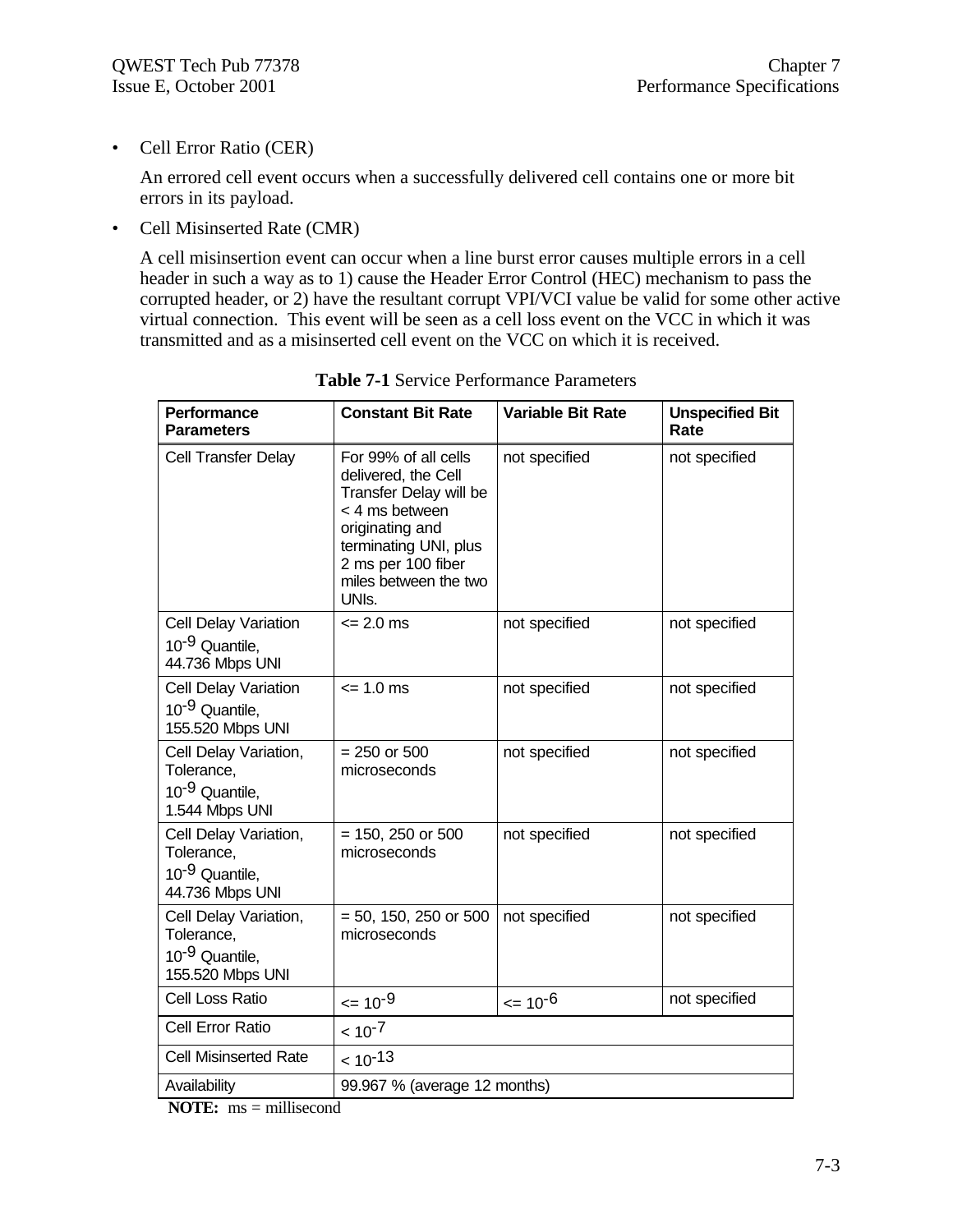## **CONTENTS**

| <b>Chapter and Section</b> |  | Page |  |
|----------------------------|--|------|--|
|                            |  |      |  |
|                            |  |      |  |
|                            |  |      |  |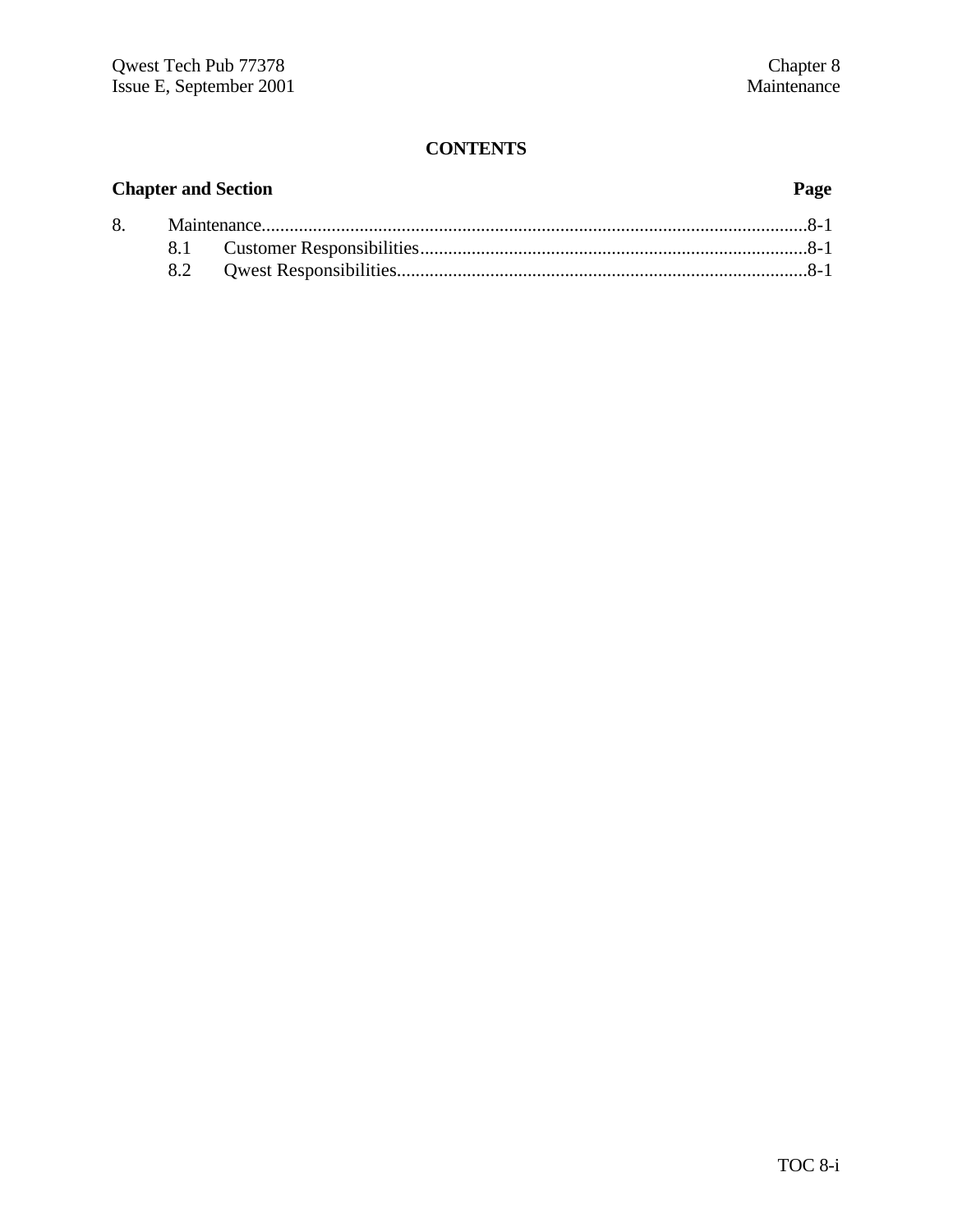#### **8. Maintenance**

#### **8.1 Customer Responsibilities**

The customer is responsible for all equipment and cable beyond the User Network Interface at their location. The physical connector at the UNI will be one of the following jacks or connectors: RJ48C, RJ48H, or RJ48M for 1.544 Mbps UNI; SJA44 for a 44.736 Mbps UNI; FC-PC for a 155.520 Mbps UNI, UNI; FC-PC for a 622.080 Mbps UNI or equivalent.

In the event of service trouble, the customer or their agent is responsible for sectionalizing the trouble, and verifying that the trouble is not in the customer owned equipment or cable before calling Qwest ATM Networking Services Customer Service Center at 1-800-227-2218.

If the service trouble is isolated to the customer owned equipment or cable, the customer or their agent is responsible for clearing the trouble and restoring the service to normal operation.

In the case of degraded service (e.g., discarded cells, excessive cell transmission delay), the customer should contact the Customer Service Center at 1-800-227-2218.

Joint testing between the customer and/or their agent, and Qwest personnel may sometimes be necessary to isolate the trouble.

#### **8.2 Qwest Responsibilities**

Qwest is responsible for all equipment and cable on the Qwest side (i.e., network side) of the User Network Interface (UNI) at the customer location, and also for maintaining the transmission facility between customer locations, and between the Serving Wire Center and the customer location.

Qwest will furnish the customer a trouble reporting telephone number, and will commit to a four- (4) hour objective for service restoral in the event of a service interruption due to an electronic component failure. If the trouble is caused by a cable failure, the objective for service restore time will be eight (8) hours. The objective for service restore time in the event of a node failure is 2.5 hours.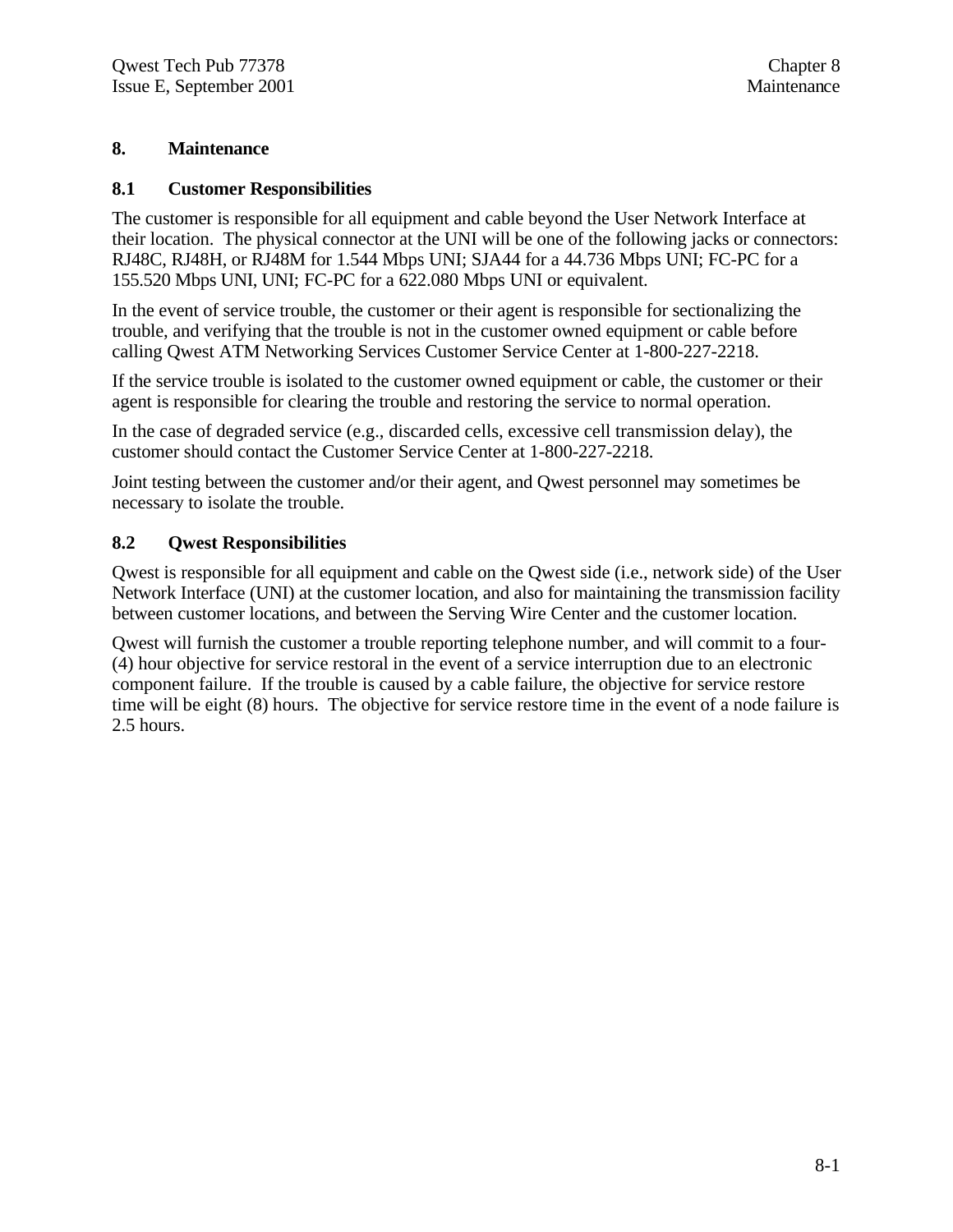## **CONTENTS**

## **Chapter and Section** 9.

## Page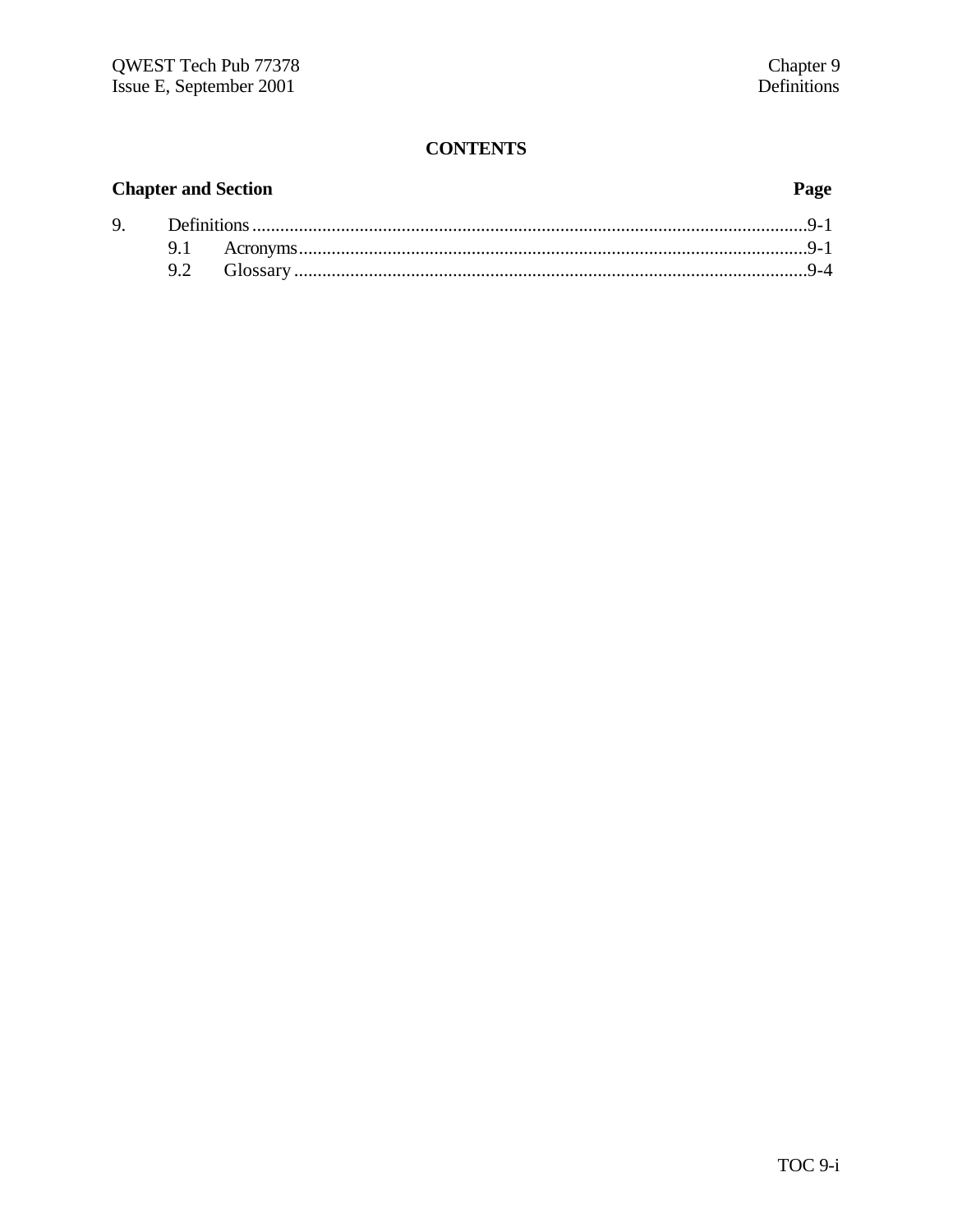## **9. Definitions**

## **9.1 Acronyms**

| AAL           | <b>ATM Adaptation Layer</b>                          |
|---------------|------------------------------------------------------|
| <b>ABR</b>    | <b>Available Bit Rate</b>                            |
| <b>AIS</b>    | <b>Alarm Indication Signal</b>                       |
| <b>ANSI</b>   | <b>American National Standards Institute</b>         |
| <b>ATM</b>    | <b>Asynchronous Transfer Mode</b>                    |
| <b>B-ICI</b>  | <b>B-ISDN Inter Carrier Interface</b>                |
| <b>B-ISDN</b> | <b>Broadband Integrated Services Digital Network</b> |
| <b>B-ISSI</b> | Broadband Inter-Switching System Interface           |
| <b>BER</b>    | <b>Bit Error Ratio</b>                               |
| <b>BOC</b>    | <b>Bell Operating Company</b>                        |
| <b>BSS</b>    | <b>Broadband Switching System</b>                    |
| <b>BT</b>     | <b>Burst Tolerance</b>                               |
| <b>BW</b>     | <b>Bandwidth</b>                                     |
| <b>CAC</b>    | <b>Congestion Admission Control</b>                  |
| <b>CBR</b>    | <b>Constant Bit Rate</b>                             |
| <b>CDV</b>    | <b>Cell Delay Variation</b>                          |
| <b>CDVT</b>   | <b>Cell Delay Variation Tolerance</b>                |
| <b>CER</b>    | Cell Error Ratio                                     |
| <b>CES</b>    | <b>Circuit Emulation Service</b>                     |
| <b>CLP</b>    | <b>Cell Loss Priority</b>                            |
| <b>CLR</b>    | <b>Cell Loss Ratio</b>                               |
| <b>CMIP</b>   | <b>Common Management Information Protocol</b>        |
| <b>CMR</b>    | <b>Cell Misinsertion Rate</b>                        |
| CNM           | <b>Customer Network Management</b>                   |
| CO            | <b>Central Office</b>                                |
| COCC          | <b>Central Office Connecting Channel</b>             |
| <b>CPE</b>    | <b>Customer Premises Equipment</b>                   |
| <b>CPE</b>    | <b>Customer Provided Equipment</b>                   |
| <b>CRC</b>    | <b>Cyclic Redundancy Check</b>                       |
|               |                                                      |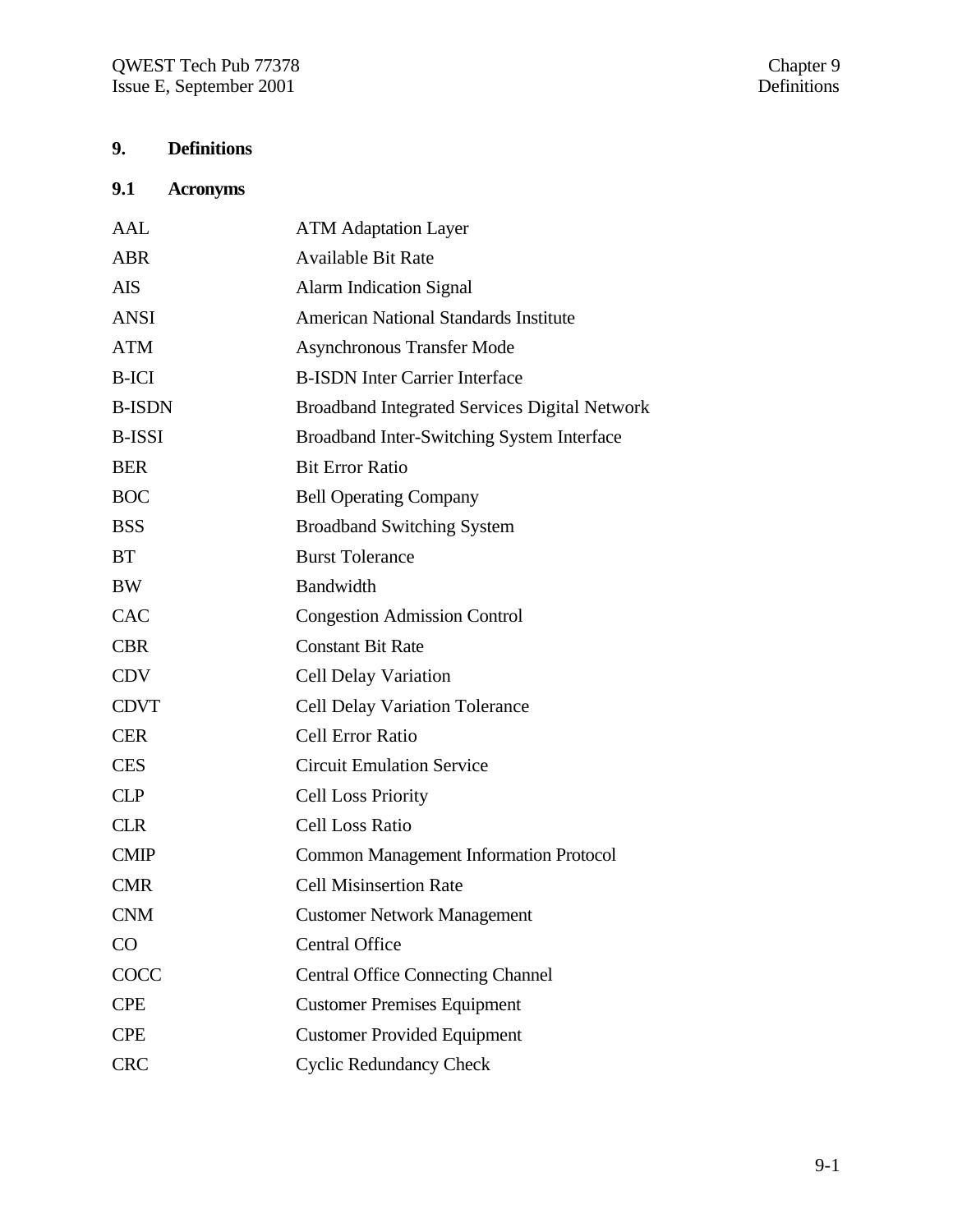| <b>CRS</b>    | <b>Cell Relay Service</b>                                                                   |
|---------------|---------------------------------------------------------------------------------------------|
| <b>CSC</b>    | <b>Customer Service Center</b>                                                              |
| <b>CSPDN</b>  | Circuit Switched Public Data Network                                                        |
| <b>CTD</b>    | <b>Cell Transfer Delay</b>                                                                  |
| <b>DSU</b>    | Data Service Unit                                                                           |
| <b>DSX</b>    | Digital Signal Cross-connect                                                                |
| <b>DTE</b>    | Data Terminal Equipment                                                                     |
| <b>ECR</b>    | <b>Equivalent Cell Rate</b>                                                                 |
| <b>EFCI</b>   | <b>Explicit Forward Congestion Indication</b>                                               |
| <b>EICT</b>   | <b>Expanded Interconnection and Collocation Channel Termination</b>                         |
| EL            | <b>Element Layer</b>                                                                        |
| <b>EML</b>    | <b>Element Management Layer</b>                                                             |
| <b>EMS</b>    | <b>Element Management System</b>                                                            |
| EU            | End-User                                                                                    |
| <b>EU-POT</b> | <b>End-User-Point of Termination</b>                                                        |
| <b>FRS</b>    | <b>Frame Relay Service</b>                                                                  |
| <b>FTP</b>    | <b>File Transfer Protocol</b>                                                               |
| <b>GCRA</b>   | Generic Cell Rate Algorithm                                                                 |
| <b>GFC</b>    | <b>Generic Flow Control</b>                                                                 |
| <b>HEC</b>    | <b>Header Error Control</b>                                                                 |
| IC            | <b>Interexchange Carrier</b>                                                                |
| <b>ILMI</b>   | <b>Integrated Local Management Interface</b>                                                |
| <b>IMA</b>    | Inverse Multiplexing over ATM                                                               |
| IOF           | Inter-office Facilities                                                                     |
| $\mathbb{P}$  | <b>Internet Protocol</b>                                                                    |
| <b>ITU-T</b>  | International Telecommunication Union - Telecommunications<br><b>Standardization Sector</b> |
| <b>KBPS</b>   | Kilobit per second $(1,000 \text{ bit/s})$                                                  |
| <b>LAN</b>    | <b>Local Area Network</b>                                                                   |
| <b>LATA</b>   | <b>Local Access and Transport Area</b>                                                      |
| <b>LEC</b>    | <b>Local Exchange Carrier</b>                                                               |
| LMI           | <b>Local Management Interface</b>                                                           |
|               |                                                                                             |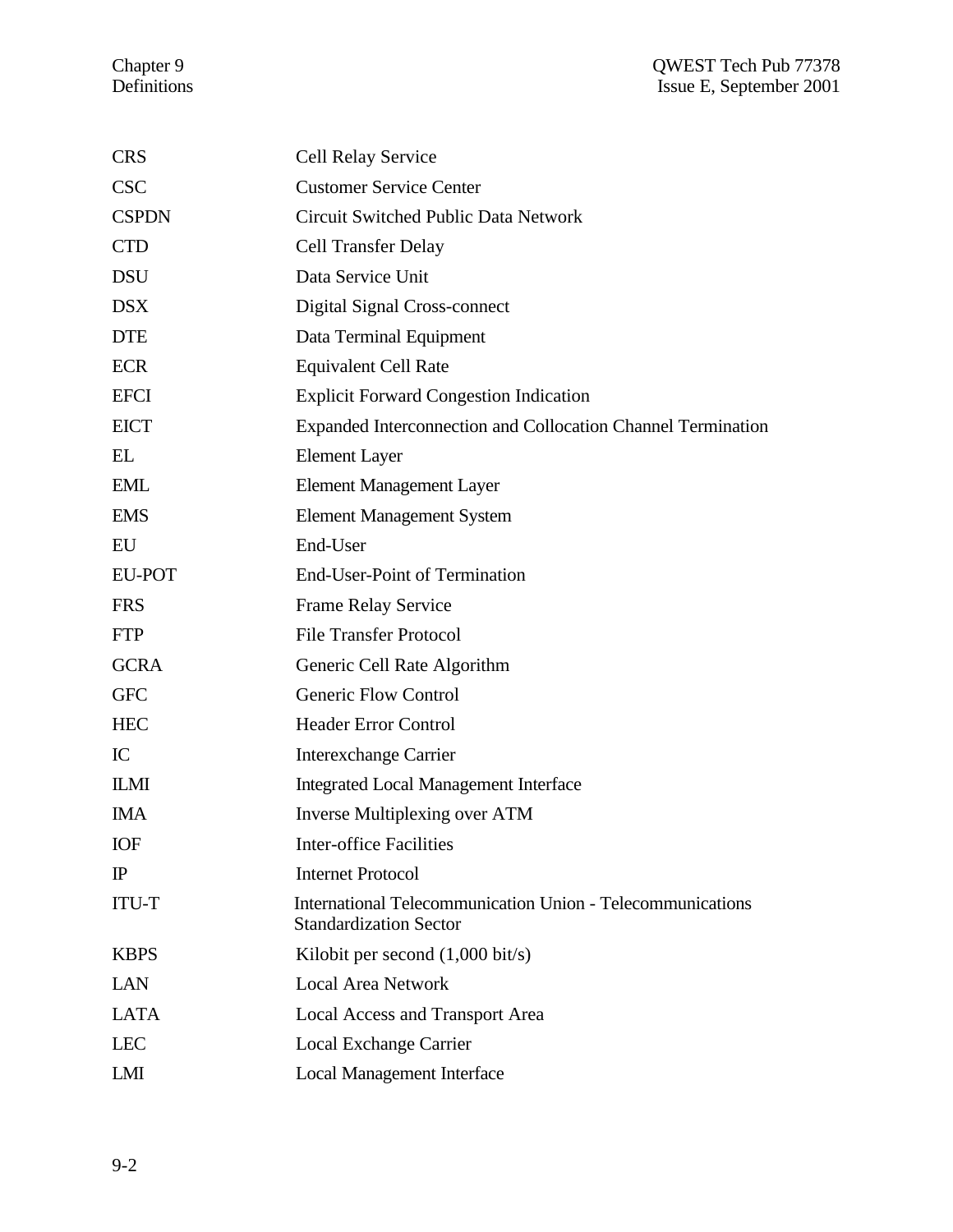| LOS            | Loss of Signal                                    |
|----------------|---------------------------------------------------|
| <b>MAN</b>     | Metropolitan Area Network                         |
| <b>MBPS</b>    | Megabit per Second (1,000,000 bit/s)              |
| <b>MBS</b>     | <b>Maximum Burst Size</b>                         |
| <b>MCR</b>     | Minimum Cell Rate                                 |
| <b>MDF</b>     | <b>Main Distributing Frame</b>                    |
| <b>MIB</b>     | <b>Management Information Base</b>                |
| <b>MS</b>      | Millisecond                                       |
| <b>MTBSO</b>   | Mean Time Between Service Outages                 |
| <b>MTTR</b>    | Mean Time to Repair                               |
| N <sub>I</sub> | <b>Network Interface</b>                          |
| <b>NM</b>      | Nanometer                                         |
| <b>NML</b>     | Network Management Layer                          |
| <b>NMS</b>     | <b>Network Management System</b>                  |
| <b>NNI</b>     | Network-Network Interface                         |
| <b>OAM</b>     | <b>Operations, Administration and Maintenance</b> |
| <b>PCR</b>     | Peak Cell Rate                                    |
| <b>PLCP</b>    | <b>Physical Layer Convergence Protocol</b>        |
| <b>POT</b>     | <b>Point Of Termination</b>                       |
| <b>PSTN</b>    | <b>Public Switched Telephone Network</b>          |
| PT-MPT         | Point-to-Multipoint                               |
| PT-PT          | Point-to-Point                                    |
| <b>PVC</b>     | <b>Permanent Virtual Connection</b>               |
| QoS            | <b>Quality of Service</b>                         |
| <b>SA</b>      | Service Availability                              |
| <b>SCR</b>     | <b>Sustained Cell Rate</b>                        |
| <b>SNMP</b>    | Simple Network Management Protocol                |
| <b>SONET</b>   | <b>Synchronous Optical Network</b>                |
| <b>SR</b>      | <b>Special Report</b>                             |
| <b>SST</b>     | Synchronous Service Transport                     |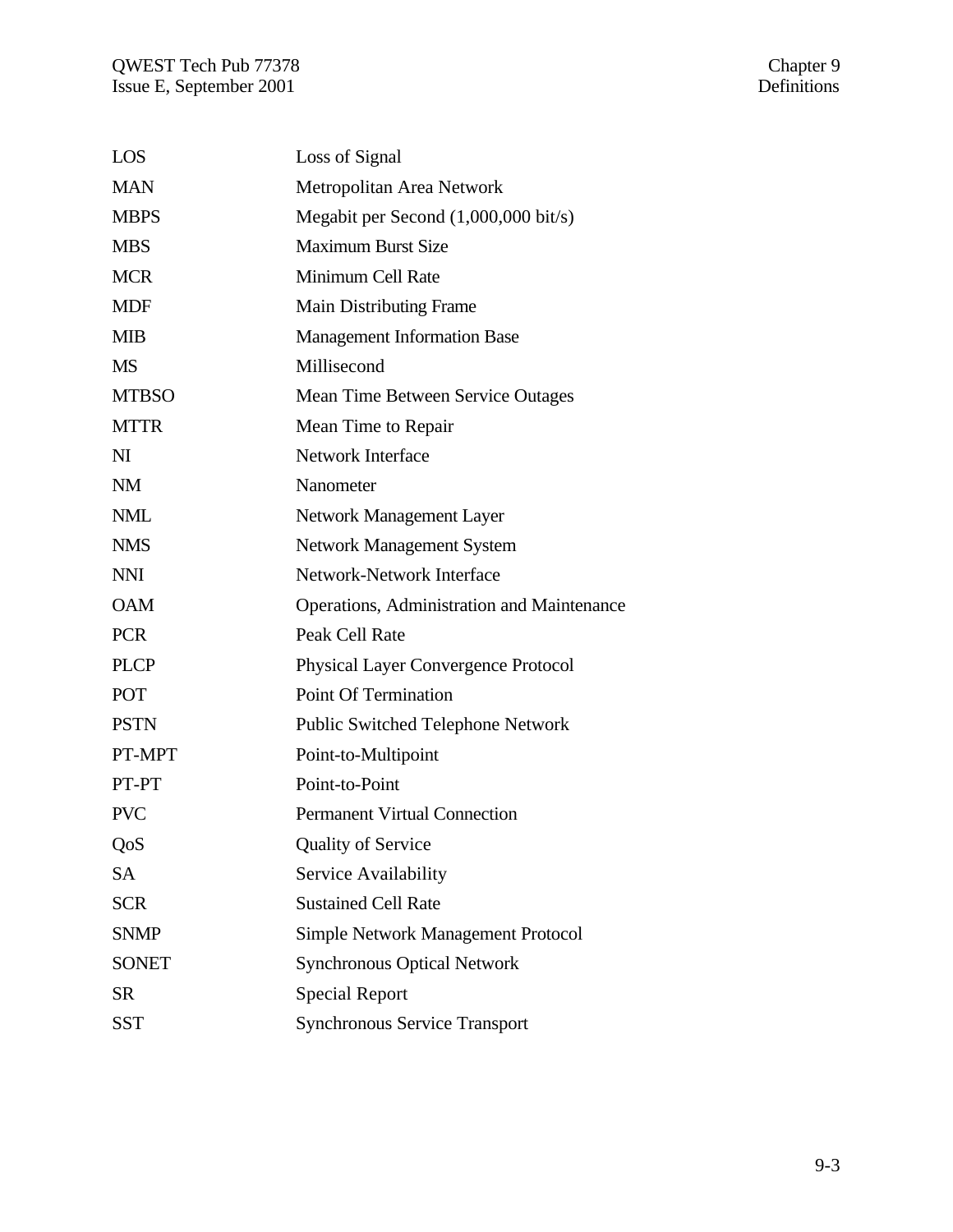| <b>STM</b>     | <b>Synchronous Transfer Mode</b>                       |
|----------------|--------------------------------------------------------|
| STS-3c         | Synchronous Transport Signal level 3, concatenated     |
| $STS-12c$      | Synchronous Transport Signal level 12, concatenated    |
| <b>SVC</b>     | <b>Switched Virtual Connection</b>                     |
| <b>SWC</b>     | <b>Serving Wire Center</b>                             |
| <b>TC</b>      | <b>Transmission Convergence</b>                        |
| <b>TCA</b>     | <b>Threshold Crossing Alert</b>                        |
| TCP/IP         | <b>Transmission Control Protocol/Internet Protocol</b> |
| <b>TLS</b>     | <b>Transparent LAN Service</b>                         |
| <b>UBR</b>     | <b>Unspecified Bit Rate</b>                            |
| <b>UNI</b>     | <b>User Network Interface</b>                          |
| <b>UPC</b>     | <b>Usage Parameter Control</b>                         |
| <b>VBR</b>     | Variable Bit Rate                                      |
| <b>VBR-RT</b>  | Variable Bit Rate – real time                          |
| <b>VBR-NRT</b> | Variable Bit Rate – non real time                      |
| <b>VC</b>      | <b>Virtual Channel</b>                                 |
| <b>VCC</b>     | <b>Virtual Channel Connection</b>                      |
| <b>VCI</b>     | Virtual Channel Identifier                             |
| <b>VCL</b>     | Virtual Channel Link                                   |
| <b>VP</b>      | Virtual Path                                           |
| <b>VPC</b>     | <b>Virtual Path Connection</b>                         |
| <b>VPI</b>     | Virtual Path Identifier                                |
| <b>VPL</b>     | Virtual Path Link                                      |
| <b>WAN</b>     | <b>Wide Area Network</b>                               |

# **9.2 Glossary**

## **American National Standard Institute (ANSI)**

An organization supported by the telecommunications industry to establish performance and interface standards.

## **Asynchronous Transfer Mode (ATM)**

An information transfer method in which the information is organized into fixed length (53 octet) cells. It is asynchronous in the sense that the recurrence of cells containing user information is not necessarily periodic.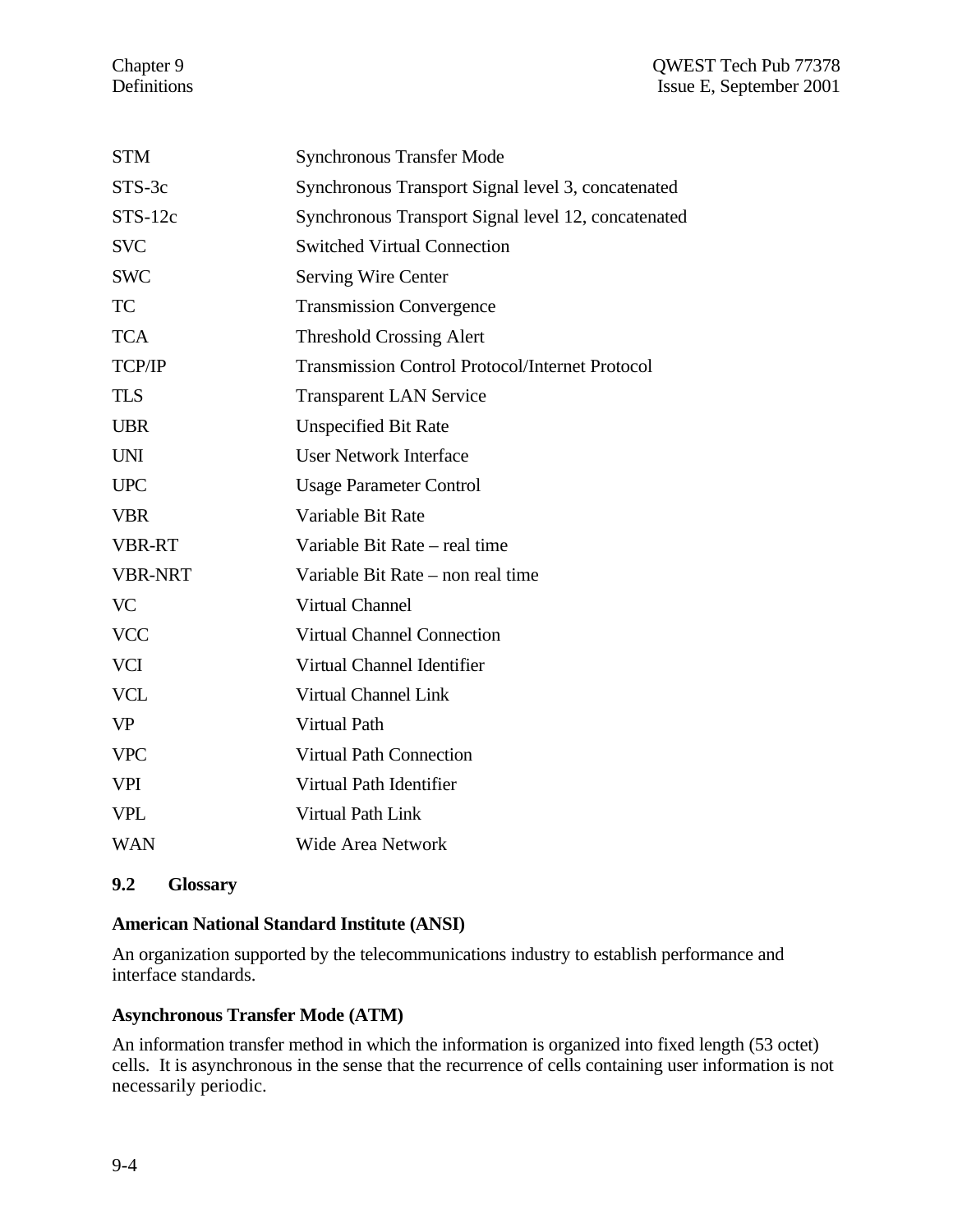# **ATM Adaptation Layer (AAL)**

The protocol layer that provides service-dependent functions to the layer above the AAL and adapts various types of information streams (e.g., packets, circuits, etc.) to ATM streams.

# **ATM Cell**

A digital information block of fixed length (53 octets) identified by a label at the ATM Layer of the B-ISDN protocol architecture.

## **ATM Logical Connections**

ATM logical connections are provided as unidirectional Permanent Virtual Connections (PVCs). ATM service will support a point-to-point logical connection configuration between two ports. Logical connections may be either symmetrical or asymmetrical. A symmetrical connection is one in which the same bandwidth is specified for each direction of the connection. An asymmetrical connection has a different bandwidth value specified for each direction of the connection.

## **ATM Module**

An ATM node plug-in card that provides ATM features and functionality over any ATM ports on the card.

## **ATM Node**

An ATM switch that will be located in the Qwest Serving Wire Center and will support a capacity of 1-10 Gbps and interface counts in the range 1-282.

#### **ATM Optical Access Link (OAL)**

An ATM access channel used to connect customer facilities at the Network Interface with a corresponding ATM Cell Transfer Element.

#### **ATM Port**

A termination point on the ATM Module for the ATM Optical Access Link. ATM ports are the physical entry points in the ATM Network for Optical Access Links and are the originating and terminating points for Virtual Path Connections and Virtual Channel Connections.

#### **ATM Service Point**

ATM Service Points are geographic locations designated by the Company where the ATM Network can be accessed.

#### **Availability**

The relative amount of time that a service is "usable" by a customer; represented as a percentage over a consecutive 12 month period.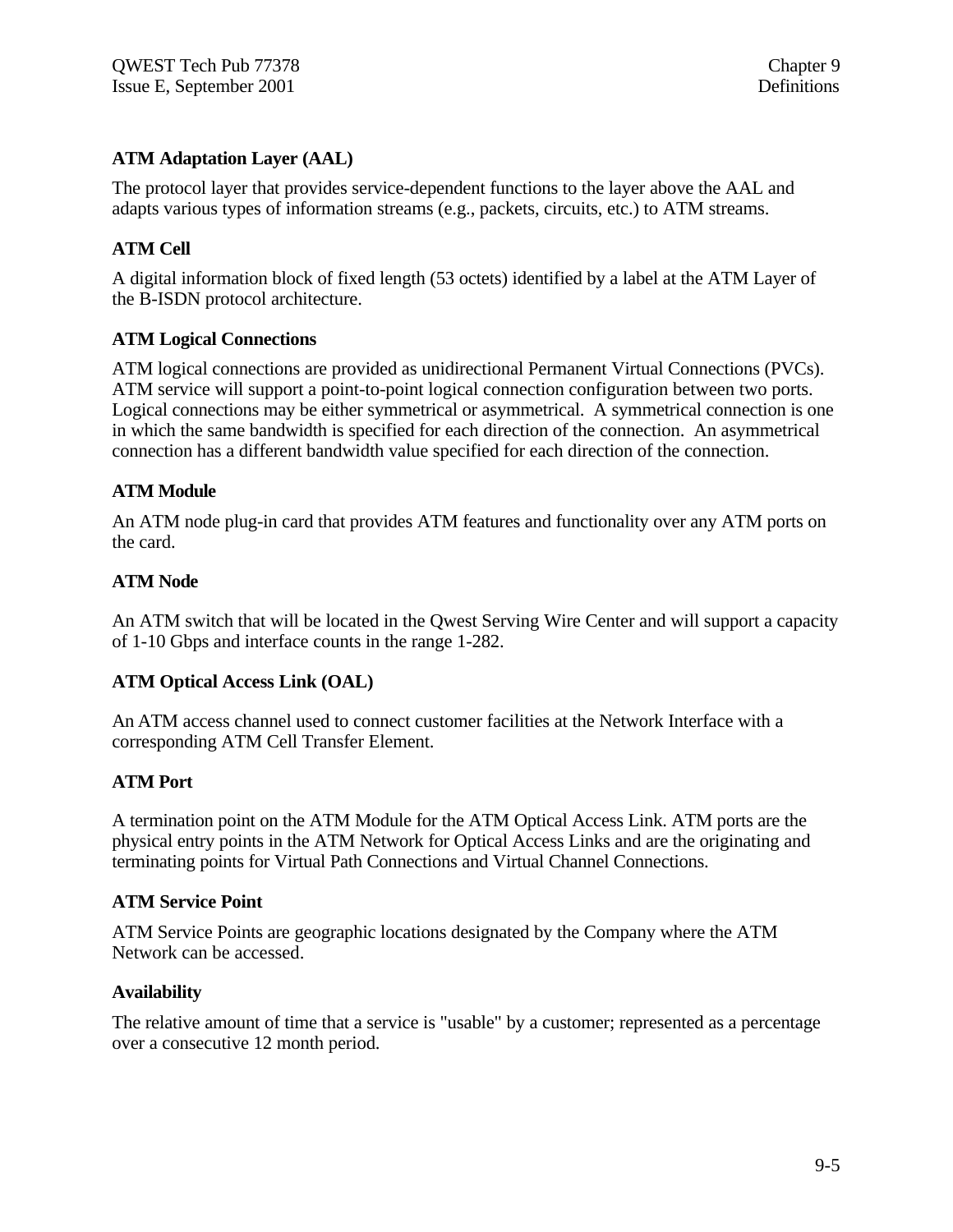## **Bandwidth**

The frequency range of a communication signal energy or power. The range of frequencies that a communications circuit is designed to operate in.

## **Bits per second (bps)**

Bits per second, e.g., 1200 bps. In data transmission, it is the number of binary zero and one bits transmitted in 1 second.

# **Bit Error Ratio (BER)**

The ratio of the number of bit errors to the total number of bits transmitted in a given time interval.

## **Broadband Inter-Carrier Interface (B-ICI)**

An ATM-based, multi-service capable interface between two carriers that provide public ATM network service.

# **Broadband Inter-Switching System Interface (B-ISSI)**

An ATM-based interface between two BSSs within a single LEC network capable of transporting SMDS, FRS, and other ATM-based services. The B-ISSI may be operated in a single service mode, or may carry multiple services depending on the application. In special circumstances, a B-ISSI may be used to interconnect two LEC networks in a single LATA.

## **Byte**

A consecutive number of bits usually constituting a complete character or symbol. If the length of the byte is not specified, it is conventionally assumed to have a length of 8-bits. In the Digital Data System, a byte refers to an arbitrary group of 8 consecutive bits; it does not correspond to a byte of customer data.

## **Cell Delay Variation (CDV)**

A network performance parameter that characterizes the variability in cell transfer delay experienced by cells being transferred over a given ATM Layer connection.

# **Cell Rate Adapter**

A simple device that incorporates a DS3 and an OC3 interface. Cells are transferred between these two ports without inspection or alteration.

# **Central Office (CO)**

A local switching system (or a portion thereof) and its associated equipment located at a wire center.

# **Central Office Connecting Channel (COCC)**

A tariff rate category which provides for connections, within the same Hub wire center, between the Private Line Transport Channel and other services provided by Qwest. See FCC #1 for more information.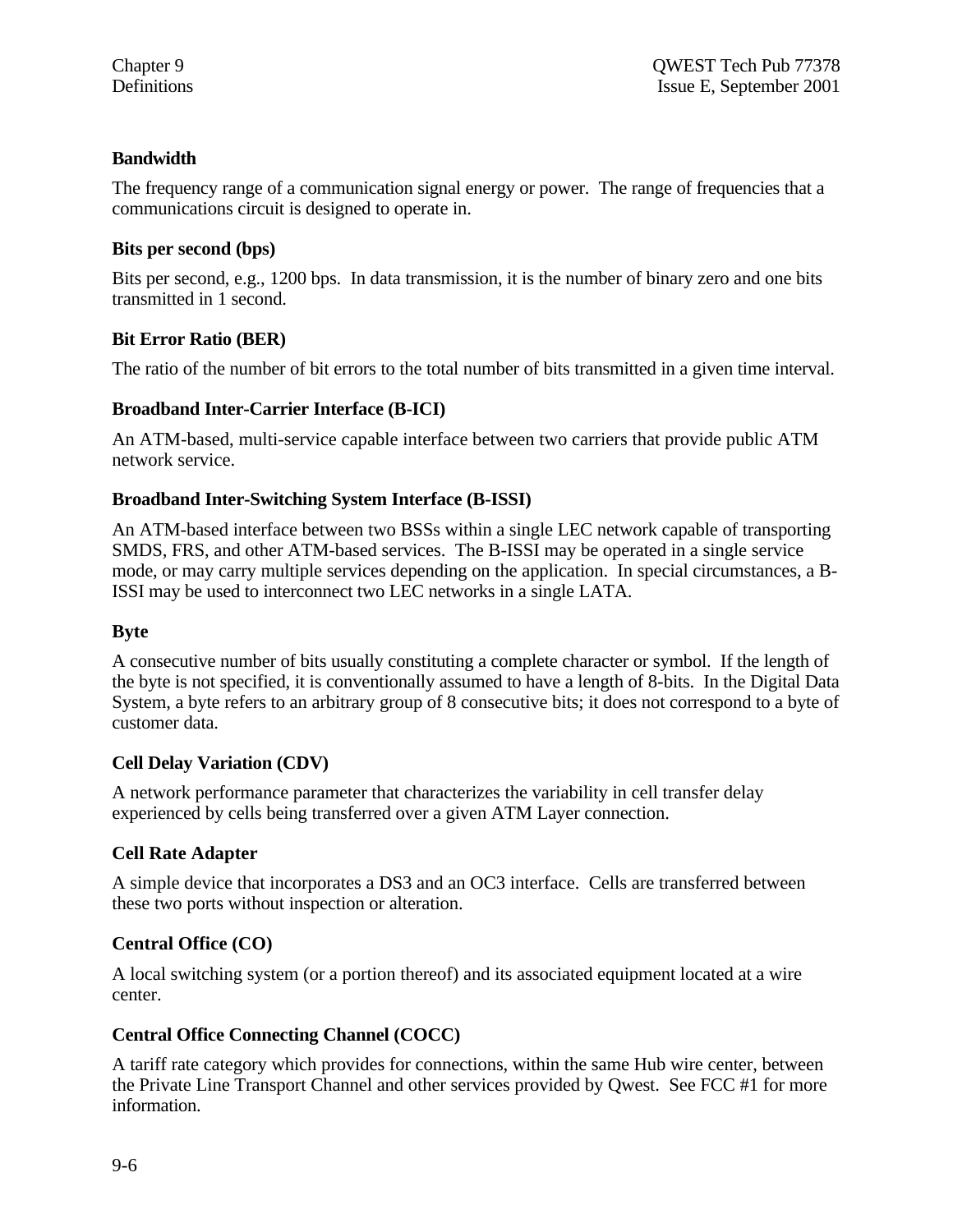## **Character**

Letter, numeral, punctuation, control figure or any other symbol contained in a message.

## **Constant Bit Rate (CBR)**

An ATM Forum service category which supports a constant or guaranteed rate to transport services such as video or voice as well as circuit emulation which requires rigorous timing control and performance parameters.

# **Customers**

Denotes any individual, partnership or corporation who subscribes to the services provided by Qwest customers are divided into two distinct and separate categories: (1) carriers, who provide interexchange services for hire for others, and (2) end-users, who request services only for their own use.

# **Customer Premises**

Denotes a building or portion(s) of a building occupied by a single customer or end-user either as a place of business or residence. Adjacent buildings and the buildings on the same continuous property occupied by the customer and not separated by a public thoroughfare are also considered the customer's premises.

# **Customer Premises Equipment (CPE)**

All telecommunication equipment located at a customer's location.

# **Customer Provided Equipment (CPE)**

Equipment owned and maintained by the customer and located on their side of the End-User Point of Termination (EU-POT) network interface.

# **Cyclic Redundancy Check (CRC)**

A method of checking the integrity of received data, where the check uses a polynomial algorithm based on the content of the data.

## **Data Terminal Equipment (DTE)**

A generic term for customer terminal equipment that connects to the network through a modem or through digital Network Channel Terminating Equipment (NTCE), e.g., a computer or a PBX.

## **dBm**

A decibel in which the reference power is one milliwatt. Decibel reference to one milliwatt.

# **Digital Cross-Connect System (DCS)**

An intelligent (processor controlled) digital terminal that provides the capability to perform electronic cross-connects on digital channels operating at or below the bit rate of the transport systems terminated on the unit. This unit may also provide other features, e.g., bridging.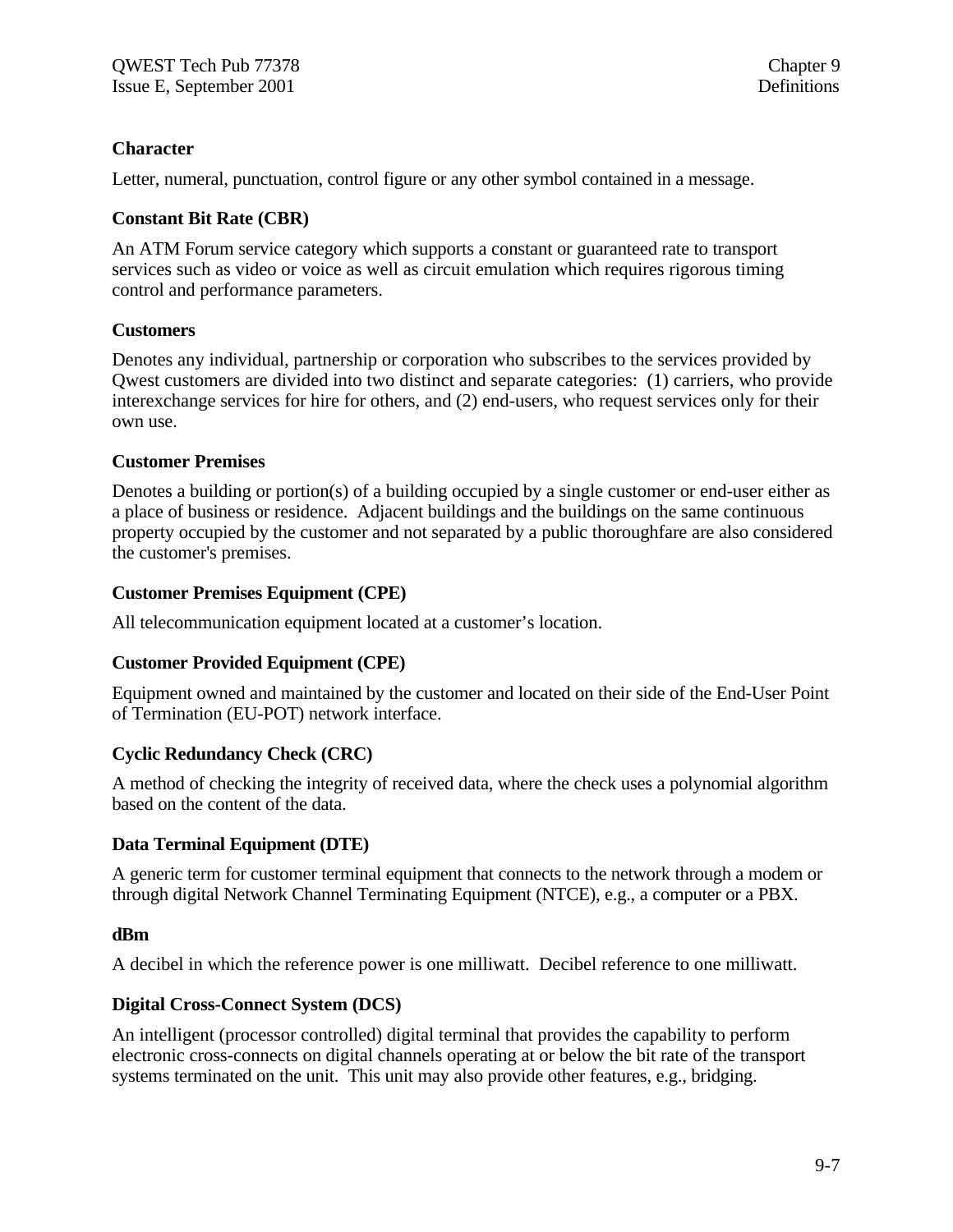# **Diversity**

Routing of customer circuits or access lines over physically separated facilities.

# **End User**

The human being, organization, or telecommunications system that accesses the network in order to communicate via the services provided by the network.

# **End-User POT (EU-POT)**

The Network Interface at the end-user's premises at which Qwest Communication, Inc.'s responsibility for the provision of service ends.

## **Ethernet**

A packet-switched local network design (by Xerox Corp.) employing CSMA/CD as access control mechanism.

## **Exchange Access Service (XA-Service)**

An access service provided by a LEC to an IXC to support the IC's interexchange service when the sending or receiving end user is served directly by the LEC network.

#### **Exchange Service**

Refers to end users served directly by LEC(s) communicating using a service in the exchange serving area, or LATA. The LEC offers the service to the end user.

## **Explicit Forward Congestion Indication (EFCI)**

An indicator carried in the header of an ATM cell that shows whether or not that cell has passed through a BSS experiencing congestion.

## **Facilities**

Facilities are the transmission paths between the demarcation points serving customer locations, a demarcation point serving a customer location and a Qwest Central Office, or two Qwest offices.

## **Fiber Optic Terminal (FOT)**

The terminating or originating portion of a fiber optic system that performs both an electrical to optical conversion and a multiplexing function.

## **Independent LEC (ILEC)**

A local exchange carrier (LEC) that is not a Bell Operating Company.

## **Interexchange Carrier (IC, IEC, or IXC)** or Interexchange Common Carrier

Any individual, partnership, association, joint-stock company, trust, governmental entity or corporation engaged for hire in interstate or foreign communication by wire or radio, between two LATAs.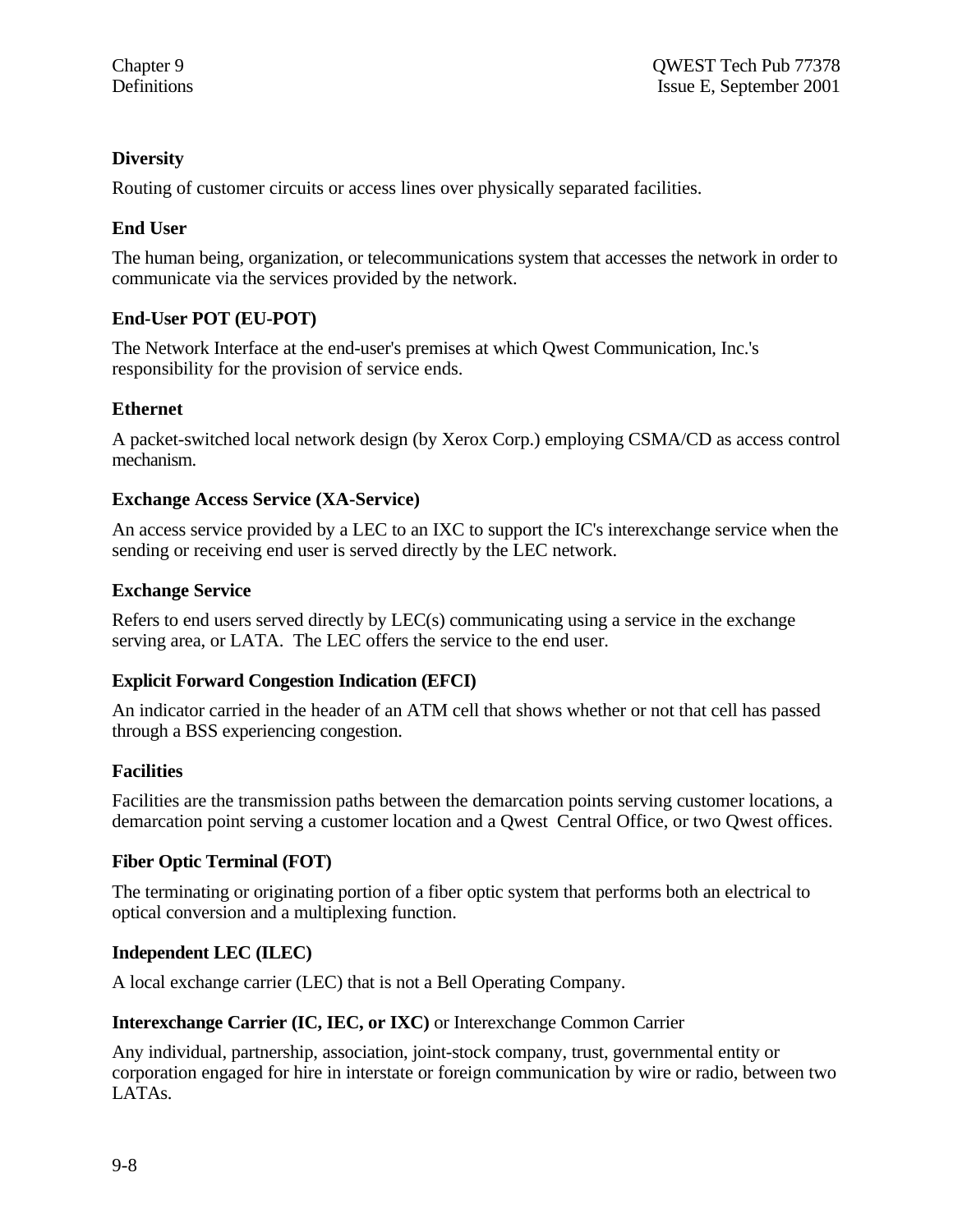## **Interexchange Service**

Refers to end users located in different LATAs communicating using a specific service. An IC offers the service to the end user.

#### **Local Access and Transport Area (LATA)**

A geographic area for the provision and administration of communications service. It encompasses designated exchanges that are grouped to serve common social, economic and other purposes.

#### **Local Exchange Carrier (LEC)**

A carrier that provides telecommunications services within an exchange serving area (or LATA). BOCs and ILECs are referred to as LECs.

#### **Local Area Network (LAN)**

Network permitting the interconnection and intercommunication of a group of computers, primarily for the sharing or resources such as data storage devices and printers.

#### **LAN Switching Service (LSS)**

A basic ATM transport element designed to extend Local Area Networks (LANs) across a limited geographic area (within a LATA and single Wire Center).

#### **Loop**

The physical, cable (copper or fiber) facilities that connect the Serving Wire Center to the customer's location.

#### **Network Channel (NC) Code**

The Network Channel (NC) code is an encoded representation used to identify both switched and non-switched channel services. Included in this code set are customer options associated with individual channel services, or feature groups and other switched services.

#### **Network Channel Interface (NCI) Code**

The Network Channel Interface (NCI) code is an encoded representation used to identify five (5) interface elements located at a Point of Termination (POT) at a central office or at the Network Interface at a customer location. The Interface code elements are: Total Conductors, Protocol, Impedance, Protocol Options, and Transmission Level Points (TLP). (At a digital interface, the TLP element of the NCI code is not used.)

#### **Network Element (NE)**

An independent and identifiable piece of equipment closely associated with at least one processor, and with a single location.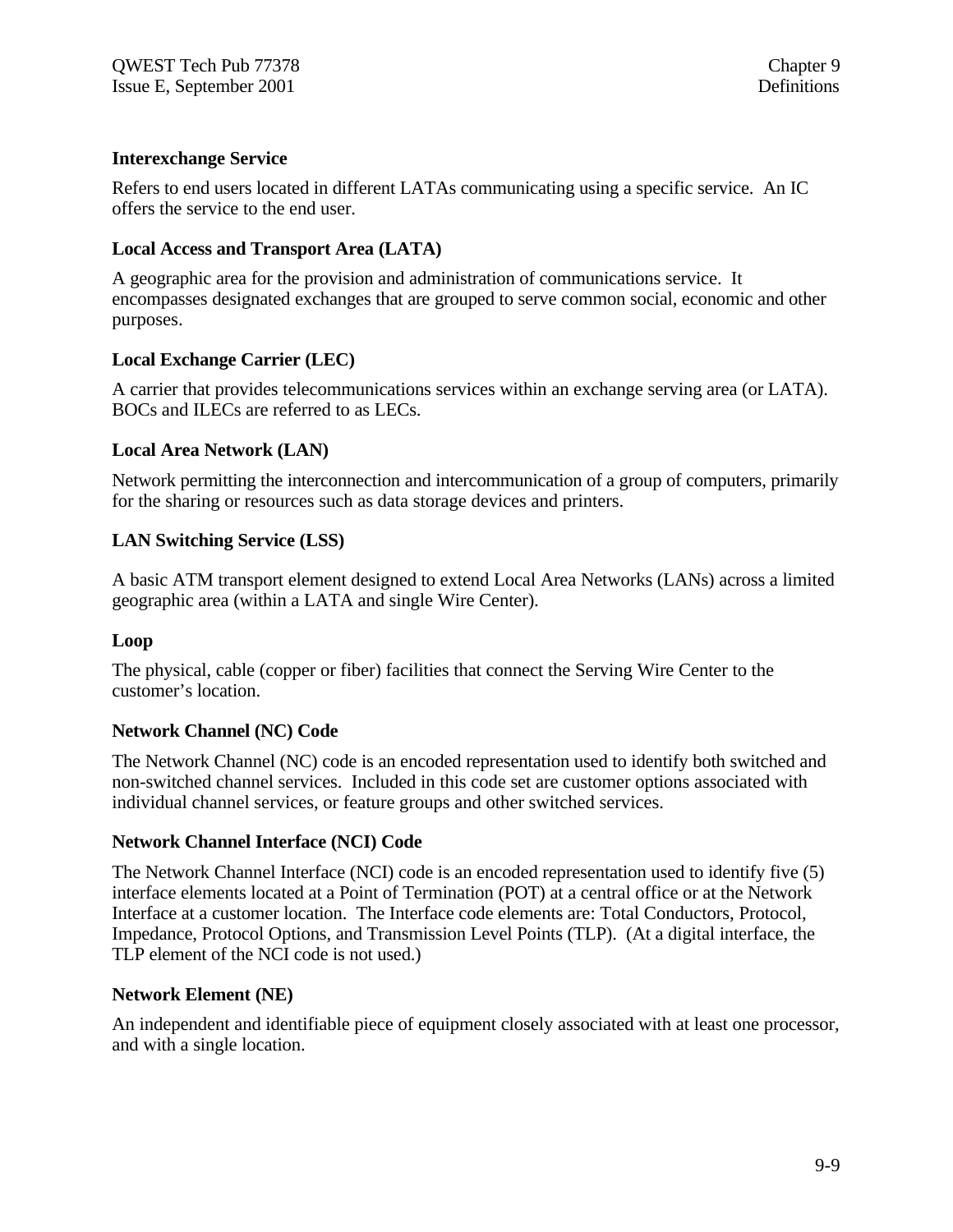## **Network Interface (NI)**

The demarcation point at the customer's premise where Qwest's responsibility for the provisioning of service ends.

## **Network-Network Interface (NNI)**

The interface that connects two network nodes.

#### **Packet Switched Network**

A switched network that provides connection for forwarding standard data packets between user parties.

#### **Parity Check**

Making the number of ones in a grouping of bits either always even or always odd. This permits detection of bit groups that contain single errors. It may be applied to characters or blocks.

## **Permanent Virtual Connection (PVC)**

An ATM connection that is established during provisioning of the circuit and torn when the customer disconnects their ATM service.

#### **Physical Layer**

Layer one of the OSI model which allows the protocol to provide the transmission of information on the transmission facility. It is concerned with the physical and electrical characteristics of the interface.

## **Physical Layer Convergence Protocol**

Physical Layer Convergence Protocol: the IEEE 802.6 defines The PLCP. It is used for DS3 transmission of ATM. ATM cells are encapsulated in a 125 microsecond frame defined by the PLCP which is defined inside the DS3 M-frame.

## **Pipelining**

A process whereby parts of a packet are forwarded before the entire packet has been received.

## **Point of Termination (POT)**

The physical telecommunications interface that establishes the technical interface, the test point(s), and the point(s) of operational responsibility. (See Network Interface).

## **Point-To-Point**

A circuit connecting two (and only two) points.

## **Port**

The physical point at which energy or signals enter or leave a device, circuit, etc.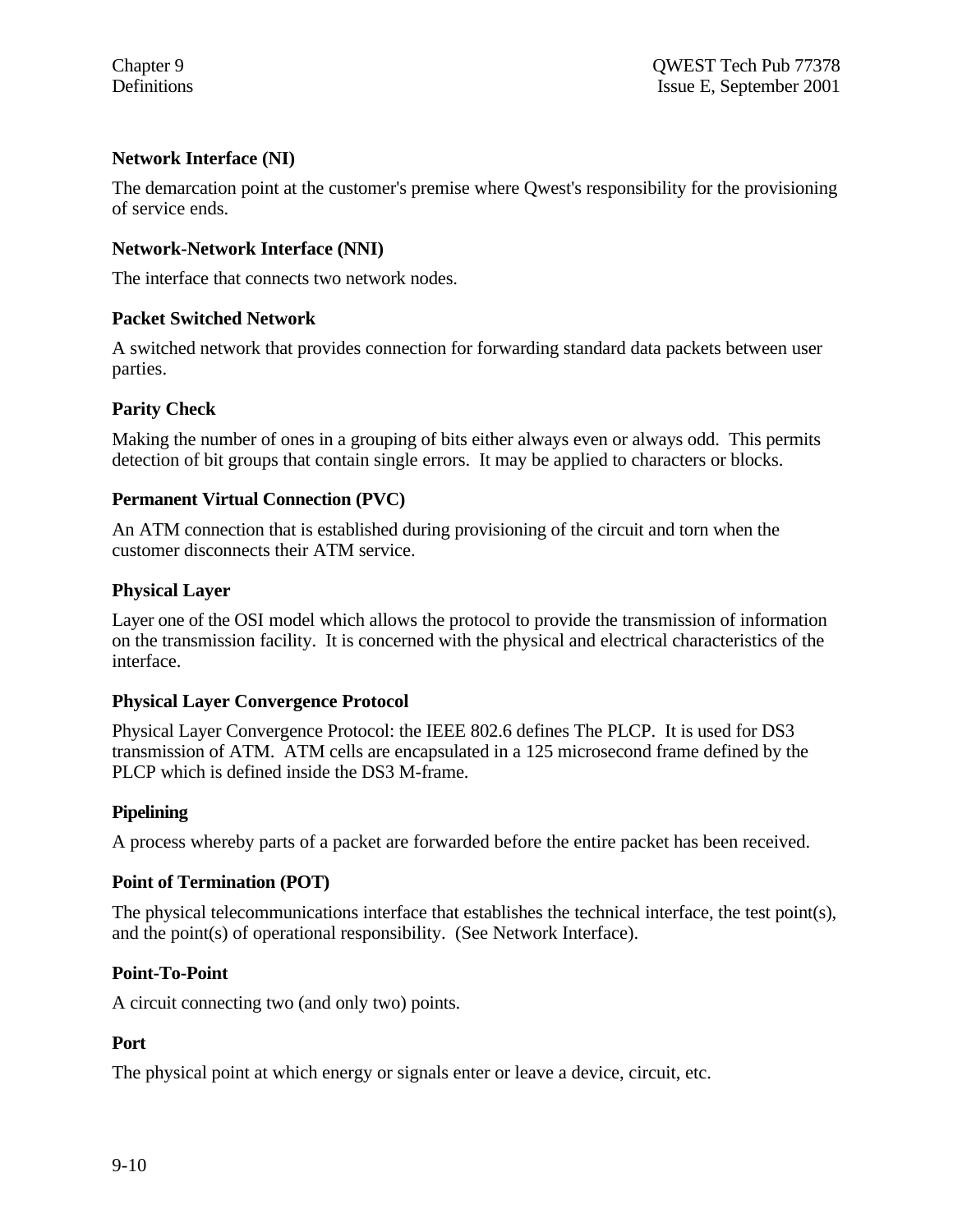## **Premises**

Denotes a building or portion(s) of a building occupied by a single customer or end-user either as a place of business or residence.

#### **Protocol**

The rules for a communication system to operate that must be followed if communication is to occur; the complete interaction of all possible series of messages across an interface. Protocols may govern portions of a network, types of service, or administrative procedures.

#### **Protocol Code**

The Protocol (character positions 3 and 4 or the Network Channel Interface [NCI] Code) is a twocharacter alpha code that defines requirements for the interface regarding signaling and transmission.

#### **Protocol Data Unit (PDU)**

A unit of data that is exchanged between peer entities within a particular protocol level.

#### **Reassembly**

The process whereby no part of a packet is forwarded until the entire packet has been received.

#### **Service Integration**

The capability of providing multiple services using the same platform.

#### **Service Interworking**

The capability of interconnecting two customers that access different services (e.g., a Frame Relay customer communicating with an ATM customer.)

#### **Service Point**

Terminology used in tariff descriptions to describe geographic locations designated by Qwest where the Qwest ATM Cell Relay Network is to be accessed.

#### **Serving Wire Center**

The term "Serving Wire Center" denotes the geographical area served by a Qwest Central Office from which dial tone for the local Exchange Service would normally be provided to the demarcation point on the property at which the customer is served.

#### **Signaling**

The transmission of information to establish, monitor, or release connections and/or provide Network Control.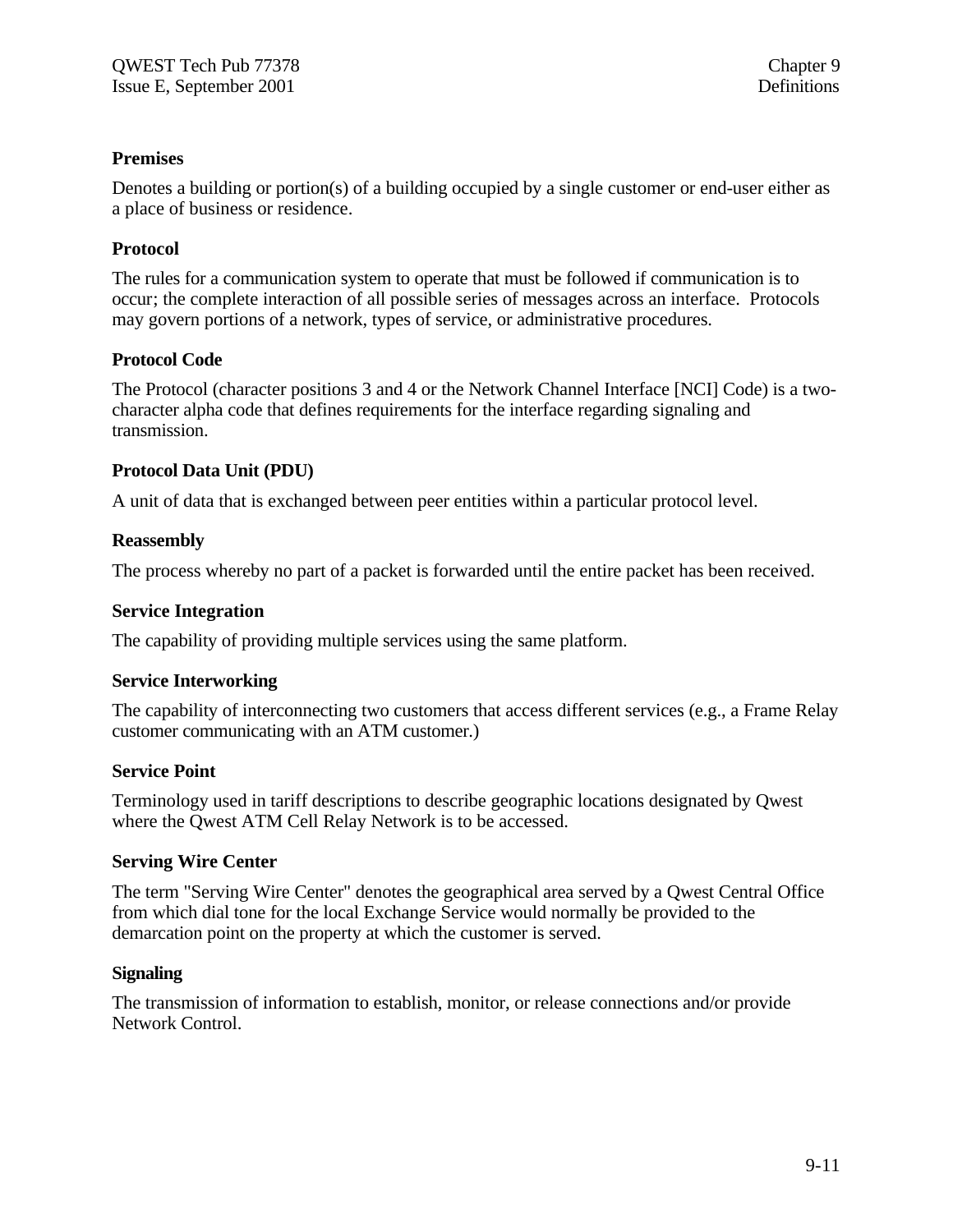# **SONET**

Synchronous Optical Network (SONET): A standard providing electrical and optical specifications for the physical and higher layers, the first stage of which is at 51.84 Mbit/s, the Optical Channel 1 (OC1) level. Other rates, defined as OCn where n=3 through a number not yet firm, are possible.

## **Stand-Alone Access Link (SAAL)**

An ATM Stand-Alone Access Link connects customer facilities to the Qwest ATM network where a service provider other than Qwest Communications provides the customer's service. The SAAL is provided over copper, not fiber facilities. Private line transport mileage and/or a Central Office Connecting Channel (COCC) may be required in conjunction with a Stand-Alone Access Link in order to connect the customer's serving wire center, or node, with the serving wire center, or node of another ATM provider.

# **Stand-Alone Optical Access Link (SAOAL)**

An ATM Stand-Alone Optical Access Link connects customer facilities to the Qwest ATM network where a service provider other than Qwest Communications provided the service. The SAOAL is provided over fiber facilities. Private line transport mileage and/or a Central Office Connecting Channel (COCC) may be required in conjunction with a Stand-Alone Optical Access Link in order to connect the customer's serving wire center, or node, with the serving wire center, or node of another ATM provider.

## **Switched Virtual Connection (SVC)**

An ATM connection that is established when transmission is initiated and torn down when that transmission session is completed.

## **Token Ring**

A local network access mechanism and topology in which a token is passed from station to station in sequential order. Stations wishing to transmit must wait for the token to arrive before transmitting data. Throughout this document, the term "Token Ring" is used interchangeably with the IEEE Std. 802.5-1992 Edition.

## **Transmission Control Protocol/Internet Protocol (TCP/IP)**

Internetworking software suite originated on the Department of Defense's Arpanet network. IP corresponds to Open Systems Interconnection (OSI) network Level 3, TCP to OSI Layer 4 and 5.

# **Transparent LAN Service (TLS)**

A basic transport element designed to extend islands of Local Area Networks (LANs) across a limited geographic area (within a LATA and single Wire Center).

## **Trunk**

A communications path connecting two switching systems in a network, used in the establishment of an end-to-end connection.

# **Variable Bit Rate (VBR)**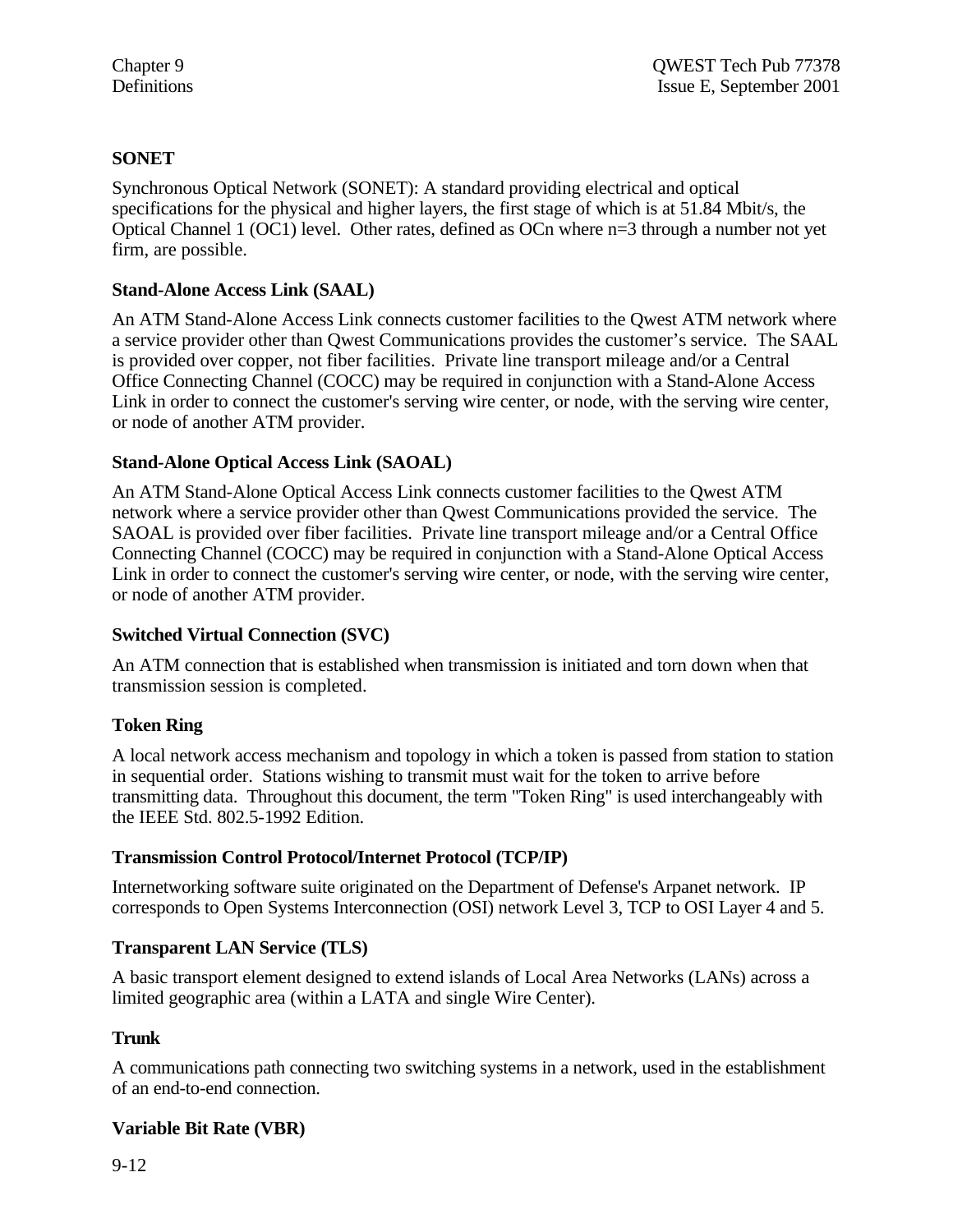An ATM Forum defined service category which supports variable bit rate data traffic with average and peak traffic parameters.

#### **Virtual Channel (VC)**

A logical association between the end points of a link (e.g., an ISSI transmission path) that enables unidirectional transfer of ATM cells over that link.

#### **Virtual Channel Connection (VCC)**

A concatenation of virtual channel links that extends between the points where the ATM service users access the ATM layer.

#### **Virtual Channel Link (VCL)**

A means of unidirectional transport of ATM cells between a point where a virtual channel identifier (VCI) value is assigned and the point where that value is translated or removed.

#### **Virtual Path (VP)**

A concept used to describe unidirectional transport of ATM cells belonging to virtual channels that are associated by a common identifier value.

#### **Virtual Path Connection (VPC)**

A concatenation of virtual path links that extends between the point where the values are assigned and the point where those virtual channel identifier values are translated or removed.

## **Virtual Path Link (VPL)**

A means of unidirectional transport of ATM cells between the point where a VPI value is assigned and the point where that value is translated or removed.

#### **Wire Center**

A geographical area designated for local exchange service from a central office. This area is usually served by one central office, but it is possible to have multiple central offices serving the same area.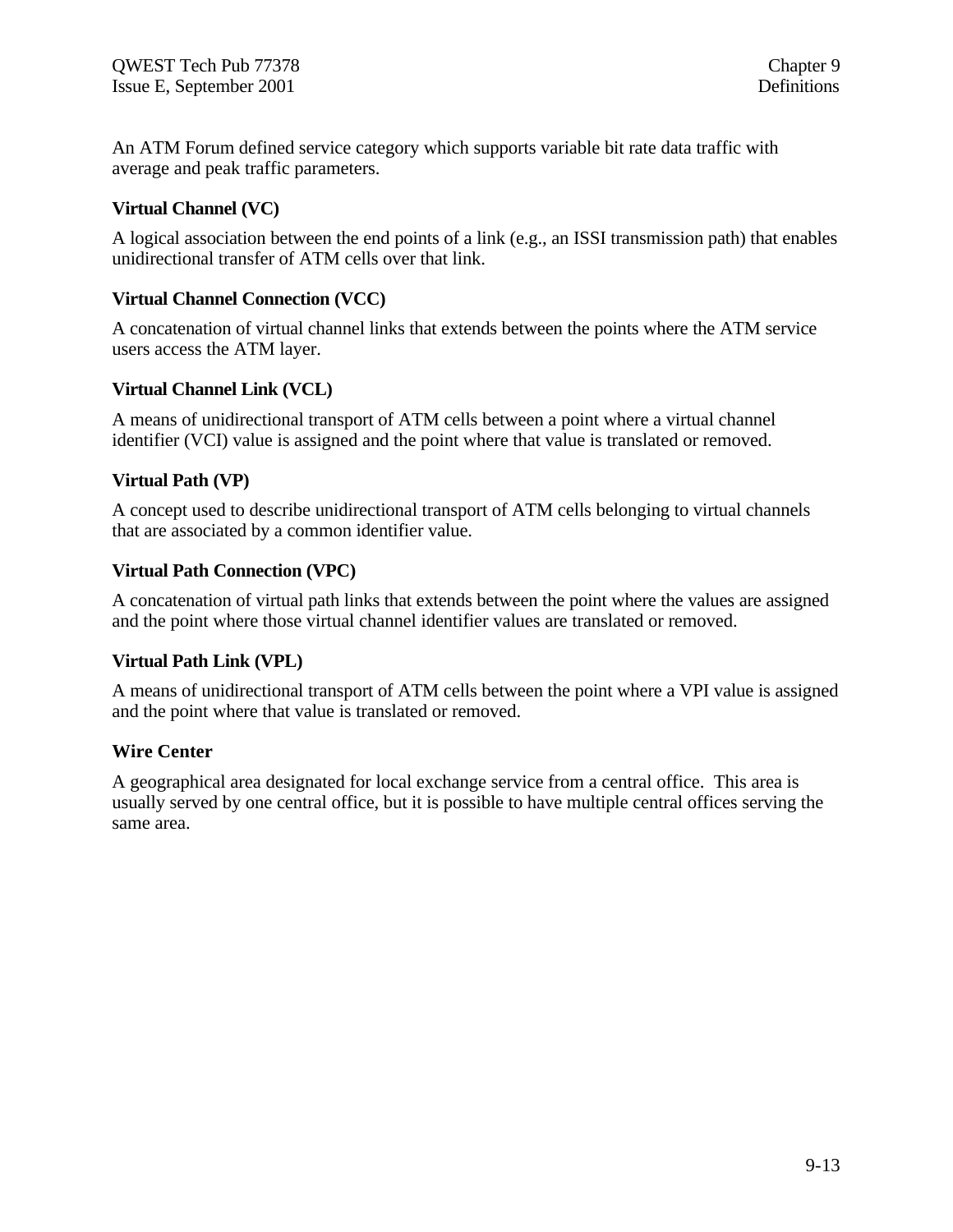# **CONTENTS**

| <b>Chapter and Section</b> |  | Page |  |
|----------------------------|--|------|--|
| 10.                        |  |      |  |
|                            |  |      |  |
|                            |  |      |  |
|                            |  |      |  |
|                            |  |      |  |
|                            |  |      |  |
|                            |  |      |  |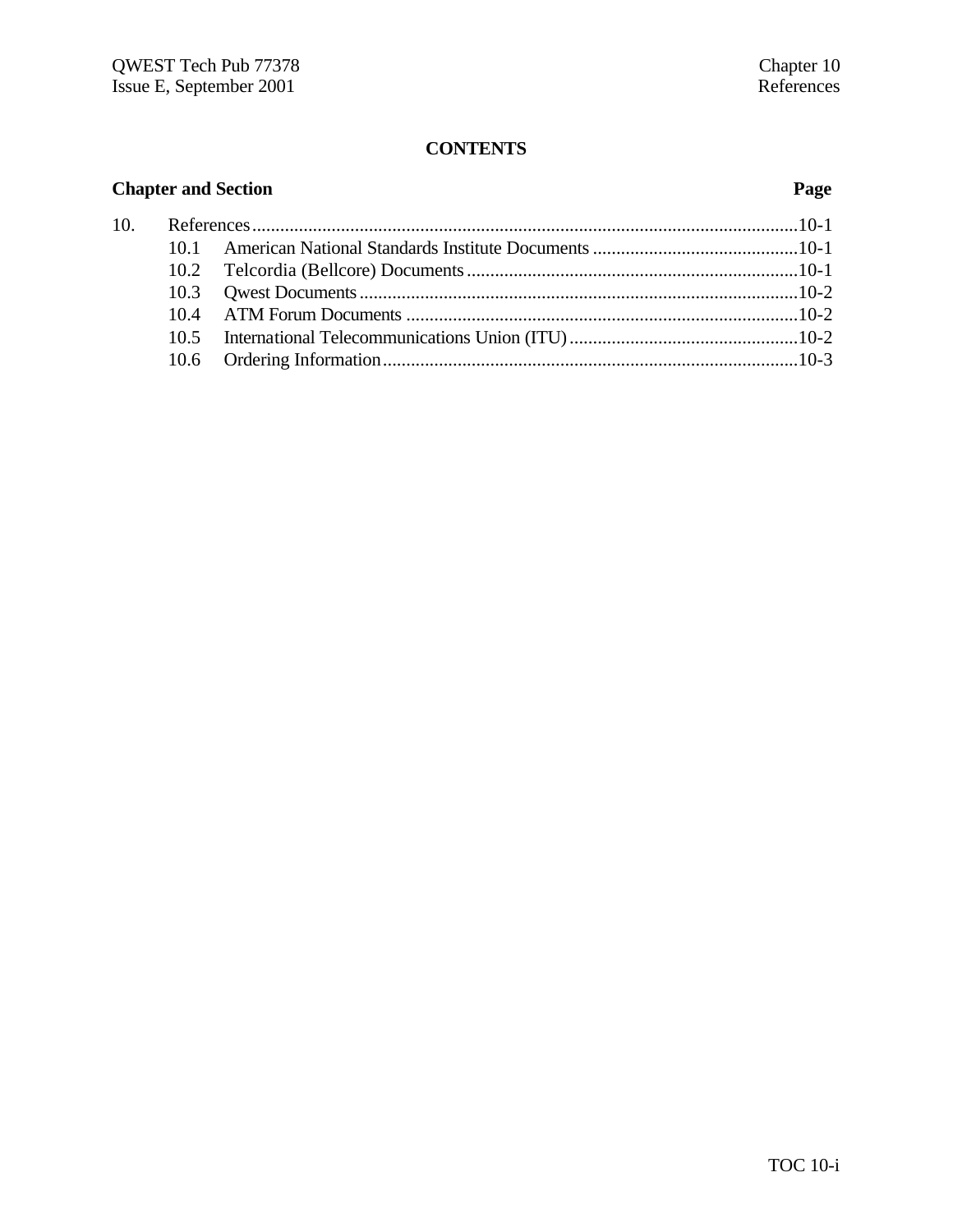#### **10. References**

#### **10.1 American National Standards Institute Documents**

| ANSI T1.511-1994, | B-ISDN ATM Layer Cell Transfer - Performance Parameters. |  |  |  |  |
|-------------------|----------------------------------------------------------|--|--|--|--|
|-------------------|----------------------------------------------------------|--|--|--|--|

- ANSI T1.105-1995, *Telecommunications Digital Hierarchy Optical Interface Rates and Formats Specifications (SONET).*
- ANSI T1.404-1994 *Customer Installation to Network, DS-3 Metallic Interface Specifications.*
- ANSI T1.223-1991, *Information Interchange Structure and Representation of Network Channel (NC) and Network Channel Interface (NCI) Codes for the North American Telecommunications System.*
- ANSI T1.646-1995 *Broadband ISDN Physical Layer Specification for User-Network Interfaces Including DS1/ATM*

#### **10.2 Telcordia (Bellcore) Documents**

| SR-3330,       | Cell Relay Service Core Features, Issue 2, December 1996.                                                                   |
|----------------|-----------------------------------------------------------------------------------------------------------------------------|
| SR-3445,       | Requirements for PVC Cell Relay Service, Issue 1, December 1994.                                                            |
| TA-TSV-001408, | Generic Requirements for Exchange PVC Cell Relay Service, Issue 1,<br><b>August</b> 1993.                                   |
| TA-TSV-001409, | Generic Requirements for Exchange Access PVC Cell Relay Service,<br>Issue 1, November 1993.                                 |
| GR-1110-CORE,  | Broadband Switching System (BSS) Generic Requirements., Issue 1,<br>Revision 1, April 1996.                                 |
| TR-NWT-001112, | Broadband ISDN User to Network Interface and Network Node<br>Interface Physical Layer Generic Criteria, Issue 1, June 1993. |
| GR-1113-CORE,  | Asynchronous Transfer Mode (ATM) and ATM Adaptation Layer (AAL)<br><i>Protocols.</i> , Issue 1, July 1994.                  |
| GR-1248-CORE,  | Generic Requirements for Operations of ATM Network Elements., Issue<br>3, August 1996.                                      |
| GR-1117-CORE,  | Generic Requirements for Exchange PVC CRS Service., Issue 1, June<br>1994.                                                  |
| GR-253-CORE,   | Synchronous Optical Network (SONET) Transport Systems: Common<br>Generic Criteria, Issue 2, December 1995.                  |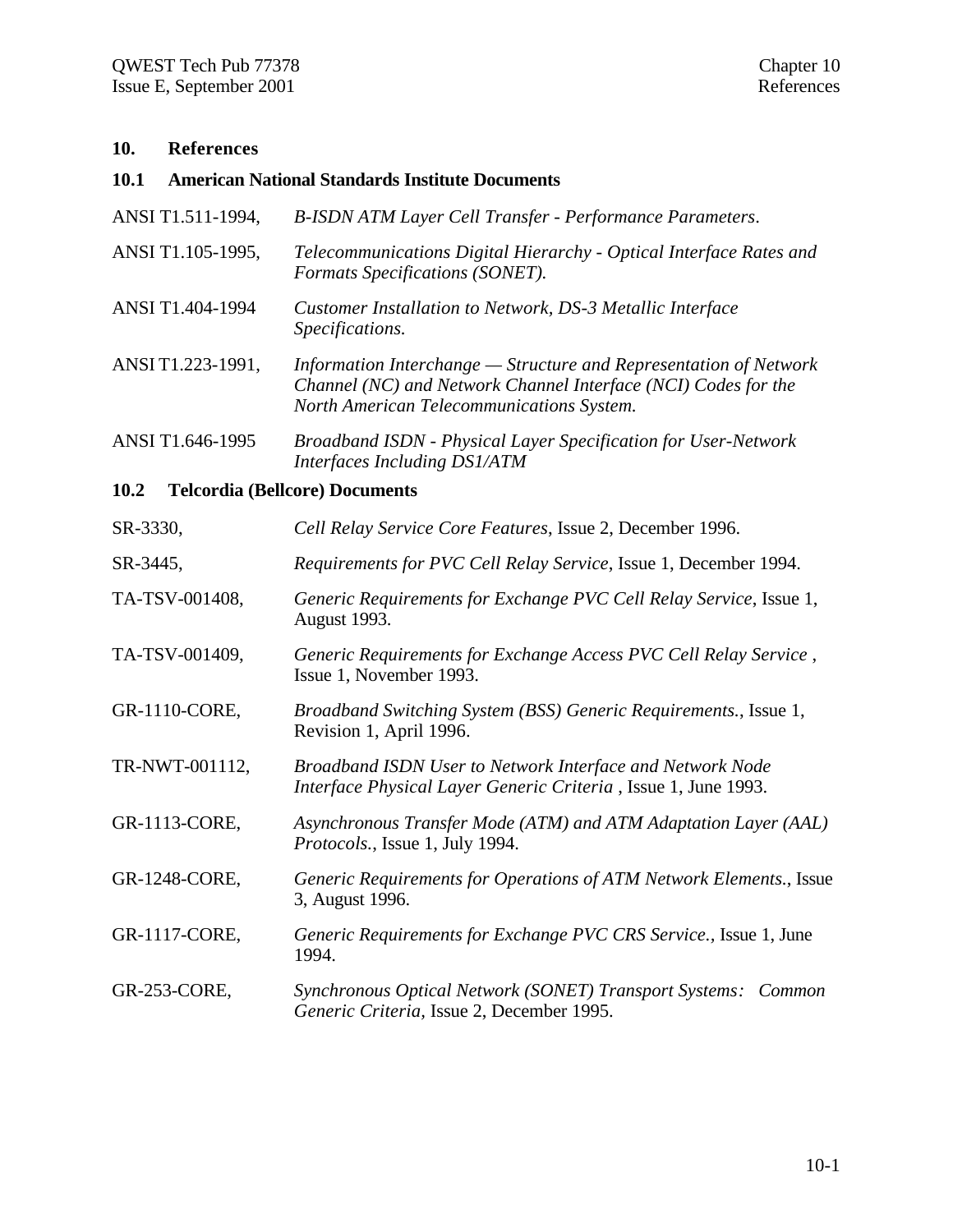#### **10.3 Qwest Documents**

| Publication 77200 | Qwest DS1 Service and Qwest DS1 Rate Synchronization Service. Issue<br>F, September 2001                                |
|-------------------|-------------------------------------------------------------------------------------------------------------------------|
| Publication 77324 | Qwest DS3 Service. Issue D, September 2001                                                                              |
| Publication 77332 | Self-Healing Network Service. Issue L, January 2001                                                                     |
| Publication 77340 | Self-Healing Alternate Route Protection (SHARP). Issue F, September<br>2001                                             |
| Publication 77346 | Synchronous Service Transport. Issue G, January 2001                                                                    |
| Publication 77375 | 1.544 Mbit/s Channel Interfaces. Issue E, September 2001                                                                |
| Publication 77386 | Expanded Interconnection and Collocation for Private Line Transport<br>and Switched Access Services. Issue F, June 2001 |

# **10.4 ATM Forum Documents**

- ATM Forum, *ATM User Network Interface Specification*, Version 3.1, Prentice-Hall 1994. ATM Forum, *Traffic Management Specification*, Version 4.0, April 1996. ATM Forum, *DS3 Physical Layer Interface Specification*, March 1996.
- ATM Forum, *DS1 Physical Layer Specification*, September 1994.

# **10.5 International Telecommunications Union (ITU)**

| ITU-T Recommendation I.610, | OAM Principles of B-ISDN Access.                                               |
|-----------------------------|--------------------------------------------------------------------------------|
| ITU-T Recommendation I.150, | <b>B-ISDN</b> Asynchronous Transfer Mode Functional<br><i>Characteristics.</i> |
| ITU-T Recommendation I.361, | <b>B-ISDN ATM Layer Specifications.</b>                                        |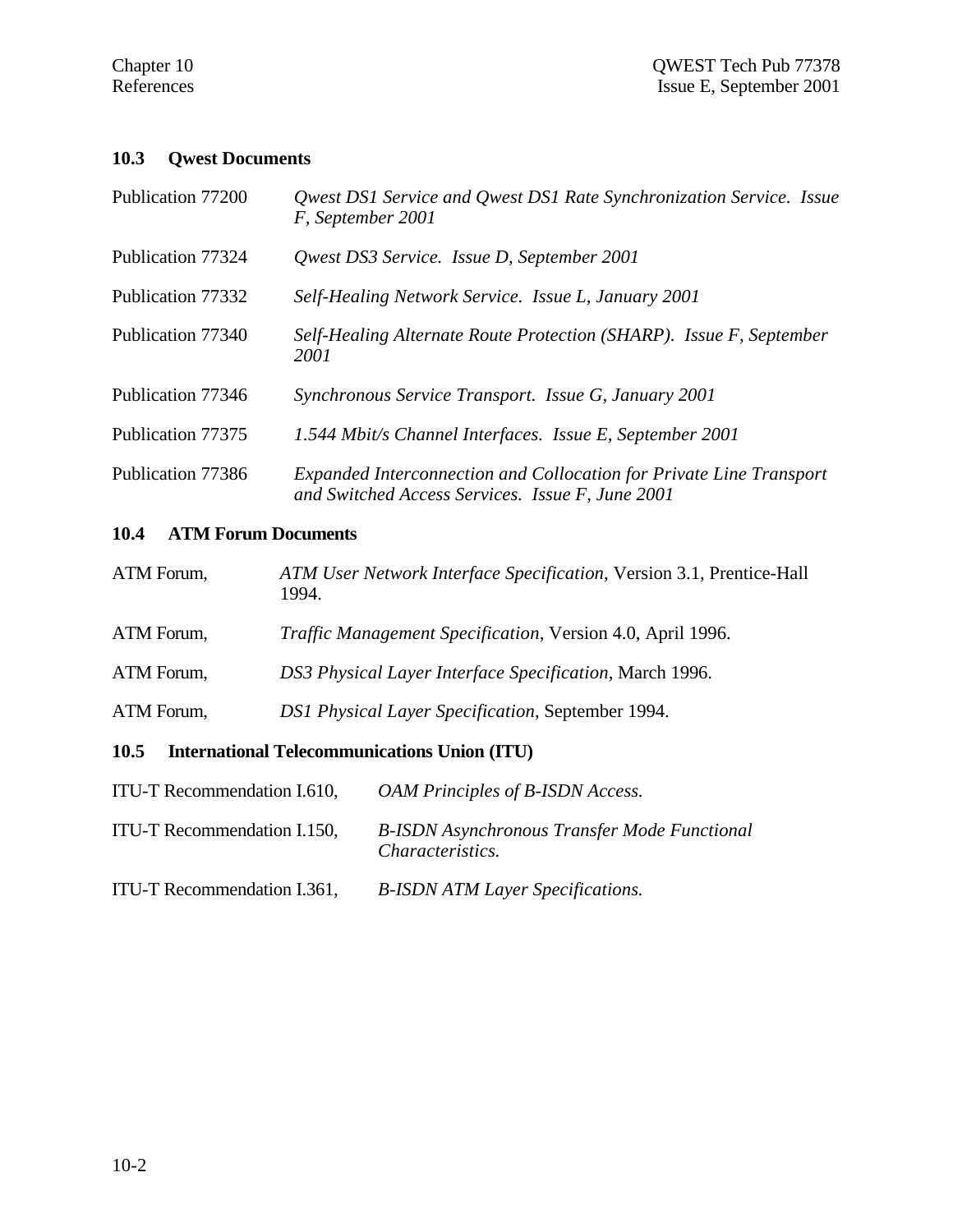#### **10.6 Ordering Information**

All documents are subject to change and their citation in this document reflects the most current information available at the time of printing. Readers are advised to check status and availability of all documents.

Those who are not QWEST employees may order;

American National Standards Institute (ANSI) documents from:

American National Standards Institute Attn: Customer Service 11 West 42nd Street New York, NY 10036 Phone: (212) 642-4900 Fax: (212) 302-1286

ANSI has a catalog available which describes their publications.

Telcordia documents from:

Telcordia Customer Relations 8 Corporate Place, PYA 3A-184 Piscataway, NJ 08854-4156 Fax: (908) 336-2559 Phone: (800) 521-CORE (2673) (U.S. and Canada) Phone: (908) 699-5800 (Others) Web: www.telcordia.com

QWEST Technical Publications from:

http://www/qwest.com/techpub

• ATM Forum documents from:

ATM UNI 3.1 only:

Prentice Hall. ISBN 0-13-393828-X (515) 284-6751 or (800) 947-7700 Fax No. (515) 284-2607

Other ATM Forum documents:

ATM Forum http://www.atmforum.com (415) 949-6700 Fax on demand: (415) 688-4318